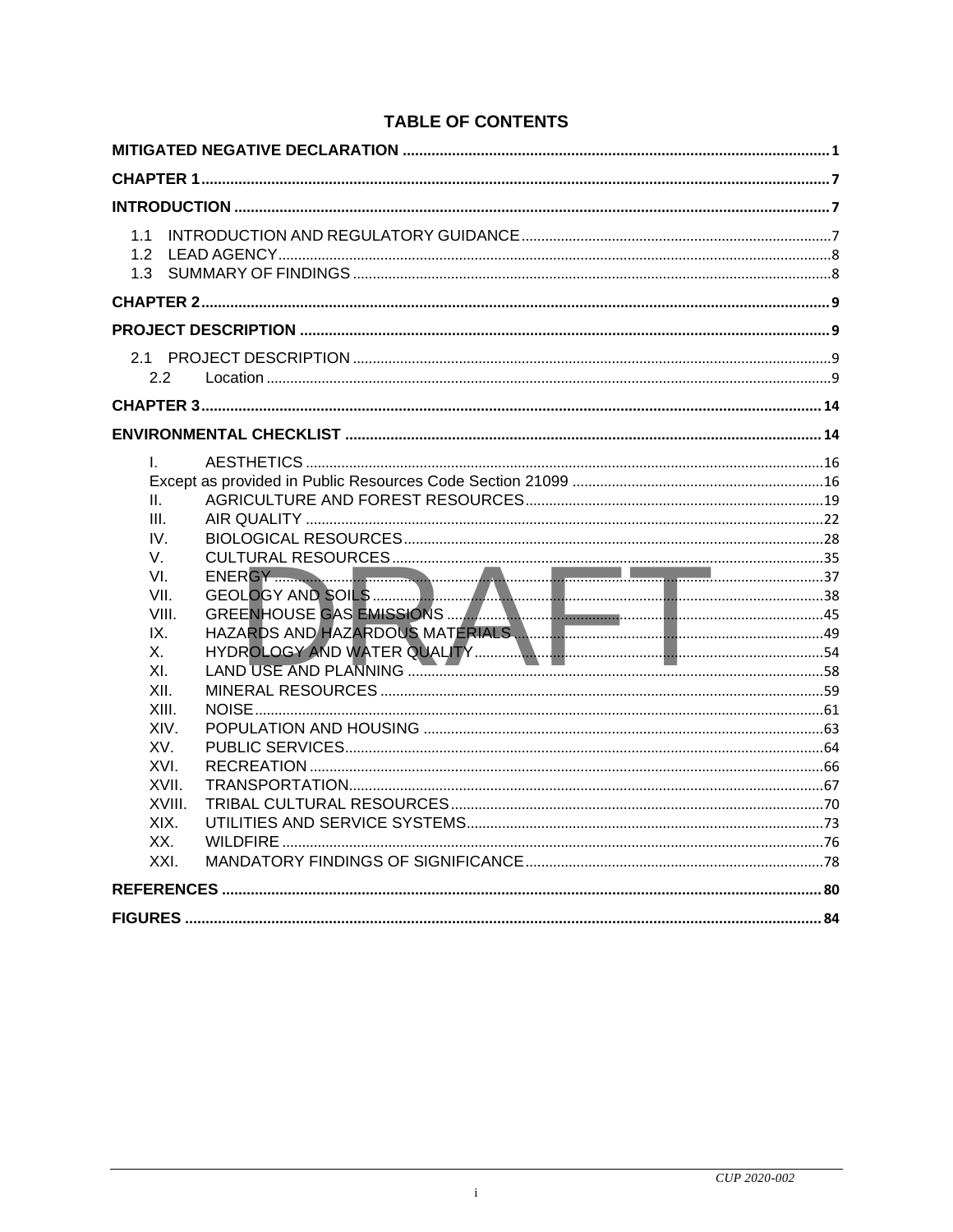# **MITIGATED NEGATIVE DECLARATION**

- <span id="page-1-0"></span>Date: **October 21, 2020**
- Project Title: Conditional Use Permit 2020-002 Mission Livestock Feedlot
- Lead Agency: Glenn County Planning & Community Development Services

225 North Tehama Street Willows, California 95988

- Contact Person: Greg Conant, Assistant Planner (530) 934-6540 [gconant@countyofglenn.net](mailto:gconant@countyofglenn.net)
- Project Location: The project site is 6569 County Road 27, approximately 4-miles south of Orland; located on the south side of County Road 27, west of County Road M, north of County Road 30 and east of County Road 99W, within the unincorporated area of Glenn County, California. Section 15, Township 21 North, Range 3 West, MDBM. Based on U.S. Geological Survey (USGS) Orland 7.5-minute Quadrangle, the<br>
site coordinates are Latitude: 39.674oN, Longitude: 122.190oW.<br>
General site location is shown on Figure 1.<br>
024-100-017 (273.07+ acres)<br>
Douglas Freitas dba site coordinates are Latitude: 39.674oN, Longitude: 122.190oW. General site location is shown on Figure 1.

APN: 024-100-017 (273.07± acres)

- Applicant: Douglas Freitas dba Mission Livestock P.O. Box 933 Dixon, CA 95620
- Landowner: Paul Violich Rev Trust/ Violich Farms Inc. P.O. Box 875 Kentfield, CA 94914
- Consultant: VESTRA Resources Inc. Attn: Wendy Johnston 5300 Aviation Drive Redding, CA 96002
- General Plan: "Intensive Agriculture"
- Zoning: "AE-40" Exclusive Agriculture (36-acre minimum parcel size).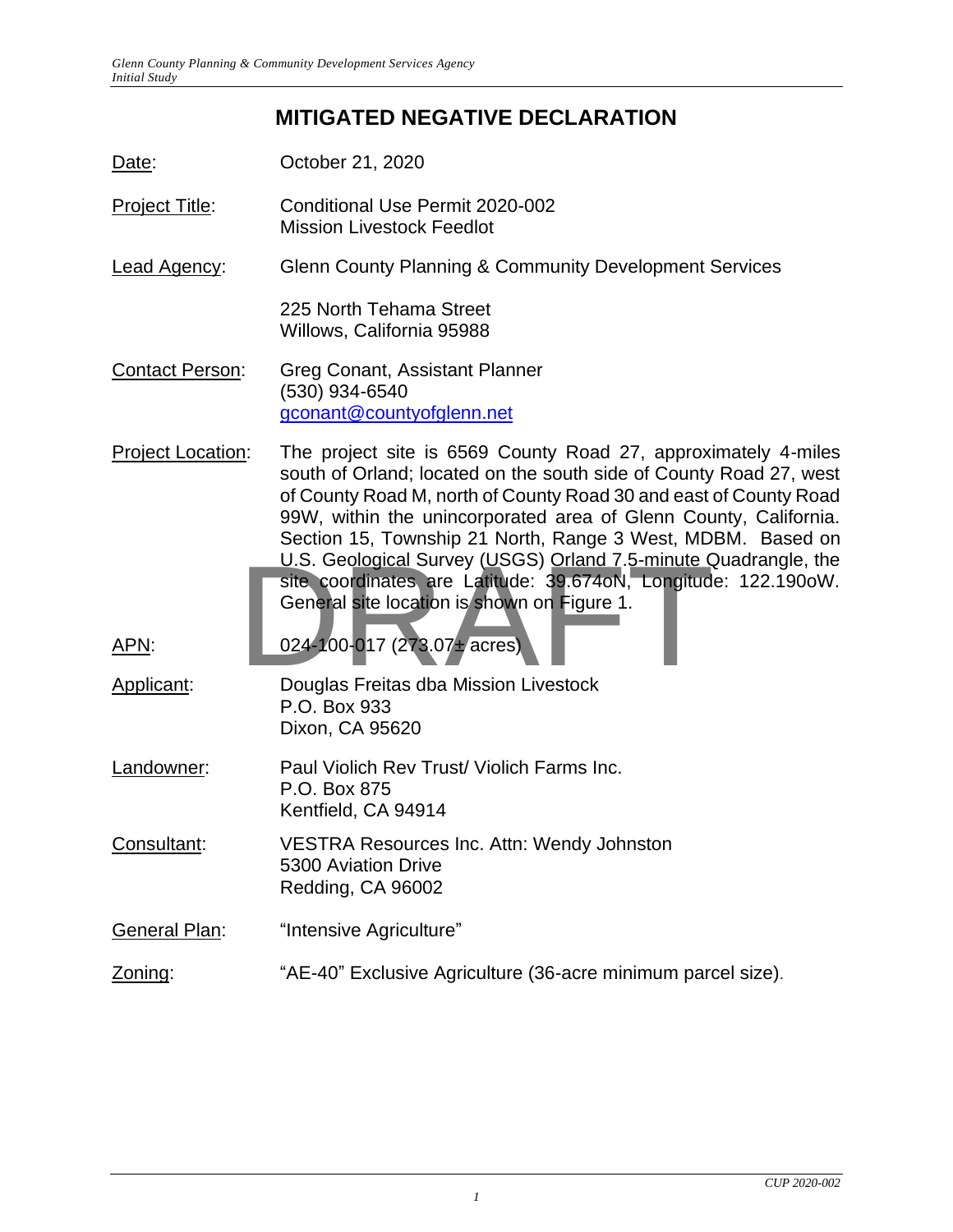# FINDINGS FOR MITIGATED NEGATIVE DECLARATION

An Initial Study has been prepared by the Glenn County Planning & Community Development Services Agency. Based on this study, it is determined that the proposed project will not have a significant effect on the environment. The following Findings are made based on the Initial Study to support a Mitigated Negative Declaration:

#### Finding 1 (Aesthetics)

The project will not have a significant impact on aesthetics. The adopted standards for lighting and construction will minimize impacts from future development. The project is compatible with existing uses in the area. Impacts are considered less than significant.

#### Finding 2 (Agricultural and Forest Resources)

The project will not have a significant impact on agriculture or forest resources. The proposed project will not conflict with existing zoning for, or cause rezoning of, forestland, timberland, or timberland zoned Timberland Production. The project site is zoned "AE-40" Exclusive Agriculture (Chapter 15.330 Glenn County Code). The project does not involve construction or conversion of forestland and no trees will be removed. Agricultural activities within the vicinity will not be adversely impacted by this project. No significant change in the current use of the land will result, therefore impacts are considered less than significant.

#### Finding 3 (Air Quality)

The project will not have a significant impact on air quality with mitigation measure incorporated. The project will not violate air quality standards or contribute substantially to an existing air quality violation. Additionally, the project will not adversely impact sensitive receptors nor would it create objectionable odors. Impacts are considered less than significant with the following mitigation measure incorporated. Nuality)<br>
Il not have a significant impact on air quality with mitig<br>
the project will not violate air quality standards or contribu<br>
air quality violation. Additionally, the project will not ad<br>
tors nor would it create o

#### *Mitigation Measure AQ-1 (Air Quality)*

*The applicant shall obtain an Authorization to Construct and Permit to Operate (or exemption thereof) approved by the Glenn County Air Pollution Control District. A*  fully executed copy of Authorization to Construct shall be provided to the Planning *Division prior to operation commencement.*

#### *Mitigation Measure AQ-2 (Air Quality)*

*The applicant shall submit a copy of a Dust Control Plan (or exemption thereof) approved by the Glenn County Air Pollution Control District. A fully executed copy shall be provided to the Planning Division prior to operation commencement.*

#### *Mitigation Measure AQ-3 (Air Quality)*

*The applicant shall submit a copy of an Odor Control Plan (or exemption thereof) approved by the Glenn County Air Pollution Control District. A fully executed copy shall be provided to the Planning Division prior to operation commencement.*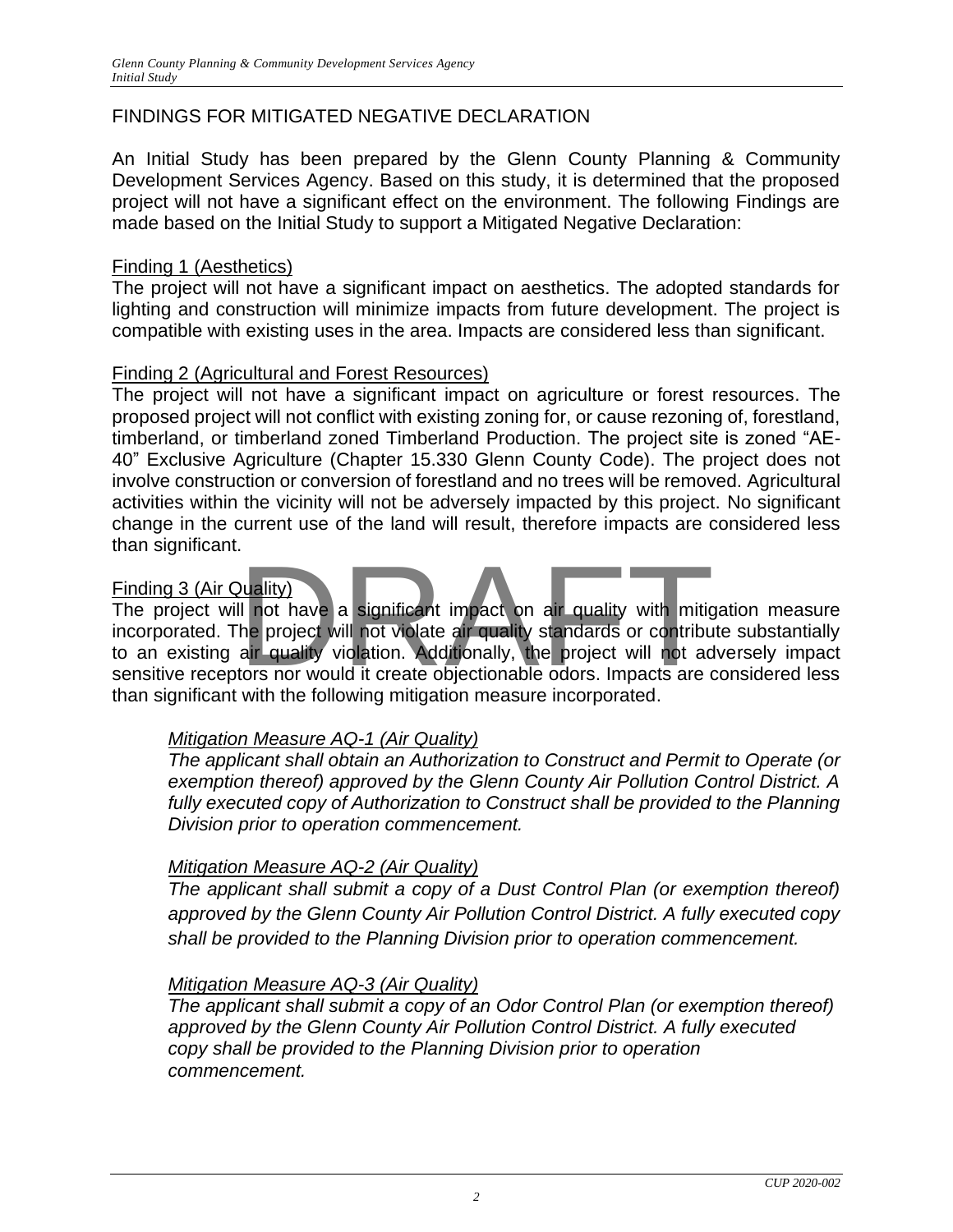### Finding 4 (Biological Resources)

The project will not have a significant impact on biological resources. There are no identified sensitive habitats or natural communities within the project site; therefore, the project will have a less than significant impact on species identified as a candidate, sensitive, or special status species in local or regional plans, policies, or regulations, or by the California Department of Fish and Wildlife or U.S. Fish and Wildlife Service. Impacts are considered less than significant.

### Finding 5 (Cultural Resources)

The project will not have significant impact on cultural resources with mitigation measures incorporated. State laws are in place in case of accidental discoveries made. Impacts are considered less than significant with mitigation measures incorporated.

### *Mitigation Measure CR-1 (Cultural Resources)*

*If subsurface deposits believed to be cultural or human in origin are discovered during construction, all work must halt within a 100-foot radius of the discovery. A qualified professional archaeologist, meeting the Secretary of the Interior's Professional Qualification Standards for prehistoric and historic archaeologist, shall be retained to evaluate the significance of the find, and shall have the authority to modify the no-work radius as appropriate, using professional judgment. The following notifications shall apply, depending on the nature of the find:* 

- *If the professional archaeologist determines that the find does not represent a cultural resource, work may resume immediately and no agency notifications are required.* the professional archaeologist determines that the find does<br>cultural resource, work may resume immediately and<br>otifications are required.<br>the professional archaeologist determines that the find do<br>ultural resource from an
- *If the professional archaeologist determines that the find does represent a cultural resource from any time period or cultural affiliation, he or she shall immediately notify the lead federal agency, the lead CEQA agency, and applicable landowner. The agencies shall consult on a finding of eligibility and implement appropriate treatment measures if the find is determined to be eligible for inclusion in the NRHP or CRHR. Work may not resume within the no-work radius until the lead agencies, through consultation as appropriate, determine that the site either:* 
	- *1) is not eligible for the NRHP or CRHR; or*
	- *2) that the treatment measures have been completed to their satisfaction.*
- *If the find includes human remains, or remains that are potentially human, he or she shall ensure reasonable protection measures are taken to protect the discovery from disturbance (Assembly Bill [AB] 2641). The archaeologist shall notify Glenn County Coroner (as per § 7050.5 of the Health and Safety Code). The provisions of § 7050.5 of the California Health and Safety Code, § 5097.98 of the California PRC, and AB 2641 will be implemented. If the Coroner determines the remains are Native American and not the result of a crime scene, the Coroner will notify the NAHC, which then will designate a Native American Most Likely Descendant (MLD) for*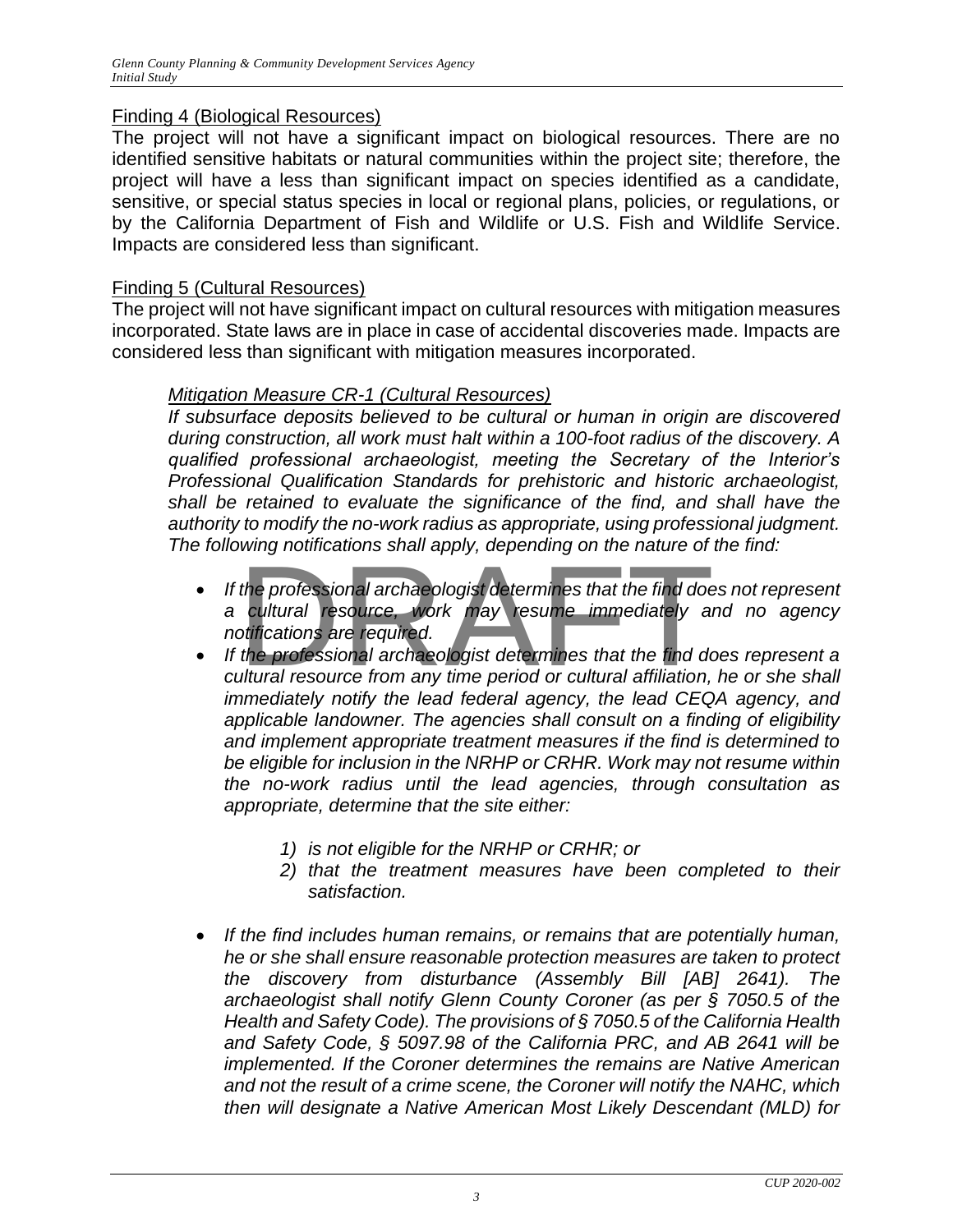*the Project (§ 5097.98 of the PRC). The designated MLD will have 48 hours from the time access to the property is granted to make recommendations concerning treatment of the remains. If the landowner does not agree with the recommendations of the MLD, the NAHC can mediate (§ 5097.94 of the PRC). If no agreement is reached, the landowner must rebury the remains where they will not be further disturbed (§ 5097.98 of the PRC). This will also include either recording the site with the NAHC or the appropriate Information Center; using an open space or conservation zoning designation or easement; or recording a reinternment document with the county in which the property is located (AB 2641). Work may not resume within the no-work radius until the lead agencies, through consultation as appropriate, determine that the treatment measures have been completed to their satisfaction.*

# Finding 6 (Energy)

The project will not have a significant impact on energy. The project will comply with California Green Building Standards as well as California Energy Code. The project will not with conflict or obstruct a state or local plans for renewable or efficient energy.

# Finding 7 (Geology and Soils)

The project will not have a significant impact on geology and soils because geologic hazards in the area are minimal and the building codes will require new construction to meet standards for soil conditions. Impacts are considered less than significant.

# Finding 8 (Greenhouse Gas Emissions)

The project will not have a significant impact on global climate change as a result of greenhouse gas emissions. The project is not in conflict with existing guidelines or standards. The project will not conflict with an applicable plan, policy or regulation adopted for the purpose of reducing the emissions of greenhouse gases. The project will not create significant changes in GHG emissions. Impacts are considered less than significant. The that a significant impact on goodgy and ocle books<br>area are minimal and the building codes will require new<br>of the solid conditions. Impacts are considered less than sign<br>enhouse Gas Emissions.<br>I not have a significant

# Finding 9 (Hazards and Hazardous Materials)

Hazards and hazardous materials will not have a significant impact on the environment as a result of the proposed project. The project will not interfere with an adopted emergency response plan nor expose people to risk of loss, injury, or death. The project does not propose the use of hazardous materials either directly or indirectly. Impacts are considered less than significant with mitigation measure incorporated.

# *Mitigation Measure HA-1 (Hazards and Hazardous Materials)*

*Prior to Operation Commencement, the applicant shall provide Glenn County Planning Division a Hazardous Materials Business Plan approved by Glenn County Air Pollution Control District*.

# Finding 10 (Hydrology/Water Quality)

The project will not have a significant impact on hydrology and water quality because the project will not significantly alter the drainage pattern of the area. The project will not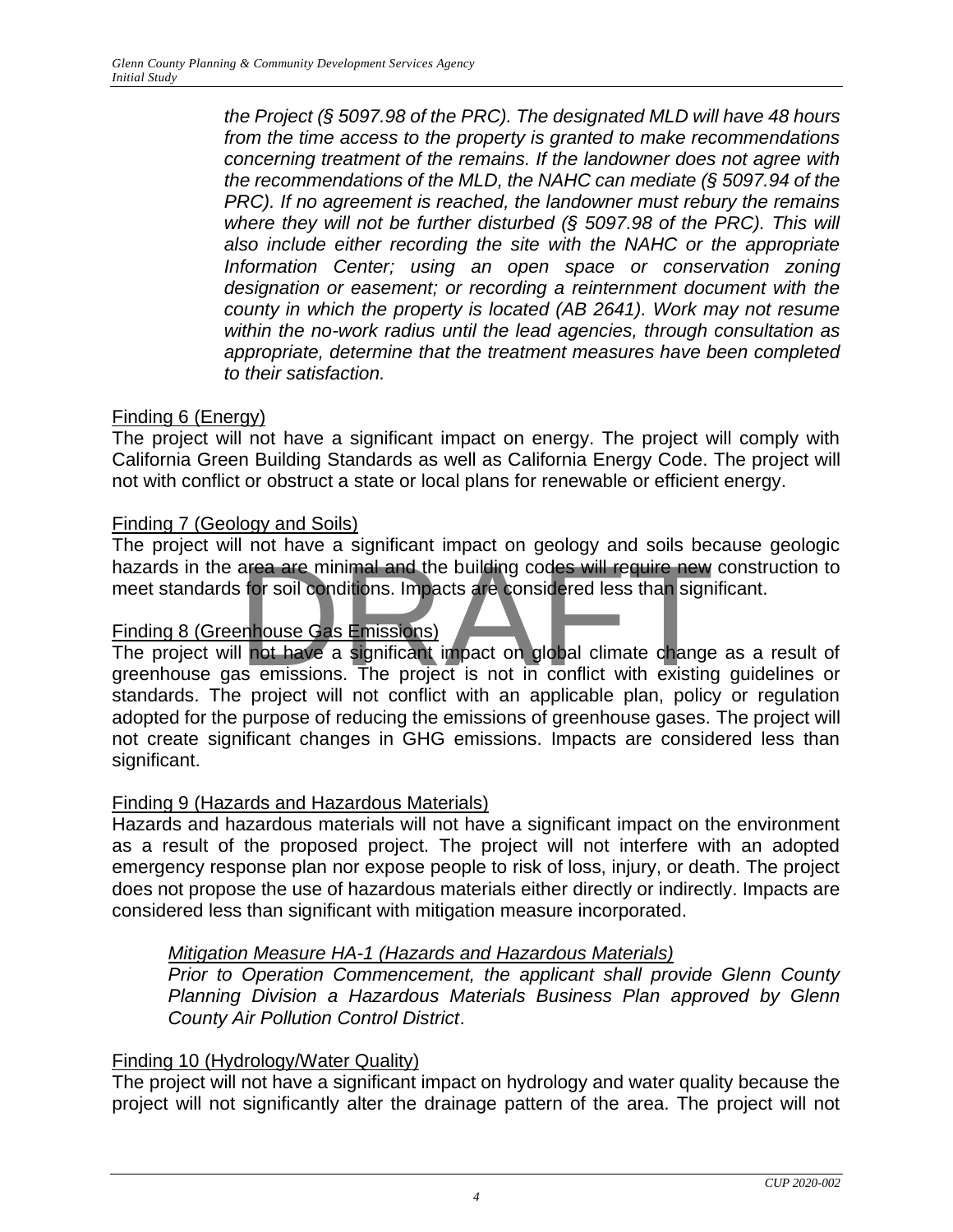significantly interfere with groundwater recharge in the area. The project will not substantially deplete groundwater supplies or expose people or structures to a significant risk of loss, injury, or death involving flooding. The project will not violate water quality standards or waste discharge requirements. Impacts are considered less than significant.

# Finding 11 (Land Use and Planning)

The project will not have a significant impact on land use and planning because the project would not physically divide an established community. The project is consistent with the Glenn County General Plan land use designation of "Intensive Agriculture" as well as Title 15 of Glenn County Code. The project will not conflict with an existing habitat conservation plan or natural community conservation plan. No impacts are anticipated.

# Finding 12 (Mineral Resources)

The project will not have a significant impact on mineral resources; according to the California Department of Conservation Mineral Lands Classification Map, the property does not contain Concrete-Grade Mineral Aggregates. Impacts are considered less than significant.

# Finding 13 (Noise)

The project will not have a significant impact on people residing or working in the area from excessive noise levels. The proposed project will not substantially increase noise levels in the area or expose people in the area to excessive noise levels. Any future noise generating activities are required to meet the established standards prescribed by the County Code. The project site is not directly within an airport land use plan and not in the vicinity of a private airstrip which would expose people in the area to unacceptable noise levels. Impacts are considered less than significant. ration of expose people in the area to excessive noise levels. A<br>vities are required to meet the established standards pre<br>The project site is not directly within an airport land use plat<br>ate airstrip which would expose pe

# Finding 14 (Population and Housing)

The project will not have a significant impact on population and housing because the project will not displace people or housing. The project does not induce population growth. Impacts are considered less than significant.

# Finding 15 (Public Services)

The project will not have a significant impact on public services. The services of fire protection, police protection, schools, parks, and other public facilities are sufficient to accommodate the proposed project. Existing requirements for taxes and developmental impact fees are implemented to offset impacts.

# Finding 16 (Recreation)

The project will not have a significant impact on recreation because it would not substantially increase the use of existing recreational facilities nor does the project include such facilities. No impacts are anticipated.

# Finding 17 (Transportation)

The project will not have a significant impact on transportation/circulation because it will not significantly increase traffic volumes on existing roads. The project will not change air traffic patterns. There is adequate access to the project site. Public roads will provide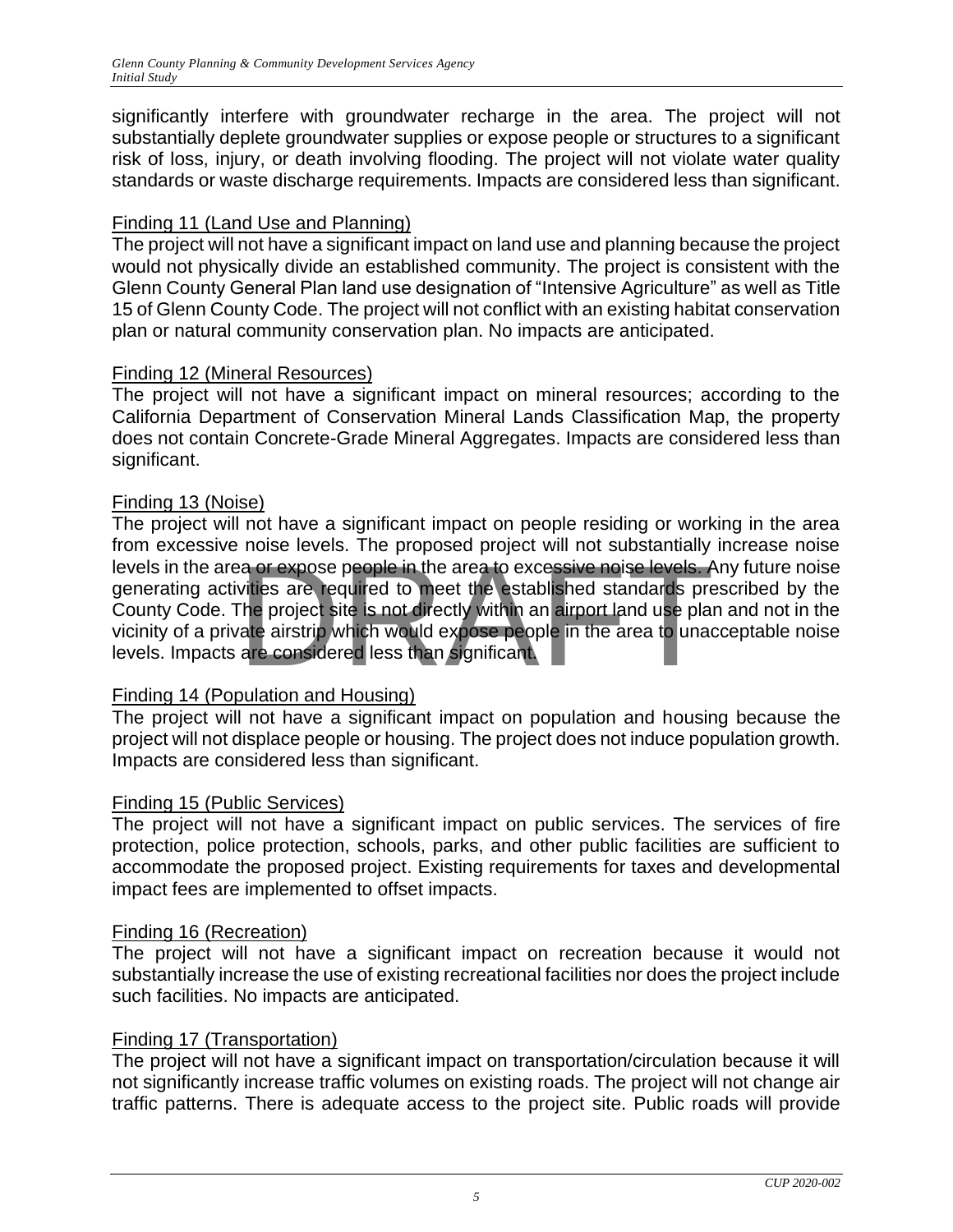adequate emergency access to the project site. Alternative transportation plans will not be impacted. Impacts are considered less than significant.

# Finding 18 (Tribal Cultural Resources)

The project will not have a significant impact on Tribal Cultural Resources with mitigation measures incorporated. Native Tribes were sent project documentation; additionally, the Northeast Information Center of the California Historical Resources Information System states that there are no prehistoric or historic resources in the project area. It is concluded this proposal will not have a significant impact with mitigation measures incorporated.

### *Mitigation Measure TCR -1 (Tribal Cultural Resources)*

*In the event that any prehistoric or historic subsurface cultural (including Tribal) resources are discovered during ground disturbing activities, all work within 100 feet of the resources shall be halted and the applicant/operator shall consult with the County and a qualified archaeologist (as approved by the County) and corresponding tribal representative to assess the significance of the find per CEQA Guidelines Section 15064.5. The qualified archaeologist shall determine the nature of the find, evaluate its significance, and, if necessary, suggest preservation or mitigation measures. Appropriate mitigation measures, based on recommendations listed in the archaeological survey report and tribal representative, will be determined by the Glenn County Planning & Community Development Services Agency. Work may proceed on other parts of the project site while mitigation for historical resources, unique archaeological resources, and/or tribal resources is carried out. All significant cultural materials recovered shall be, at the discretion of the consulting archaeologist, subject to scientific analysis, professional museum curation, tribal representative, and documented according to current professional standards.* nent Services Agency. Work may proceed on other part<br>ment Services Agency. Work may proceed on other part<br>le mitigation for historical resources, unique archaeolog<br>ibal resources is carried out. All significant cultural ma

# Finding 19 (Utilities and Service Systems)

The project will not have a significant impact on utilities and service systems. The project will not require or result in new or expanded municipal facilities that could cause significant environmental effects. Onsite water supplies and future development is required to meet local, state, federal and utility company standards. Impacts are considered less than significant.

# Finding 20 (Wildfire)

The project will not have a significant impact on wildfires. The project will not impair an adopted emergency response plan or emergency evacuation plan. The project will not exacerbate wildfire risk, and no new infrastructure is being proposed. The site is relatively flat and there will be no change in drainage. Impacts are considered less than significant.

# Finding 21 (Mandatory Findings of Significance)

There is no substantial evidence in light of the whole record that the project may have a significant impact on the environment either cumulatively or individually. Impacts are considered less than significant.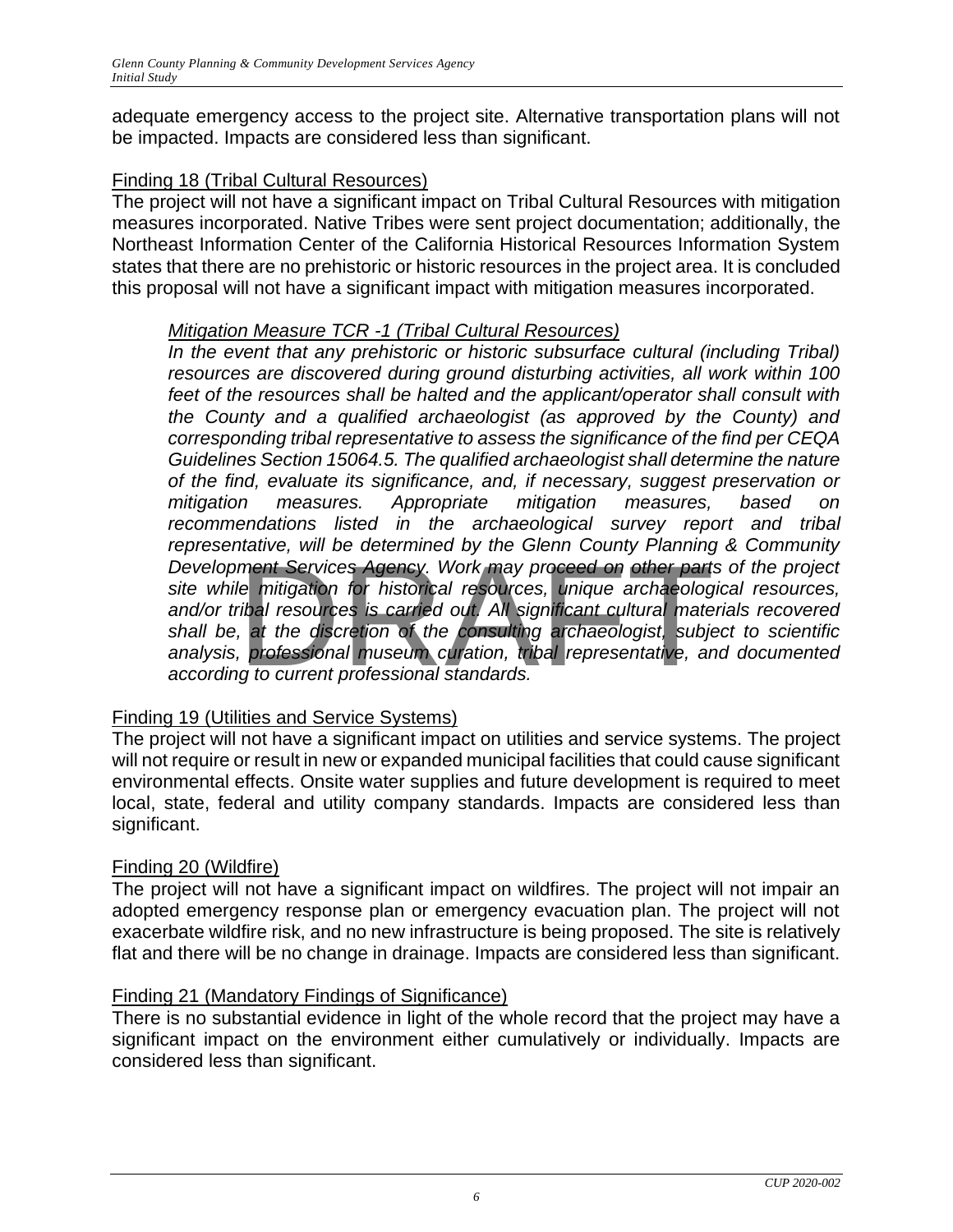# **CHAPTER 1 INTRODUCTION**

# <span id="page-7-2"></span><span id="page-7-1"></span><span id="page-7-0"></span>**1.1 INTRODUCTION AND REGULATORY GUIDANCE**

This Initial Study has been prepared by the County of Glenn to evaluate the potential impacts on the environment that could result from the implementation of the proposed project and to identify, if necessary, any mitigation measures that will reduce, offset, minimize, avoid, or otherwise compensate for significant environmental impacts.

This Initial Study has been prepared in accordance with the requirements of the California Environmental Quality Act (CEQA), encoded in Sections 21000 *et seq.* of the Public Resources Code (PRC) with Guidelines for Implementation codified in the California Code of Regulations (CCR), Title 14, Chapter 3, Sections 15000 *et seq*.

An initial study is conducted by a lead agency to determine if a project may have a significant effect on the environment [CEQA Guidelines §15063(a)]. If there is substantial evidence that a project may have a significant effect on the environment, an Environmental Impact Report (EIR) must be prepared, in accordance with CEQA Guidelines §15064(a). However, if the lead agency determines that there is no substantial evidence that the project may have a significant effect on the environment, a Negative Declaration may be prepared [CEQA Guidelines §15064(f)(3)]. The lead agency prepares a written statement describing the reasons a proposed project would not have a significant effect on the environment and, therefore, why an EIR need not be prepared. This document conforms to the content requirements under CEQA Guidelines §15071. ne project may have a significant effect on the environment<br>y be prepared [CEQA Guidelines §15064(f)(3)]. The lead a<br>ment describing the reasons a proposed project would<br>ament describing the reasons a proposed project woul

Alternatively, a Mitigated Negative Declaration may be prepared if the Initial Study identifies a potentially significant effect for which the project's proponent, before public release of a proposed Mitigated Negative Declaration, has made or agrees to make project revisions that mitigate the effects [CEQA Guidelines §15064(f)(2)].

Approval of the proposed project requires discretionary action by the County. According to CEQA Guidelines, a discretionary action or project must be reviewed by the lead agency, to determine its potential effects on the environment. Prior to preparation of the Initial Study, a Request for Review, which included a copy of the application and project description, was sent out by the County of Glenn to responsible and trustee state agencies, and local agencies and organizations to identify issues to be addressed in the Initial Study. Comments received were considered during the preparation of the Initial Study.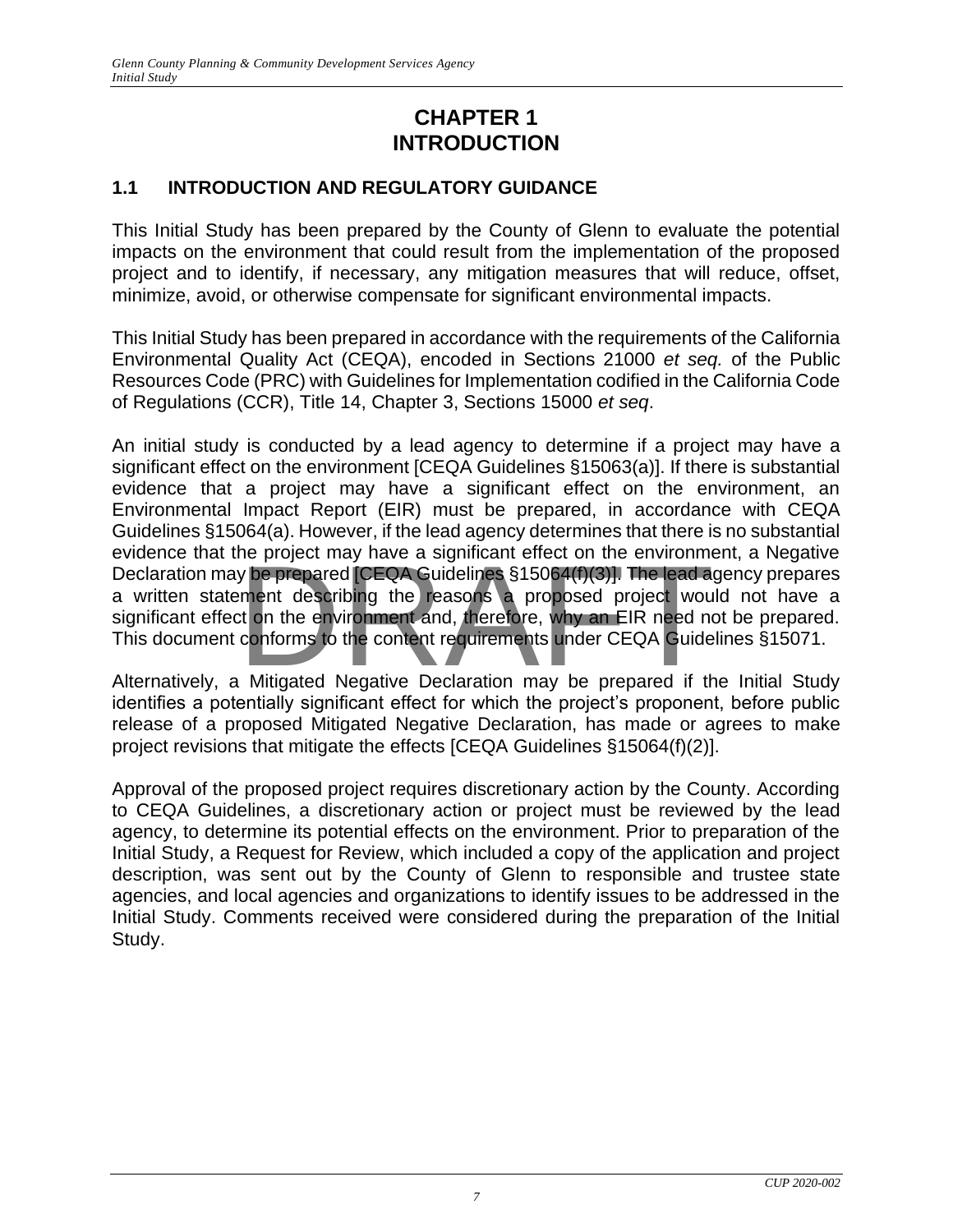# <span id="page-8-0"></span>**1.2 LEAD AGENCY**

The lead agency is the public agency with primary approval authority over the proposed project. In accordance with CEQA Guidelines §15051(b)(1), "the lead agency will normally be an agency with general governmental powers, such as a city or county, rather than an agency with a single or limited purpose."

The lead agency for the proposed project is Glenn County Planning & Public Works Agency. The contact person for the lead agency to whom all inquiries and comments on this environmental document should be addressed is:

Greg Conant, Assistant Planner Glenn County Planning & Community Development Services Agency 225 North Tehama Street, Willows, CA 95988 (530) 934-6540, [gconant@countyofglenn.net](mailto:gconant@countyofglenn.net)

# <span id="page-8-1"></span>**1.3 SUMMARY OF FINDINGS**

Chapter 3 of this document contains the Environmental (Initial Study) Checklist that identifies the potential environmental impacts (by environmental issue) and a brief discussion of each impact resulting from implementation of the proposed project.

In accordance with §15064(f) of the CEQA Guidelines, a Mitigated Negative Declaration (MND) shall be prepared if the proposed project will not have a significant effect on the environment after the inclusion of mitigation measures in the project. Based on the available project information and the environmental analysis presented in this document, there is no substantial evidence that, after the incorporation of mitigation measures, that the proposed project would have a significant effect on the environment. It is proposed that a MND be adopted in accordance with the CEQA Guidelines**.** with §15064(f) of the CEQA Guidelines, a Mitigated Negative prepared if the proposed project will not have a significate the inclusion of mitigation measures in the project.<br>The inclusion of mitigation measures in the proj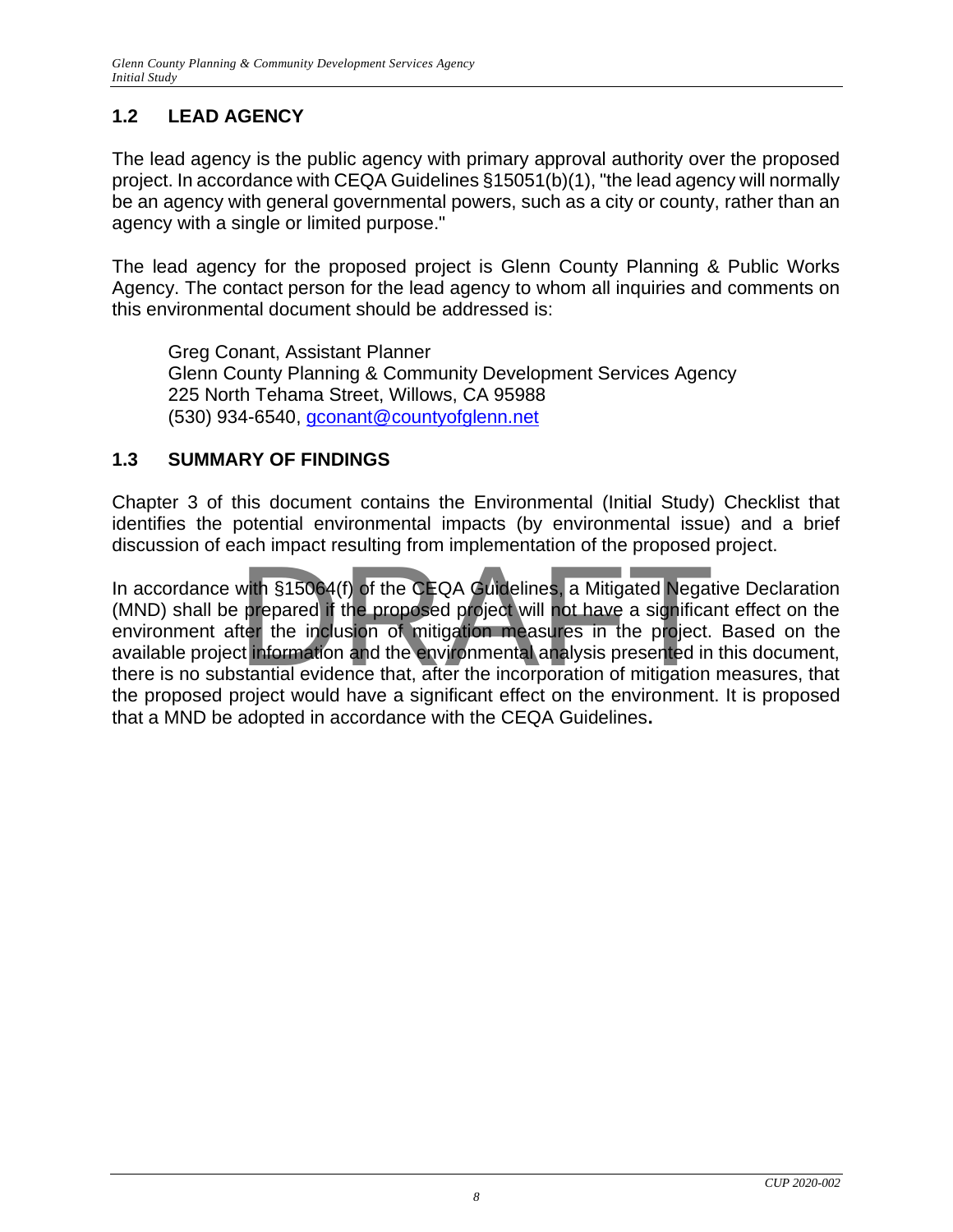# **CHAPTER 2 PROJECT DESCRIPTION**

# <span id="page-9-2"></span><span id="page-9-1"></span><span id="page-9-0"></span>**2.1 PROJECT DESCRIPTION**

This Initial Study has been prepared for Conditional Use Permit 2020-002 - Mission Livestock Feedlot. The project addresses an application for a Conditional Use Permit to convert the previous Greenwood Dairy facility, located at 6569 County Road 27 in Orland, to a beef cattle feedlot. The Greenwood Dairy was established in 2000; in December 2007 Conditional Use Permit 2007-002 was approved for the expansion of the Greenwood Dairy. In March 2009 a Minor Amendment for revisions of the site plans were approved. Conditional Use Permit 2007-002 approved a herd of 4,100 dairy cattle (Holstein); which equates to 5,567 Animal Units.

Conditional Use Permit 2020-002 proposes a feedlot with a beef cattle capacity of approximately 7,100, (4,260 Animal Unit) with a maximum capacity of 9,278 beef cattle. Cattle will arrive at the site at an average weight of 350 pounds and leave at a weight of approximately 950 pounds. Individual cattle will be onsite for approximately 150 days. The facility is proposed to operate seven days a week from 6:00 a.m. to 5:00 p.m. No new structures are being proposed.

Mission Livestock is applying for coverage under Order R5-2017-0058 Waste Discharge Requirements General Orders for Confined Bovine Feeding Operations. Under this Order, the conversion of the dairy to a feedlot would be considered an "existing facility" as the current dairy was covered under individual waste discharge requirements (Order R5-2008-0122) and the operation had been approved and undergone CEQA review. ck is applying for coverage under Order R5-2017-0058 W<br>General Orders for Confined Bovine Feeding Operation<br>version of the dairy to a feedlot would be considered an "<br>dairy was covered under individual waste discharge requ

# <span id="page-9-3"></span>**2.2 Location**

The project site is 6569 County Road 27, approximately 4-miles south of Orland; located on the south side of County Road 27, west of County Road M, north of County Road 30 and east of County Road 99W, within the unincorporated area of Glenn County, California. Section 15, Township 21 North, Range 3 West, MDBM. Based on U.S. Geological Survey (USGS) Orland 7.5-minute Quadrangle, the site coordinates are Latitude: 39.674oN, Longitude: 122.190oW. (Figure 1 and 2). The project site comprises the following Assessor's Parcel Number (APN): 024-100-017 (273.07± acres)

# **2.3 Summary**

The former dairy facility and surrounding property were recently sold to Paul Violich Revocable Trust; Violich Farms, Inc.; and Alcatraz Farming, Inc. (see Figure 2). The previous cropland associated with the dairy has been planted to almonds. Mission Livestock will lease the former dairy facility as outlined on Figure 3. No land application of wastewater will occur. The onsite wastewater ponds will be used to collect and retain onsite stormwater from areas that contact manure. Roof runoff and other "non-contact" water will continue to be directed to a separate stormwater detention pond. The facility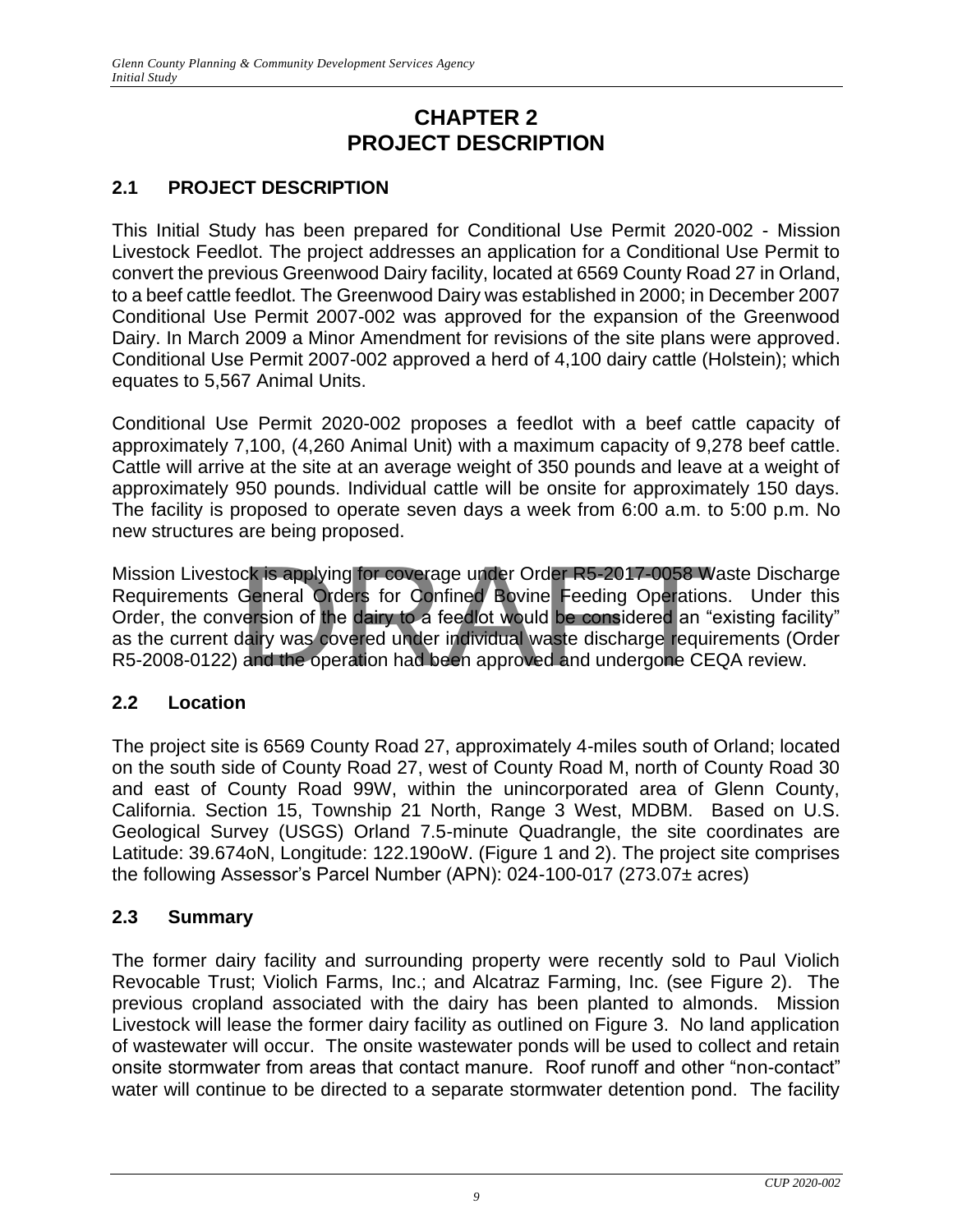includes six clay-lined retention ponds, three freestall barns, manure separator and drying area, medical barns, exercise pens, stormwater retention pond (non-contact), and numerous feed storage buildings.

The dairy expansion approved by Glenn County in 2007 addressed 5,567 Animal Units (AU) (4,100 Holstein cows and heifers). Mission Livestock proposes to house an average of approximately 7,100 head of beef cattle. The cattle would be comprised of mixed breeds. The calves would weigh approximately 350 to 500 pounds when arriving at the feedlot. Cattle would be at the feedlot for approximately 150 days. The weight of the cattle when leaving the feedlot will be approximately 950 pounds. The overall average weight of cattle at the feedlot is estimated to be 675 pounds. The desired average 7,100 head of beef cattle is estimated to be approximately 4,260 AU, below the currently permitted operating limit of 5,567 AU. The 5,567 AU would allow a maximum of 9,278 head at an average AU of 0.6. Although Mission Livestock does not anticipate housing this cattle volume, this would be the maximum allowed under the RWQCB order.

Manure is currently composted onsite and will continue to be composted onsite. In the future, manure will be combined with almond processing waste from the adjoining orchards, composted onsite, and returned to the adjacent orchards. Water from the ponds may be used to provide moisture to the compost. The composting operation meets the definition of "agricultural composting" under the current Order WQ 2015-0121-DWQ General Waste Discharge Requirements for Composting Operations and would be exempt from the requirements of the Order. If required to do so, the facility will limit the production of compost to no more than 25,000 cubic yards processed onsite at any given time to meet the requirements of the pending amendment to the Order dated October 31, 2019 (not yet adopted). Provided to the Order of the Order of the Order of the Order of the Order of the Order of the Order of the Prequired to do so, the fact of the pending amendment to the Order date of the pending amendment to the Order date

The feedlot facility will be staffed seven days a week from 6 a.m. to 5 p.m., Monday through Sunday, and will employ six full-time workers.

Dead animals will be immediately removed from corrals or barns and temporarily relocated to an isolated site away from both County Road 27 and Railroad Avenue, out of public view, until removal. During the summer months, lime will be applied to the area for sanitation and odor mitigation. Sacramento Rendering Company pick-up days are Monday, Wednesdays and Fridays. Mission Livestock will have a better percentage basis for mortality numbers at the feedlot following an operational period. The industry standard for feedlot mortality according to the agweb.com Cattle Network is about 2 percent.

The average manure generation will be approximately 21.5 pounds per head per day at 65 percent dry matter. With an average of 7,100 cattle at the feedlot facility, roughly 152,650 pounds per day of manure will be generated. Tons of manure per year is estimated at 27,858 tons. Barns will be scraped or vacuumed daily. The main storage area for manure is between the barns and ponds. Manure is currently composted in this area. Composting will continue under the new operation. Manure will be removed from the barns by a loader or vacuum. In the winter months, if sufficient volume in the detention ponds is available, some flushing may occur. Scraping or vacuum will be used during the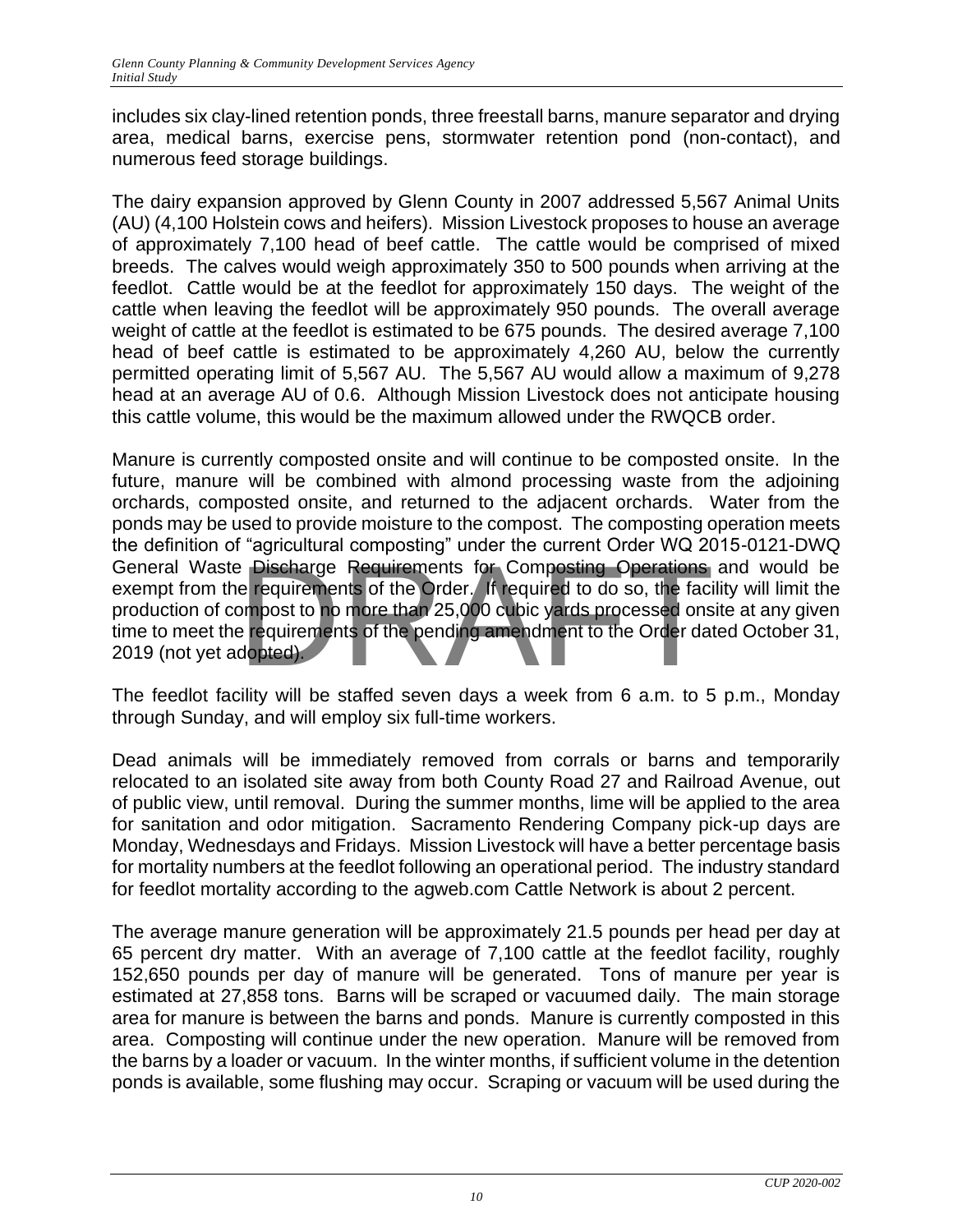summer season. The plan is to pave the manure composting area. External pen areas will be scraped.

If the barns are flushed, the wastewater will run through the separator. The separator will remove the 20 to 30 percent of waste solids with a stationary screen, and the water will continue on into the ponds with solids redirected to composting piles. If necessary, some manure will be removed from the site.

No land application of wastewater will occur. The barn well and domestic well are separate from any wastewater connections and supply only fresh water to the existing barn and residence.

Solids will continue to be removed from the ponds with the existing separator. Ponds will be dry by mid-October each year to allow for pond cleaning as well as ensuring sufficient storage holding for incoming rainy seasons and stormwater runoff.

Mission Livestock will apply BMPs and good housekeeping as follows:

- Daily pest and vector control
- Odor control from proper manure and pond management
- Daily barn flushing, scraping, or vacuuming
- Pond agitation
- Careful management of internal composting temperatures • Daily barn flushing, scraping, or vacuuming<br>• Pond agitation<br>• Careful management of internal composting temperatures<br>• Regular removal of compost offsite<br>• Follow recommended inspection schedules<br>• Follow current Waste
- Regular removal of compost offsite
- Follow recommended inspection schedules
- 
- Follow careful health management procedures for cattle (vaccinating and worming schedule)
- Supply adequate nutrition, water, and shelter to cattle
- Ensure employees are properly trained in BMPs

The feedlot will use BMPs to ensure no stagnant or standing waters will be contributing to the breeding of mosquitoes. Manure removal, composting, fly tape, fly traps, and fly predators will be used as a means to control fly populations. Mission Livestock will utilize fly predators as a biological control, fly traps as a mechanical control, and efficiency of manure to compost management as a cultural control. Insecticides will be used as a last resort.

Truck traffic is expected to be consistent with the current baseline usage as a dairy. Likely truck trips for feed will decrease slightly.

Noise and lighting are not anticipated to change from baseline. Odors should be reduced as less flushing will occur.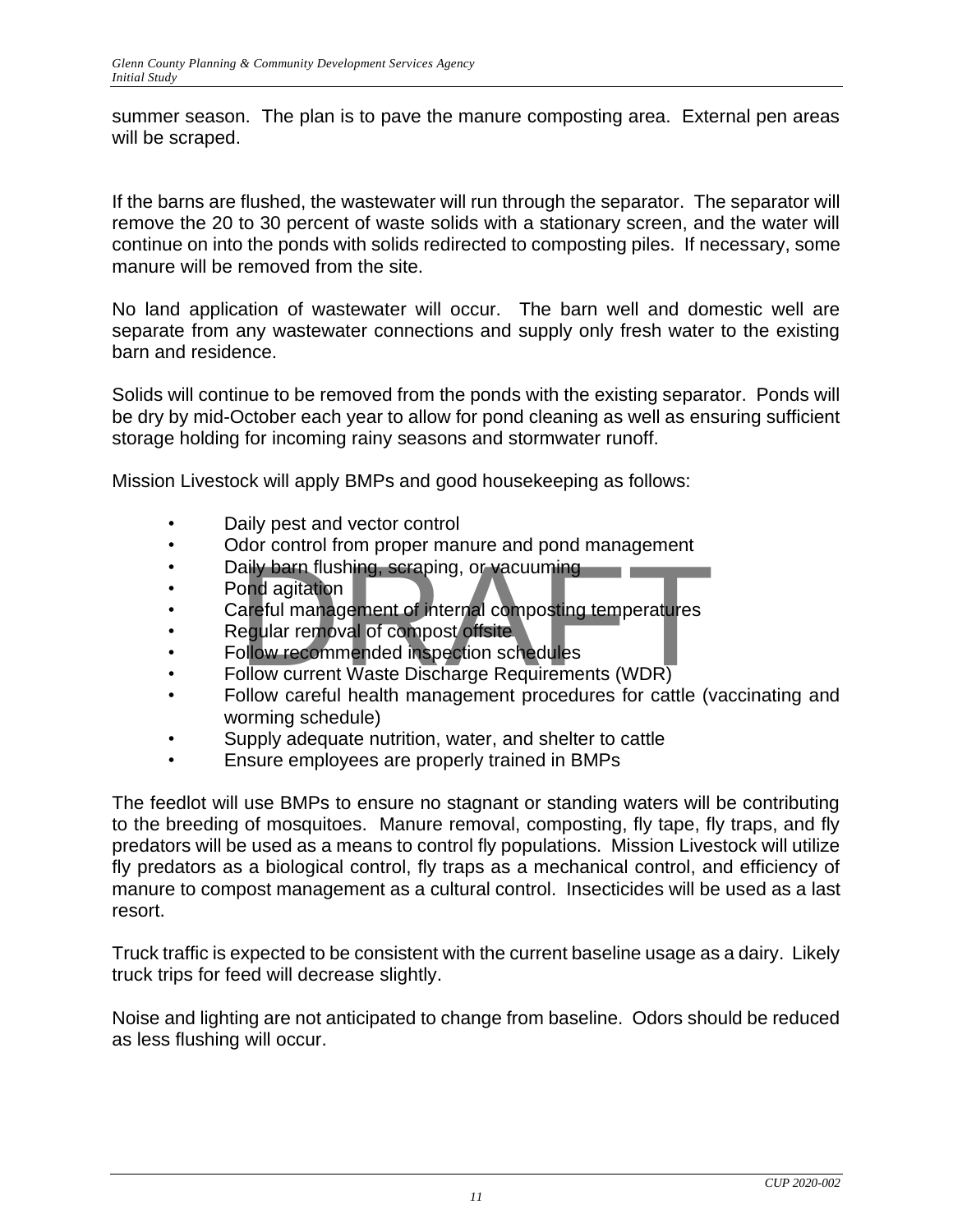# **2.4 Surrounding Land Uses and Setting**

The project site is located at 6569 County Road 27 in Orland. The surrounding land use is agricultural, farmland security zone, or service commercial zoning. County Road 27 borders the property to the north, Southern Pacific Railroad line and private parcels border the property to the west, and the Fulton Reclamation and Recycling borders the property to the south. Irrigated croplands border the property to the northeast and east.

The baseline condition for review under CEQA is that of an operating dairy with 5,565 permitted AU. The AU under the proposed feedlot will be equal to or lower than the AU of the operating dairy.

**Table 1** identifies the existing uses, General Plan designation and Zoning designations for the project site and neighboring properties. All surrounding parcels are zoned for Agriculture and designated Intensive Agriculture in the general plan.

| <b>Table 1: Existing Uses and Land Use Designations</b> |                            |                              |                     |  |  |  |  |
|---------------------------------------------------------|----------------------------|------------------------------|---------------------|--|--|--|--|
|                                                         | <b>Existing</b>            | <b>General</b>               | <b>Zoning</b>       |  |  |  |  |
|                                                         | <b>Uses</b>                | <b>Plan</b>                  | <b>Designations</b> |  |  |  |  |
| <b>Project Site</b>                                     | Dairy                      | Intensive Agriculture        | AE-40               |  |  |  |  |
| <b>North</b>                                            | Agriculture/Residential    | Intensive Agriculture        | AE-40               |  |  |  |  |
| East                                                    | Agriculture                | <b>Intensive Agriculture</b> | <b>AE-40</b>        |  |  |  |  |
| South                                                   | Agriculture                | Intensive Agriculture        | <b>FS-80</b>        |  |  |  |  |
| West                                                    | Agriculture/Water District | <b>Intensive Agriculture</b> | <b>AE-40</b>        |  |  |  |  |
| Floodplain:                                             |                            |                              |                     |  |  |  |  |

# **Floodplain:**

The feedlot is not located near any streams and is outside of any 100-year flood hazard zones. The site is located in an area of minimal flooding, Zone X. Flood potentials are derived from the Flood Insurance Rate Map (FIRM) prepared by the Federal Emergency Management Agency (FEMA). The FIRM Map, Community Panel No. 06021C0400D, dated August 5, 2010, is shown on Figure 4.

#### **Aesthetics:**

This facility is surrounded by farmland. Paul Violich Revocable Trust; Violich Farms, Inc.; and Alcatraz Farming, Inc., have purchased the facility. Violich Farms will complete planting almond orchards on the ground previously used for wastewater disposal in 2020. This facility has housed bovines since the late 1970s and there will be no change in aesthetics to the feedlot facility. The closest urban area is 2.5 miles from the facility to the north.

#### **Topography:**

Topography of the facility slopes gently to the southeast. The elevation of the site ranges from approximately 730 feet above sea level at the northwest corner of the property (the intersection of Highway 99W and County Road 25) to approximately 660 feet above sea level at the southwest corner of the property near the intersection of Highway 99W and County Road 28.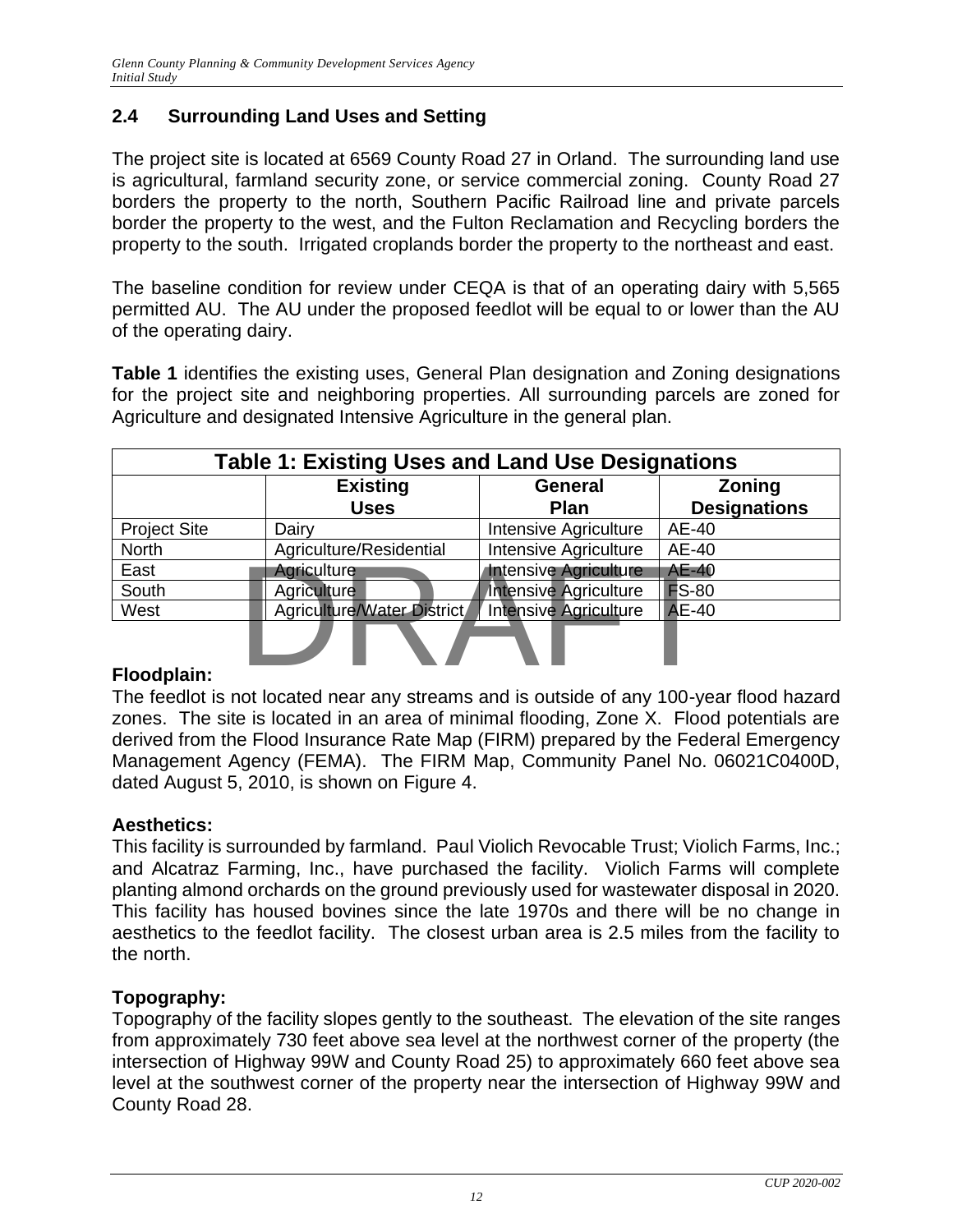# **Soils:**

The soils in the immediate vicinity of the feedlot facility, including the area of the wastewater ponds, are composed of Cortina very gravelly sandy loam. The Cortina series consists of excessively drained soils on recent gravelly alluvium from schistose, sedimentary, and metavolcanic rocks. These soils are characteristically gravelly or very gravelly and coarse textured or moderately coarse textured. They are shallow to moderately deep over channel sand and gravel. These soils typically have a light brownish-gray or grayish-brown surface layer that is slightly acid. The soil depth to sand and gravel is more than 36 inches. Permeability is very rapid and the available moistureholding capacity is 3 to 5 inches. Cortina series soils generally occupy narrow areas that are small or medium in size. Cortina soils are of limited agricultural value due to low water retention capacities. In this area, the Cortina series overlays the Stony Creek alluvial fan. Site soils are summarized in additional detail in Appendix A.

# **Groundwater:**

A monitoring well network was established under the individual WDRs (R5-2008-0122) associated with Greenwood Dairy. A number of these wells will be abandoned in spring 2020. Five monitoring wells will be retained and monitored. These are associated with the retention ponds and composting area. Depth to first groundwater is approximately 45 feet. Groundwater flow direction is to the southeast.

### **Hydrology:**

There are no surface water bodies onsite.

#### **Biology:**

The site is currently a dairy and has operated as a dairy since 2001. The site is developed and disturbed. The CNDDB was reviewed and results are included on Figure 5. Species that have been observed in the vicinity of the site are shown in Table 2. urface water bodies onsite.<br>Pritly a dairy and has operated as a dairy since 2001. The since CNDDB was reviewed and results are included on Fig.

| Table 2<br><b>CNDDB OBSERVED SPECIES</b> |                                                          |            |                             |  |  |  |  |
|------------------------------------------|----------------------------------------------------------|------------|-----------------------------|--|--|--|--|
| <b>Common</b>                            | <b>Scientific</b><br><b>California</b><br><b>Federal</b> |            |                             |  |  |  |  |
| <b>Name</b>                              | <b>Name</b>                                              | Listing    | Listing                     |  |  |  |  |
| <b>Burrowing Owl</b>                     | Athene cunicularia                                       | None       | None                        |  |  |  |  |
| <b>Crotch Bumble Bee</b>                 | Bombus crotchii                                          | None       | <b>Candidate Endangered</b> |  |  |  |  |
| Swainson's Hawk                          | Buteo swainsoni                                          | None       | Threatened                  |  |  |  |  |
| <b>Tricolored Blackbird</b>              | Agelaius tricolor                                        | None       | Threatened                  |  |  |  |  |
| Vernal Pool Fairy<br>Shrimp              | Branchinecta lynchi                                      | Threatened | None                        |  |  |  |  |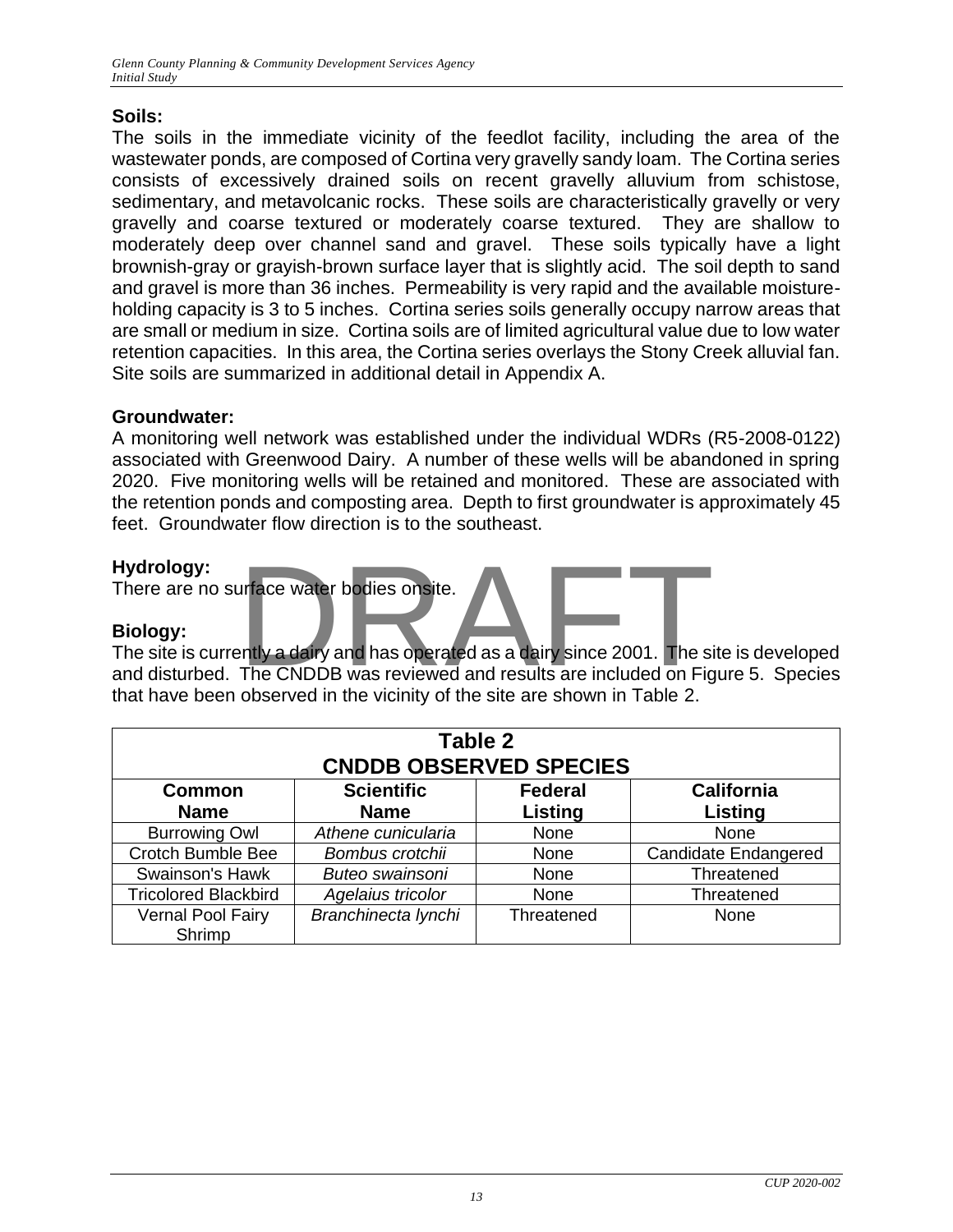# **CHAPTER 3 ENVIRONMENTAL CHECKLIST**

### <span id="page-14-1"></span><span id="page-14-0"></span>PURPOSE OF THIS INITIAL STUDY

This Initial Study has been prepared consistent with CEQA Guidelines Section 15063, to determine if the project, as proposed, may have a significant effect upon the environment.

A significant impact is considered a substantial adverse effect, one that exceeds some critical and accepted threshold for negative environmental effects. CEQA defines a significant effect on the environment as "...a substantial, or potentially substantial, adverse (i.e., negative) change in any of the physical conditions within the area directly or indirectly caused by the Project, including effects on land, air, water, flora, fauna, ambient noise, and objects of historic or aesthetic "significance" (CEQA Guidelines, §15382). As recommended in the CEQA Guidelines, impacts are also identified as "potentially significant" prior to mitigation.

Mitigation Measures are measures to mitigate, avoid, or substantially lessen impacts identified as significant or potentially significant. According to CEQA, the term "mitigation measures" refers to those items that are in addition to standard conditions, uniform codes, or project features that may also reduce potential impacts.

ENVIRONMENTAL FACTORS POTENTIALLY AFFECTED:

The environmental factors checked below would be potentially affected by this project, involving at least one impact that is a "Potentially Significant Impact" as indicated by the checklist, and corresponding discussion on the following pages.

| Aesthetics                     | <b>Agriculture and Forestry</b><br>Resources | <b>Air Quality</b>                      |
|--------------------------------|----------------------------------------------|-----------------------------------------|
| <b>Biological Resources</b>    | <b>Cultural Resources</b>                    | Energy                                  |
| Geology/Soils                  | Greenhouse Gas Emissions                     | Hazards & Hazardous<br><b>Materials</b> |
| <b>Hydrology/Water Quality</b> | Land Use/Planning                            | <b>Mineral Resources</b>                |
| <b>Noise</b>                   | Population/Housing                           | <b>Public Services</b>                  |
| Recreation                     | Transportation                               | <b>Tribal Cultural</b><br>Resources     |
| Utilities/Service<br>Systems   | Wildfire                                     | Mandatory Findings of<br>Significance   |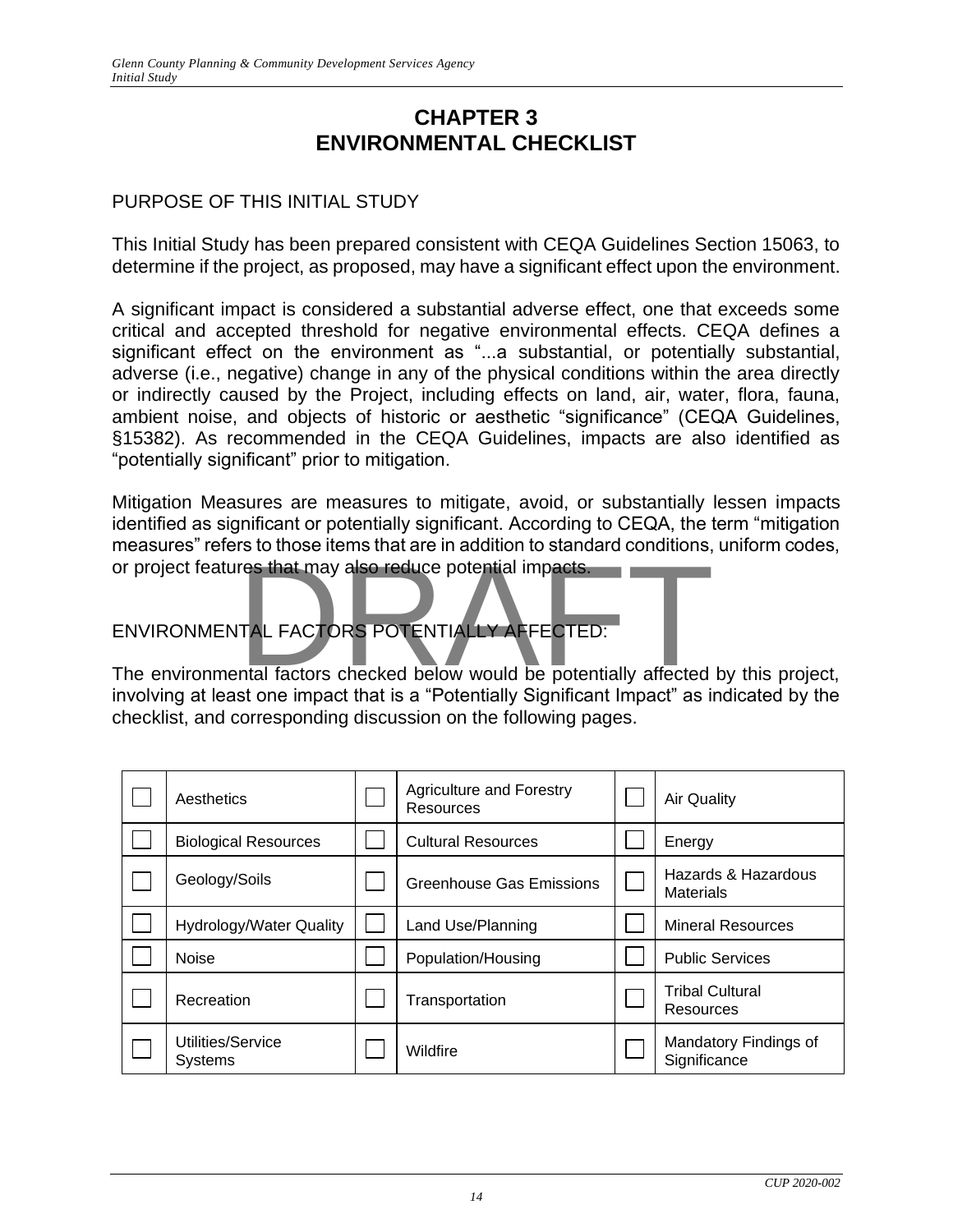|           | <b>DETERMINATION:</b><br>On the basis of this initial evaluation:                                                                                                                                                                                                                                                                                                                                                                                                                                                         |  |  |  |  |  |
|-----------|---------------------------------------------------------------------------------------------------------------------------------------------------------------------------------------------------------------------------------------------------------------------------------------------------------------------------------------------------------------------------------------------------------------------------------------------------------------------------------------------------------------------------|--|--|--|--|--|
|           | I find that the proposed project COULD NOT have a significant effect on the environment, and<br>a NEGATIVE DECLARATION will be prepared.                                                                                                                                                                                                                                                                                                                                                                                  |  |  |  |  |  |
| $\times$  | I find that although the proposed project could have a significant effect on the<br>environment, there will not be a significant effect in this case because revisions in the<br>project have been made by or agreed to by the project proponent. A MITIGATED<br><b>NEGATIVE DECLARATION will be prepared.</b>                                                                                                                                                                                                            |  |  |  |  |  |
|           | I find that the proposed project MAY have a significant effect on the environment, and an<br>ENVIRONMENTAL IMPACT REPORT is required.                                                                                                                                                                                                                                                                                                                                                                                     |  |  |  |  |  |
|           | I find that the proposed project MAY have a "potentially significant impact" or "potentially<br>significant unless mitigated" impact on the environment, but at least one effect 1) has been<br>adequately analyzed in an earlier document pursuant to applicable legal standards, and 2) has<br>been addressed by mitigation measures based on the earlier analysis as described on attached<br>sheets. An ENVIRONMENTAL IMPACT REPORT is required, but it must analyze only the<br>effects that remain to be addressed. |  |  |  |  |  |
|           | I find that although the proposed project could have a significant effect on the environment,<br>because all potentially significant effects (a) have been analyzed adequately in an earlier EIR or<br>NEGATIVE DECLARATION pursuant to applicable standards, and (b) have been avoided or<br>mitigated pursuant to that earlier EIR or NEGATIVE DECLARATION, including revisions or<br>mitigation measures that are imposed upon the proposed project, nothing further is required.                                      |  |  |  |  |  |
| Signature | Date<br>Greg Conant, Assistant Planner                                                                                                                                                                                                                                                                                                                                                                                                                                                                                    |  |  |  |  |  |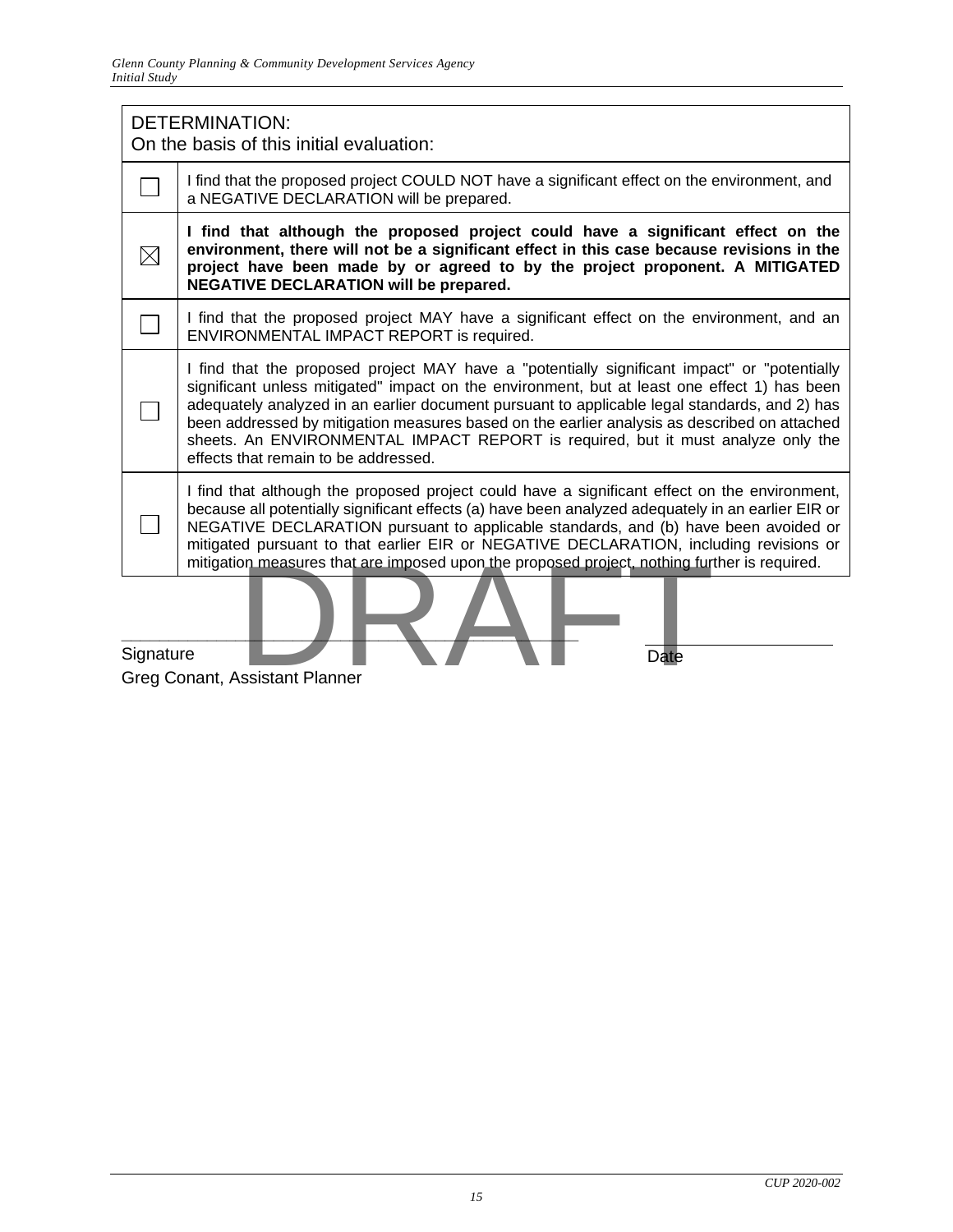# <span id="page-16-0"></span>**I. AESTHETICS**

<span id="page-16-1"></span>Except as provided in Public Resources Code Section 21099

|    | <b>Would the project:</b>                                                                                                                                                                                                                                                                                                                                                                           | <b>Potentially</b><br><b>Significant</b><br><b>Impact</b> | <b>Less Than</b><br><b>Significant</b><br><b>With</b><br><b>Mitigation</b><br>Incorporated | <b>Less Than</b><br><b>Significant</b><br><b>Impact</b> | <b>No</b><br><b>Impact</b> |
|----|-----------------------------------------------------------------------------------------------------------------------------------------------------------------------------------------------------------------------------------------------------------------------------------------------------------------------------------------------------------------------------------------------------|-----------------------------------------------------------|--------------------------------------------------------------------------------------------|---------------------------------------------------------|----------------------------|
| a) | Have a substantial adverse effect on a<br>scenic vista?                                                                                                                                                                                                                                                                                                                                             |                                                           |                                                                                            |                                                         |                            |
| b) | Substantially damage scenic resources,<br>including, but not limited to, trees, rock<br>outcroppings, and historic buildings within a<br>state scenic highway?                                                                                                                                                                                                                                      |                                                           |                                                                                            |                                                         |                            |
| C) | nonurbanized areas, substantially<br>In.<br>degrade the existing visual character or<br>quality of public views of the site and its<br>surroundings? (Public views are those that<br>are experienced from publicly accessible<br>vantage point). If the project is in an<br>urbanized area, would the project conflict<br>with applicable zoning and other regulations<br>governing scenic quality? |                                                           |                                                                                            |                                                         |                            |
| d) | Create a new source of substantial light or<br>glare which would adversely affect day or<br>nighttime views in the area?                                                                                                                                                                                                                                                                            |                                                           |                                                                                            |                                                         |                            |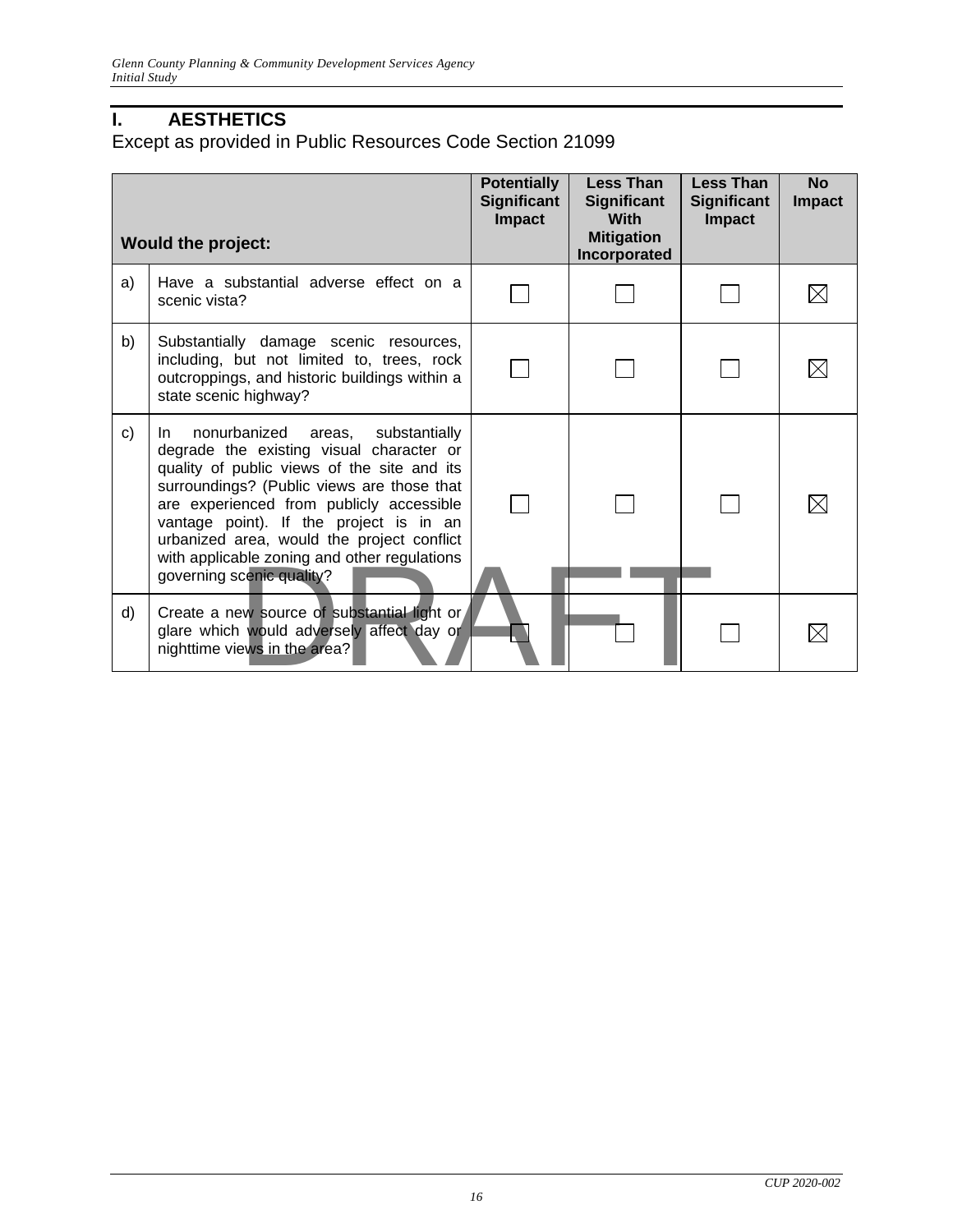# **a) Would the project have a substantial adverse effect on a scenic vista?**

**No Impact.** A scenic vista can be defined as a viewpoint that provides expansive views of a highly valued landscape for the benefit of the public. There is no designated scenic vista on or adjacent to the proposal. The project includes continued operation of an existing facility, simply converting from dairy cattle to beef cattle. This is considered a baseline condition. There will be minimal change in operations. The project wills no impact on a scenic vista. No impact.

#### **b) Would the project substantially damage scenic resources, including, but not limited to, trees, rock outcroppings, and historic buildings within a state scenic highway?**

**No Impact.** Scenic resources are defined as those landscape patterns and features that are visually or aesthetically pleasing and that, therefore, contribute affirmatively to the definition of a distinct community or region. Scenic areas, open spaces, rural landscapes, vistas, country roads, and other factors interact to produce a net visual benefit upon individuals or communities. Those visual resources that uniquely contribute to that public benefit are scenic resources under CEQA.

The proposed project would not remove scenic resources such as buildings (historic or otherwise), rock outcroppings, or trees. There are no unique scenic resources or structures located at the project site. The roadways in Glenn County are not listed as Eligible or as Officially Designated Scenic Highways according to the California Department of Transportation.**<sup>1</sup>** The project includes continued operation of an existing facility, simply converting from dairy cattle to beef cattle. This is considered a baseline condition. There will be minimal change in operations. The project will not change the existing visual character of the site and will not substantially damage scenic resources within a state scenic highway. No impact. posed project would not remove scenic resources suce<br>or otherwise), rock outcroppings, or trees. There are no<br>is or structures located at the project site. The roadways in<br>sted as Eligible or as Officially Designated Sceni

#### **c) Would the project in nonurbanized areas, substantially degrade the existing visual character or quality of public views of the site and its surroundings?**

**No Impact.** Visual character is descriptive and non-evaluative, which means it is based on defined attributes that are neither good nor bad in and of themselves. It is the objective composition of the visible landscape within a viewshed. It is the viewer's perception of the visual environment and varies based on exposure, sensitivity, and expectation of the viewers.

**<sup>1</sup>** California Department of Transportation. *Officially Designated State Scenic Highways.* [http://www.dot.ca.gov/hq/LandArch/scenic/schwy.htm.](http://www.dot.ca.gov/hq/LandArch/scenic/schwy.htm)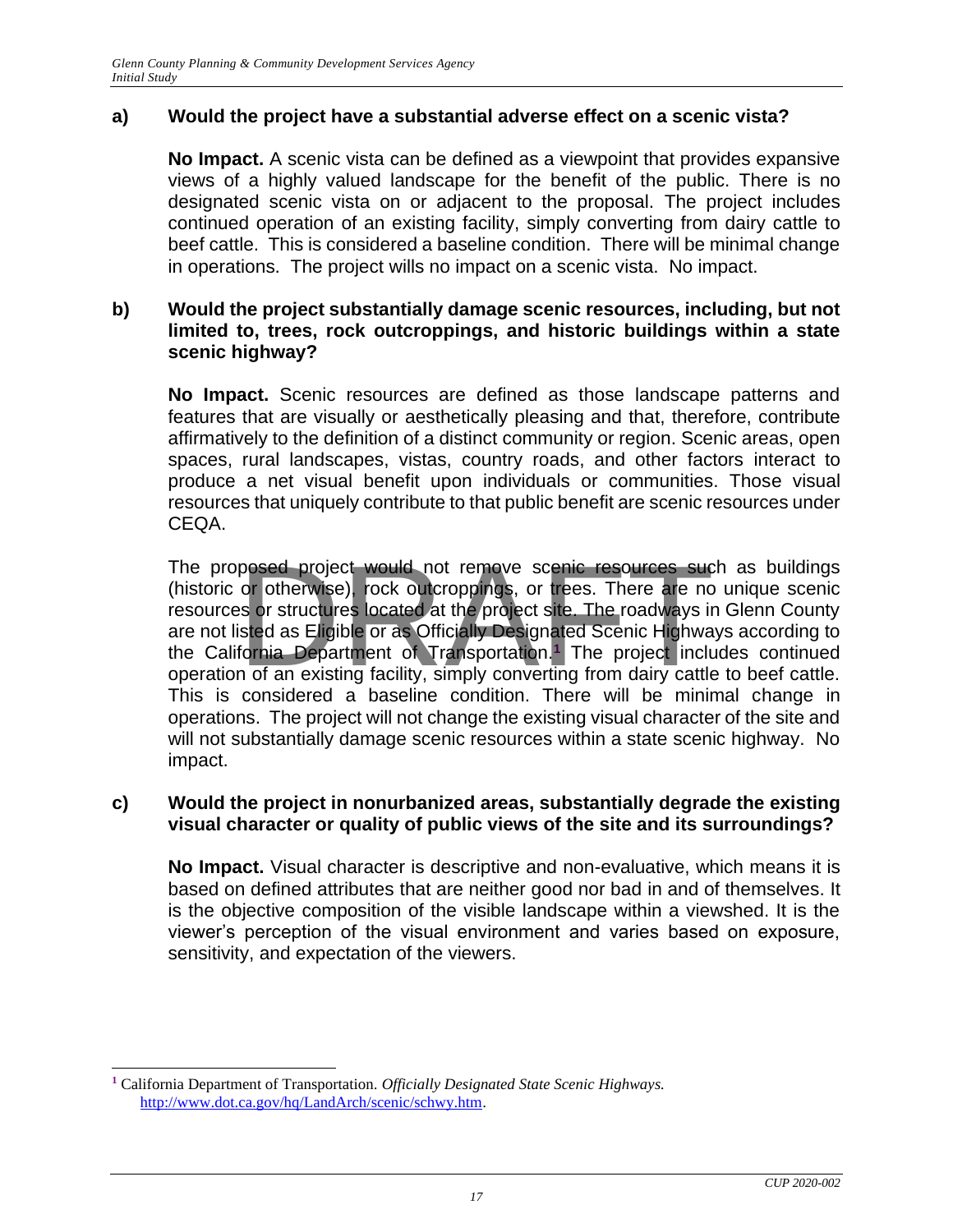See a) and b) above. The project includes continued operation of an existing facility, simply converting form dairy cattle to beef cattle. This is considered a baseline condition. There will be minimal change in operations. The project is consistent with the existing visual character of the site and will not conflict with any zoning or other regulations governing scenic quality. No impact.

### **d) Would the project create a new source of substantial light or glare which would adversely affect day or nighttime views in the area?**

**No Impact.** The proposal is not anticipated to produce glare, which may adversely affect day or nighttime views in the area. Therefore, the glare at the project location would not substantially alter the existing characteristics of the area.

Installation of future lighting will be required to conform to the Glenn County Code. Glenn County Code §15.560.080 (Glare and Heat) states the following: *All exterior lighting accessory to any use shall be hooded, shielded or opaque. No unobstructed beam of light shall be directed beyond any exterior lot line.* The project does not include the installation or use of any new lighting sources or structures that will be a new source of glare. New exterior lighting will be required to be hooded to reduce glare and retain light to limited areas. Additionally, the light shall not be directed beyond the property lines. This site will not create substantial

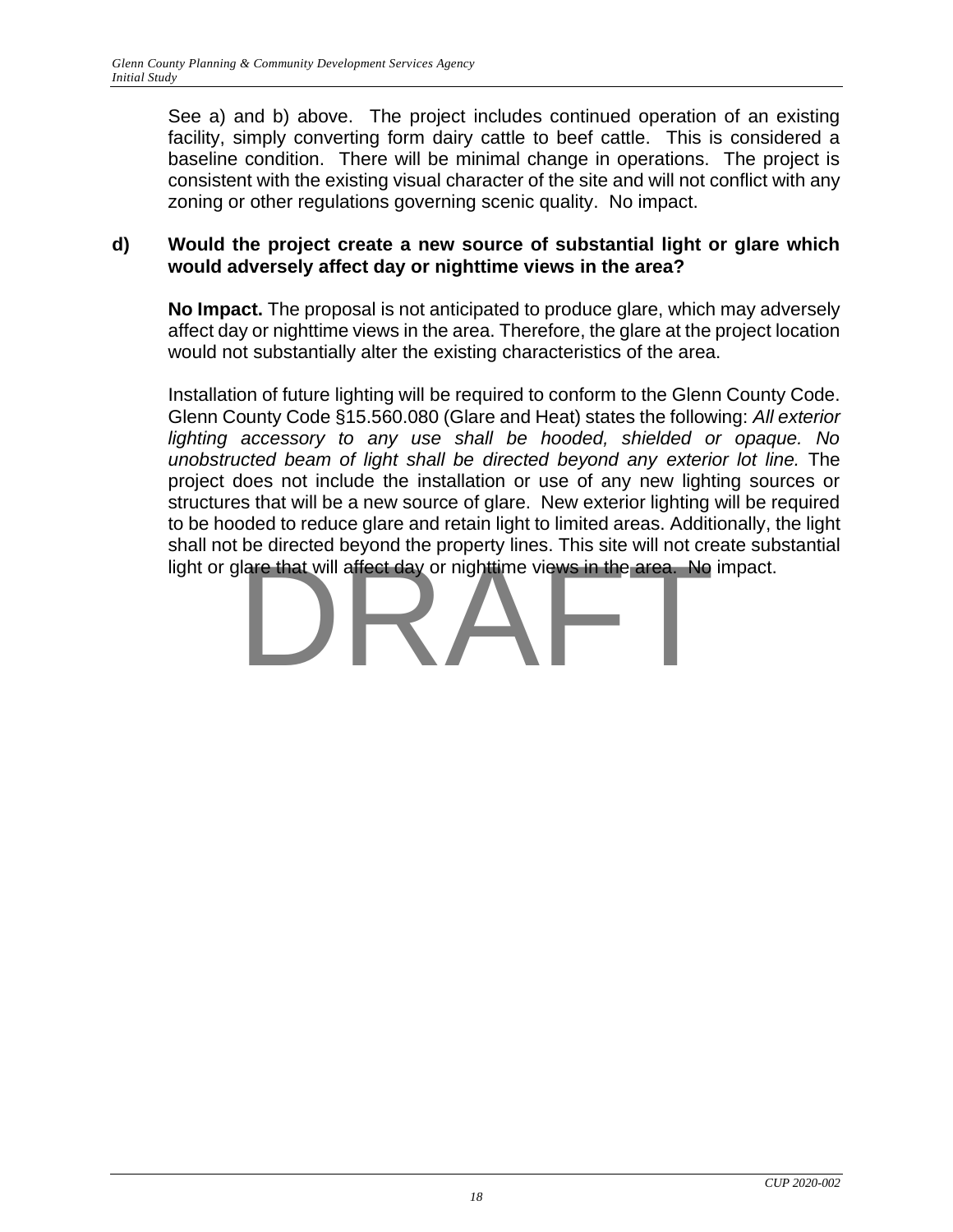# <span id="page-19-0"></span>**II. AGRICULTURE AND FOREST RESOURCES**

In determining whether impacts to agricultural resources are significant environmental effects, lead agencies may refer to the California Agricultural Land Evaluation and Site Assessment Model (1997) prepared by the California Dept. of Conservation as an optional model to use in assessing impacts on agriculture and farmland. In determining whether impacts to forest resources, including timberland, are significant environmental effects, lead agencies may refer to information compiled by the California Department of Forestry and Fire Protection regarding the state's inventory of forest land, including the Forest and Range Assessment Project and the Forest Legacy Assessment project; and forest carbon measurement methodology provided in Forest Protocols adopted by the California Air Resources Board.

|    | <b>Would the project:</b>                                                                                                                                                                                                                                                                                                   | <b>Potentially</b><br><b>Significant</b><br><b>Impact</b> | <b>Less Than</b><br><b>Significant</b><br><b>With</b><br><b>Mitigation</b><br>Incorporated | <b>Less Than</b><br><b>Significant</b><br><b>Impact</b> | <b>No</b><br><b>Impact</b> |
|----|-----------------------------------------------------------------------------------------------------------------------------------------------------------------------------------------------------------------------------------------------------------------------------------------------------------------------------|-----------------------------------------------------------|--------------------------------------------------------------------------------------------|---------------------------------------------------------|----------------------------|
| a) | Convert Prime Farmland, Unique Farmland,<br>Farmland of Statewide Importance<br>$\alpha$<br>(Farmland), as shown on the maps prepared<br>pursuant to the Farmland Mapping and<br>Monitoring Program of the California<br>Resources Agency, to non-agricultural use?                                                         |                                                           |                                                                                            |                                                         |                            |
| b) | Conflict with existing zoning for agricultural<br>use, or a Williamson Act contract?                                                                                                                                                                                                                                        |                                                           |                                                                                            |                                                         |                            |
| C) | Conflict with existing zoning for, or cause<br>rezoning of, forest land (as defined in Public<br><b>Resources</b><br>Code<br>section<br>$12220(g)$ ,<br>timberland (as defined by Public Resources<br>Code section 4526), or timberland zoned<br>Timberland Production (as defined by<br>Government Code section 51104(g))? |                                                           |                                                                                            |                                                         |                            |
| d) | Result in the loss of forest land or conversion<br>of forest land to non-forest use?                                                                                                                                                                                                                                        |                                                           |                                                                                            |                                                         |                            |
| e) | Involve other changes in the existing<br>environment which, due to their location or<br>nature, could result in conversion<br>0f<br>Farmland, to non-agricultural use<br>or<br>conversion of forest land to non-forest use?                                                                                                 |                                                           |                                                                                            |                                                         |                            |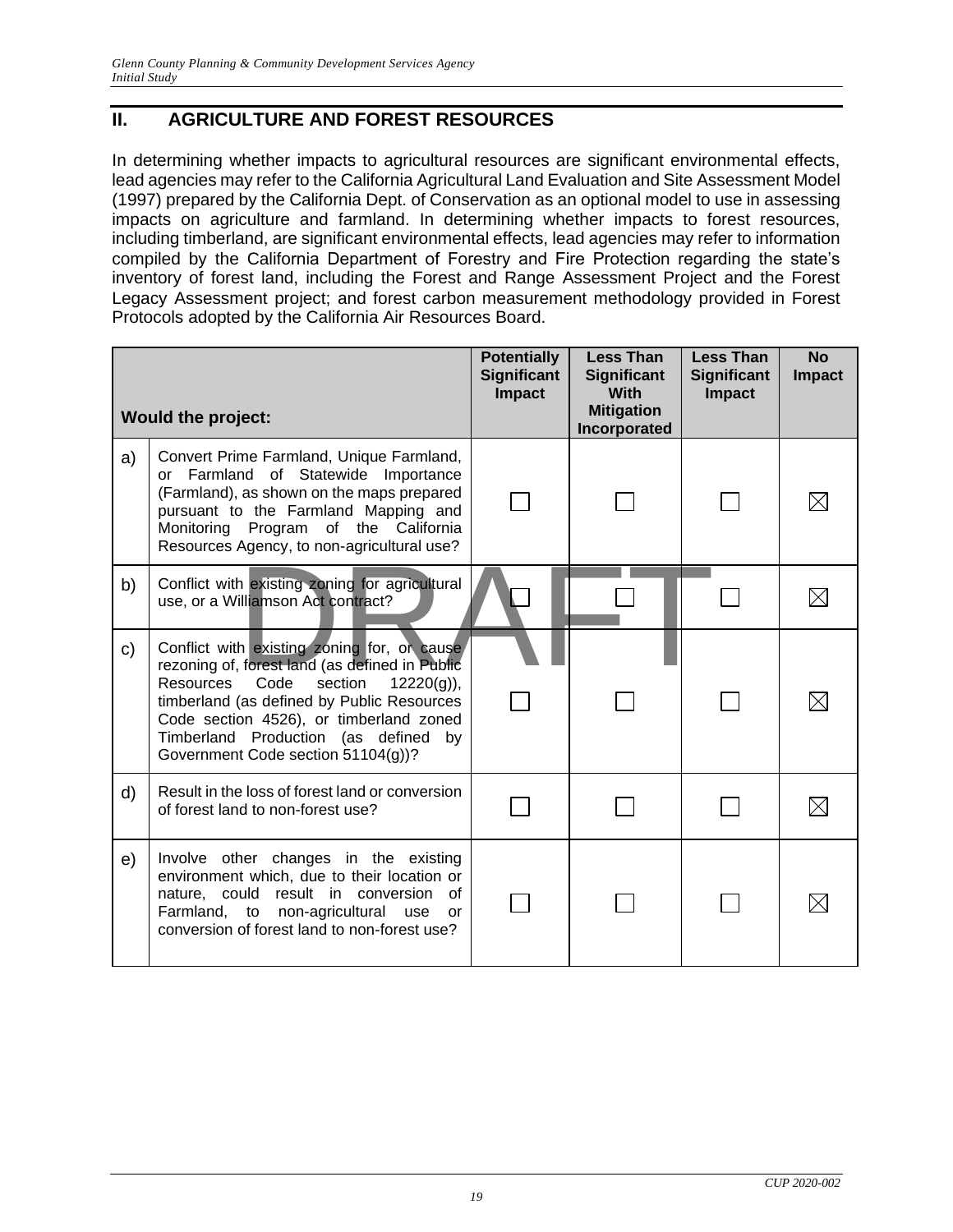#### **a) Would the project convert Prime Farmland, Unique Farmland, or Farmland of Statewide Importance (Farmland), as shown on the maps prepared pursuant to the Farmland Mapping and Monitoring Program of the California Resources Agency, to non-agricultural use?**

**No Impact.** The California Department of Conservation, Division of Land Resource Protection, Farmland Mapping and Monitoring Program (FMMP), tracks and categories land with respect to agricultural resources. Farmland is classified according to its ability to support crops or livestock. Land is designated as one of the following and each has a specific definition: Prime Farmland, Farmland of Statewide Importance, Unique Farmland, Farmland of Local Importance, Grazing Land, Urban and Built-Up Land, and Other Land.

The FMMP maps for each county are generally updated every two years; the 2016 map for Glenn County is the latest published version. The designation of Prime Farmland or Farmland of Statewide Importance covers the majority of the valley portion of Glenn County. The 2016 FMMP map designates a portion of the project site as 'Other Land', a portion as 'Urban and Built-Up Land', a portion as 'Farmland of Statewide Importance' and a portion as 'Prime Farmland'.

While Prime Farmland and Farmland of Statewide Importance are located on the project site, those areas are not part of the project and will be unaltered from this proposal. The feedlot will lease only the dairy facility and not the portions of the site designated 'Farmland of Statewide Importance' proposal. The feedlot will lease only the dairy facility and not the portions of the site designated 'Farmland of Statewide Importance' or 'Prime Farmland'. The lease area consists of land designated 'Other Lands' and 'Urban and Built-Up Land'.

California Department of Conservation defines 'Other Lands' as *"Land not included in any other mapping category. Common examples include low density rural developments; brush, timber, wetland, and riparian areas not suitable for livestock grazing; confined livestock, poultry or aquaculture facilities; strip mines, borrow pits; and water bodies smaller than forty acres. Vacant and nonagricultural land surrounded on all sides by urban development and greater than 40 acres is mapped as Other Land."*

California Department of Conservation defines 'Urban and Built-Up Land' as *"Urban and Built-Up land is occupied by structures with a building density of at least 1 unit to 1.5 acres, or approximately 6 structures to a 10-acre parcel. Common examples include residential, industrial, commercial, institutional facilities, cemeteries, airports, golf courses, sanitary landfills, sewage treatment, and water control structures."*

The lease area is not designated Prime Farmland, Unique Farmland, or Farmland of Statewide Importance. The feedlot will lease only the dairy facility, no cropland. The project will not convert farmland to a non-agricultural use. No impact.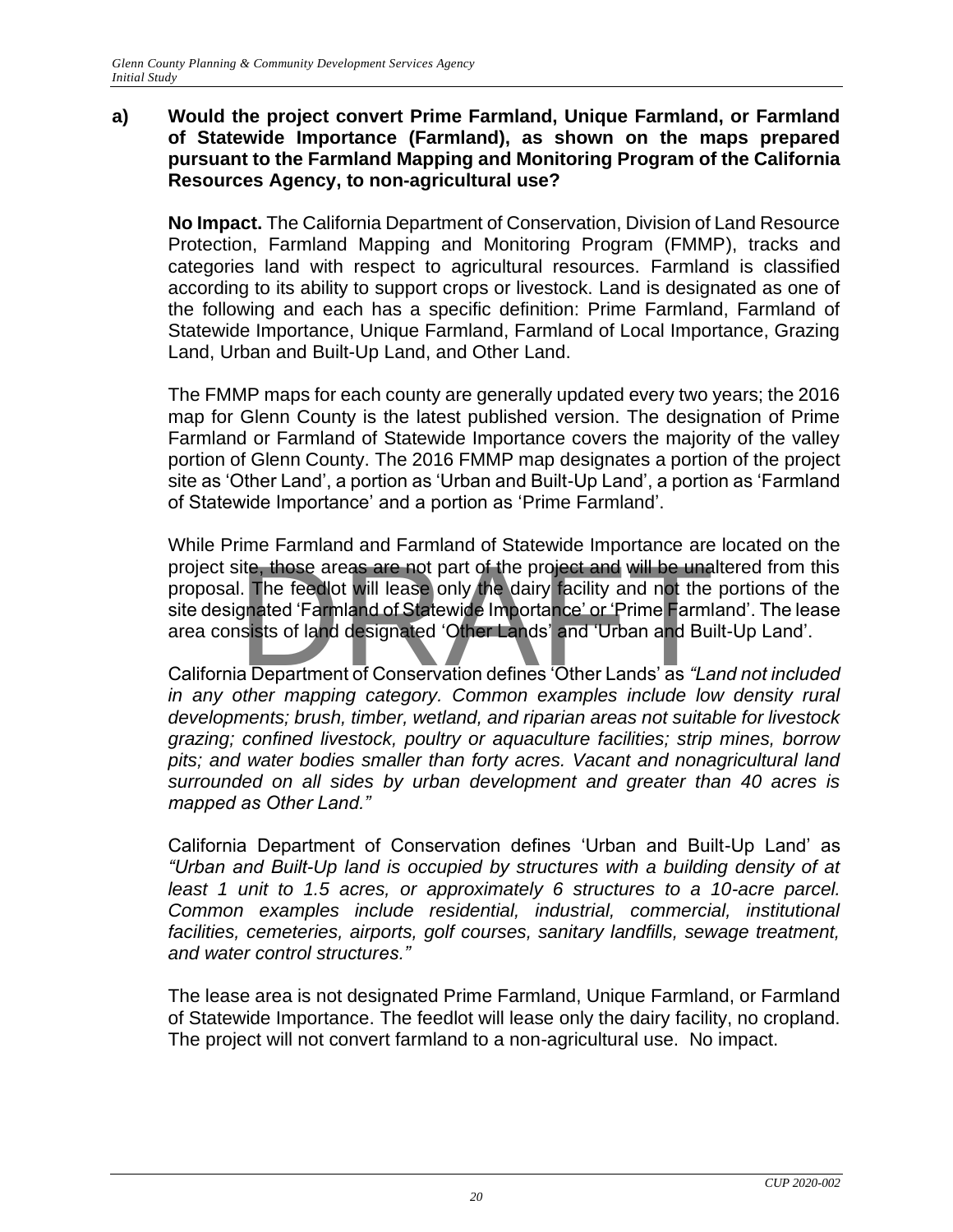### **b) Would the project conflict with existing zoning for agricultural use, or a Williamson Act contract?**

**No Impact.** As the sight is zoned for Exclusive Agriculture the project site is not subject to an agricultural contract under the Williamson Act. It is concluded that there will be no impact on existing zoning for agricultural use or a Williamson Act contract.

**c) Would the project conflict with existing zoning for, or cause rezoning of, forest land (as defined in Public Resources Code section 12220(g)), timberland (as defined by Public Resources Code section 4526), or timberland zoned Timberland Production (as defined by Government Code section 51104(g))?**

**No Impact.** The proposed project will not conflict with existing zoning for, or cause rezoning of, forestland, timberland, or timberland zoned Timberland Production. The project site is not zoned for forestland or timberland nor is it adjacent to land that is zoned for forestland or timberland. The "FA" Foothill Agricultural/Forestry Zone and "TPZ" Timberland Preserve Zone (Chapters 15.320 and 15.450 of the Glenn County Code) are meant to protect timber and forest lands. Areas zoned "FA" and "TPZ" are located within the Mendocino National Forest in the western part of Glenn County. The project site is zoned Exclusive Agriculture. It is concluded that the project will have no impact. Glenn County. The project site is zoned Exclusive Area that the project will have no impact.<br>The project result in the loss of forest land or conversion<br>orest use?

### **d) Would the project result in the loss of forest land or conversion of forest land to non-forest use?**

**No Impact.** Forest land is defined in Public Resources Code section 12220(g)) as land that can support 10-percent native tree cover of any species, including *hardwoods, under natural conditions, and that allows for management of one or more forest resources, including timber, aesthetics, fish and wildlife, biodiversity, water quality, recreation, and other public benefits.* This project will not result in the loss of forestland as the project site does not contain forestland. Therefore, there will be no impact as a result of this project.

#### **e) Would the project involve other changes in the existing environment which, due to their location or nature, could result in conversion of Farmland, to non-agricultural use or conversion of forest land to non-forest use?**

**No Impact.** This project will not involve a change of agricultural-related uses on surrounding parcels. The proposal will not conflict with agriculture operations. There will be no changes in the existing environment that would result in the conversion of Farmland to non-agricultural use or conversion of forestland to nonforest use. Therefore, there will be no impact as a result of this project.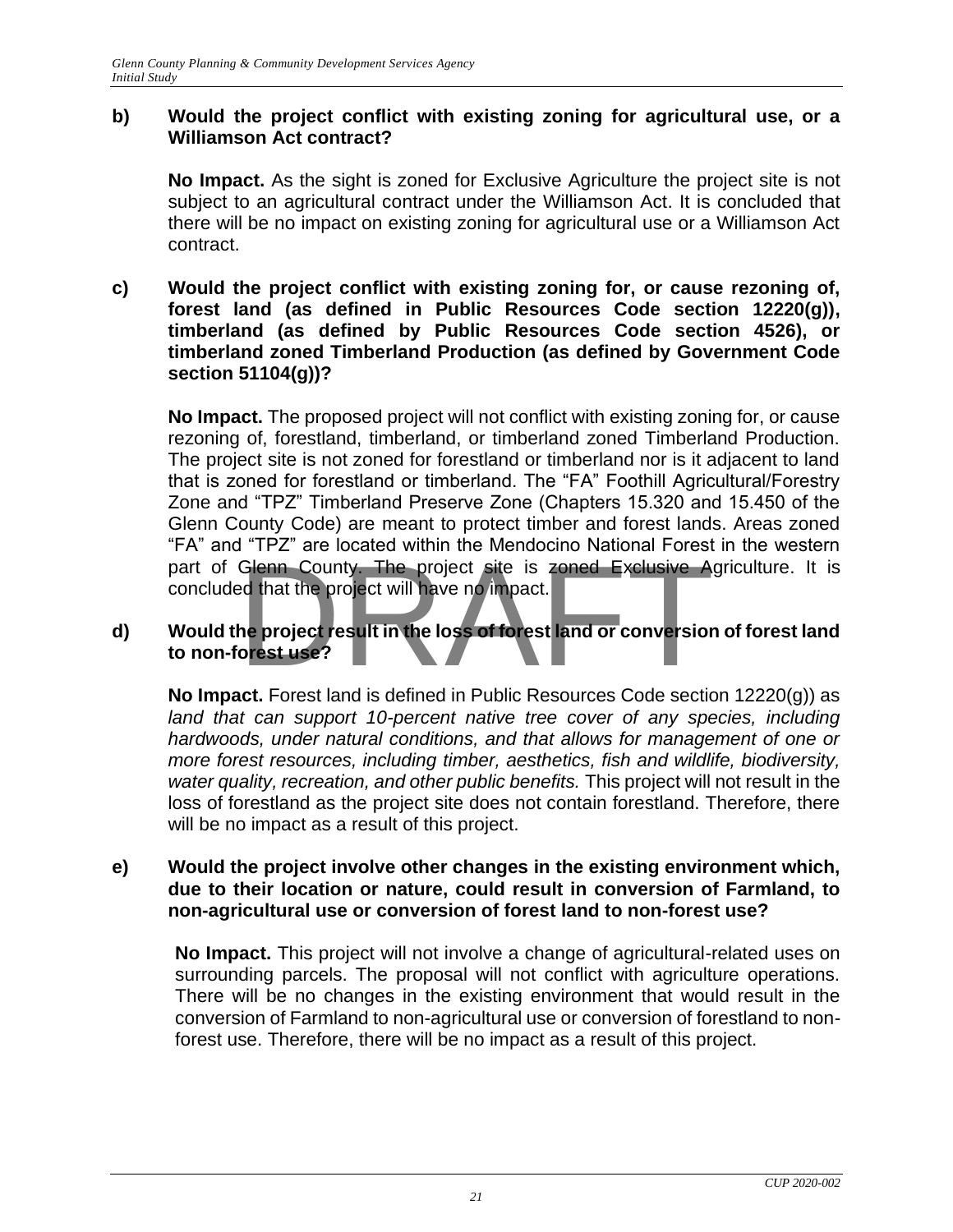# <span id="page-22-0"></span>**III. AIR QUALITY**

Where available, the significance criteria established by the applicable air quality management or air pollution control district may be relied upon to make the following determinations.

|    | <b>Would the project:</b>                                                                                                                                                                                | <b>Potentially</b><br><b>Significant</b><br><b>Impact</b> | <b>Less Than</b><br><b>Significant</b><br><b>With</b><br><b>Mitigation</b><br>Incorporated | <b>Less Than</b><br><b>Significant</b><br><b>Impact</b> | <b>No</b><br><b>Impact</b> |
|----|----------------------------------------------------------------------------------------------------------------------------------------------------------------------------------------------------------|-----------------------------------------------------------|--------------------------------------------------------------------------------------------|---------------------------------------------------------|----------------------------|
| a) | Conflict with or obstruct implementation of<br>the applicable air quality plan?                                                                                                                          |                                                           |                                                                                            |                                                         |                            |
| b) | Result in a cumulatively considerable net<br>increase of ancriteria pollutant for which the<br>project region is non-attainment under an<br>applicable federal or state ambient air quality<br>standard? |                                                           |                                                                                            | $\boxtimes$                                             |                            |
| d) | Expose sensitive receptors to substantial<br>pollutant concentrations?                                                                                                                                   |                                                           |                                                                                            |                                                         |                            |
| e) | Result in other emissions (such as those<br>leading to odors) adversely affecting a<br>substantial number of people?                                                                                     |                                                           |                                                                                            | $\boxtimes$                                             |                            |
|    |                                                                                                                                                                                                          |                                                           |                                                                                            |                                                         |                            |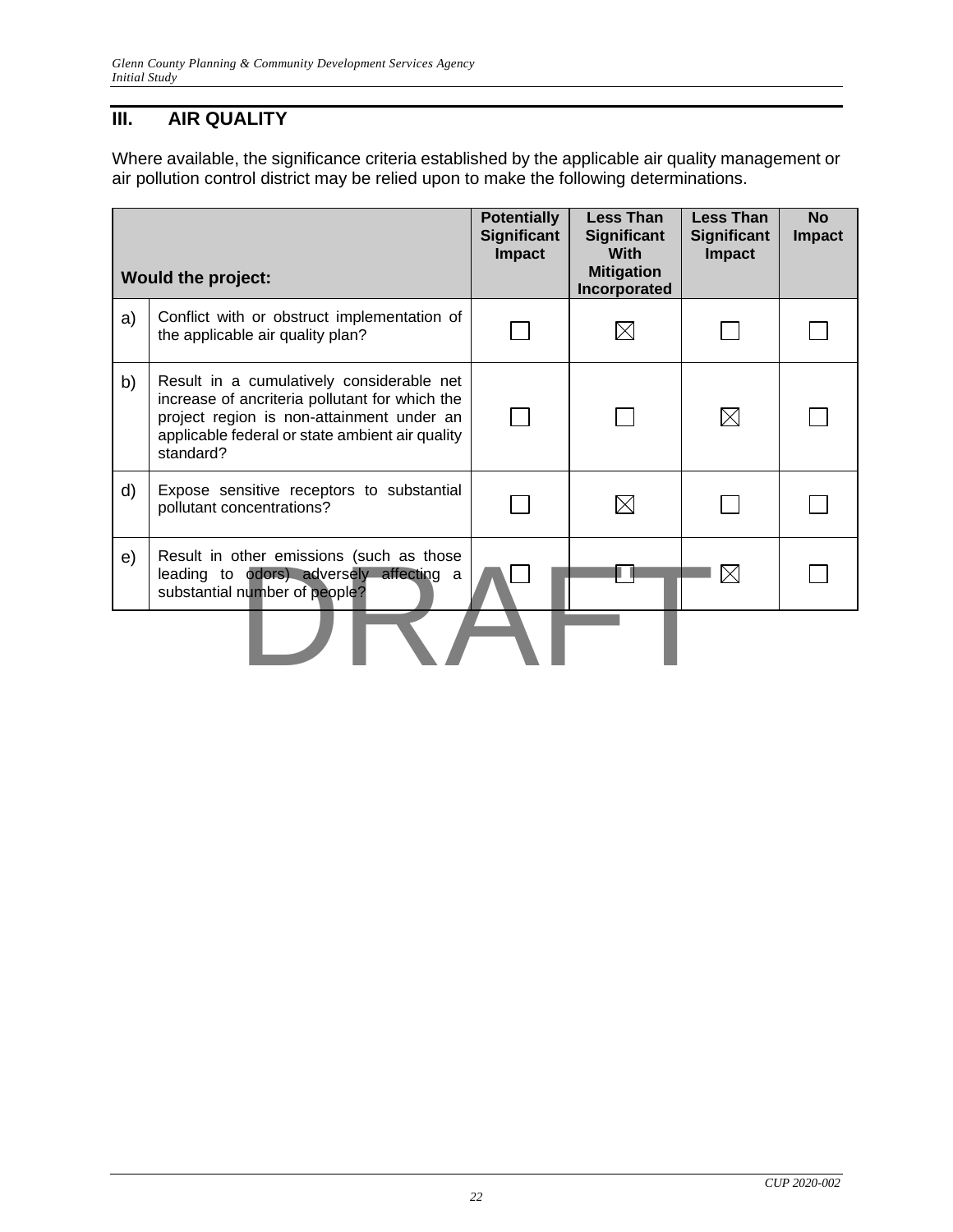The Air Quality section addresses the impacts of the proposed project on ambient air quality and the exposure of people, especially sensitive individuals, to unhealthful pollutant concentrations. Examples of criteria pollutants (according to California Ambient Air Quality Standards) include ozone  $(O_3)$ , carbon monoxide  $(CO)$ , sulfur oxides  $(SO_x)$ and nitrogen dioxide (NO<sub>2</sub>)<sup>2</sup>.

Geographic areas are classified under the federal and California Clean Air Act (CCAA) as in either attainment or nonattainment for each criteria pollutant based on whether the Ambient Air Quality Standards have been achieved. The CCAA requires air districts which have been designated as a nonattainment area for California Ambient Air Quality Standards for ozone, carbon monoxide, sulfur dioxide, or nitrogen dioxide to prepare and submit a plan for attaining and maintaining the standards. Glenn County is within the Northern Sacramento Valley Planning Area air district.

The California Clean Air Act of 1988 also requires that districts review their progress made toward attaining the CAAQS every three years. The 2018 Triennial Air Quality Attainment Plan is the latest Air Quality Attainment Plan that has been prepared for the Northern Sacramento Valley Planning Area.

The 2018 plan assesses the progress made in implementing the previous triennial update completed in 2015 and proposes modifications to the strategies necessary to attain the

- CAAQS by the earliest practicable date. The 2018 plan includes the following:<br>
1. Assessment of progress towards achieving the control<br>
2. Summary of the last three years of ozone data to demonstrate im 1. Assessment of progress towards achieving the control measure commitments in the previous Triennial Plan.
	- 2. Summary of the last three years of ozone data to demonstrate improvement of air quality.
	- 3. Comparison of the expected versus actual emission reductions for each measure committed to in the previous Triennial Plan.
	- 4. Updated control measure commitments and growth rates of population, industry, and vehicle related emissions.

**<sup>2</sup>** Northern Sacramento Valley Planning Area 2018 Triennial Air Quality Attainment PLAN <http://airquality.org/SVBAPCC/Documents/2018%20Triennial%20Report.pdf>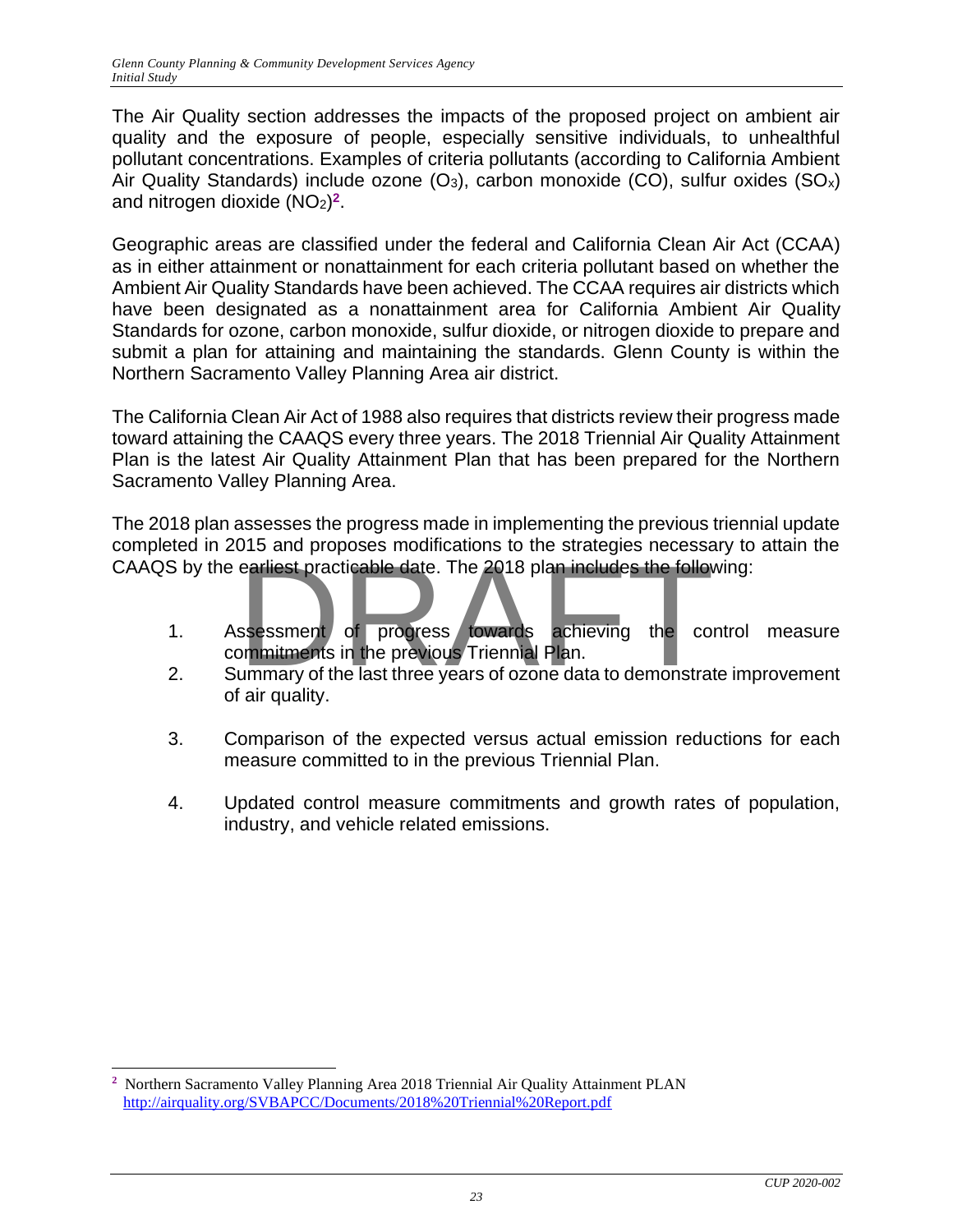#### **a) Would the project conflict with or obstruct implementation of the applicable air quality plan?**

**Less Than Significant Impact with Mitigations Incorporated.** Air quality standards are set at both the federal and state levels. The Glenn County Air Pollution Control District (GCAPCD) is responsible for the planning and maintenance/attainment of these standards at the local level. The GCAPCD sets operational rules and limitations for businesses that emit significant amounts of criteria pollutants. The GCAPCD is supervised by the U.S. Environmental Protection Agency. Under the federal Clean Air Act, local air quality districts must produce and implement plans for cleaning up any pollutant that exceeds federal standards.

Local air districts are not able to enact rules that restrict "mobile sources" including cars, trucks, locomotives, and other vehicles. Only "stationary sources" of air pollution fall under their control. Mobile sources are regulated by the California Air Resources Board.

With Mitigation Measures incorporated the proposal will not conflict with or obstruct implementation of an applicable air quality plan. The Air Quality section of the Glenn County General Plan establishes mitigation measures designed to reduce emissions from sources that attract or generate motor vehicle activity.

particulate matter (PM) and ozone precursors in the ambient air as a result of emissions from sources that attract or generate motor vehicle activity.<br>Glenn County has been designated as an attainment area for ozone; addit Glenn County has been designated as an attainment area for ozone; additionally, there have been no exceedances of the maximum ozone values for 1- hour or 8 hour standard since 2010. The proposed conversion from Dairy Cattle to Beef Cattle is not anticipated to significantly increase Vehicle Miles Traveled nor is it anticipated to increase population both of which are major contributors to pollutants. The proposal will not conflict with or obstruct the implementation of the Air Quality Attainment Plan.

The Glenn County Air Pollution Control District was provided project documentation and submitted comments dated April 10, 2020. Mitigation Measure AQ-1 and AQ-2 has been established based upon Air Pollution Control Districts comments. It is concluded there will be a less than significant impact with mitigation measures incorporated.

# **Mitigation Measure AQ-1 (Air Quality)**

The applicant shall obtain an Authorization to Construct and Permit to Operate (or exemption thereof) approved by the Glenn County Air Pollution Control District. A fully executed copy of Authorization to Construct shall be provided to the Planning Division prior to operation commencement.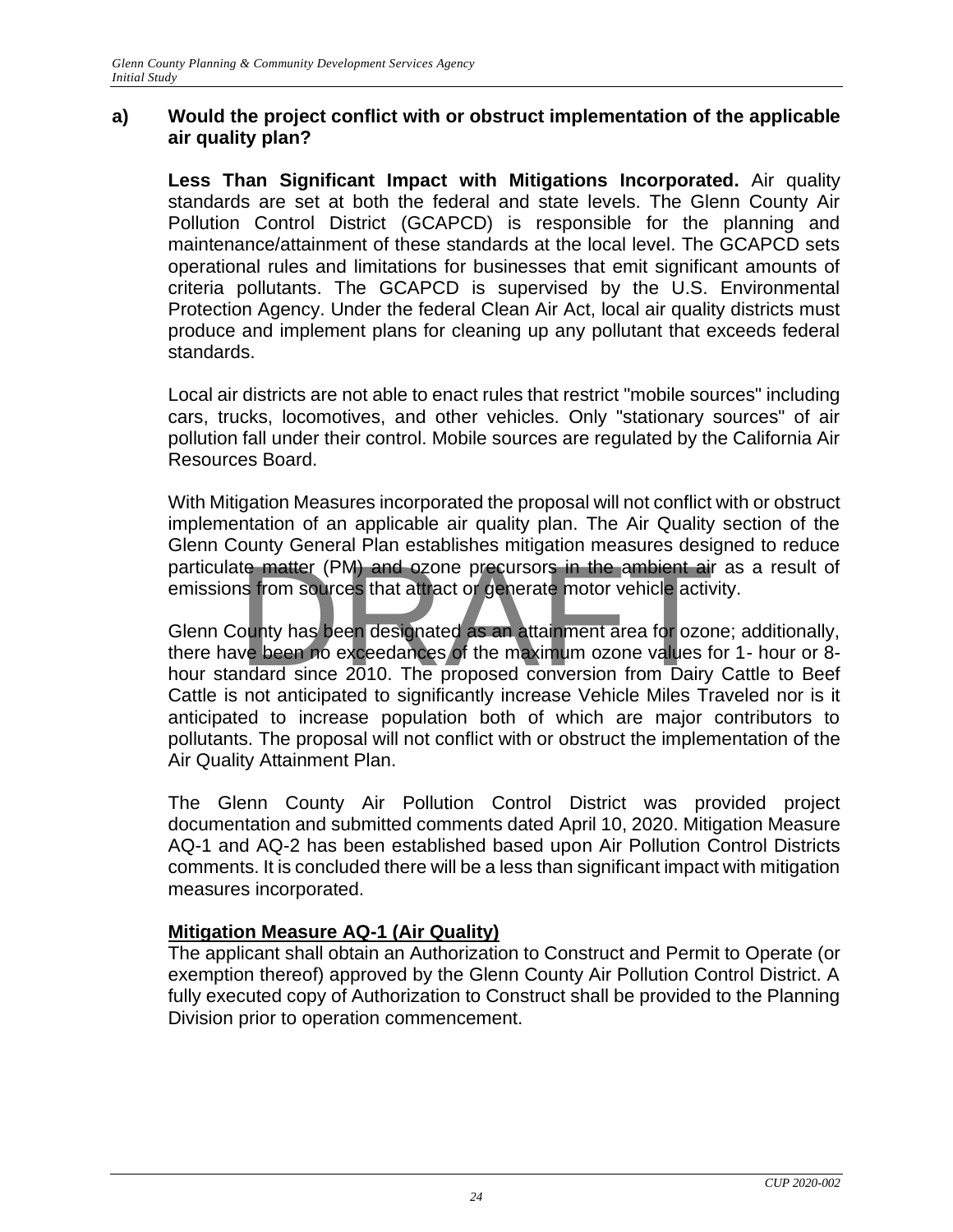Timing/Implementation: Prior to Operation Commencement

Enforcement/Monitoring: Glenn County Air Pollution Control District

# **Mitigation Measure AQ-2 (Air Quality)**

The applicant shall submit a copy of a Dust Control Plan (or exemption thereof) approved by the Glenn County Air Pollution Control District. A fully executed copy shall be provided to the Planning Division prior to operation commencement.

Timing/Implementation: Prior to Operation Commencement

Enforcement/Monitoring: Glenn County Air Pollution Control District

**b) Would the project** r**esult in a cumulatively considerable net increase of any criteria pollutant for which the project region is non-attainment under an applicable federal or state ambient air quality standard?**

### **Less Than Significant Impact.**

See Section III a)

Each project with emissions falling under regulatory standards must individually comply with the GCAPCD regulations. When adopting the General Plan in 1993, the Glenn County Board of Supervisors adopted a Statement of Overriding Considerations finding that the unavoidable impact to air quality could be overridden because any project would represent a cumulative impact and that the General Plan employed all feasible mitigations. In addition, each project would be required to utilize the best available control technology to mitigate impacts to air quality. an Significant Impact.<br>
tion III a)<br>
Diect with emissions falling under regulatory standards m<br>
with the GCAPCD regulations. When adopting the General

Glenn County has been designated as an attainment area for ozone; additionally, there have been no exceedances of the maximum ozone values for 1- hour or 8 hour standard since 2010. An "Attainment" area is defined as a geographic area that meets or exhibits values lower than the level of a criteria air pollutant allowed by the federal standards; a "Nonattainment" area is defined as a geographic area in which the level of a criteria air pollutant is higher than the level allowed by the federal standards.

There is not anticipated to be a significant increase in Vehicle Miles Traveled (VMT) as a result of this project. Operations will continue as they have been conducted in the past. The project includes continued operation of an existing facility, simply converting from dairy cattle to beef cattle. This is considered a baseline condition.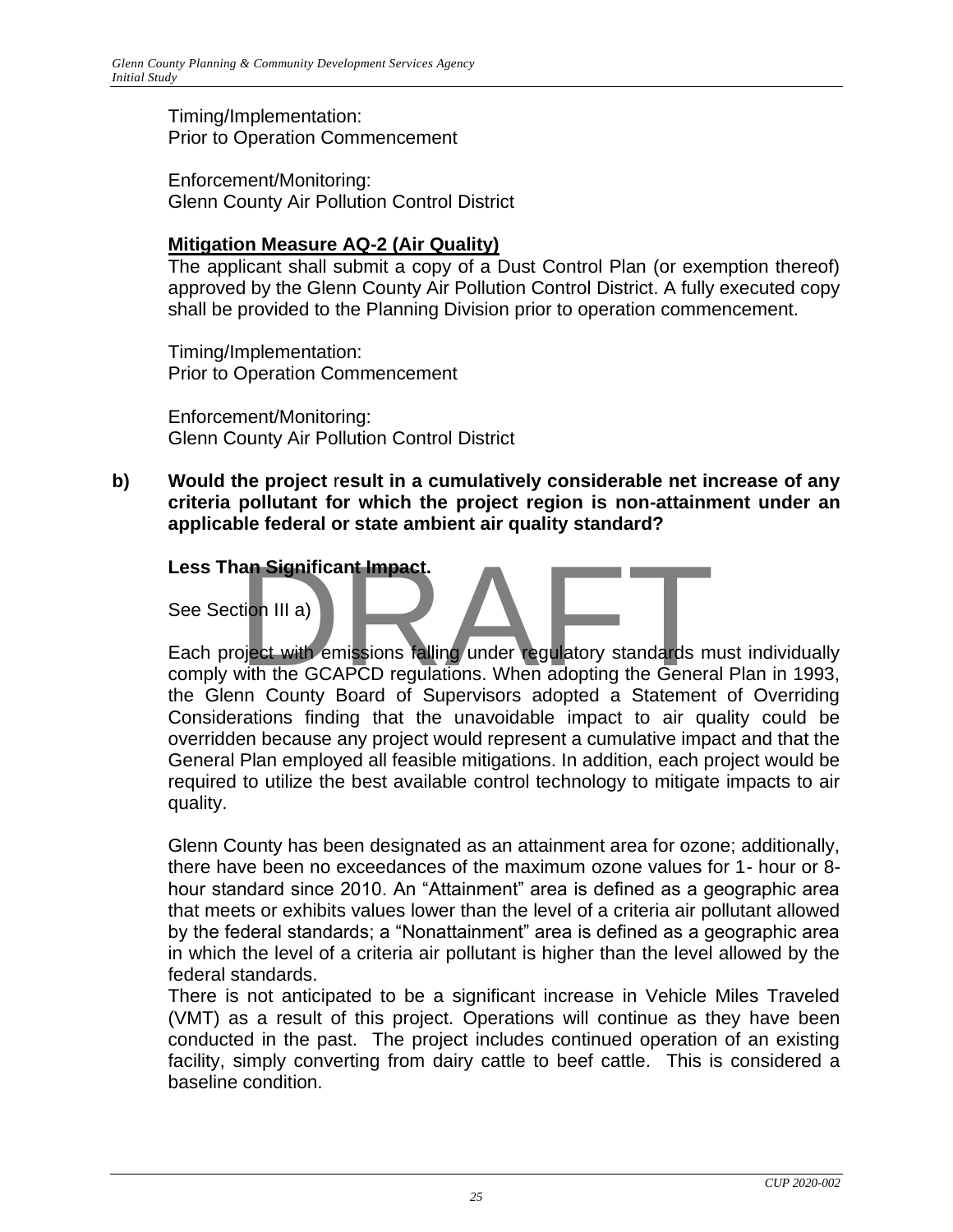This project is not anticipated to significantly increase VMT or substantially increase population, both of which are major contributors to pollutants; additionally, Glenn County is designated as an Attainment Area it is concluded that the impact from the proposal is less than significant.

### **c) Would the project expose sensitive receptors to substantial pollutant concentrations?**

**Less Than Significant Impact.** Neither California statutes nor regulations define "sensitive receptors" but this term normally refers to locations where uses and/or activities result in increased exposure of persons more sensitive to the unhealthful effects of emissions (such as children and the elderly). Examples of sensitive receptors include schools, hospitals, churches, recreation areas and residential areas.

The proposed project is located in an area zoned for agriculture uses. Land use within the vicinity of the project site is primarily agriculture uses. There are no schools, churches, hospitals, recreation areas, or other public facilities within the vicinity of the project site.

All uses at the site are still required to comply with applicable local, state and federal laws and regulations regarding contaminants and pollutants (Glenn County Code §15.560.040). These requirements include, but are not limited to, emissions of suspended particles, carbon monoxide, hydrocarbons, odors, toxic or obnoxious gases and fumes. As none of these impacts are expected to occur beyond lawful limits and due to the lack of sensitive receptors in the area, impacts are anticipated to be less than significant. at the site of sum required to somply that approaches the<br>aws and regulations regarding contaminants and pollutants<br>5.560.040). These requirements include, but are not limite<br>nded particles, carbon monoxide, hydrocarbons,

# **d) Would the project result in other emissions (such as those leading to odors) adversely affecting a substantial number of people?**

**Less Than Significant Impact with Mitigations Incorporated.** Odors are generally labeled as a nuisance and not a health risk to a community. It is a violation for odor to cause a nuisance according to GCAPCD, which has jurisdiction over odor complaints and can issue Notices of Violation according to state and local nuisance regulations if warranted. "Nuisance" includes anything which is injurious to human health, indecent or offensive to the senses, interferes with the comfortable enjoyment of life or property, affects at the same time an entire community, neighborhood, household or any considerable number of persons although the extent of annoyance or damage inflicted upon an individual may be unequal, and which occurs as a result of the storage, removal, transport, processing or disposal of solid waste.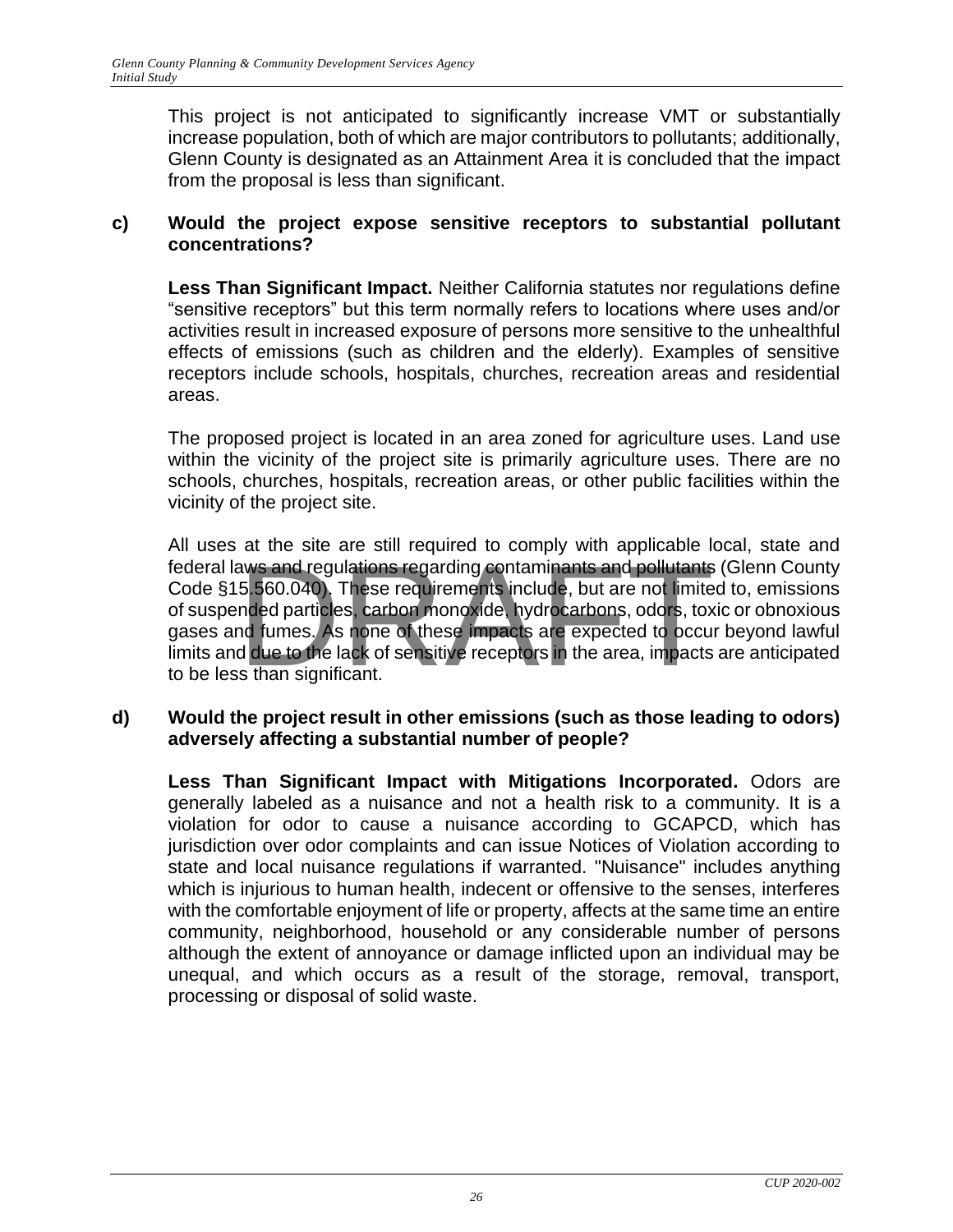All land uses are required to comply with applicable local, state and federal laws and regulations regarding contaminants and pollutants (Glenn County Code §15.560.040). These requirements include, but are not limited to, emissions of suspended particles, carbon monoxide, hydrocarbons, odors, toxic or obnoxious gases and fumes. GCAPCD will regulate future uses that may generate objectionable odors through the enforcement of applicable law.

The project site and vicinity consists agriculture uses. It is anticipated that this project will not generate objectionable odors, which will affect a substantial number of people. Potential receptors in agricultural areas are subject to Glenn County's Right to Farm Ordinance and should expect inconveniences caused by odors associated with existing standard agricultural operations or practices. Homeowners must sign and acknowledge this ordinance prior to the construction of a home in or adjacent to an agricultural zone.

The Glenn County Air Pollution Control District was provided project documentation and submitted comments dated April 10, 2020. Mitigation Measure AQ-3 has been established based upon Air Pollution Control Districts comments

# **Mitigation Measure AQ-3 (Air Quality)**

The applicant shall submit a copy of an Odor Control Plan (or exemption thereof) approved by the Glenn County Air Pollution Control District. A fully executed copy shall be provided to the Planning Division prior to operation commencement. d by the Glenn County Air Pollution Control District. A fully<br>provided to the Planning Division prior to operation common<br>plementation<br>Dperation commencement

Timing/Implementation Prior to Operation commencement

Enforcement/Monitoring: Glenn County Air Pollution Control District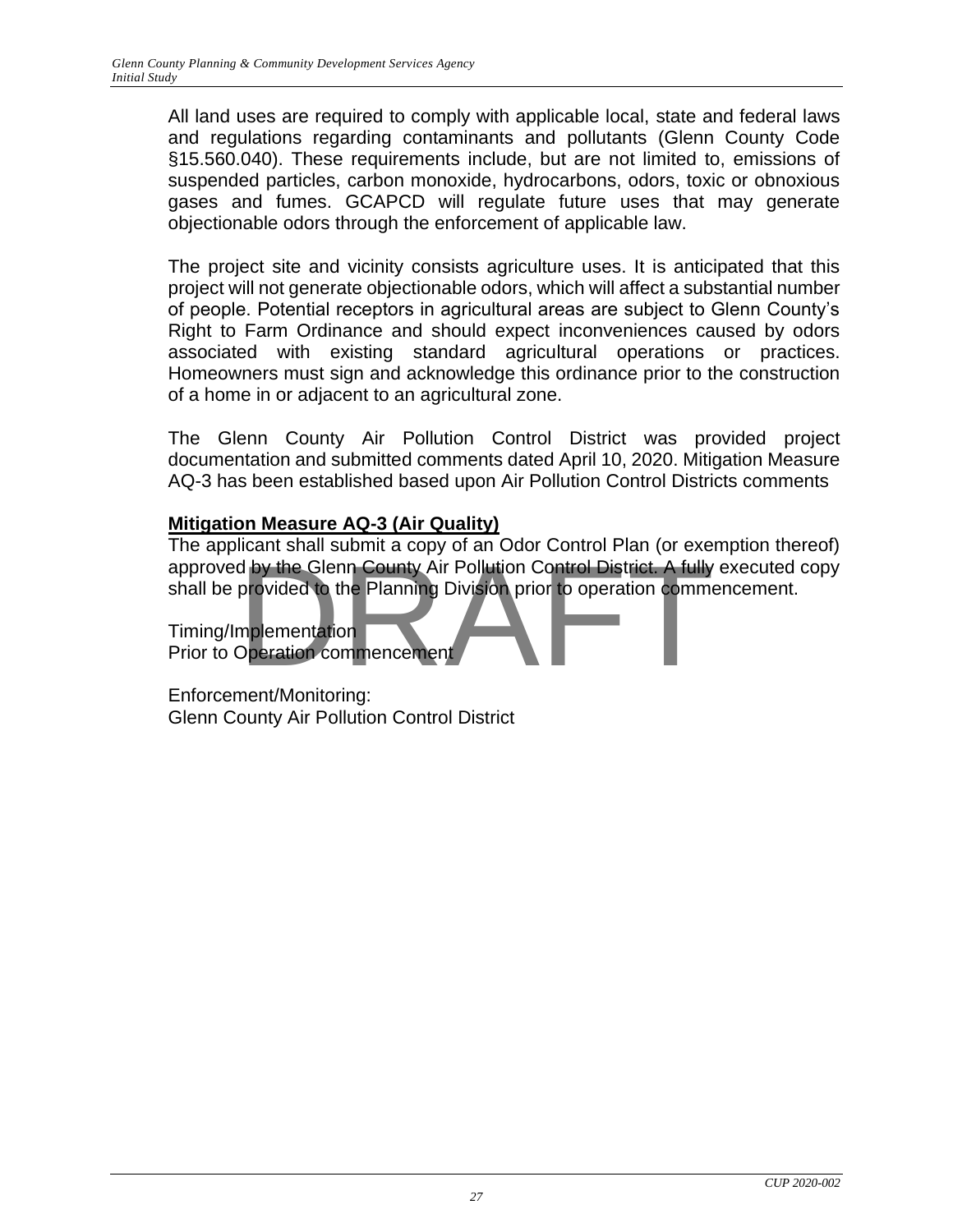<span id="page-28-0"></span>

| IV. | <b>BIOLOGICAL RESOURCES</b>                                                                                                                                                                                                                                                                                                         |                                                    |                                                                                            |                                                  |              |
|-----|-------------------------------------------------------------------------------------------------------------------------------------------------------------------------------------------------------------------------------------------------------------------------------------------------------------------------------------|----------------------------------------------------|--------------------------------------------------------------------------------------------|--------------------------------------------------|--------------|
|     | <b>Would the project:</b>                                                                                                                                                                                                                                                                                                           | <b>Potentially</b><br><b>Significant</b><br>Impact | <b>Less Than</b><br><b>Significant</b><br><b>With</b><br><b>Mitigation</b><br>Incorporated | <b>Less Than</b><br><b>Significant</b><br>Impact | No<br>Impact |
| a)  | Have a substantial adverse effect, either directly<br>or through habitat modifications, on any species<br>identified as a candidate, sensitive, or special<br>status species in local or regional plans, policies,<br>or regulations, or by the California Department of<br>Fish and Wildlife or U.S. Fish and Wildlife<br>Service? |                                                    |                                                                                            | $\boxtimes$                                      |              |
| b)  | Have a substantial adverse effect on any riparian<br>habitat or other sensitive natural community<br>identified in local or regional plans, policies,<br>regulations or by the California Department of Fish<br>and Wildlife or US Fish and Wildlife Service?                                                                       |                                                    |                                                                                            | $\boxtimes$                                      |              |
| C)  | Have a substantial adverse effect on federally<br>protected wetlands as defined by Section 404 of<br>the Clean Water Act (including, but not limited to,<br>marsh, vernal pool, coastal, etc.) through direct<br>removal, filling, hydrological interruption, or other<br>means?                                                    |                                                    |                                                                                            | $\boxtimes$                                      |              |
| d)  | Interfere substantially with the movement of any<br>native resident or migratory fish or wildlife species<br>or with established native resident or migratory<br>wildlife corridors, or impede the use of native<br>wildlife nursery sites?                                                                                         |                                                    |                                                                                            | $\boxtimes$                                      |              |
| e)  | Conflict with any local policies or ordinances<br>protecting biological resources, such as a tree<br>preservation policy or ordinance?                                                                                                                                                                                              |                                                    |                                                                                            |                                                  |              |
| f)  | Conflict with the provisions of an adopted Habitat<br>Plan,<br>Natural<br>Community<br>Conservation<br>Conservation Plan, or other approved local,<br>regional, or state habitat conservation plan?                                                                                                                                 |                                                    |                                                                                            |                                                  |              |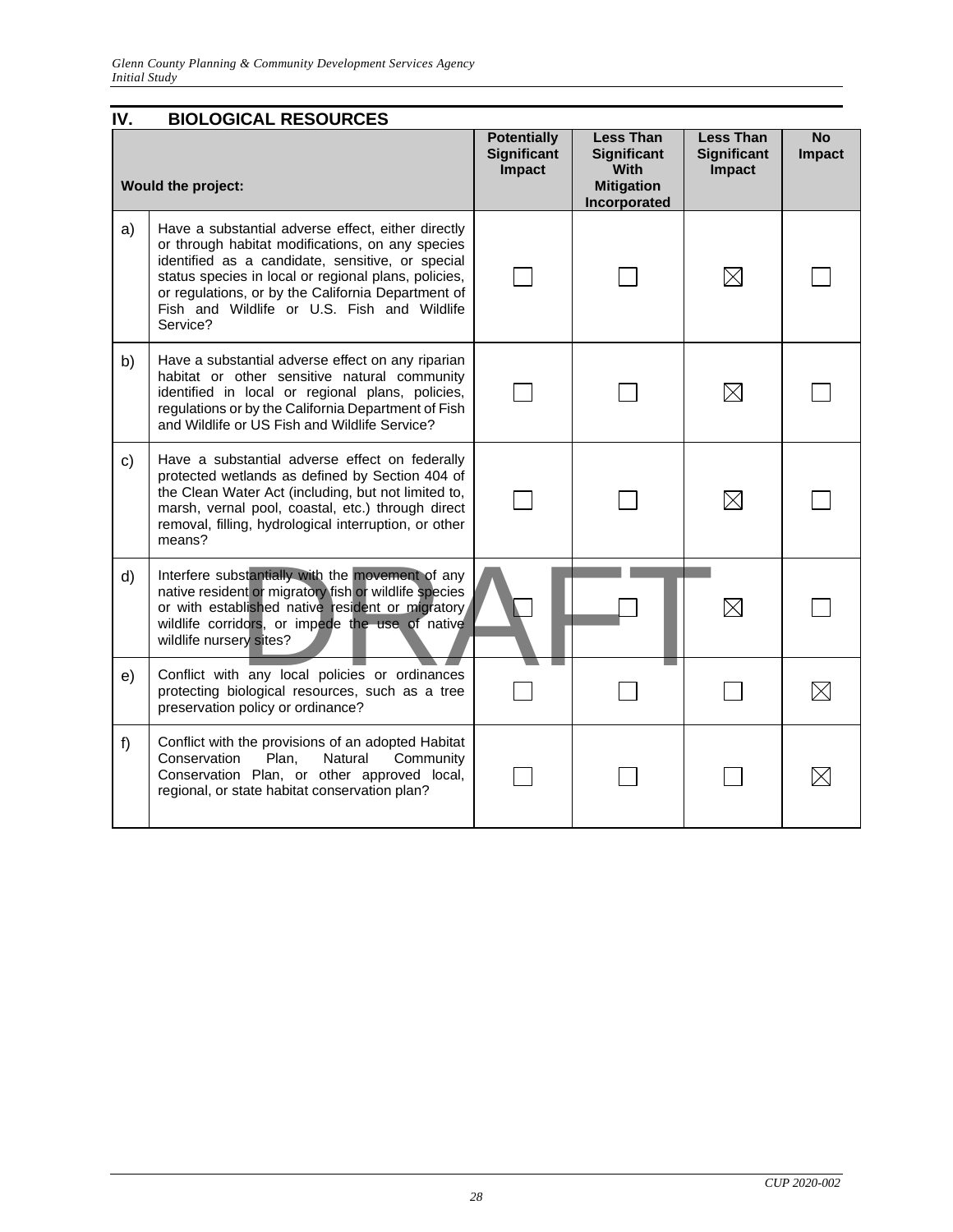# **Regulatory Background**

# Special-Status Species

Special-status species include those plants and wildlife species that have been formally listed, are proposed as endangered or threatened, or are candidates for such listing under the federal Endangered Species Act (ESA) or California Endangered Species Act (CESA). These acts afford protection to both listed and proposed species. In addition, California Department of Fish and Wildlife (CDFW) Species of Special Concern, which are species that face extirpation in California if current population and habitat trends continue, U.S. Fish and Wildlife Service (USFWS) Birds of Conservation Concern, and CDFW special-status invertebrates are all considered special-status species. Although CDFW Species of Special Concern generally have no special legal status, they are given special consideration under the California Environmental Quality Act (CEQA). In addition to regulations for special-status species, most birds in the United States, including nonstatus species, are protected by the Migratory Bird Treaty Act of 1918. Under this legislation, destroying active nests, eggs, and young is illegal. Plant species on the California Native Plant Society (CNPS) Rare and Endangered Plant Inventory (Inventory) with California Rare Plant Ranks (Rank) of 1 and 2 are also considered special-status plant species and must be considered under CEQA. Rank 3 and Rank 4 species are afforded little or no protection under CEQA.

### Waters of the United States

The U.S. Army Corps of Engineers (Corps) regulates "Waters of the United States" under Section 404 of the Clean Water Act. Waters of the U.S. are defined in the Code of Federal Regulations (CFR) as waters susceptible to use in commerce, including interstate waters and wetlands, all other waters (intrastate waterbodies, including wetlands), and their tributaries (33 CFR 328.3). Potential wetland areas, according to the three criteria used to delineate wetlands as defined in the *Corps of Engineers Wetlands Delineation Manual***<sup>3</sup>** , are identified by the presence of (1) hydrophytic vegetation, (2) hydric soils, and (3) wetland hydrology. Areas that are inundated at a sufficient depth and for a sufficient duration to exclude growth of hydrophytic vegetation are subject to Section 404 jurisdiction as "other waters" and are often characterized by an ordinary high water mark. Other waters, for example, generally include lakes, rivers, and streams. The placement of fill material into Waters of the U.S generally requires an individual or nationwide permit from the Corps under Section 404 of the Clean Water Act. Inited States<br>Corps of Engineers (Corps) regulates "Waters of the Unite<br>he Clean Water Act. Waters of the U.S. are defined in the C<br>FR) as waters susceptible to use in commerce, including ir<br>all other waters (intrastate wa

**<sup>3</sup>** Environmental Laboratory. 1987. *Corps of Engineers Wetlands Delineation Manual*. Department of the Army, Waterways Experiment Station, Vicksburg, Mississippi 39180-0631.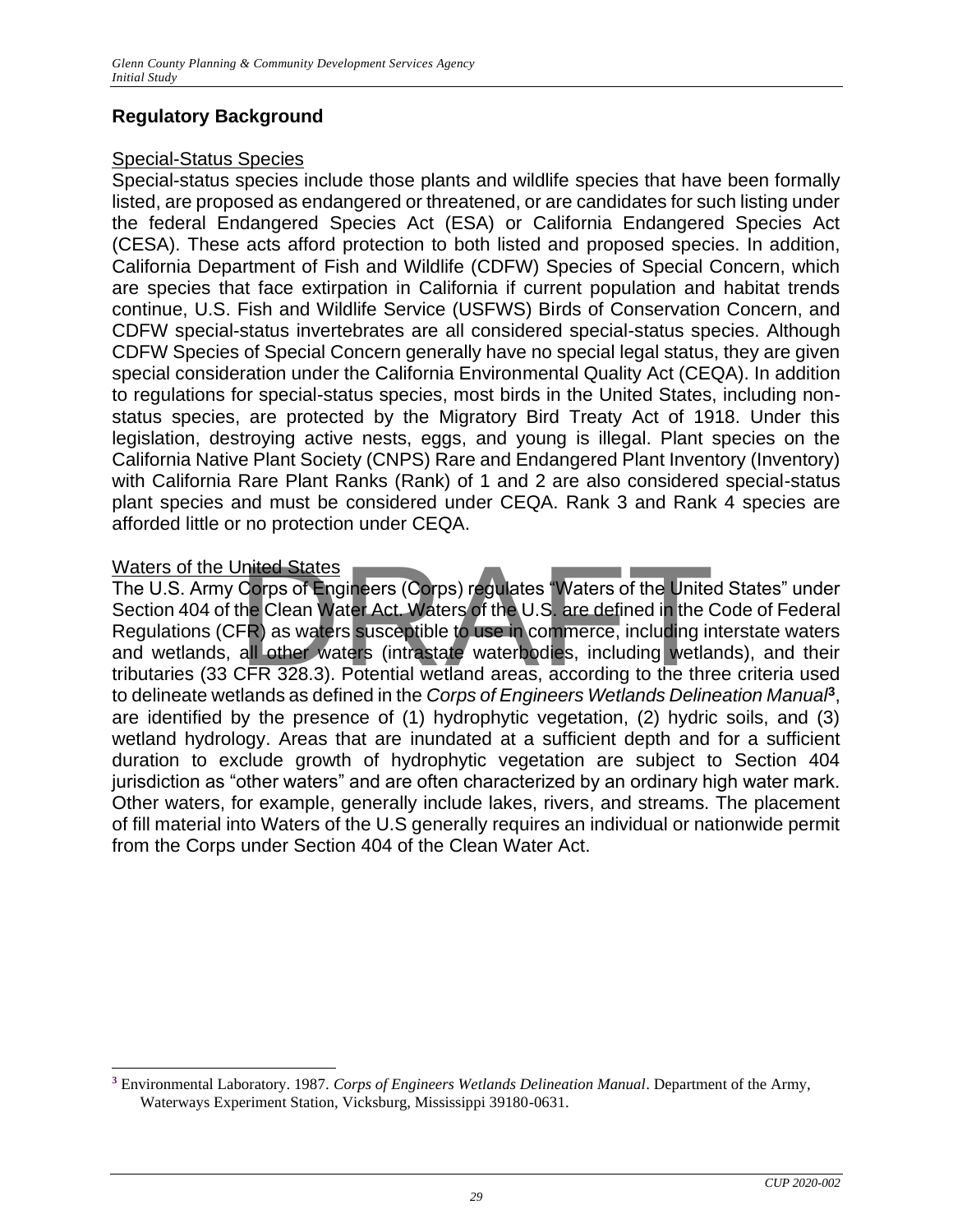# Waters of the State

The term "Waters of the State" is defined by the Porter-Cologne Act as "any surface water or groundwater, including saline waters, within the boundaries of the state." The Regional Water Quality Control Board (RWQCB) protects all waters in its regulatory scope and has special responsibility for wetlands, riparian areas, and headwaters. These waterbodies have high resource value, are vulnerable to filling, and are not systematically protected by other programs. RWQCB jurisdiction includes "isolated" wetlands and waters that may not be regulated by the Corps under Section 404. Waters of the State are regulated by the RWQCB under the State Water Quality Certification Program, which regulates discharges of fill and dredged material under Section 401 of the Clean Water Act and the Porter-Cologne Water Quality Control Act. Projects that require a Corps permit, or fall under other federal jurisdiction, and have the potential to impact Waters of the State, are required to comply with the terms of the Water Quality Certification determination. If a proposed project does not require a federal permit, but does involve dredge or fill activities that may result in a discharge to Waters of the State, the RWQCB has the option to regulate the dredge and fill activities under its state authority in the form of Waste Discharge Requirements.

# Streams, Lakes, and Riparian Habitat

Streams and lakes, as habitat for fish and wildlife species, are subject to jurisdiction by CDFW under Sections 1600-1616 of California Fish and Game Code. Alterations to or book within or adjacent to streambeds or lakes generally require a 1602 Lake and Streambed Alteration Agreement. The term "stream", which includes creeks and rivers, is defined in the California Code of Regulations (CCR) a Streambed Alteration Agreement. The term "stream", which includes creeks and rivers, is defined in the California Code of Regulations (CCR) as "a body of water that flows at least periodically or intermittently through a bed or channel having banks and supports fish or other aquatic life [including] watercourses having a surface or subsurface flow that supports or has supported riparian vegetation" (14 CCR 1.72). In addition, the term "stream" can include ephemeral streams, dry washes, watercourses with subsurface flows, canals, aqueducts, irrigation ditches, and other means of water conveyance if they support aquatic life, riparian vegetation, or stream-dependent terrestrial wildlife.<sup>4</sup> "Riparian" is defined as "on, or pertaining to, the banks of a stream." Riparian vegetation is defined as "vegetation which occurs in and/or adjacent to a stream and is dependent on, and occurs because of, the stream itself".**<sup>5</sup>** Removal of riparian vegetation also requires a Section 1602 Lake and Streambed Alteration Agreement from CDFW.

# **Site Conditions**

This site is located approximately 4 miles south of the City of Orland. The project includes continued operation of an existing facility, converting from dairy cattle to beef cattle. This is considered a baseline condition. There will be minimal change in operations. The site is zoned for Exclusive Agriculture and is designated Intensive Agriculture in the Glenn County General Plan. Properties within the project site vicinity are primarily agriculture with agriculture related outbuildings and limited residences.

**<sup>4</sup>** California Department of Fish and Game. 1994. *A Field Guide to Lake and Streambed Alteration Agreements, Sections 1600-1607, California Fish and Game Code*. Environmental Services Division, Sacramento, CA.

**<sup>5</sup>** California Department of Fish and Game. 1994. *A Field Guide to Lake and Streambed Alteration Agreements, Sections 1600-1607, California Fish and Game Code*. Environmental Services Division, Sacramento, CA.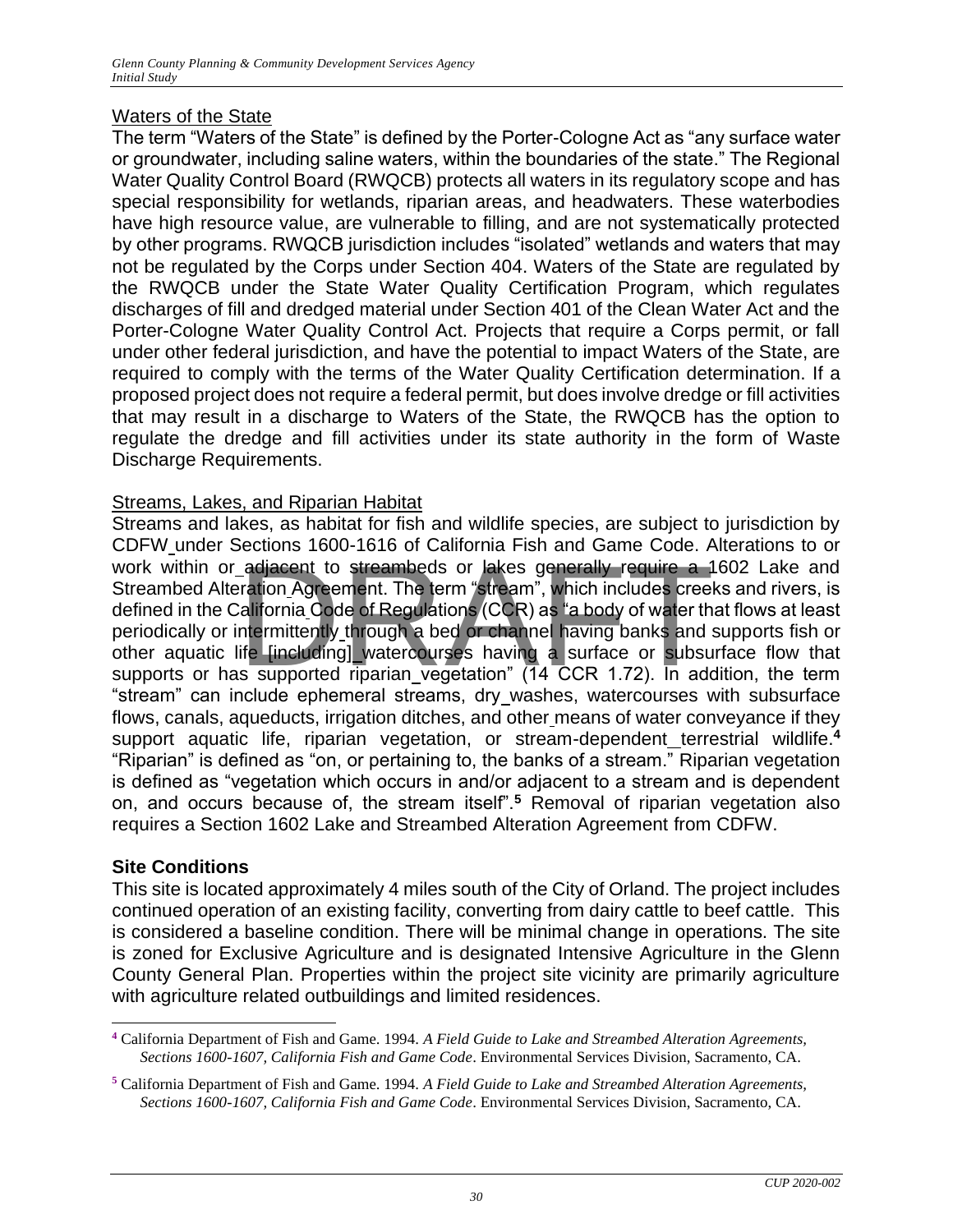Topography of the facility slopes gently to the southeast. The elevation of the site ranges from approximately 730 feet above sea level at the northwest corner of the property (the intersection of Highway 99W and County Road 25) to approximately 660 feet above sea level at the southwest corner of the property near the intersection of Highway 99W and County Road 28.

**a) Would the project have a substantial adverse effect, either directly or through habitat modifications, on any species identified as a candidate, sensitive, or special status species in local or regional plans, policies, or regulations, or by the California Department of Fish and Wildlife or U.S. Fish and Wildlife Service?**

# **Less Than Significant Impact.**

An updated search of the U.S. Fish and Wildlife Service Information for Planning and Consultation (IPAC) database for the project site and California Department of Fish and Wildlife California Natural Diversity Database (CNDDB) was conducted for the project to address any impacts to special-status species. CNDDB occurrences within a five-mile radius of the project site, as well as species listed by the IPAC were included in Table 2. CNDDB occurrences within a one and fivemile radius of the project site were included on Figure 5.

Swainson's hawks forage in grasslands, irrigated meadows, and agricultural fields that support rodent populations, but nest in trees near these areas. There are no trees on the site of the dairy barns and ponds, but the few eucalyptus trees adjacent to Road 27 and at the intersection of Road 25 and Road M could provide suitable nesting habitat. No nests, however, were observed in these trees during the November 21, 2000, reconnaissance survey. These trees would not be removed or impacted by continual usage of the facility and therefore no impacts to potential Swainson's hawk nest sites are anticipated. The dairy facility portion of the property does not contain foraging habitat. wainson's hawks forage in grasslands, irrigated responsive that support rodent populations, but nesses areas. There are no trees on the site of the dairy band 25 and Road M could provide suitable nesting habitation

**Burrowing owl** burrows have been recorded within creek banks and drainage berms in areas east of the Orland Buttes and southwest of the town of Orland. The closest recorded burrowing owl site is located approximately 4.5 miles southwest of the project site. No additional grading or earthwork is planned onsite that could eliminate California ground squirrel habitat and therefore potential burrows for the burrowing owl. The agricultural drainage ditches along Road M, the eastern portion of Road 27, and other ditches may also provide suitable habitat. These ditches remain under current uses and no modification of these structures is anticipated. Operation of the feedlot will not affect potential habitat for burrowing owl nesting.

**The tricolored blackbird** requires open water and freshwater marsh habitat near grassland or agricultural cropland foraging areas. Tricolored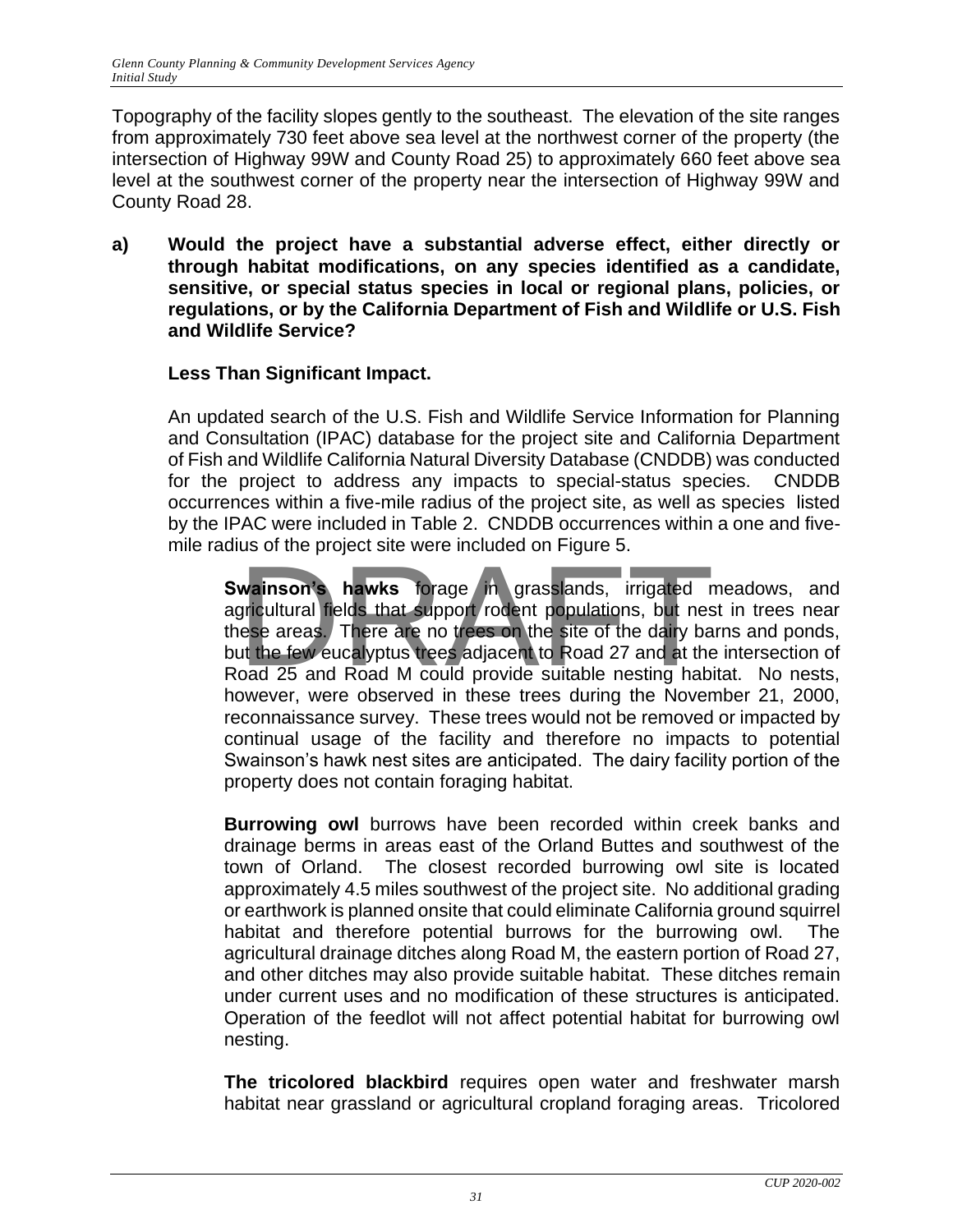blackbirds usually nest in dense cattails or tules and in thickets of willow, blackberry, wild rose, and tall vegetation. The species is highly colonial and the nesting area must be large enough to support a minimum colony of about 50 pairs. Nesting habitat for tricolored blackbird is not present within the improved portion of the project site containing the dairy facility. No impacts to tricolored blackbird nesting habitat or colonies are anticipated as a result of the feedlot facility.

No special status or endangered species have been documented within or within 1-mile vicinity of the project site. As previously discussed, the site has been significantly disturbed. As such, it is concluded that the project will have a less than significant impact on species identified as a candidate, sensitive, or special status species in local or regional plans, policies, or regulations, or by the California Department of Fish and Wildlife or U.S. Fish and Wildlife Service

**b) Would the project have a substantial adverse effect on any riparian habitat or other sensitive natural community identified in local or regional plans, policies, regulations or by the California Department of Fish and Wildlife or US Fish and Wildlife Service?**

**Less Than Significant Impact.** According to the Glenn County General Plan, riparian communities formerly occupied extensive stands within Glenn County; however, current riparian communities are principally located along the Sacramento River, Willow Creek, and Walker Creek.**<sup>6</sup>** The project site is not located in the vicinity of any riparian community. an Significant Impact. According to the Glenn County<br>communities formerly pccupied extensive stands within<br>, current riparian communities are principally locat<br>ento River, Willow Creek, and Walker Creek.<sup>6</sup> The pro

The project site is not located in the vicinity of any of the twelve important biological areas defined in Table 2-5 of Volume III of the General Plan. These important biological areas are primarily located within the riparian zones of the Sacramento River. The project site is also not located within an area of special biological importance as shown on Figure 3-14 of Volume I of the General Plan.

The project site does not include any surface water. There is no riparian habitat or other sensitive natural community located on the project site. The site does not encompass any riparian habitat or other sensitive habitat. It is concluded that there would be a less than significant impact on riparian habitat or other sensitive natural community.

**<sup>6</sup>** Quad Consultants. January 22, 1993. *Glenn County General Plan, Volume III, Environmental Setting Technical Paper*, Section 2.4.1, Vegetation.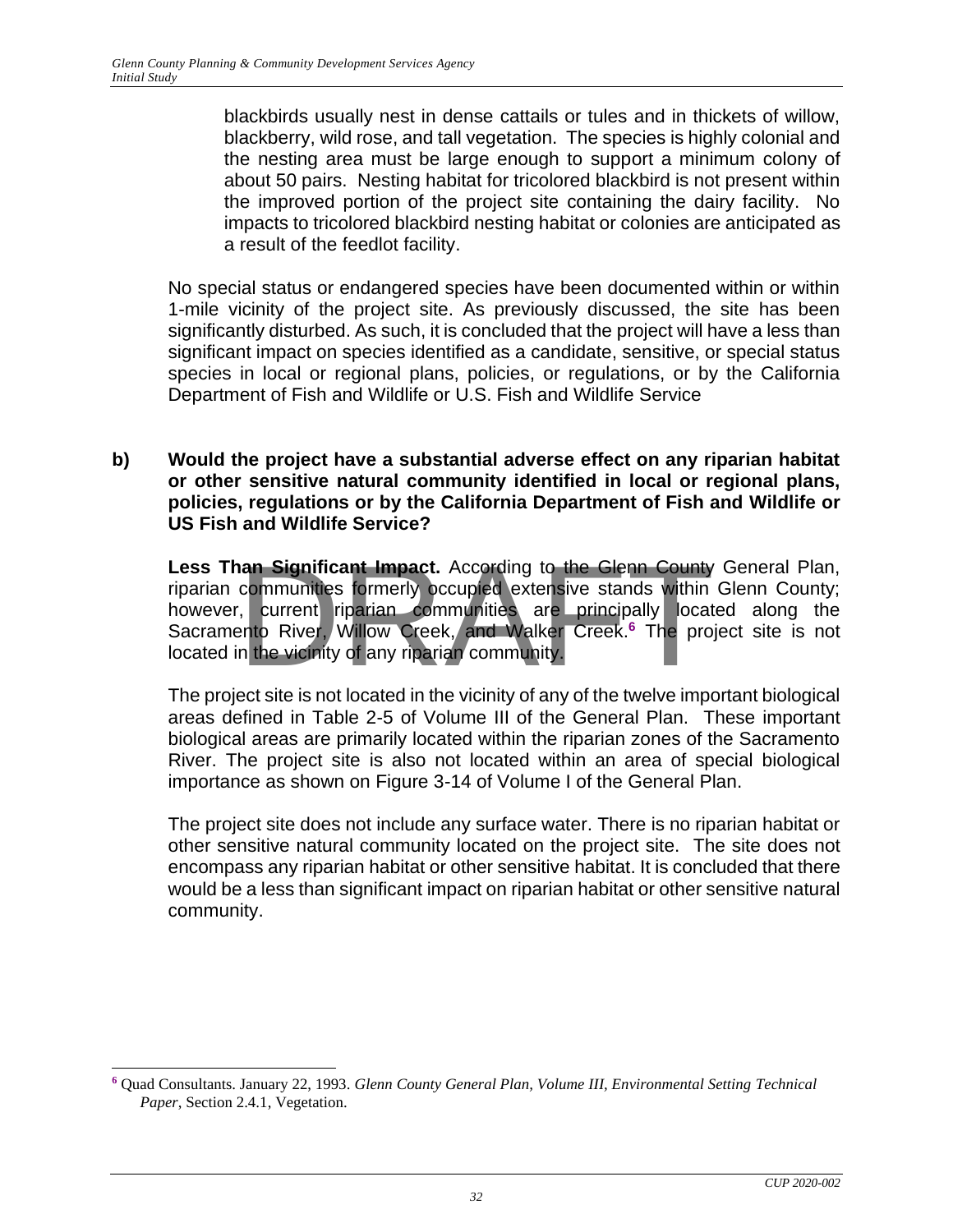#### **c) Would the project have a substantial adverse effect on federally protected wetlands as defined by Section 404 of the Clean Water Act (including, but not limited to, marsh, vernal pool, coastal, etc.) through direct removal, filling, hydrological interruption, or other means?**

**Less Than Significant Impact.** According to the Confined Animal Facilities Element of the Glenn County General Plan, wetlands comprise approximately 4,278 acres of Glenn County, and include marshes, ponds, fringes of small lakes, sloughs, and swamps. The largest wetland assemblages occur within the Sacramento River floodplain, including the managed wetlands of the Sacramento National Wildlife Refuge. Wetlands may also be found in areas with suitable soil and hydrologic conditions.**<sup>7</sup>**

Since the 1970s, the U.S. Army Corps of Engineers and the U.S. Environmental Protection Agency have used the following definition for wetlands for regulatory purposes: *"Wetlands are areas that are inundated or saturated by surface or ground water at a frequency and duration sufficient to support, and that under normal circumstances do support, a prevalence of vegetation typically adapted for life in saturated soil conditions. Wetlands generally include swamps, marshes, bogs, and similar areas."*

According to the National Wetlands Inventory of the U.S. Fish and Wildlife Service<sup>8</sup>, no wetlands exist in the project sites footprint. According to the California Central Valley Wetlands and Riparian GIS data sets of the Service<sup>8</sup>, no wetlands exist in the project sites footprint. According to the California Central Valley Wetlands and Riparian GIS data sets of the California Department of Fish and Wildlife**<sup>9</sup>** , the project site is not designated as a protected wetland site. Neither contains sufficient spring or summer runoff to provide fishery resources. Continued operation of the facility will not interfere substantially with the movement of any native resident or migratory fish or wildlife species or with established migratory wildlife corridors, or impede the use of native wildlife nursery sites.

**<sup>7</sup>** Quad Knopf. May 2005. *Confined Animal Facilities Element of the Glenn County General Plan,* Section 2.4, Biological Resources.

**<sup>8</sup>** United States Fish and Wildlife Service. *National Wetlands Inventory*: [http://www.fws.gov/nwi.](http://www.fws.gov/nwi)

**<sup>9</sup>** California Department of Fish and Wildlife. 2014*. California Central Valley Wetlands and Riparian GIS Data Sets*: [http://www.dfg.ca.gov/biogeodata/wetlands/.](http://www.dfg.ca.gov/biogeodata/wetlands/)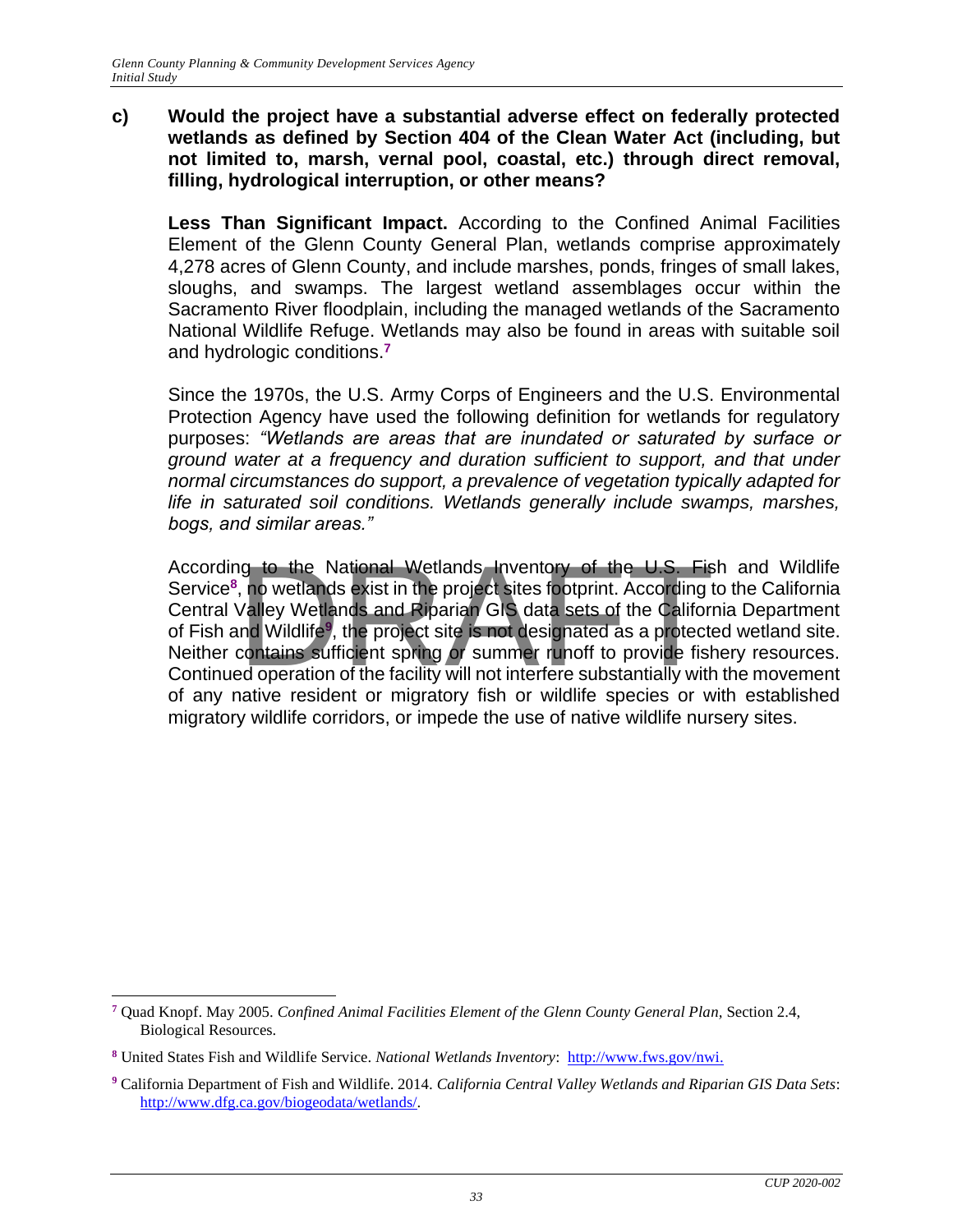#### **d) Would the project interfere substantially with the movement of any native resident or migratory fish or wildlife species or with established native resident or migratory wildlife corridors, or impede the use of native wildlife nursery sites?**

**Less Than Significant Impact.** According to the Glenn County General Plan, there is a large expanse of deer range located in the western portion of the County next to the Mendocino National Forest.**<sup>10</sup>** Major migration corridors are located in the western part of the County. Based on the project site's location in the eastern portion of the County, there will be a less than significant impact on migration corridors.

Glenn County is located within the Pacific Flyway; a migratory corridor for birds moving between their winter and summer ranges. Winter waterfowl habitat is located within and surrounding the Sacramento National Wildlife Refuge, which is located in the southern part of the County. Many of these birds are protected by the Migratory Bird Treaty Act, which prohibits killing, possessing, or trading in migratory birds except in accordance with regulations prescribed by the United States Secretary of the Interior. The project would have no impact on migratory waterfowl and other birds migrating through the region because the project does not include features, which would draw migratory fowl to the area.

Continued operation of the facility will not interfere substantially with the movement of any native resident or migratory fish or wildlife species or with established migratory wildlife corridors, or impede the use of native wildlife nursery sites. added contained the facility will not interfere substantially with<br>a dependient of the facility will not interfere substantially with<br>a diversident or migratory fish or wildlife species or w<br>wildlife corridors, or impede t

# **e) Would the project conflict with any local policies or ordinances protecting biological resources, such as a tree preservation policy or ordinance?**

**No Impact.** The proposed project would not create a conflict with local policies or ordinances protecting biological resources because there are none within the area of the project. Therefore, it is concluded that there will be no impact.

### **f) Would the project conflict with the provisions of an adopted Habitat Conservation Plan, Natural Community Conservation Plan, or other approved local, regional, or state habitat conservation plan?**

**No Impact.** The proposed project would not create a conflict with the provisions of an adopted Habitat Conservation Plan, Natural Community Conservation Plan or other approved local, regional, or state habitat conservation plan because no plans have been adopted for this specific area. Therefore, it is concluded that there will be no impact.

**<sup>10</sup>** Quad Consultants. January 22, 1993. *Glenn County General Plan, Volume III, Environmental Setting Technical Paper*, Section 2.4.2, Wildlife.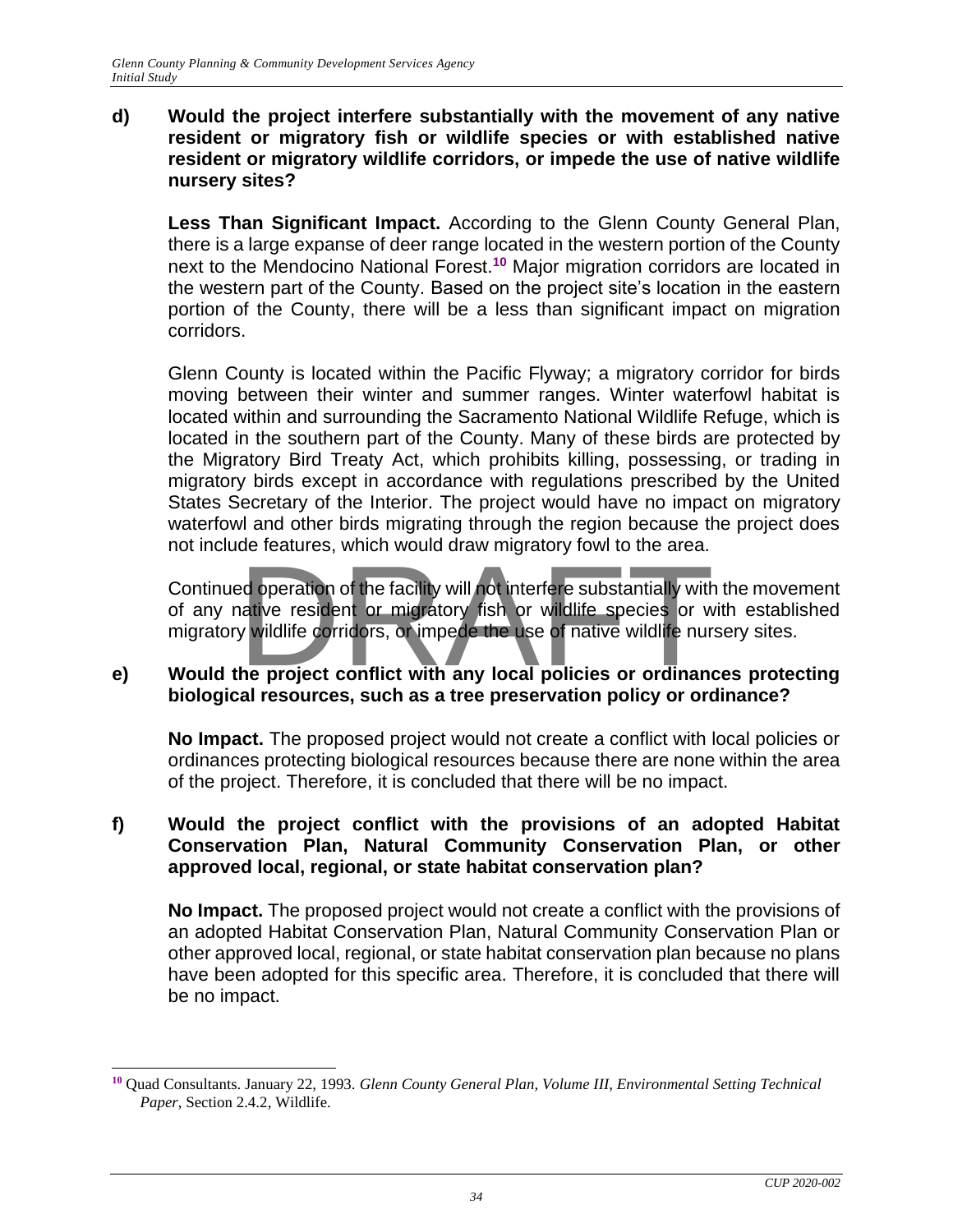<span id="page-35-0"></span>

| ٧. | <b>CULTURAL RESOURCES</b>                                                                                        |                                                    |                                                                                     |                                                  |                            |
|----|------------------------------------------------------------------------------------------------------------------|----------------------------------------------------|-------------------------------------------------------------------------------------|--------------------------------------------------|----------------------------|
|    | <b>Would the project:</b>                                                                                        | <b>Potentially</b><br><b>Significant</b><br>Impact | <b>Less Than</b><br><b>Significant</b><br>With<br><b>Mitigation</b><br>Incorporated | <b>Less Than</b><br>Significant<br><b>Impact</b> | <b>No</b><br><b>Impact</b> |
| a) | Cause a substantial adverse change in the<br>significance of a historical resource as<br>defined in §15064.5?    |                                                    |                                                                                     |                                                  |                            |
| b) | Cause a substantial adverse change in the<br>significance of an archaeological resource<br>pursuant to §15064.5? |                                                    |                                                                                     |                                                  |                            |
| C) | Disturb any human remains, including those<br>interred outside of formal cemeteries?                             |                                                    |                                                                                     |                                                  |                            |

Cultural resources include prehistoric and historic period archeological sites; historical features, such as rock walls, cemeteries, water ditches and flumes, and architectural features. Cultural resources consist of any human-made site, object (i.e., artifact), or feature that defines and illuminates the past.

- **a) Would the project cause a substantial adverse change in the significance of an archaeological resource pursuant to §15064.5?** he project cause a substantial adverse change in the s<br>aeological resource pursuant to §15064.5?<br>the project directly or indirectly destroy a unique p<br>e or site or unique geologic feature?<br>the project disturb any human rem
- **b) Would the project directly or indirectly destroy a unique paleontological resource or site or unique geologic feature?**
- **c) Would the project disturb any human remains, including those interred outside of formal cemeteries?**

**a), b) and c) Less Than Significant Impact with Mitigations Incorporated** The project includes continued operation of an existing facility, simply converting from dairy cattle to beef cattle. This is considered a baseline condition. The majority of the project site is currently graded and there is no evidence to suggest the presence of any human remains or burial sites located on or near the project site. The project site contains no known paleontological resources or unique geologic sites.

Future development would be required to comply with the required procedures of conduct following the accidental discovery of human remains as mandated in the Health and Safety Code Section 7050.5, Public Resources Code Section 5097.98 and the California Code of Regulations Section 15064.5(e) (CEQA).

Section 7050.5 of the California Health and Safety Code states that if human remains are found during construction activities, all operations are to cease until the County coroner has determined that the remains are not subject to the provisions of law concerning investigation of the circumstances in the manner provided in Section 5097.98 of the Public Resources Code.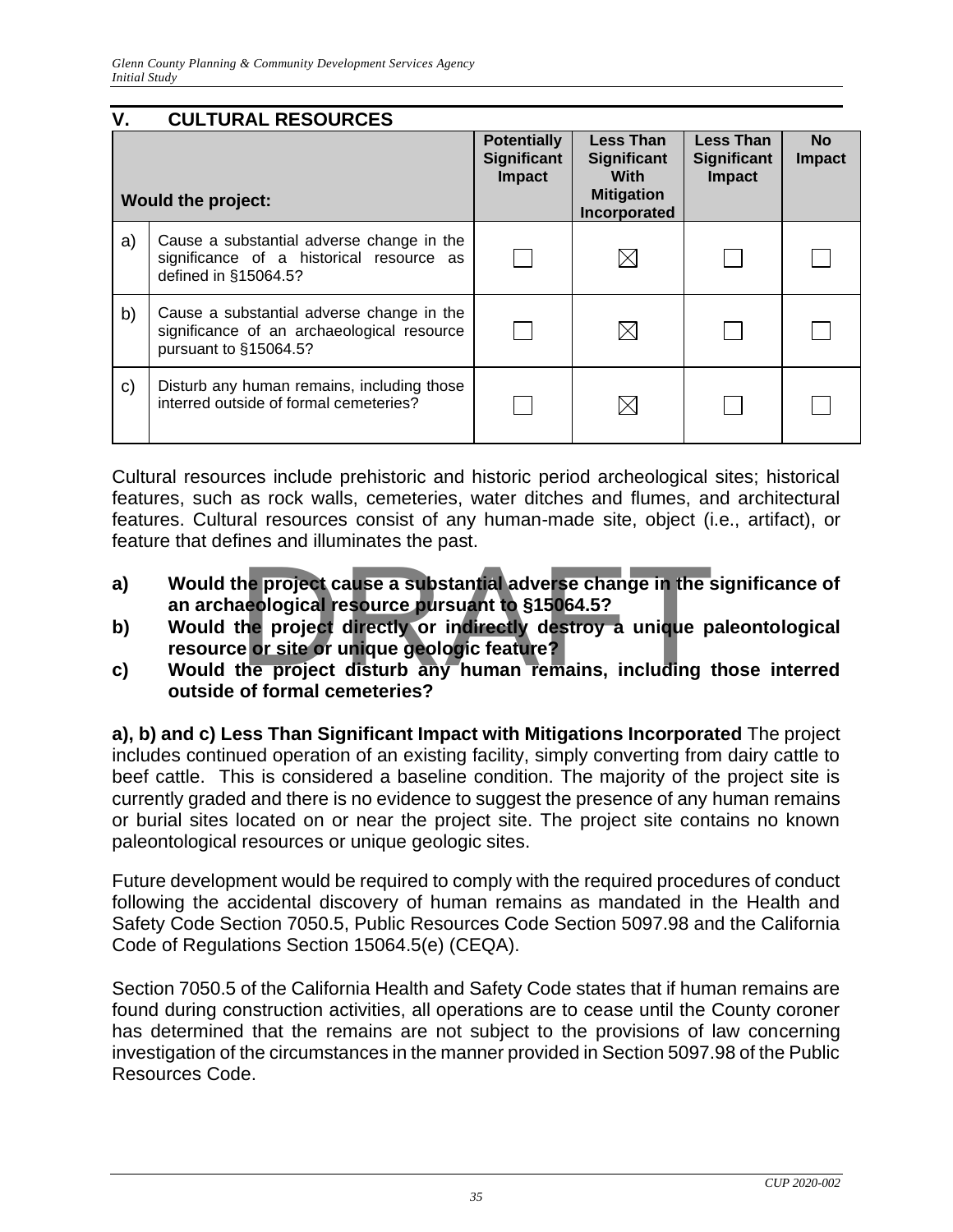The potential exists to possibly uncover previously unidentified resources; therefore, it is concluded that there is a less than significant impact with mitigation measure incorporated.

#### **Mitigation Measure CR-1 (Cultural Resources)**

If subsurface deposits believed to be cultural or human in origin are discovered during construction, all work must halt within a 100-foot radius of the discovery. A qualified professional archaeologist, meeting the Secretary of the Interior's Professional Qualification Standards for prehistoric and historic archaeologist, shall be retained to evaluate the significance of the find, and shall have the authority to modify the no-work radius as appropriate, using professional judgment. The following notifications shall apply, depending on the nature of the find:

- If the professional archaeologist determines that the find does not represent a cultural resource, work may resume immediately and no agency notifications are required.
- If the professional archaeologist determines that the find does represent a cultural resource from any time period or cultural affiliation, he or she shall immediately notify the lead federal agency, the lead CEQA agency, and applicable landowner. The agencies shall consult on a finding of eligibility and implement appropriate treatment measures if the find is determined to be eligible for inclusion in the NRHP or CRHR. Work may not resume within the no-work radius until the lead agencies, through consultation as appropriate, determine that the site either: References if the find is determined to be engible for inclusion.<br>
R. Work may not resume within the no-work radius until the<br>
consultation as appropriate, determine that the site either:<br>
is not eligible for the NRHP or G
	- 3) is not eligible for the NRHP or CRHR; or
	- 4) that the treatment measures have been completed to their satisfaction.
- If the find includes human remains, or remains that are potentially human, he or she shall ensure reasonable protection measures are taken to protect the discovery from disturbance (Assembly Bill [AB] 2641). The archaeologist shall notify Glenn Butte County Coroner (as per § 7050.5 of the Health and Safety Code). The provisions of § 7050.5 of the California Health and Safety Code, § 5097.98 of the California PRC, and AB 2641 will be implemented. If the Coroner determines the remains are Native American and not the result of a crime scene, the Coroner will notify the NAHC, which then will designate a Native American Most Likely Descendant (MLD) for the Project (§ 5097.98 of the PRC). The designated MLD will have 48 hours from the time access to the property is granted to make recommendations concerning treatment of the remains. If the landowner does not agree with the recommendations of the MLD, the NAHC can mediate (§ 5097.94 of the PRC). If no agreement is reached, the landowner must rebury the remains where they will not be further disturbed (§ 5097.98 of the PRC). This will also include either recording the site with the NAHC or the appropriate Information Center; using an open space or conservation zoning designation or easement; or recording a reinternment document with the county in which the property is located (AB 2641). Work may not resume within the no-work radius until the lead agencies, through consultation as appropriate, determine that the treatment measures have been completed to their satisfaction.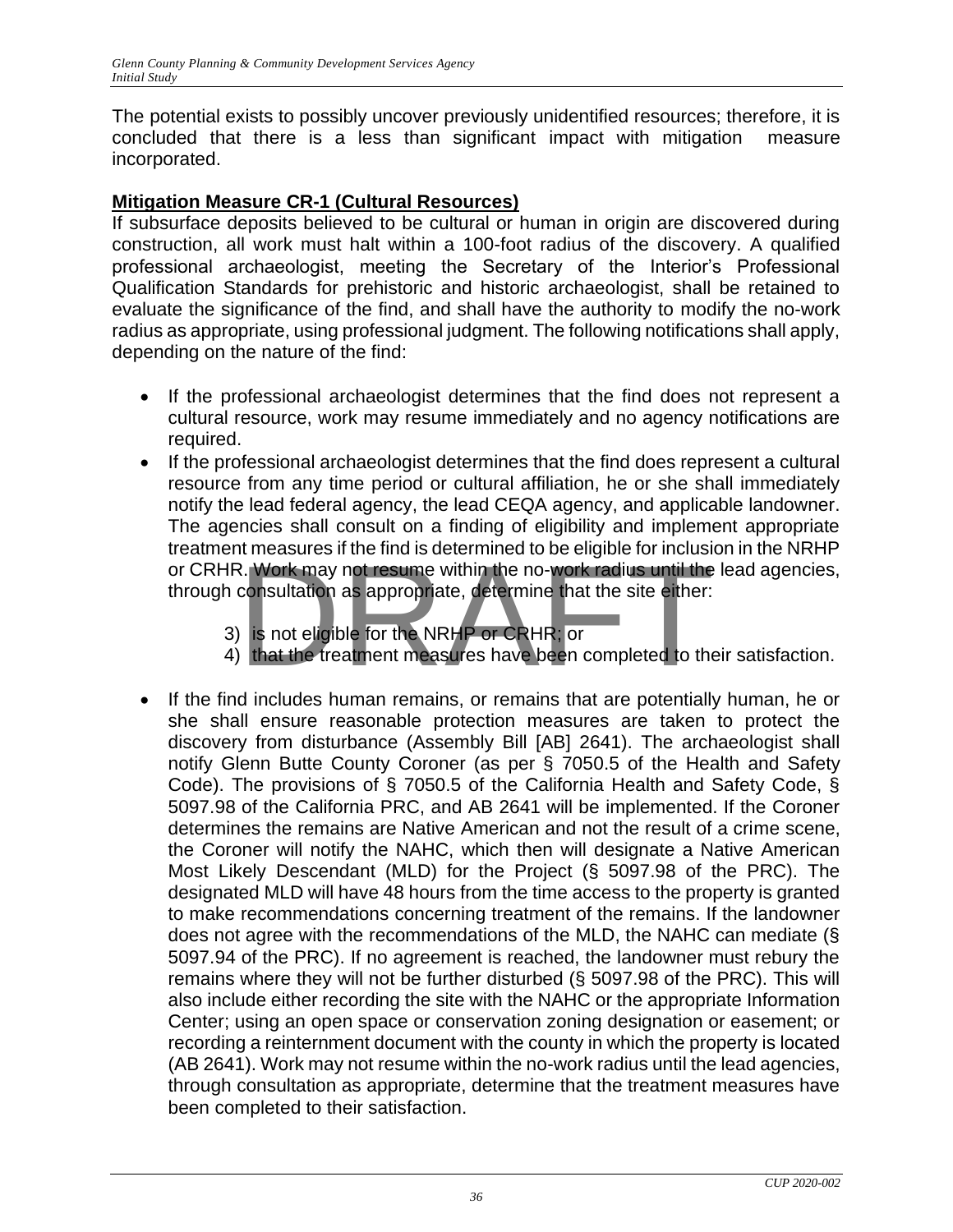#### *Timing/Implementation:*  During Construction/Excavation Activities

#### *Enforcement/Monitoring:*

*Glenn County Planning & Community Development Services Agency*

| VI. | <b>ENERGY</b>                                                                                                                                                                                 |                                                           |                                                                                     |                                                  |                            |
|-----|-----------------------------------------------------------------------------------------------------------------------------------------------------------------------------------------------|-----------------------------------------------------------|-------------------------------------------------------------------------------------|--------------------------------------------------|----------------------------|
|     | <b>Would the project:</b>                                                                                                                                                                     | <b>Potentially</b><br><b>Significant</b><br><b>Impact</b> | <b>Less Than</b><br><b>Significant</b><br>With<br><b>Mitigation</b><br>Incorporated | <b>Less Than</b><br><b>Significant</b><br>Impact | <b>No</b><br><b>Impact</b> |
| a)  | Result in potentially significant environmental<br>impact due to wasteful, inefficient, or<br>unnecessary consumption of<br>energy<br>resources, during project construction or<br>operation? |                                                           |                                                                                     | $\boxtimes$                                      |                            |
| b)  | Conflict with or obstruct a state or local plan<br>for renewable energy or energy efficiency?                                                                                                 |                                                           |                                                                                     | $\boxtimes$                                      |                            |

### **a) Result in potentially significant environmental impact due to wasteful, inefficient, or unnecessary consumption of energy resources, during project construction or operation?** in potentially significant environmental impact due<br>
int, or unnecessary consumption of energy resources,<br>
ction or operation?<br>
interval impact. The project does not include ne<br>
of energy consumption onsite. The project in

**Less Than Significant Impact.** The project does not include new or expanded sources of energy consumption onsite. The project includes continued operation of an existing facility, simply converting from dairy cattle to beef cattle. The proposal will not result in a significant impact due to wasteful, inefficient or unnecessary consumption. The project must comply with California Green Building Standards as well as California Energy Code. Impacts are anticipated to be less than significant.

#### **b) Conflict with or obstruct a state or local plan for renewable energy or energy efficiency?**

**Less Than Significant Impact.** This proposal will not conflict with any state or local renewable energy plan or efficiently. This proposal is required to conform with Glenn County Energy Element. Construction of this project would be required to comply with the updated Title 24 of the California Code of Regulations established by the Energy Commission regarding emergency conservation standards.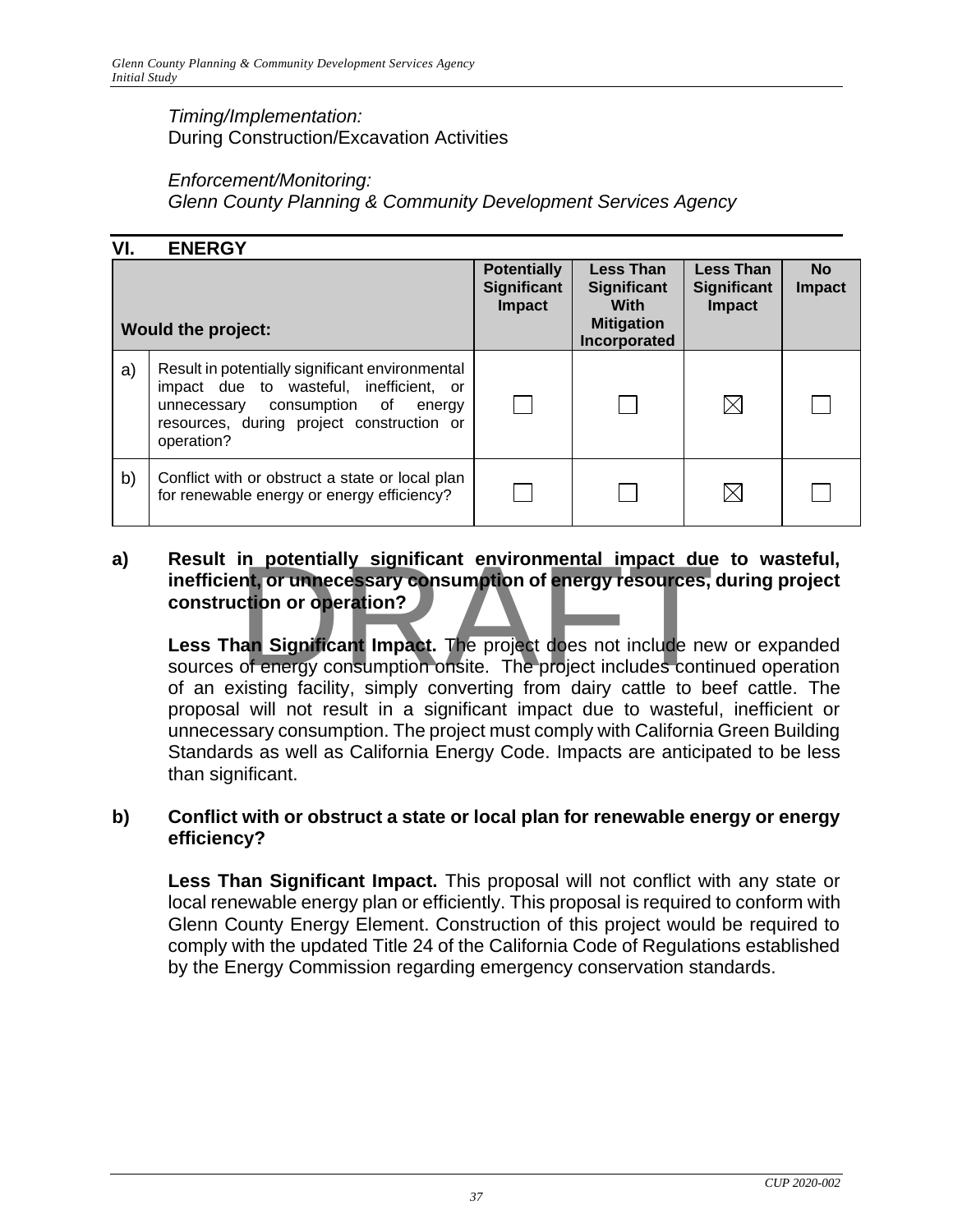| VII. |      | <b>GEOLOGY AND SOILS</b>                                                                                                                                                                                                                                                                                        |                                                           |                                                                                     |                                                  |                            |
|------|------|-----------------------------------------------------------------------------------------------------------------------------------------------------------------------------------------------------------------------------------------------------------------------------------------------------------------|-----------------------------------------------------------|-------------------------------------------------------------------------------------|--------------------------------------------------|----------------------------|
|      |      | <b>Would the project:</b>                                                                                                                                                                                                                                                                                       | <b>Potentially</b><br><b>Significant</b><br><b>Impact</b> | <b>Less Than</b><br>Significant<br><b>With</b><br><b>Mitigation</b><br>Incorporated | <b>Less Than</b><br><b>Significant</b><br>Impact | <b>No</b><br><b>Impact</b> |
| a)   |      | Directly or indirectly<br>cause<br>potential<br>substantial adverse effects, including the<br>risk of loss, injury, or death involving:                                                                                                                                                                         |                                                           |                                                                                     |                                                  |                            |
|      | i)   | Rupture of a known earthquake fault,<br>as delineated on the most recent<br>Alquist-Priolo<br>Earthquake<br>Fault<br>Zoning Map, issued by the State<br>Geologist for the area or based on<br>other substantial evidence of a known<br>fault? Refer to Division of Mines and<br>Geology Special Publication 42. |                                                           |                                                                                     | $\boxtimes$                                      |                            |
|      | ii)  | Strong seismic ground shaking?                                                                                                                                                                                                                                                                                  |                                                           |                                                                                     | $\boxtimes$                                      |                            |
|      | iii) | Seismic-related ground failure,<br>including liquefaction?                                                                                                                                                                                                                                                      |                                                           |                                                                                     | $\boxtimes$                                      |                            |
|      | iv)  | Landslides?                                                                                                                                                                                                                                                                                                     |                                                           |                                                                                     |                                                  | $\boxtimes$                |
| b)   |      | Result in substantial soil erosion or the loss<br>of topsoil?                                                                                                                                                                                                                                                   |                                                           |                                                                                     | $\boxtimes$                                      |                            |
| c)   |      | Be located on a geologic unit or soil that is<br>unstable, or that would become unstable as<br>a result of the project, and potentially result<br>in on- or off-site landslide, lateral spreading,<br>subsidence, liquefaction or collapse?                                                                     |                                                           |                                                                                     | $\times$                                         |                            |
| d)   |      | Be located on expansive soil, as defined in<br>Table 18-1-B of the Uniform Building Code<br>(1994), creating substantial risks to life or<br>property?                                                                                                                                                          |                                                           |                                                                                     | $\boxtimes$                                      |                            |
| e)   | Have | soils<br>incapable<br>adequately<br>of<br>supporting the use of septic tanks or<br>alternative waste water disposal systems<br>where sewers are not available for the<br>disposal of waste water?                                                                                                               |                                                           |                                                                                     | $\boxtimes$                                      |                            |
| f)   |      | Directly or indirectly destroy a unique<br>paleontological resource or site or unique<br>geologic feature?                                                                                                                                                                                                      |                                                           |                                                                                     | $\boxtimes$                                      |                            |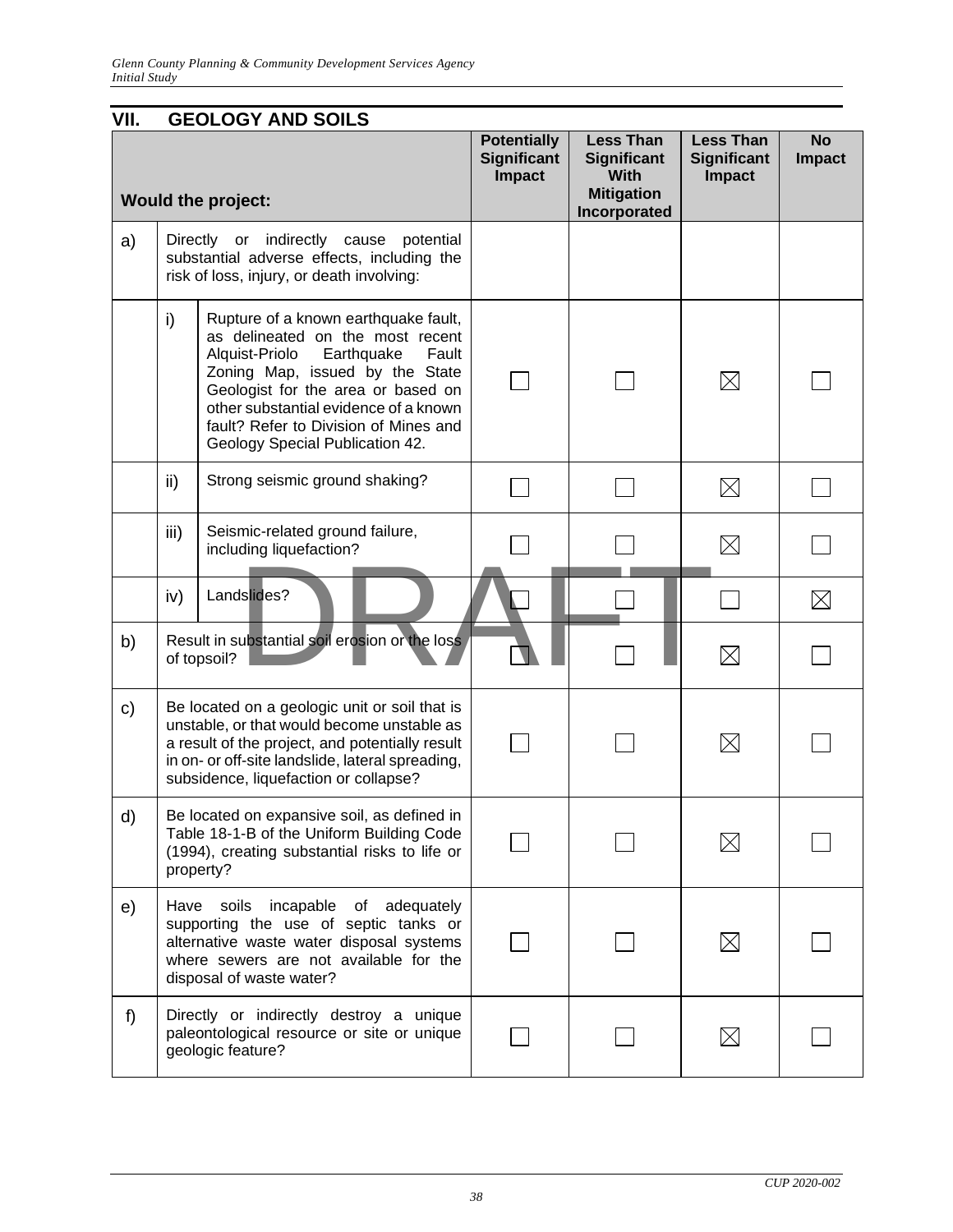#### Geologic Setting

The soils in the immediate vicinity of the feedlot facility, including the area of the wastewater ponds, are composed of Cortina very gravelly sandy loam. The Cortina series consists of excessively drained soils on recent gravelly alluvium from schistose, sedimentary, and metavolcanic rocks. These soils are characteristically gravelly or very gravelly and coarse textured or moderately coarse textured. They are shallow to moderately deep over channel sand and gravel. These soils typically have a light brownish-gray or grayish-brown surface layer that is slightly acid. The soil depth to sand and gravel is more than 36 inches. Permeability is very rapid and the available moistureholding capacity is 3 to 5 inches. Cortina series soils generally occupy narrow areas that are small or medium in size. Cortina soils are of limited agricultural value due to low water retention capacities. In this area, the Cortina series overlays the Stony Creek alluvial fan. Site soils are summarized in additional detail in Appendix A.

- **a) Would the project directly or indirectly cause potential substantial adverse effects, including the risk of loss, injury, or death involving:**
	- **i) Rupture of a known earthquake fault, as delineated on the most recent Alquist-Priolo Earthquake Fault Zoning Map issued by the State Geologist for the area or based on other substantial evidence of a known fault? Refer to Division of Mines and Geology Special Publication 42.**
	- **ii) Strong seismic ground shaking?**

**Less Than Significant Impact.** Fault rupture occurs when an active fault displaces in two separate directions during an earthquake. Concern about the growing number of structures located on or near active and potentially active faults led the State of California to enact the Alquist-Priolo Geologic Hazard Zone Act of 1972. The Act was revised in 1975 and renamed the Alquist-Priolo Special Studies Zone Act. Sudden surface rupture from severe earthquakes can cause extensive property damage, but even the slow movement known as "fault creep" can cause displacement that results in offset or disfiguring of curbs, streets, and buildings. ublication 42.<br>
trong seismic ground shaking?<br>
an Significant Impact. Fault rupture occurs when a<br>
s in two separate directions during an earthquake. Con<br>
number of structures located on or near active and potentia

According to the Glenn County General Plan, Glenn County is in a generally inactive seismic area. There are no Alquist-Priolo Special Studies Zones within the County. During the past 100 years, the County has experienced only minor earthquakes within its boundaries and secondary impacts from earthquakes centered out of the area. Projections of future impacts are low to moderate.**<sup>11</sup>** Glenn County is in a Seismic Design Load "D" according to the Uniform Building Code (UBC). All construction in the County is required to meet the standard set by the UBC for this area.

**<sup>11</sup>** Quad Consultants. January 22, 1993. *Glenn County General Plan, Volume III, Environmental Setting Technical Paper*, Section 3.3.1, Seismicity.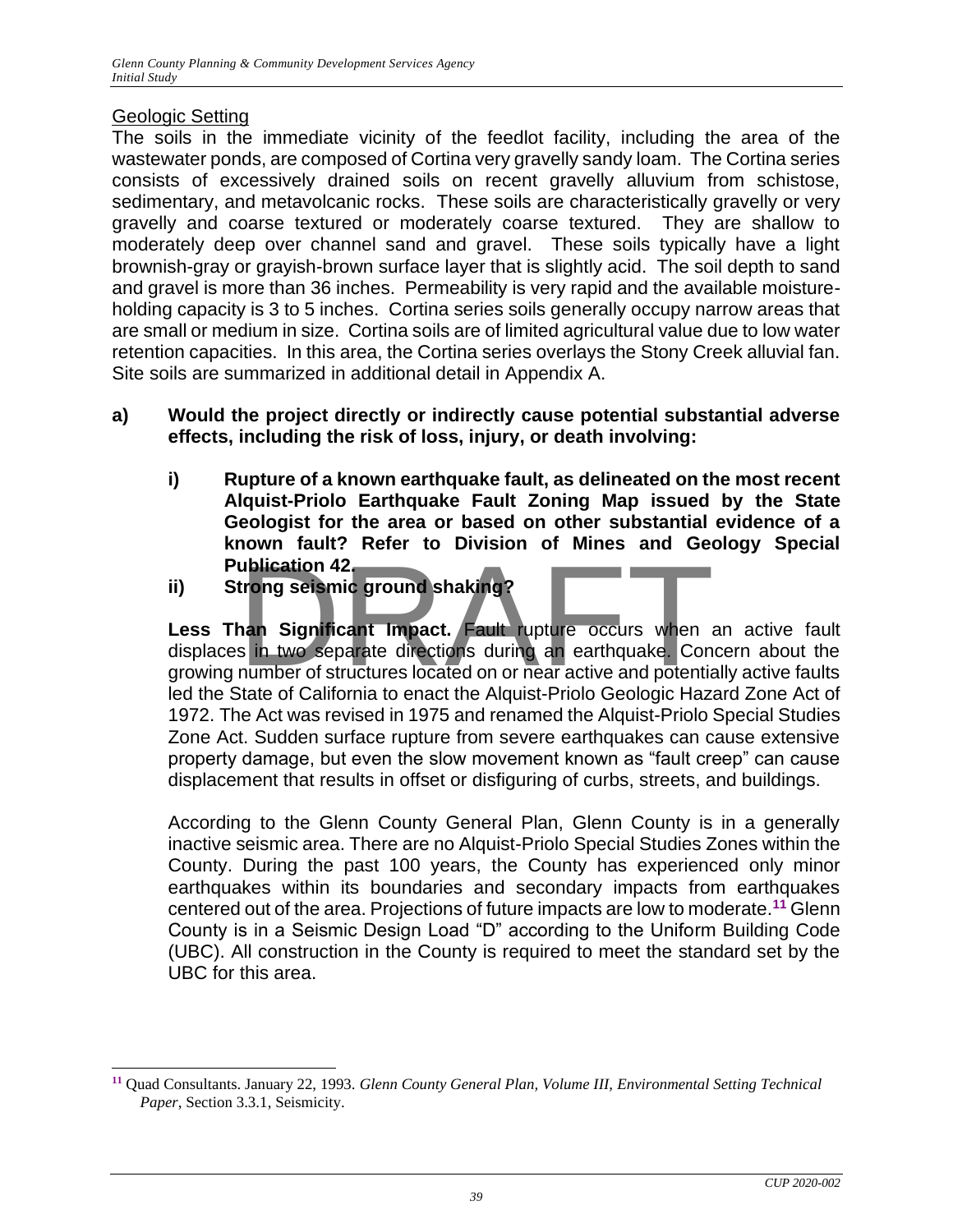According to the Glenn County General Plan, the highest historic intensity rating for an earthquake affecting Glenn County is VII as measured by the Modified Mercalli Intensity Scale. The UBC establishes standards for structures to survive earthquakes of an intensity of VII with little or no damage. The UBC also classifies all of Glenn County as being within a Seismic Rick Zone 3. Seismic risk zones are based, in part, on the distribution of earthquakes and the Modified Mercalli Intensity Scale rating of known earthquakes. A Seismic Risk Zone 3 requires that special precautions be taken, in accordance with the UBC, during construction to avoid or minimize earthquake damage.

The United States Geologic Survey (USGS) and California Geologic Survey (CGS) produced a Seismic Shaking Hazards in California map (revised April 2003), which depicts the peak ground acceleration (pga) percentage that has a 10% potential of occurring in the next fifty years.**<sup>12</sup>** Glenn County, as well as areas on the west side of the central valley, are rated as 10%–30% on a scale of 0%–100%. Additionally, no earthquake greater than a magnitude 5.5 has occurred in Glenn County in over 200 years.**<sup>13</sup>**

The seismic history of Glenn County shows the area to be generally stable. Glenn County's stability can be correlated with its location away from tectonic plate boundary convergence/divergence and its location away from major active faults with high slip rates. The project includes continued operation of an existing facility, no new development is being proposed at this time, any future development shall comply with California Unified Building Code including section 1613 Earthquake Loads. Given this data, seismic related activities such as rupture of known earthquake faults and strong seismic ground shaking would have a less than significant impact on people and structures in the area of the project. The project includes continued operation of an alternative scheme of an development is being proposed at this time, any future development is being proposed at this time, any future development is being proposed at this ti

#### **iii) Seismic-related ground failure, including liquefaction?**

**Less Than Significant Impact.** Liquefaction is defined as the transformation of a granular material from a solid state into a liquefied state resulting from increased pore water pressure. Ground shaking resulting from an earthquake is capable of providing the mechanism for liquefaction.

Due to the lack of seismic activity in Glenn County, it is unlikely that liquefaction or other ground failure of this type would occur. Liquefaction generally occurs in lowlying areas with saturated soils and its effects are commonly observed near water bodies. Soils with a loose structure, such as sand, are more susceptible to liquefaction when saturated.

**<sup>12</sup>** United States Geological Survey and California Geologic Survey. *Seismic Shaking Hazards in California*. [http://www.consrv.ca.gov/cgs/rghm/psha/Pages/pga.aspx.](http://www.consrv.ca.gov/cgs/rghm/psha/Pages/pga.aspx)

**<sup>13</sup>** California Department of Conservation, California Geologic Survey. *Map 49, California Earthquakes, 1800-2000*. [http://www.consrv.ca.gov/CGS/rghm/quakes/Pages/index.aspx.](http://www.consrv.ca.gov/CGS/rghm/quakes/Pages/index.aspx)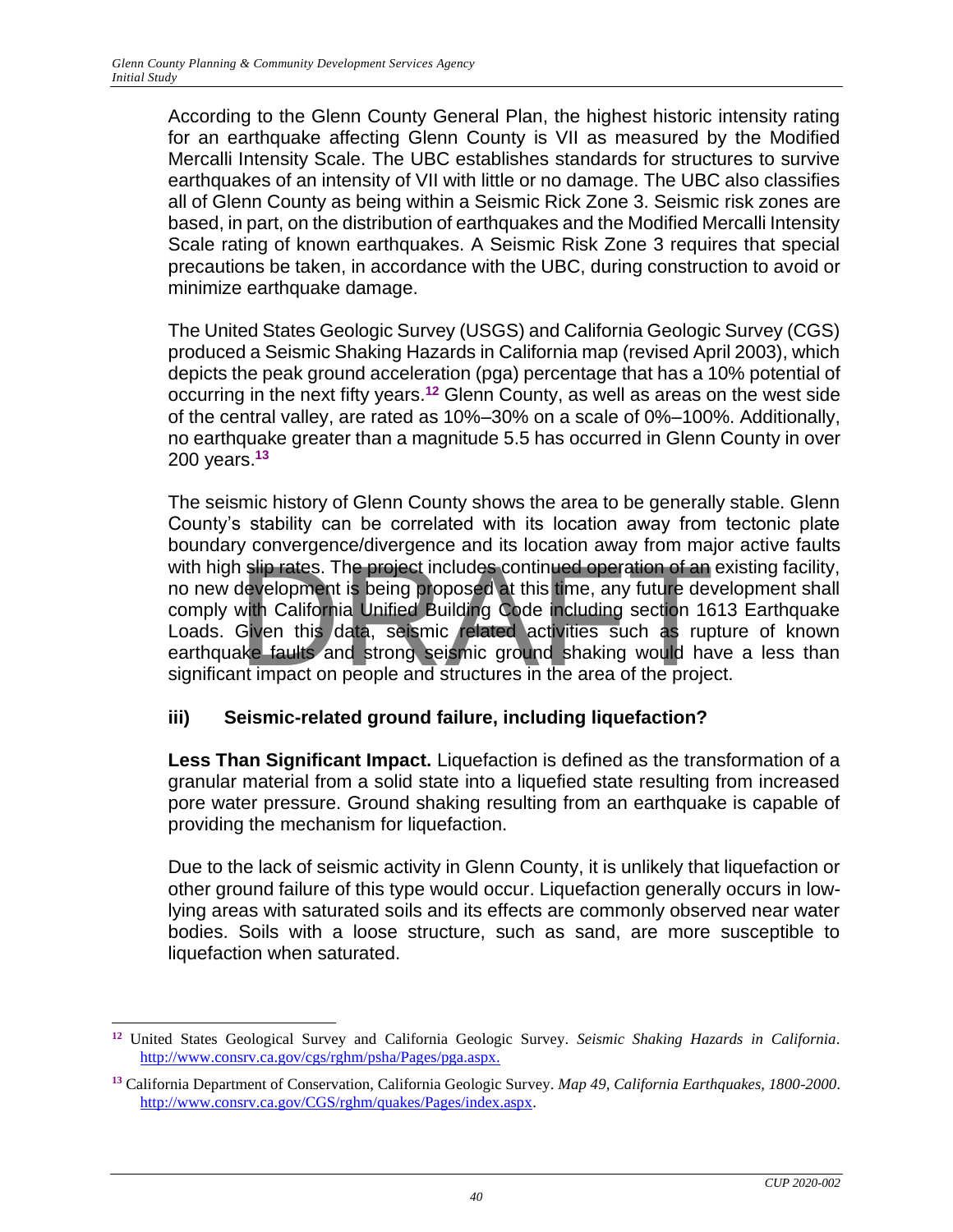Depending on the level of saturation, soils at the site may be subject to liquefaction during strong shaking in a seismic event. However, since 1800, there have been no recorded earthquakes in Glenn County above a magnitude 5.5. The Earthquake Shaking Potential for California map published by the California Geologic Survey in 2008 indicates that Glenn County is in an area that only will experience lower levels of ground shaking.**<sup>14</sup>** Further, the California Geologic Survey does not list Glenn County as an area where seismic activity affects soil stability. It is concluded that there is a less than significant impact.

#### **iv) Landslides?**

**No Impact.** Landslides include phenomena that involve the downslope displacement and movement of material, either triggered by static (gravity) or dynamic (earthquake) forces. Areas susceptible to landslides are typically characterized by steep, unstable slopes in weak soil or bedrock units. The highest potential for landslides exists in the western portion of the County. Figure 4-2 of Volume II of the General Plan depicts the project site as being in an area with the least potential for landslide.**<sup>15</sup>** The topography of the site and surrounding area is generally flat; therefore, it is not susceptible to slope failures and landslides. Therefore, it is concluded that there will be no impact.

#### **b) Would the project result in substantial soil erosion or the loss of topsoil?**

**Less Than Significant Impact.** Soil erosion occurs through either water or wind action. Erosion by water includes sheet, rill, ephemeral gully, classical gully, and stream bank erosion. The project site is generally flat. Severe erosion typically occurs on moderate slopes of sand and steep slopes of clay subjected to concentrated water runoff. Disruption of soils on the site is not expected to create significant soil erosion due to the flat topography on the site. The project includes continued operation of an existing facility, any future construction at the site is required to conform to the Glenn County Code, which includes Glenn County Code Section 15.700 (Leveling of Land-Drainage Changes). The project would therefore not result in substantial soil erosion or the loss of topsoil. It is concluded that there will be a less than significant impact. The project result in substantial soil erosion or the loss<br>an Significant Impact. Soil erosion occurs through either<br>prosion by water includes sheet, rill, ephemeral gully, clas<br>pank erosion. The project site is generally

**<sup>14</sup>** United States Geological Survey and California Geological Survey. 2008. *Earthquake Shaking Potential for California*[. http://www.consrv.ca.gov/cgs/information/publications/ms/Documents/MS48\\_revised.pdf.](http://www.consrv.ca.gov/cgs/information/publications/ms/Documents/MS48_revised.pdf)

**<sup>15</sup>** Quad Consultants. June 15, 1993. *Glenn County General Plan, Volume II, Issues*, Public Safety Issue Paper, Figure 4-2.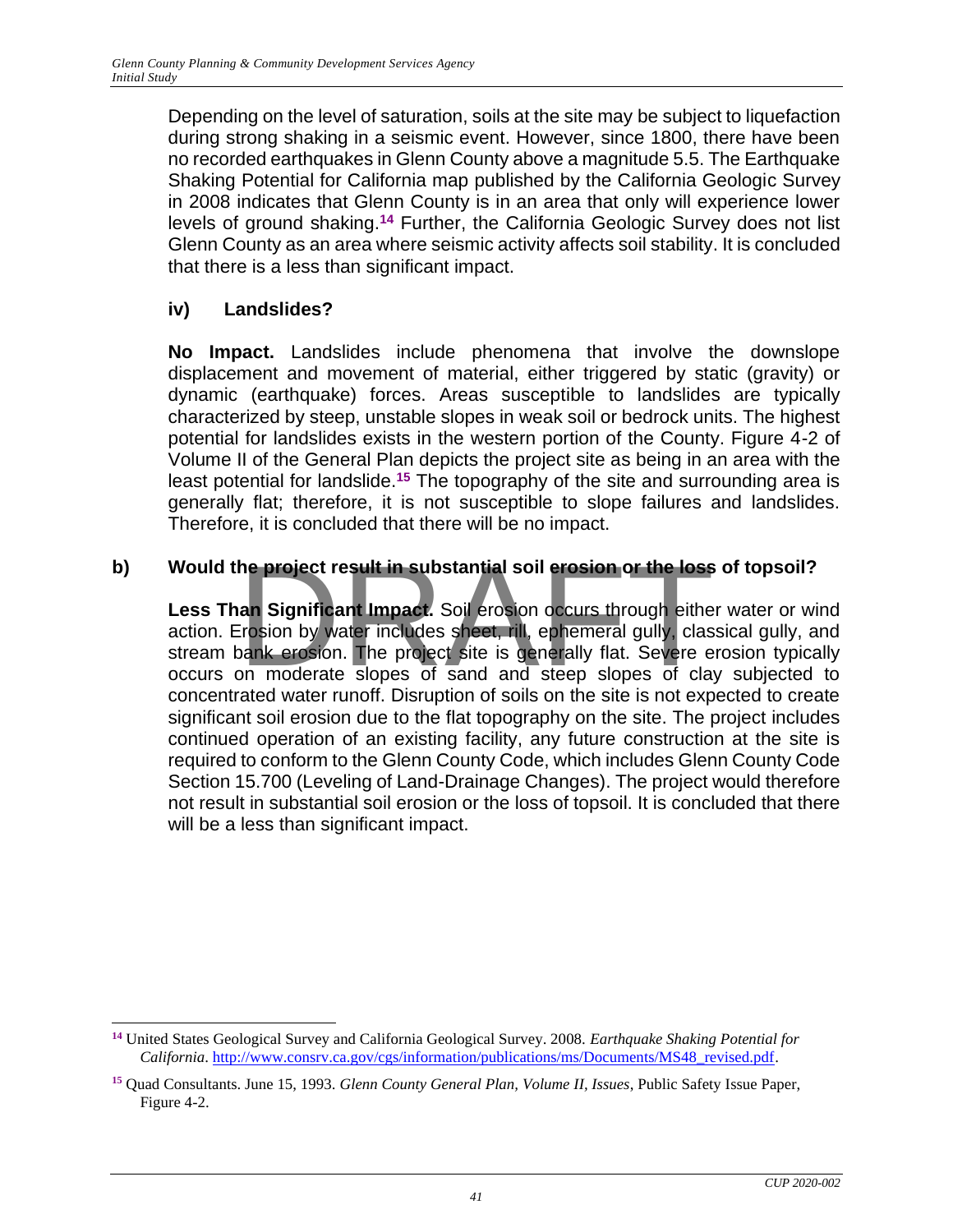#### **c) Would the project be located on a geologic unit or soil that is unstable, or that would become unstable as a result of the project, and potentially result in on- or off-site landslide, lateral spreading, subsidence, liquefaction or collapse?**

**Less Than Significant Impact.** This proposal will have a less than significant impact on soil involving unstable soils that may result in on- or off-site landslides, lateral spreading, subsidence, liquefaction, or collapse. Soils and the geology of the project site are generally stable because of the area's seismic stability and low relief (see Section VI. a) i) above).

#### On or Off-Site Landslide

Landslide potential in the County generally correlates with relief. Landslides are not a threat because the site is not located in an area with a great amount of relief. Figure 4-2 of Volume II of the General Plan shows that the project area is in an area of least landslide potential.**<sup>16</sup>**

#### Lateral Spreading

There is a low probability for lateral spreading to occur because of the area's seismic stability. All future construction is required to meet the standards set by the UBC, which will reduce impacts from lateral spreading.

#### **Subsidence**

Land subsidence is a gradual settling or sudden sinking of the Earth's surface owing to subsurface movement of earth materials. The principal causes of subsidence are aquifer-system compaction, drainage of organic soils, underground mining, hydrocompaction, natural compaction, sinkholes, and thawing permafrost.**<sup>17</sup>** The subsurface is a gradual settling or sudden sinking of the<br>positionce is a gradual settling or sudden sinking of the<br>positionce are aquifer-system compaction, drainage of<br>pund mining, hydrocompaction, natural compaction

According to the Glenn County General Plan, potential subsidence areas occur in the eastern portion of the County where extensive groundwater withdrawals have occurred.**<sup>18</sup>** Extraction of natural gas reservoirs located in these same areas can also contribute to local subsidence of the land surface.

**<sup>16</sup>** Quad Consultants. June 15, 1993. *Glenn County General Plan, Volume II, Issues*, Public Safety Issue Paper, Figure 4-2.

**<sup>17</sup>** U.S. Geological Survey. December 2000. *Land Subsidence in the United States,* USGS Fact Sheet -165-00. [http://water.usgs.gov/ogw/pubs/fs00165/.](http://water.usgs.gov/ogw/pubs/fs00165/)

**<sup>18</sup>** Quad Consultants. June 15, 1993. *Glenn County General Plan, Volume II, Issues*, Public Safety Issue Paper, Section 4.1.3, Subsidence.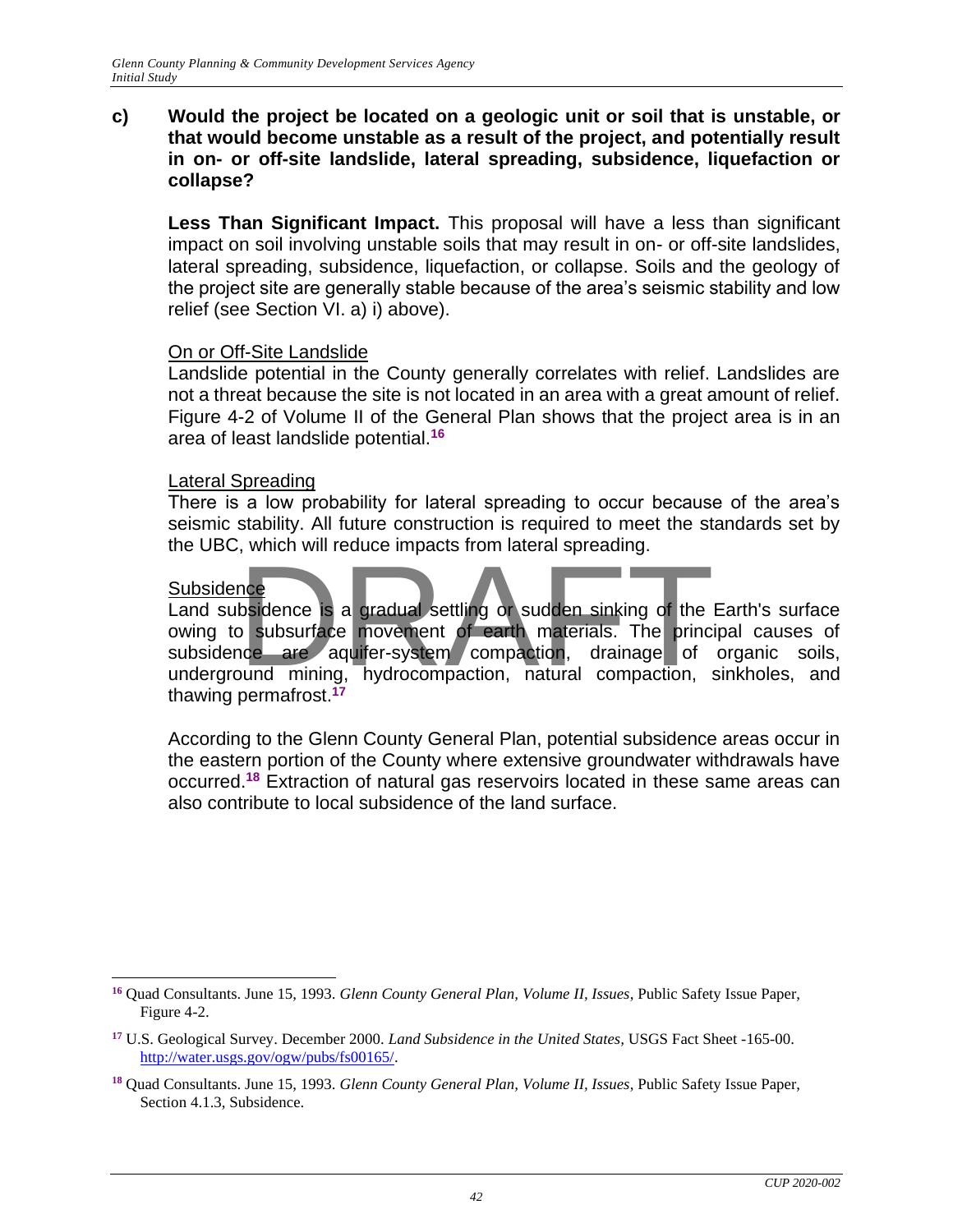Glenn County is being monitored for subsidence through 58 monitoring stations. There have been cases of Subsidence within Glenn County; however, there have been no cases of subsidence at the project site or project vicinity**<sup>19</sup>**. The closes monitoring station is located approximately 2.5 miles northeast of the project site. All future construction is required to meet the standards set by the UBC, which will reduce impacts from possible subsidence. Farming intensity at the project site will not increase and will not have a significant impact on subsidence.

#### Liquefaction/Collapse

Liquefaction occurs when loosely packed sandy or silty materials saturated with water are shaken enough to lose strength and stiffness. Liquefied soils behave like a liquid and are responsible for damage during an earthquake, causing pipes to leak, roads and airport runways to buckle, and building foundations to be damaged. There is a low probability for liquefaction and ground collapse to occur because of the area's seismic stability. Future construction in compliance with the UBC will reduce impacts from liquefaction and collapse.

There is no record of any incidents of unstable geologic units in the project area. Based on the information provided above, it is concluded that there will be a less than significant impact.

### **d) Would the project be located on expansive soil, as defined in Table 18-1-B of the Uniform Building Code (1994), creating substantial direct or indirect risks to life or property?** The project be located on expansive soil, as defined in 1<br>
orm Building Code (1994), creating substantial direct of<br>
property?<br>
an Significant Impact. Expansive soils are those that shrippe in moisture content. The volume

**Less Than Significant Impact.** Expansive soils are those that shrink or swell with the change in moisture content. The volume of change is influenced by the quantity of moisture, by the kind and amount of clay in the soil, and by the original porosity of the soil. According to Figure 4-5 of Volume II of the Glenn County General Plan, most of Glenn County has high expansive soils.**<sup>20</sup>** Soils containing a high clay content often exhibit a generally high potential to expand when saturated, and contract when dried out. This shrink/swell movement can adversely affect building foundations, often causing them to crack or shift, with resulting damage to the buildings they support.

<sup>&</sup>lt;sup>19</sup> CA. Department of Water Resources. February 2015. Glenn County GPS Subsidence

**<sup>20</sup>** Quad Consultants. June 15, 1993. *Glenn County General Plan, Volume II, Issues*, Public Safety Issue Paper, Figure 4-5.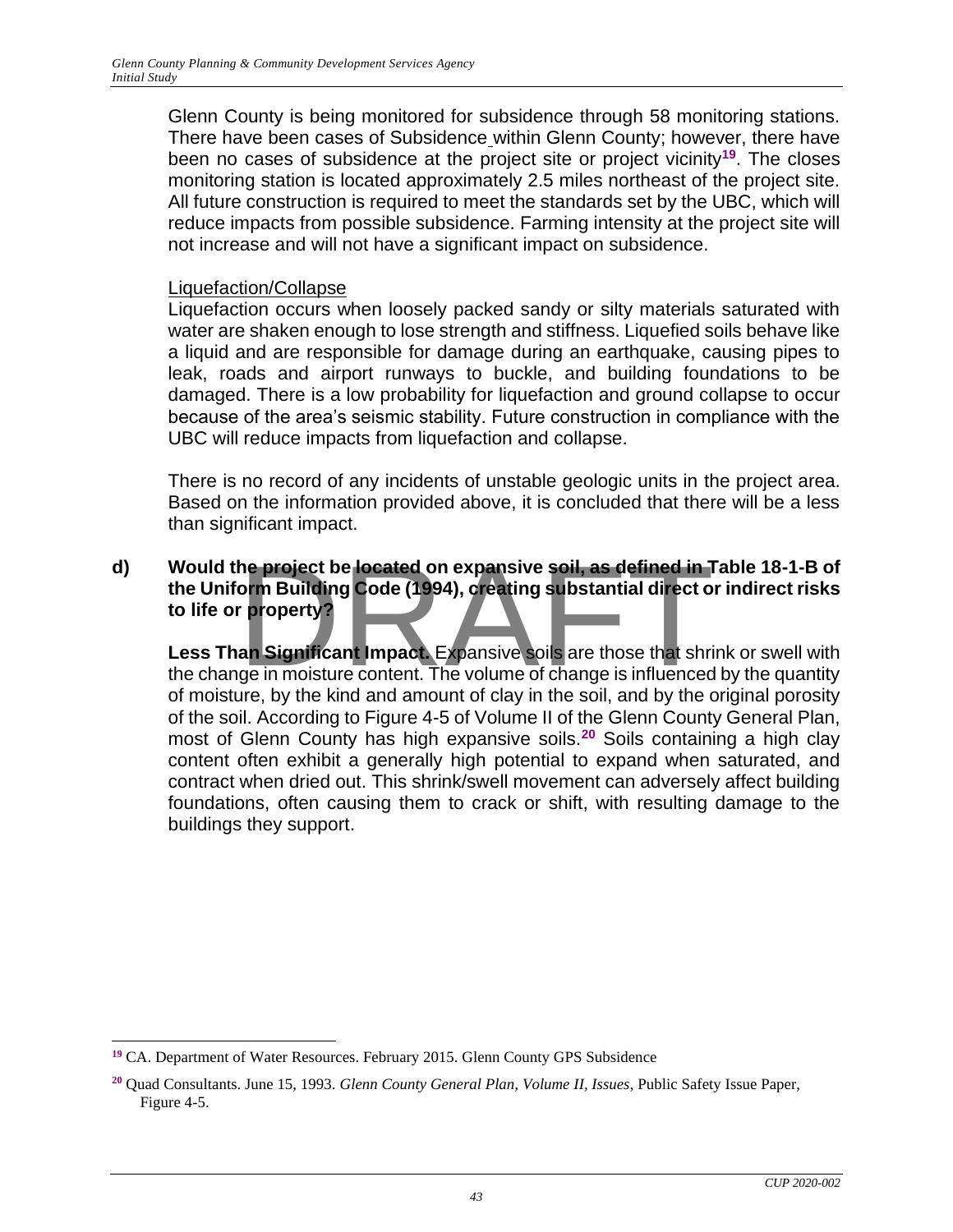The project includes continued operation of an existing facility and now new development is being proposed. Additionally, there would be no substantial risks to life or property from this project because any future development will require compliance with the UBC to avoid potential unstable earth conditions or changes in geologic substructures. If any new development are proposed in the future the Glenn County Building Division will ensure that the foundations of any new structures are adequately designed for the shrink/swell characteristics of expansive soils and no significant impacts to life or property are expected. An engineer will be required to design the footings for future structures to address soil conditions. California Building Code compliance reduces potential impacts from expansive soils to a less than significant level.

#### **e) Would the project have soils incapable of adequately supporting the use of septic tanks or alternative waste water disposal systems where sewers are not available for the disposal of waste water?**

**Less Than Significant Impact.** The project is for continue operation of an existing facility, the project does not include the installation of a septic system. Compliance with Glenn County Environmental Health standards would ensure that any future septic systems are properly operating and any expansion of the system is designed with respect to on-site soil capabilities for the safe treatment and disposal of wastewater and the protection of groundwater quality. Therefore, this impact<br>would be less than significant.<br>Directly or indirectly destroy a unique paleontological resource or site or<br>unique geologic feature? would be less than significant.

#### **f) Directly or indirectly destroy a unique paleontological resource or site or unique geologic feature?**

**Less Than Significant Impact.** The project site contains no known paleontological resources or unique geologic sites; therefore, it is concluded there will be a less than significant impact.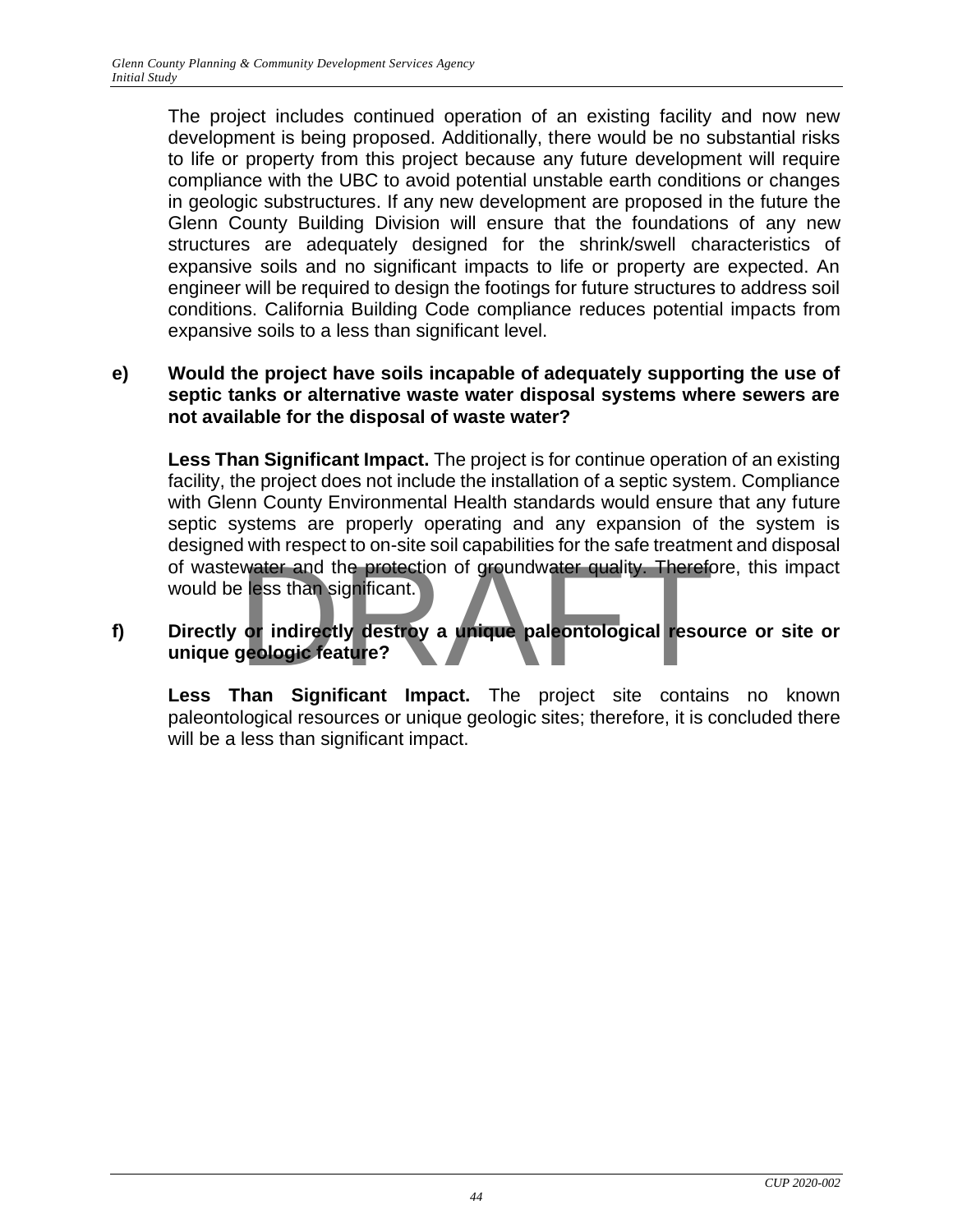| VIII. | <b>GREENHOUSE GAS EMISSIONS</b>                                                                                                        |                                                    |                                                                                     |                                                         |                            |
|-------|----------------------------------------------------------------------------------------------------------------------------------------|----------------------------------------------------|-------------------------------------------------------------------------------------|---------------------------------------------------------|----------------------------|
|       | <b>Would the project:</b>                                                                                                              | <b>Potentially</b><br><b>Significant</b><br>Impact | <b>Less Than</b><br><b>Significant</b><br>With<br><b>Mitigation</b><br>Incorporated | <b>Less Than</b><br><b>Significant</b><br><b>Impact</b> | <b>No</b><br><b>Impact</b> |
| a)    | Generate greenhouse gas emissions, either<br>directly or indirectly, that may have a<br>significant impact on the environment?         |                                                    |                                                                                     | ⋉                                                       |                            |
| b)    | Conflict with an applicable plan, policy or<br>regulation adopted for the purpose of<br>reducing the emissions of greenhouse<br>qases? |                                                    |                                                                                     | $\boxtimes$                                             |                            |

## DRAFT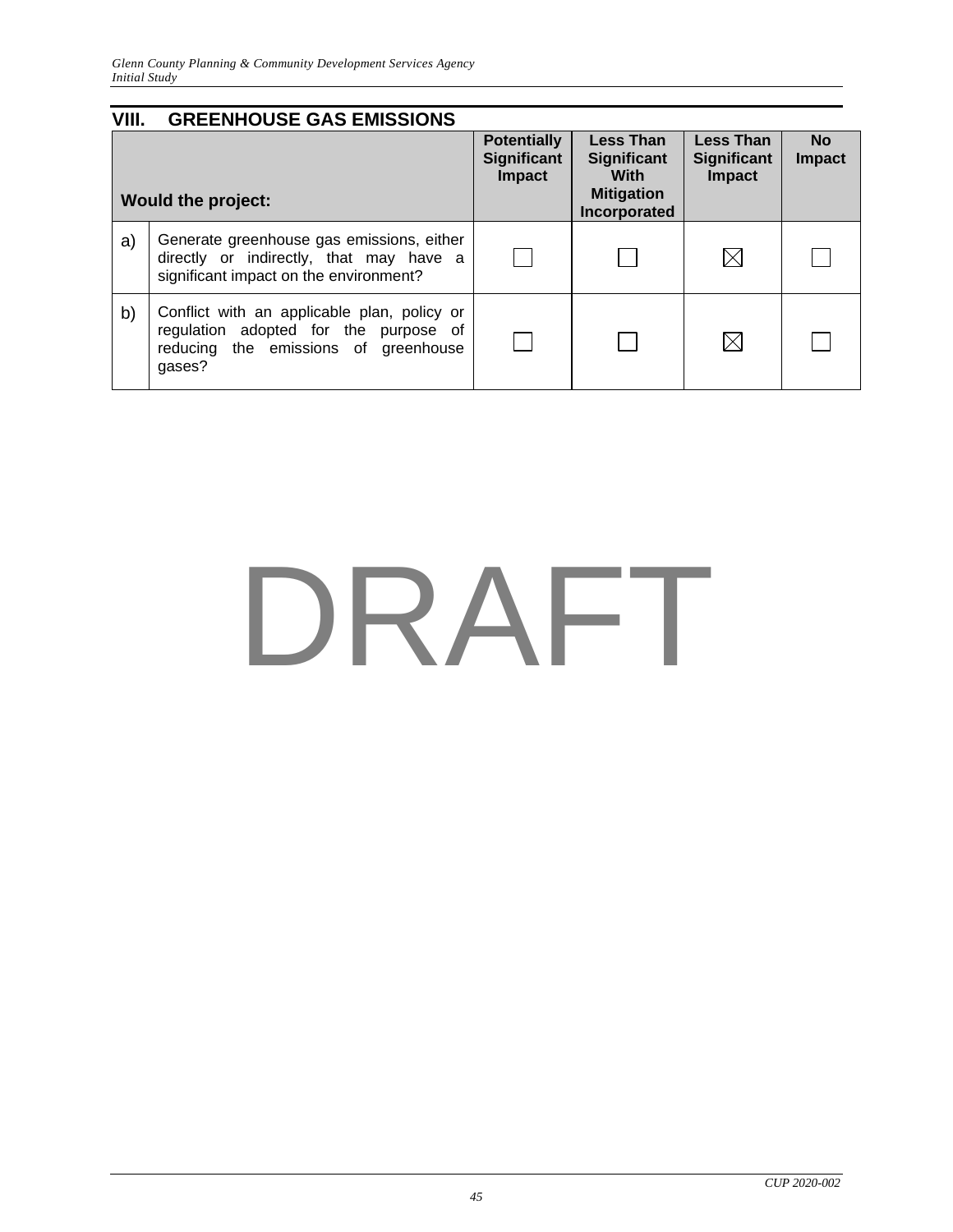#### **Legislative/Regulatory**

The Governor of California signed Executive Order S-3-05 (EO), in June 2005, which established statewide reduction targets for greenhouse gases. The EO states that emissions shall be reduced to 2000 levels by 2010, to 1990 levels by 2020, and by 2050 reduced to 80 percent of the 1990 levels. Assembly Bill 32, the California Global Warming Solutions Act, 2006 (AB 32), was signed into law in September 2006. AB 32 finds that global warming poses a serious threat to the economic wellbeing, public health, natural resources, and the California environment. It establishes a state goal of reducing greenhouse gas emissions to 1990 levels by the year 2020, which would be a 25 percent reduction from forecasted emission levels.

Senate Bill 97 (SB 97) was approved by the Governor of California in August 2007. SB 97 requires the Governor's Office of Planning and Research (OPR) to prepare, develop, and transmit guidelines to the Resources Agency for the feasible mitigation of greenhouse gas emissions or the effects of greenhouse gas emissions, as required by CEQA. In April 2009, OPR submitted to the Secretary for Natural Resources its proposed amendments to the CEQA Guidelines for greenhouse gas emissions, as required by Senate Bill 97 (Chapter 185, 2007). The Natural Resources Agency (Resources Agency) conducted formal rulemaking prior to certifying and adopting the amendments, as required by Senate Bill 97. The Resources Agency adopted the proposed amendments, and transmitted the amendments to the Office of Administrative Law on December 31, 2009. The Office of Administrative Law reviewed the Adopted Amendments and the Natural Resources Agency's rulemaking file. The Adopted Amendments were filed wi Administrative Law reviewed the Adopted Amendments and the Natural Resources Agency's rulemaking file. The Adopted Amendments were filed with the Secretary of State, and became effective March 18, 2010.

These CEQA Guidelines amendments provide guidance to public agencies regarding the analysis and mitigation of the effects of greenhouse gas emissions in draft CEQA documents. The greenhouse gas guidelines fit within the existing CEQA framework by amending existing Guidelines to reference climate change.

Greenhouse gases (GHGs), as defined by the Health and Safety code, include but are not limited to water vapor, carbon dioxide  $(CO_2)$ , methane  $(CH_4)$ , nitrous oxide  $(N_2O)$ , ozone (O3), and chlorofluorocarbons (CFCs) (Health and Safety Code §38500 et seq.). These gases all act as effective global insulators, reflecting back to earth visible light and infrared radiation.

GHGs are present in the atmosphere naturally, released by natural sources, or formed from secondary reactions taking place in the atmosphere. In the last 200 years, substantial quantities of GHGs have been released into the atmosphere. These extra emissions are increasing GHG concentrations in the atmosphere, enhancing the natural greenhouse effect, which is believed to be causing global warming. While manmade GHGs include carbon dioxide  $(CO_2)$ , methane  $(CH_4)$ , nitrous oxide  $(N_2O)$ , some (like CFCs) are completely new to the atmosphere.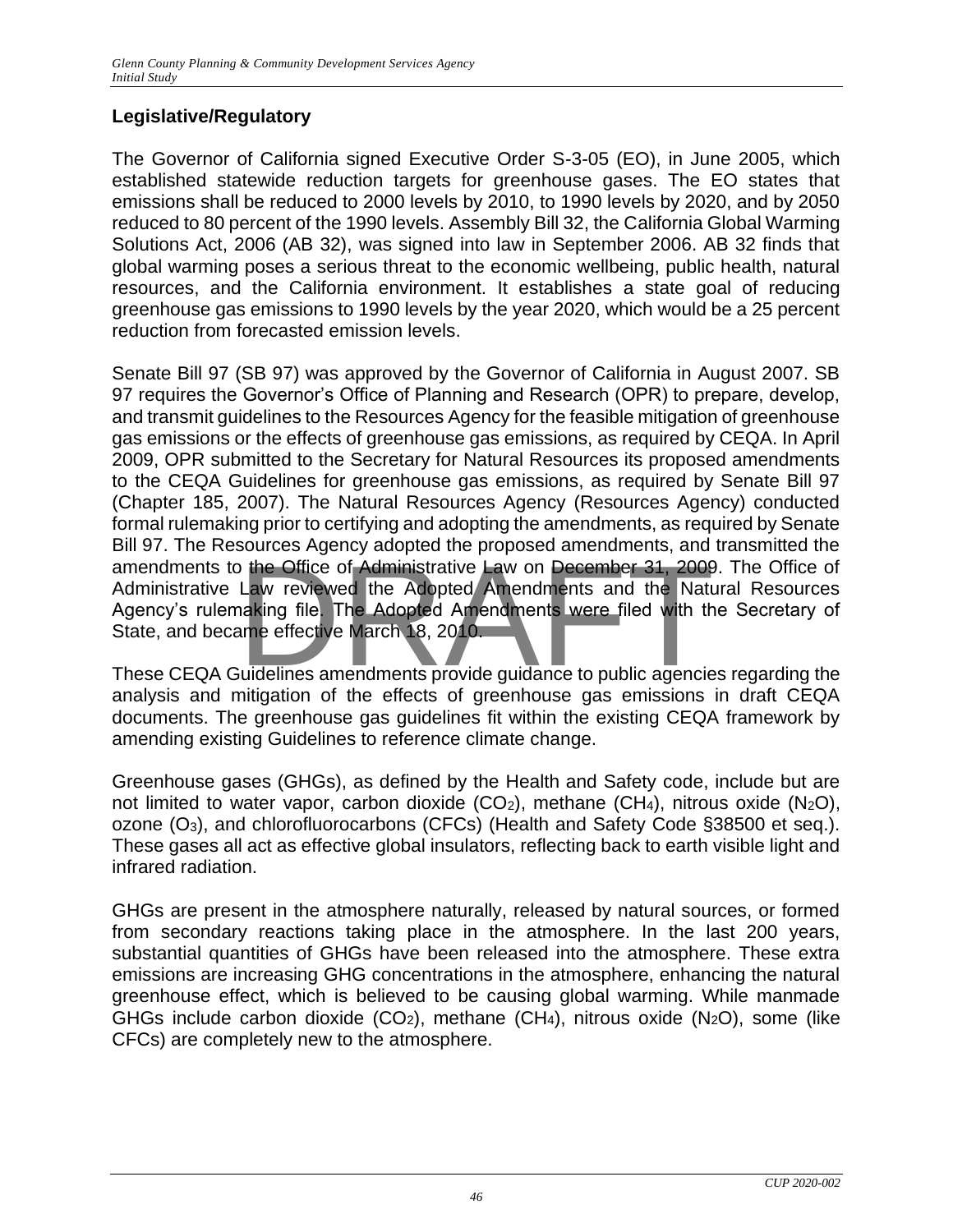Natural sources of carbon dioxide (CO<sub>2</sub>) include respiration (breathing) of animals and plants and evaporation from the oceans. Together, these natural sources release about 150 billion tons of CO2 each year, far outweighing the seven billion tons of manmade emissions from fossil fuel burning, waste incineration, deforestation, and cement manufacture. Nevertheless, natural removal processes such as photosynthesis by land and ocean-dwelling plant species cannot keep pace with this extra input of manmade CO2, and consequently the gas is building up in the atmosphere.

Methane (CH4) is produced when organic matter decomposes in environments lacking sufficient oxygen. Natural sources include wetlands, termites, and oceans. Manmade sources include the mining and burning of fossil fuels, digestive processes in ruminant animals such as cattle, rice paddies, and the burying of waste in landfills. Total annual emissions of CH<sup>4</sup> are about 500 million tons, with manmade emissions accounting for the majority. The major removal process of atmospheric methane – chemical breakdown in the atmosphere – cannot keep pace with source emissions, and  $CH_4$  concentrations in the atmosphere are increasing. **<sup>21</sup>**

#### **a) Would the project generate greenhouse gas emissions, either directly or indirectly, that may have a significant impact on the environment?**

**Less Than Significant Impact.** A project cannot generate enough GHG emissions to influence global climate change on its own. A project participates in potential climate change by its incremental contribution (positive or negative) of GHG emissions that, when combined with the cumulative increase of all other natural and anthropogenic sources of GHGs, impact global climate change. Therefore, global climate change is a type of cumulative impact and a project's participation in this cumulative impact is through its incremental contribution of GHG emissions. The internal contribution (positive state)<br>In the change by its incremental contribution (positive<br>issions that, when combined with the cumulative increased<br>and anthropogenic sources of GHGs, impact global c<br>e, global clim

Energy efficiency standards have been updated, and new technology has allowed construction to be more energy efficient. Future construction would be required to comply with the updated Title 24 of the California Code of Regulations established by the Energy Commission regarding emergency conservation standards.

This part of the County is used primarily for agriculture and contains very limited residential use. Vehicle Miles Traveled are a major contributor to Greenhouse Gas Emissions; as the project is for the continued operation of an existing facility there is not anticipated to be a significant increase in Vehical Miles Traveled as a result of this proposal.

**<sup>21</sup>** State of California. September 2006. *Assembly Bill 32 California Global Warming Solutions Act of 2006*, [http://www.leginfo.ca.gov/pub/05-06/bill/asm/ab\\_0001-0050/ab\\_32\\_bill\\_20060927\\_chaptered.pdf](http://www.leginfo.ca.gov/pub/05-06/bill/asm/ab_0001-0050/ab_32_bill_20060927_chaptered.pdf)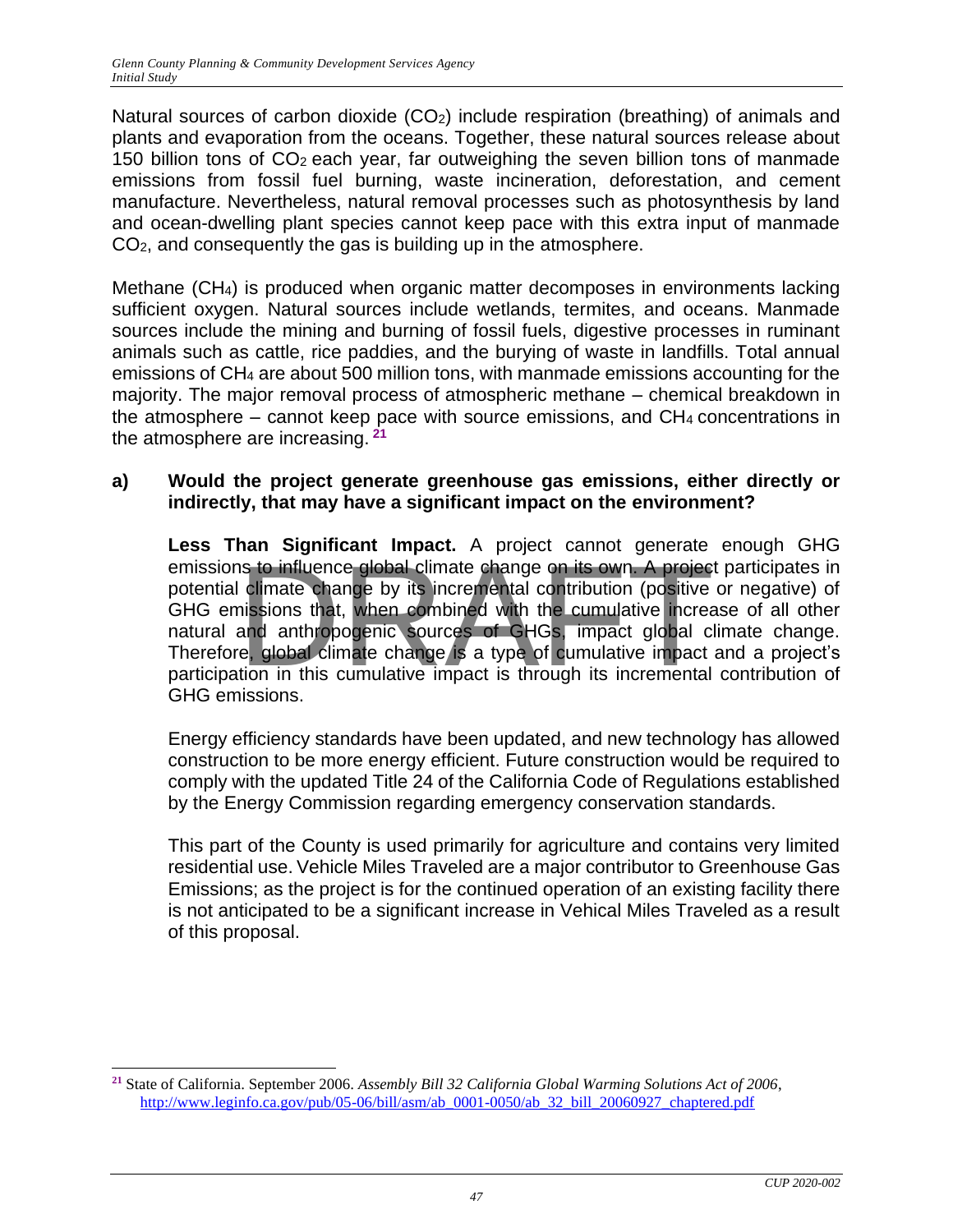The project includes continued operation of an existing facility; converting from dairy cattle to beef cattle. This conversion is considered a baseline condition. Conditional Use Permit 2007-002 approved a herd of 4,100 dairy cattle (Holstein); which equates to 5,567 Animal Units (AU). Conditional Use Permit 2020-002 proposes a feedlot with a beef cattle capacity of approximately 7,100, (4,260 Animal Unit). The total permitted Animal Units is anticipated to be decreased by 1,307 Animal Units from 5,567 Animal Units to 4,260 Animal Units.

As the proposal is not anticipated to significantly increase Vehicle Miles Traveled and the total permitted Animal Units is decreasing the proposal is not anticipated to significantly increase greenhouse gas emissions that may have a significant impact on the environment. It is concluded there will be a less than significant impact.

#### **b) Would the project conflict with an applicable plan, policy or regulation adopted for the purpose of reducing the emissions of greenhouse gases?**

See Section VIII a) (above)

**Less Than Significant Impact.** The project includes continued operation of an existing facility, converting from dairy cattle to beef cattle; Animal Units will not be increased. This is considered a baseline condition. AB 32 is the State of California's primary GHG emissions regulation. The project would not conflict with the state's ability to achieve the reduction targets under AB 32. California's primary GHG emissions regulation. The project would not conflict with the state's ability to achieve the reduction targets under AB 32. The project will not result in a change in greenhouse gas emissions or conflict with any adopted plans, policies, or regulations adopted for the purpose of reducing greenhouse gas emissions. Impacts are anticipated to be less than significant.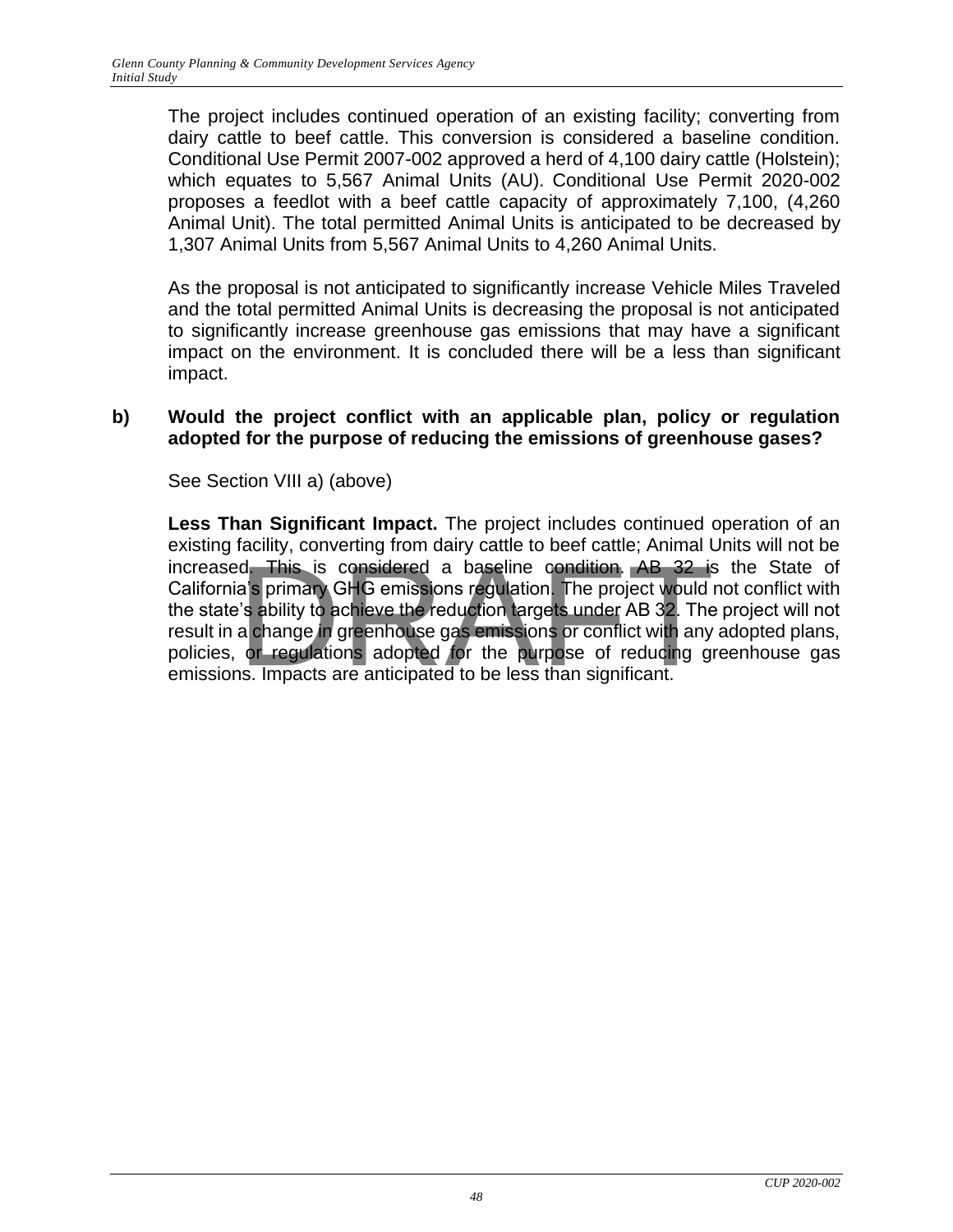| IX. | <b>HAZARDS AND HAZARDOUS MATERIALS</b>                                                                                                                                                                                                                                       |                                                           |                                                                                            |                                                         |                            |  |
|-----|------------------------------------------------------------------------------------------------------------------------------------------------------------------------------------------------------------------------------------------------------------------------------|-----------------------------------------------------------|--------------------------------------------------------------------------------------------|---------------------------------------------------------|----------------------------|--|
|     | <b>Would the project:</b>                                                                                                                                                                                                                                                    | <b>Potentially</b><br><b>Significant</b><br><b>Impact</b> | <b>Less Than</b><br><b>Significant</b><br><b>With</b><br><b>Mitigation</b><br>Incorporated | <b>Less Than</b><br><b>Significant</b><br><b>Impact</b> | <b>No</b><br><b>Impact</b> |  |
| a)  | Create a significant hazard to the public or<br>the environment<br>through<br>the routine<br>transport, use, or disposal of hazardous<br>materials?                                                                                                                          |                                                           |                                                                                            | $\boxtimes$                                             |                            |  |
| b)  | Create a significant hazard to the public or<br>environment<br>through<br>reasonably<br>the<br>foreseeable upset and accident conditions<br>involving the release of hazardous materials<br>into the environment?                                                            |                                                           | $\boxtimes$                                                                                |                                                         |                            |  |
| c)  | hazardous<br>Emit<br>emissions<br>handle<br><b>or</b><br>hazardous or acutely hazardous materials,<br>substances, or waste within one-quarter mile<br>of an existing or proposed school?                                                                                     |                                                           |                                                                                            |                                                         |                            |  |
| d)  | Be located on a site which is included on a<br>list of hazardous materials sites compiled<br>pursuant to Government Code Section<br>65962.5 and, as a result, would it create a<br>significant hazard to the public or<br>the<br>environment?                                |                                                           |                                                                                            |                                                         |                            |  |
| e)  | For a project located within an airport land<br>use plan or, where such a plan has not been<br>adopted, within two miles of a public airport<br>or public use airport, would the project result<br>in a safety hazard for people residing or<br>working in the project area? |                                                           |                                                                                            |                                                         |                            |  |
| f)  | Impair implementation of or physically<br>interfere with an adopted emergency<br>response plan or emergency evacuation<br>plan?                                                                                                                                              |                                                           |                                                                                            | $\boxtimes$                                             |                            |  |
| g)  | Expose people or structures, either directly or<br>indirectly, to a significant risk of loss, injury or<br>death involving wildland fires?                                                                                                                                   |                                                           |                                                                                            | $\boxtimes$                                             |                            |  |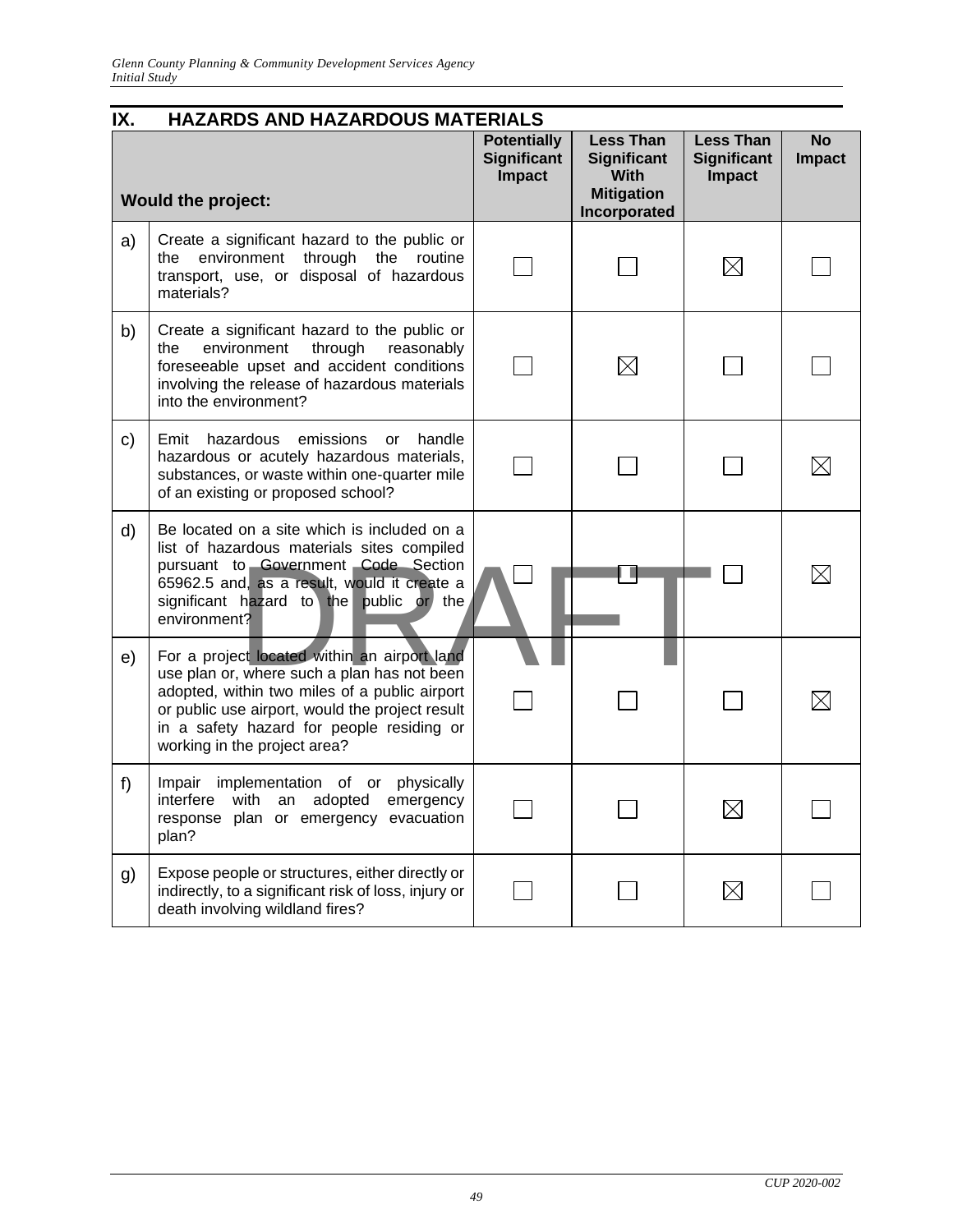#### **a) Would the project create a significant hazard to the public or the environment through the routine transport, use, or disposal of hazardous materials?**

**Less Than Significant Impact.** The California Health and Safety Code defines a Hazardous Material as "any material that because of its quantity, concentration, or physical or chemical characteristics poses a significant present or potential hazard to human health and safety or the environment if released into the workplace or environment". Thus, hazardous material is a broad term for all substances that may be hazardous (there is no single list) and includes hazardous substances and hazardous wastes. Substances that are flammable, corrosive, reactive oxidizers, radioactive, combustible, or toxic are considered hazardous. Examples include: oil, fuels, paints, thinners, cleaning solvents, compressed gasses (acetylene, carbon dioxide, oxygen, nitrogen, etc.), radioactive materials, and pesticides.

The Glenn County Air Pollution Control District (GCAPCD) is the Administering Agency and the Certified Unified Program Agency (CUPA) for Glenn County with responsibility for regulating hazardous materials handlers, hazardous waste generators, underground storage tank facilities, above ground storage tanks, and stationary sources handling regulated substances.

The project site is subject to Glenn County Code §15.560.070 for fire and explosion hazards. This section states: *All uses involving the use or storage of combustible, explosive, caustic or otherwise hazardous materials shall comply with all applicable local, state and federal safety standards and shall be provided with adequate safety devices against the hazard of fire and explosion, and adequate fire-fighting and fire suppression equipment.*  ect site is subject to Glenn County Code §15.560.070 for fire<br>This section states: All uses involving the use or storage<br>e, caustic or otherwise hazardous materials shall co<br>le local, state and federal safety standards and

The transport, use, and storage of hazardous materials during construction would be subject to and therefore conducted in accordance with all applicable state and federal laws, such as the Hazardous Materials Transportation Act, Resource Conservation and Recovery Act, the California Hazardous Material Management Act, and the California Code of Regulations, Title 8 and Title 22.

The project does not include the routine transport or disposal of hazardous materials. The project includes continued operation of an existing facility, converting from dairy cattle to beef cattle. The project has a less than significant impact related to the use hazardous materials onsite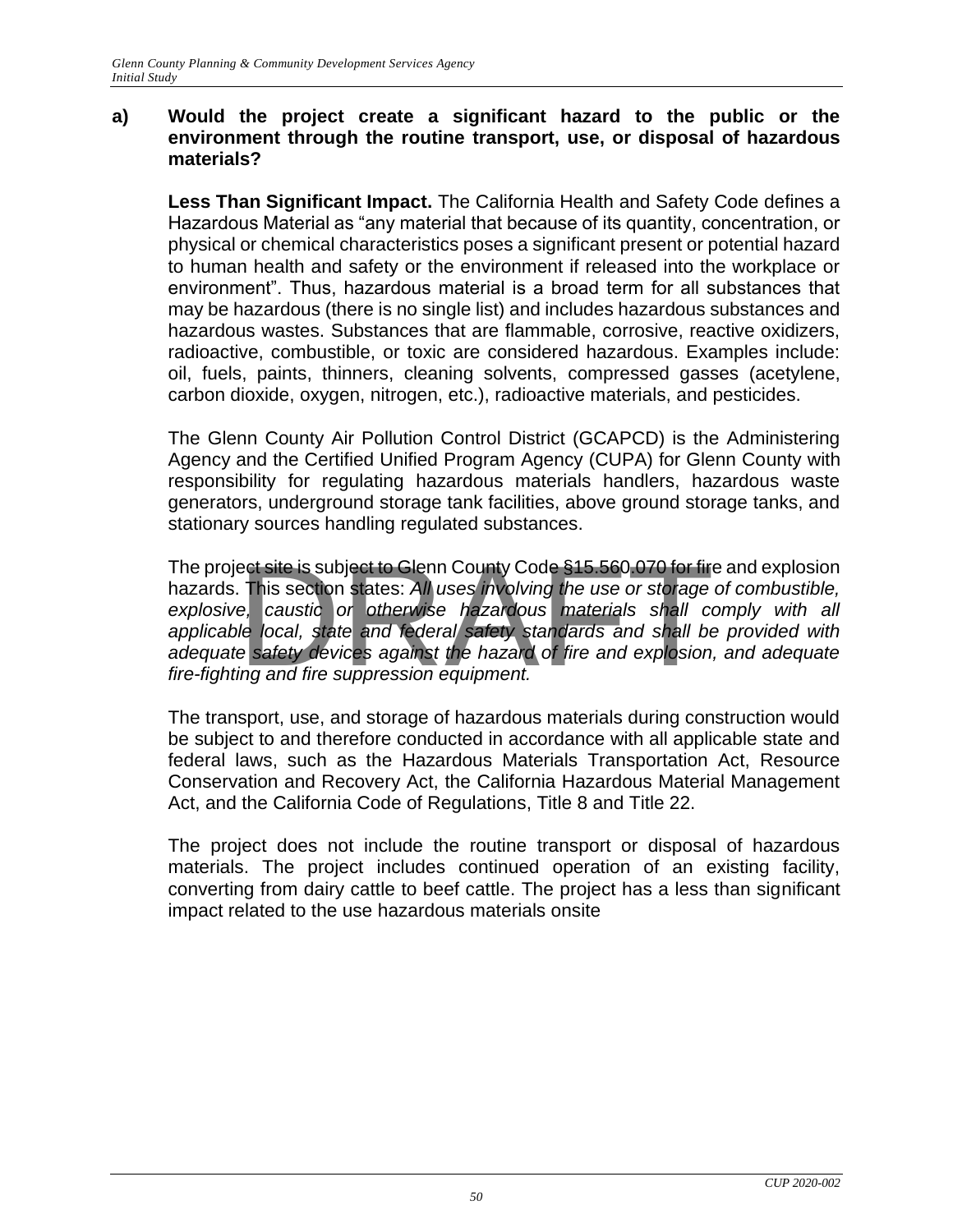#### **b) Would the project create a significant hazard to the public or the environment through reasonably foreseeable upset and accident conditions involving the release of hazardous materials into the environment?**

#### **Less Than Significant Impact with Mitigations Incorporate**

Uses involving the storage and handling of hazardous materials are monitored by the Glenn County Air Pollution Control District (GCAPCD), which is the Certified Unified Program Agency (CUPA) for Glenn County.

According to the GCAPCD, businesses that handle hazardous materials are required by law to provide an immediate verbal report of any release or threatened release of hazardous materials. Local, state, and federal regulations for use and handling of hazardous materials will reduce impacts to the public and the environment. The project has the potential to release hazardous materials to the environment if a spill of fuel or equipment leaks were to occur onsite. Glenn County Air Pollution Control District replied to the Request for Review as shown in comments. A Hazardous Materials Business Plan is required for any facility that store hazardous materials greater than 55 gallons, 500 labs or 200 cubic feet or facilities that generate any amount of hazardous waste. The mitigation measures HA-1 has been established based upon GCAPCD's requirement. It is concluded there will be a less than significant impact with Mitigation Measures incorporated.

#### **Mitigation Measure HA-1 (Hazards and Hazardous Materials)**

Prior to Operation Commencement, the applicant shall provide Glenn County Planning Division a Hazardous Materials Business Plan approved by Glenn County Air Pollution Control District. Dr. Measure HA-1 (Hazards and Hazardous Materials)<br>Operation Commencement, the applicant shall provide<br>Division a Hazardous Materials Business Plan approximating Pollution Control District.

*Timing/Implementation:*  Prior to Operation Commencement

*Enforcement/Monitoring: Glenn County Air Pollution Control District*

#### **c) Would the project emit hazardous emissions or handle hazardous or acutely hazardous materials, substances, or waste within one-quarter mile of an existing or proposed school?**

**No Impact.** Project operations will not emit hazardous emissions or handle hazardous or acutely hazardous materials, substances, or waste. The project is not located within one-quarter mile of a school. Due to lack of hazardous emissions and no schools being located within one-quarter mile it is concluded that there will be No Impact as a result of this project.

**d) Would the project be located on a site which is included on a list of hazardous materials sites compiled pursuant to Government Code Section 65962.5 and, as a result, would it create a significant hazard to the public or the environment?**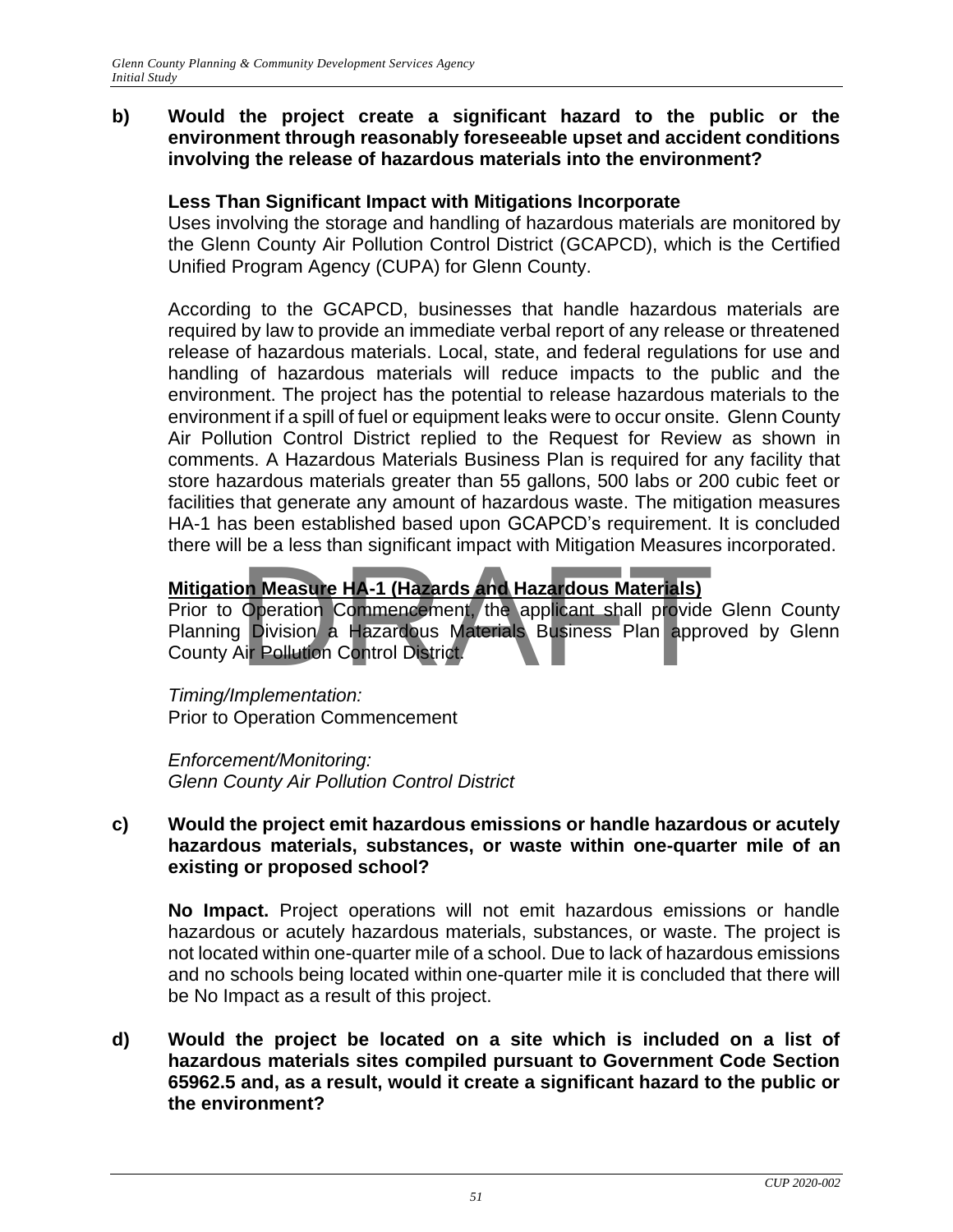**No Impact.** The project is not located on a site which is included on a list of hazardous materials sites compiled pursuant to California Government Code §65962.5. According to the database of cleanup sites provided through the California Department of Toxic Substance Control (DTSC), there are no cleanup sites within the vicinity of the project.**<sup>22</sup>** Therefore, it is concluded that there will be no impact.

**e) For a project located within an airport land use plan or, where such a plan has not been adopted, within two miles of a public airport or public use airport, would the project result in a safety hazard for people residing or working in the project area?**

**No Impact.** The project site is approximately 3.5-miles southwest of the Orland-Glenn County Airport (Haigh Field).<sup>23</sup> This airport is the closest public use airport in the vicinity of the project site. The project would not result in a safety hazard for people residing or working in the project area because it is located outside of the overflight zone. Therefore, it is concluded that there is no impact.

#### **f) Would the project impair implementation of or physically interfere with an adopted emergency response plan or emergency evacuation plan?**

Less Than Significant Impact. The project would not interfere with an adopted emergency response or evacuation plan. All roads in the area would remain open. The project site has adequate access to County Roads through fro emergency response or evacuation plan. All roads in the area would remain open. The project site has adequate access to County Roads through frontage of County Road 27. The project will not interfere with adjacent roadways that may be used for emergency response or evacuation. The project will not prohibit subsequent plans from being established or prevent the goals and objectives of existing plans from being carried out.

Designated emergency evacuation routes in the event of flood or dam failure are listed in Section 3.7 of Volume II of the Glenn County General Plan.**<sup>24</sup>** The proposed project does not pose a unique or unusual use or activity that would impair the effective and efficient implementation of an adopted emergency response or evacuation plan. The project will not obstruct or compromise the safety of emergency response vehicles or aircraft and their ability to effectively respond in an emergency. It is concluded this project will have a less than significant impact.

**<sup>22</sup>** California Department of Toxic Substance Control. *Envirostor: Cleanup Sites and Hazardous Waste Permitted Facilities*. [http://www.envirostor.dtsc.ca.gov/public/.](http://www.envirostor.dtsc.ca.gov/public/)

**<sup>23</sup>** Glenn County Airport Land Use Commission. February 27, 1991. *Comprehensive Airport Land Use Plan: Orland-Haigh Field Airport.* [http://gcppwa.net/documents/Orland\\_Airport\\_Land\\_Use\\_Plan-1991.pdf.](http://gcppwa.net/documents/Orland_Airport_Land_Use_Plan-1991.pdf)

**<sup>24</sup>** Quad Consultants. June 15, 1993. *Glenn County General Plan, Volume II, Issues*, Public Safety Issue Paper, Section 3.7, Emergency Response Plan.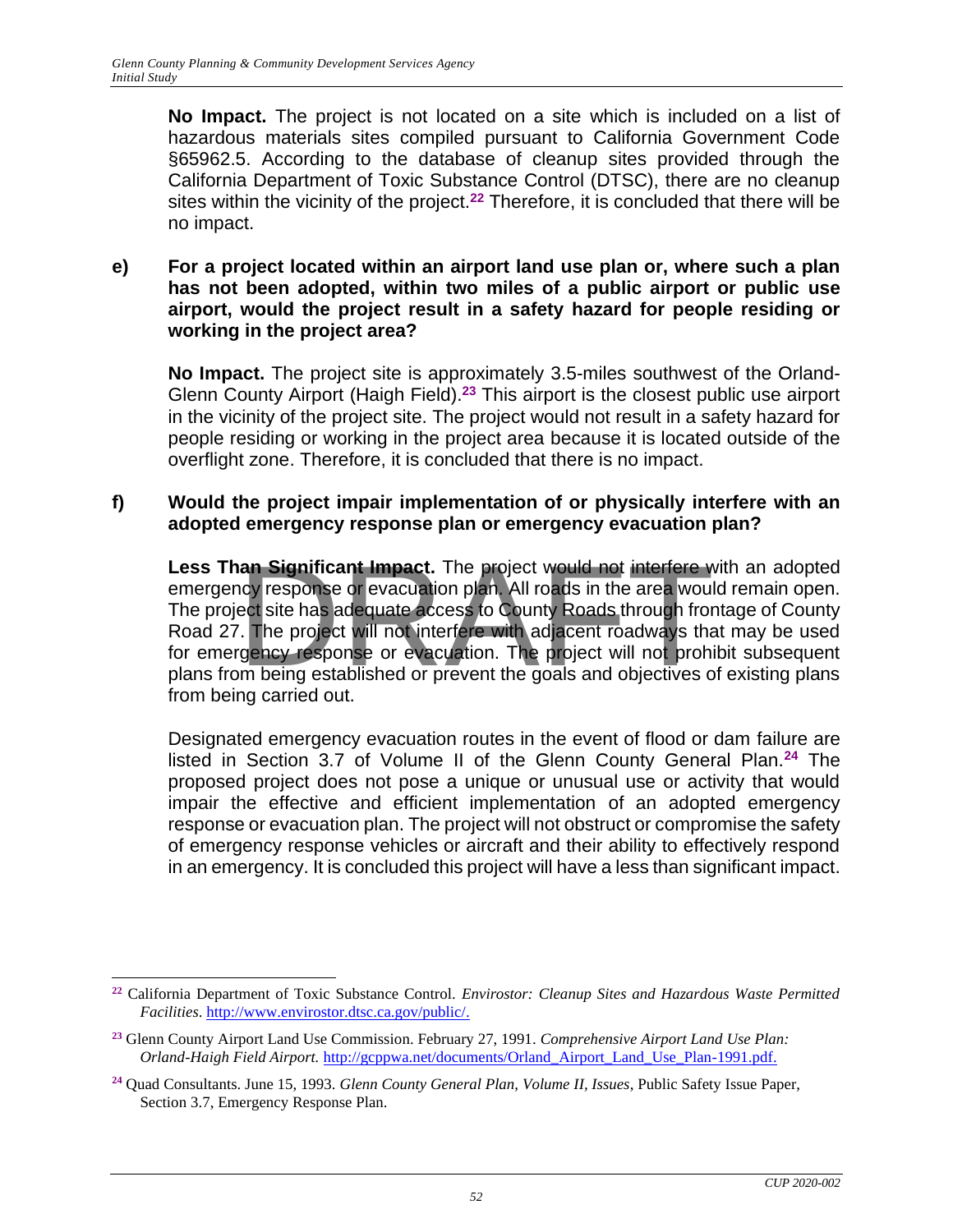#### **g) Expose people or structures, either directly or indirectly, to a significant risk of loss, injury or death involving wildland fires?**

**Less Than Significant Impact.** The proposed project would not expose people or structures to a significant risk of loss, injury or death involving wildland fires. The project site is not within Cal Fire's State Responsibility Area. The site is within the Artois Fire Protection District; Artois Fire Protection District was provided application documentation, no comments were received. According to Figure 3-2 of Volume II of the Glenn County General Plan, the project site is not within a fire hazard severity zone. The most severe wildland fires occur in the western portion of the County within the Mendocino National Forest. It is concluded that there will be a Less than Significant Impact on the project from wildland fires.

# DRAFT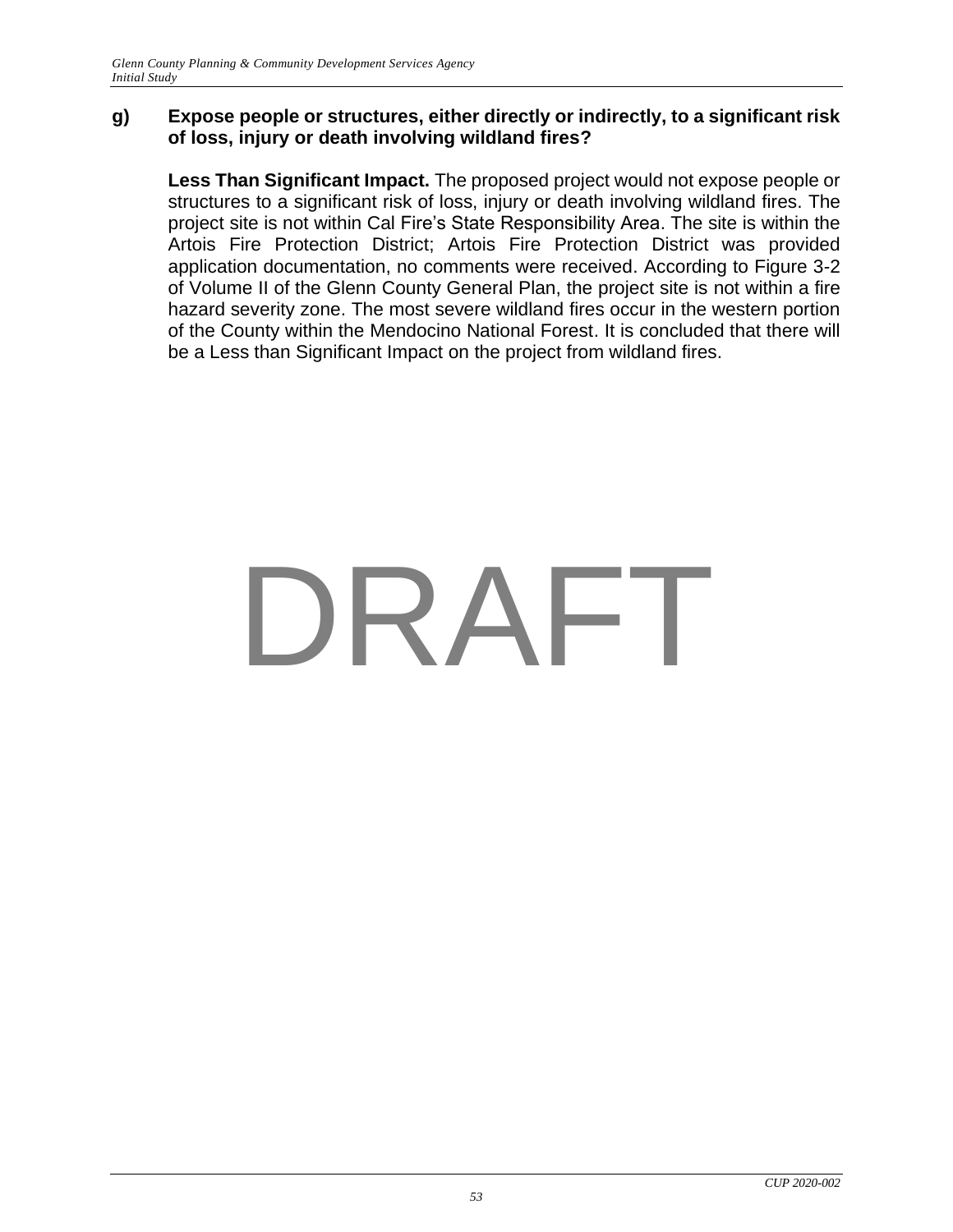| Χ. |                             | HYDROLOGY AND WATER QUALITY                                                                                                                                                                                                     |                                                           |                                                                                            |                                                         |                            |
|----|-----------------------------|---------------------------------------------------------------------------------------------------------------------------------------------------------------------------------------------------------------------------------|-----------------------------------------------------------|--------------------------------------------------------------------------------------------|---------------------------------------------------------|----------------------------|
|    |                             | <b>Would the project:</b>                                                                                                                                                                                                       | <b>Potentially</b><br><b>Significant</b><br><b>Impact</b> | <b>Less Than</b><br><b>Significant</b><br><b>With</b><br><b>Mitigation</b><br>Incorporated | <b>Less Than</b><br><b>Significant</b><br><b>Impact</b> | <b>No</b><br><b>Impact</b> |
| a) | discharge<br>water quality? | Violate any water quality standards or waste<br>requirements<br>otherwise<br>or<br>substantially degrade surface or ground                                                                                                      |                                                           |                                                                                            | $\boxtimes$                                             |                            |
| b) | basin?                      | Substantially decrease groundwater supplies<br>or interfere substantially with groundwater<br>recharge such that the project may impede<br>sustainable groundwater management of the                                            |                                                           |                                                                                            |                                                         |                            |
| C) |                             | Substantially alter the existing drainage<br>pattern of the site or area, including through<br>the alteration of the course of a stream or<br>river or through the addition of impervious<br>surfaces, in a manner which would: |                                                           |                                                                                            | $\boxtimes$                                             |                            |
|    | i)                          | result in a substantial erosion or<br>siltation on- or off-site                                                                                                                                                                 |                                                           |                                                                                            | $\boxtimes$                                             |                            |
|    | ii)                         | substantially increase the rate or<br>amount of surface runoff in a<br>manner which would result in<br>flooding on- or<br>offsite;                                                                                              |                                                           |                                                                                            | $\boxtimes$                                             |                            |
|    | iii)                        | create or contribute runoff water<br>which would exceed the capacity of<br>existing or planned stormwater<br>drainage systems or provide<br>substantial additional sources of<br>polluted runoff; or                            |                                                           |                                                                                            |                                                         |                            |
|    | iv)                         | impede or redirect flood flows?                                                                                                                                                                                                 |                                                           |                                                                                            | $\boxtimes$                                             |                            |
| d) | inundation?                 | In flood hazard, tsunami, or seiche zones,<br>risk release of pollutants due to project                                                                                                                                         |                                                           |                                                                                            | $\boxtimes$                                             |                            |
| e) |                             | Conflict with or obstruct implementation of a<br>water quality control plan or sustainable<br>groundwater management plan?                                                                                                      |                                                           |                                                                                            |                                                         |                            |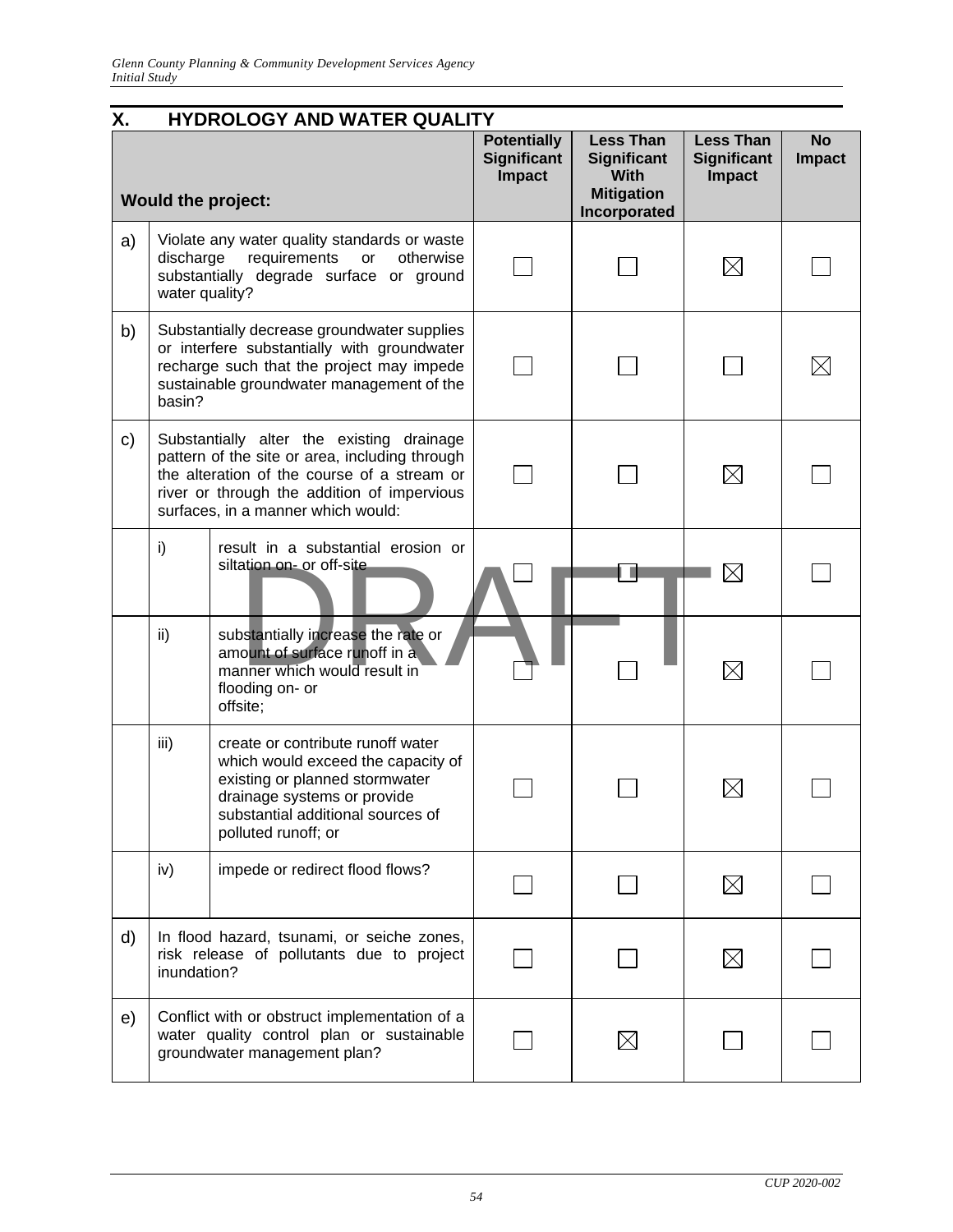#### **a) Violate any water quality standards or waste discharge requirements or otherwise substantially degrade surface or ground water quality?**

**Less Than Significant Impact.** There are no surface waters located on the project site. Unlike the dairy operations, the feedlot operations will not generate additional wastewater from operations. All water that comes in contact with manure or cattle holding areas will be contained in the retention ponds onsite. Portions of the existing groundwater monitoring network will be retained to verify that groundwater is not being impacted by site activities. The wells will be sampled per the General Order. The project will not substantially degrade surface or ground water quality. It is anticipated that the proposed project will not violate water quality standards or waste discharge requirements set forth by the Central Valley Regional Water Quality Control Board. The proposal must meet the requirements in the Central Valley Regional Water Quality Control Board comments received April 30, 2020.

#### **b) Substantially decrease groundwater supplies or interfere substantially with groundwater recharge such that the project may impede sustainable groundwater management of the basin?**

**Less Than Significant Impact.** The proposed operation of the feedlot is anticipated to use less water than the previous dairy operations. The project will not decrease groundwater supplies or interfere substantially with groundwater recharge such that the project may impede sustainable groundwater management of the basin. The proposed operation of<br>ed to use less water than the previous dairy operations.<br>ease groundwater supplies or interfere substantially with<br>sin.<br>trially alter the existing drainage pattern of the site or a

- **c) Substantially alter the existing drainage pattern of the site or area, including through the alteration of the course of a stream or river or through the addition of impervious surfaces, in a manner which would:**
	- **i) result in a substantial erosion or siltation on- or off-site;**
	- **ii) substantially increase the rate or amount of surface runoff in a manner which would result in flooding on- or offsite;**
	- **iii) create or contribute runoff water which would exceed the capacity of existing or planned stormwater drainage systems or provide substantial additional sources of polluted runoff; or**

**Less Than Significant Impact.** Topography of the facility slopes gently to the southeast. The elevation of the site ranges from approximately 730 feet above sea level at the northwest corner of the property (the intersection of Highway 99W and County Road 25) to approximately 660 feet above sea level at the southwest corner of the property near the intersection of Highway 99W and County Road 28. No waterways exist on the project site. The project includes the continued operation of an existing facility, the converting from dairy cattle to beef cattle. According to application documentation, the sites drainage will not be altered.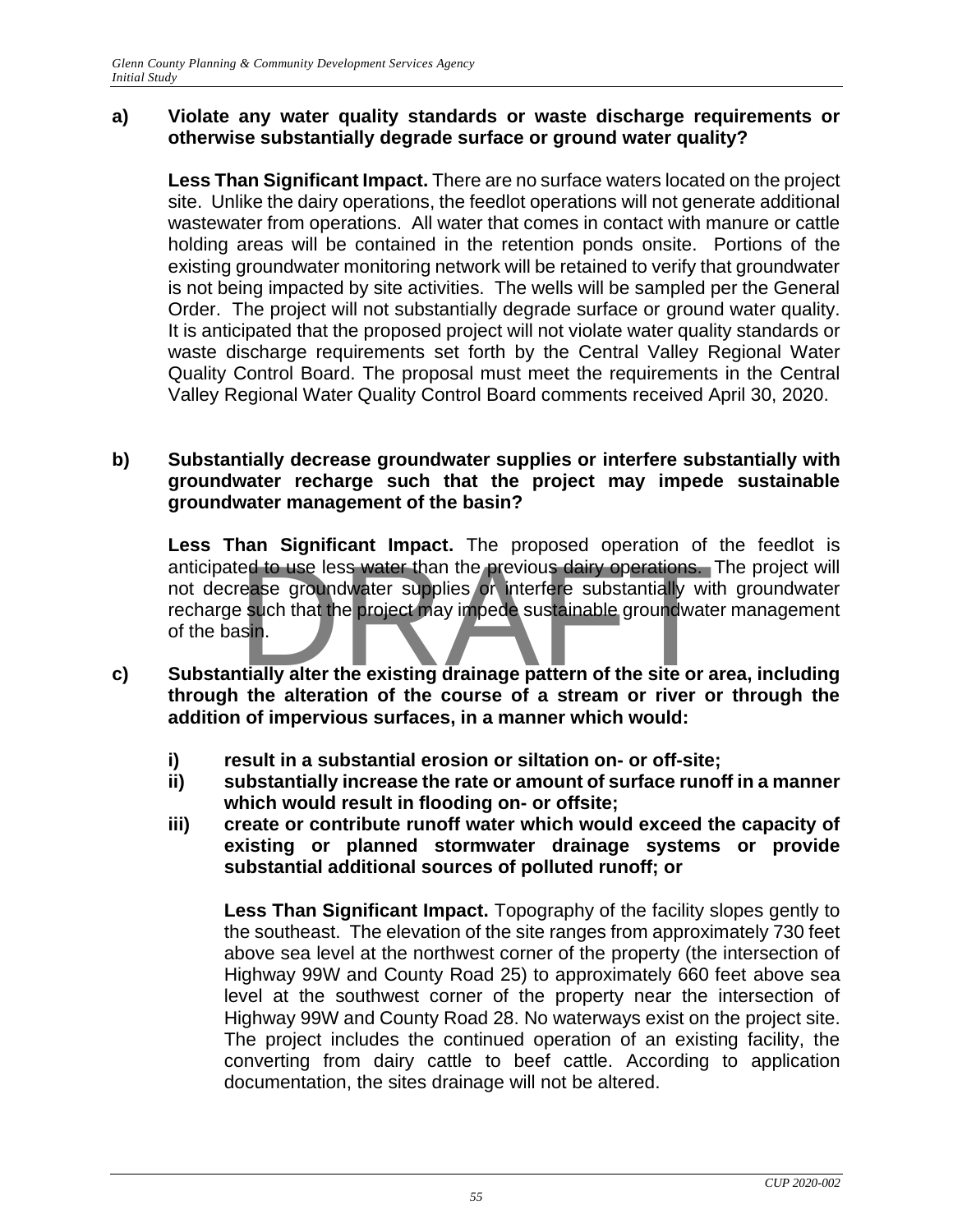There will not be a significant increase in surface runoff, which would result in erosion or siltation on- or off-site. No development is being proposed, any future development is required to conform to the Glenn County Code, which includes Glenn County Code Section 15.700 (Leveling of Land-Drainage Changes). As is the case under current land use designations and zoning, future development would be required to adhere to standard practices designed to prevent erosion and siltation, such as slope protection and dust control. Any future drainage changes shall meet the requirements of Chapter 15.650 of the County Code.

#### **iv) impede or redirect flood flows?**

**Less Than Significant Impact.** This project will not impede or redirect flood flows. The project site is located within Flood Zone "X" according to Flood Insurance Rate Map (FIRM) No. 06021C0400D. Flood Zone "X" (unshaded) consists of areas of minimal risk outside the 1-percent and 0.2-percent annual chance floodplains. No base flood elevations or base flood depths are shown within this zone. As the project is not within a flood zone the project will not have a significant impact in impeding or redirecting flood flows.

#### **d) In flood hazard, tsunami, or seiche zones, risk release of pollutants due to project inundation?**

Less Than Significant Impact. A seiche is a surface wave created when a body of water is shaken, usually by earthquake activity. Seiches are potentially hazardous when the wave action created in lakes or swimming pools is strong enough to threaten life and property. Tsunamis are large ocean waves generated by major seismic events and mudflows are landslide events in which a mass of saturated soil flows downhill as a very thick liquid. There would be no impact on the project site from inundation by seiche or tsunami because the project area is not located near large bodies of water that would pose a seiche or tsunami hazard. hazard, tsunami, or seiche zones, risk release of polinundation?<br>an Significant Impact. A seiche is a surface wave create<br>is shaken, usually by earthquake activity. Seiches<br>us when the wave action created in lakes or swimm

The project site is located within Flood Zone "X" according to Flood Insurance Rate Map (FIRM) No. 06021C0400D, dated August 5, 2010, issued by the Federal Emergency Management Agency (FEMA). Flood Zone "X" (unshaded) consists of areas of minimal risk outside the 1-percent and 0.2-percent annual chance floodplains. No base flood elevations or base flood depths are shown within this zone. It is concluded that there will be a less than significant impact on release of pollutants due to the project not being in a flood zone.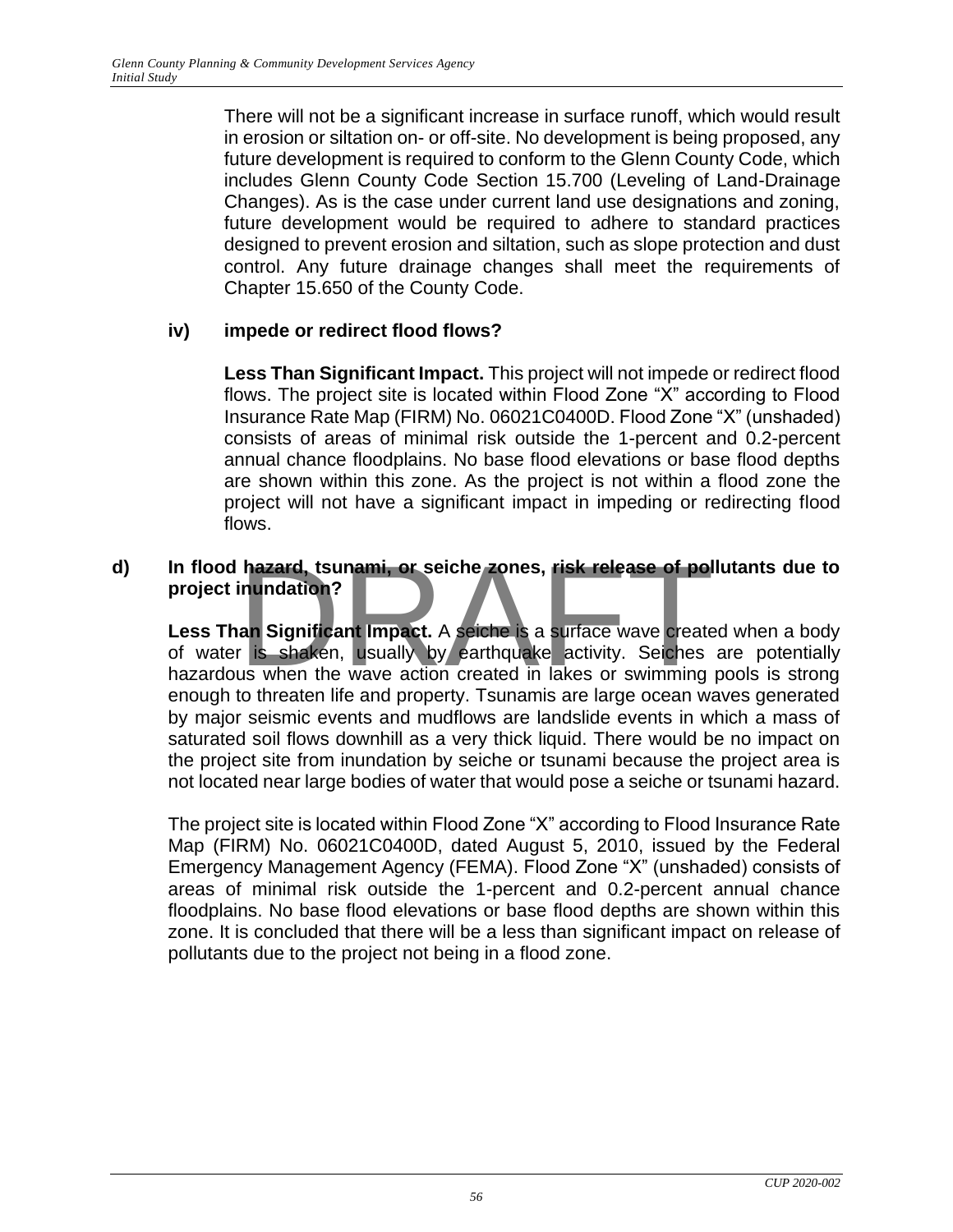#### **e) Conflict with or obstruct implementation of a water quality control plan or sustainable groundwater management plan?**

**Less than Significant Impact**. The proposal will not conflict with or obstruct implementation of a water quality control plan or sustainable groundwater management plan. The proposed project will not substantially degrade water quality. No construction is being proposed; any future construction activities resulting in a land disturbance of greater than one acre must be permitted by Central Valley Regional Water Quality Control Board. The proposed project would not substantially decrease groundwater supplies or interfere with groundwater recharge as no significant increases in groundwater use are planned.

# DRAFT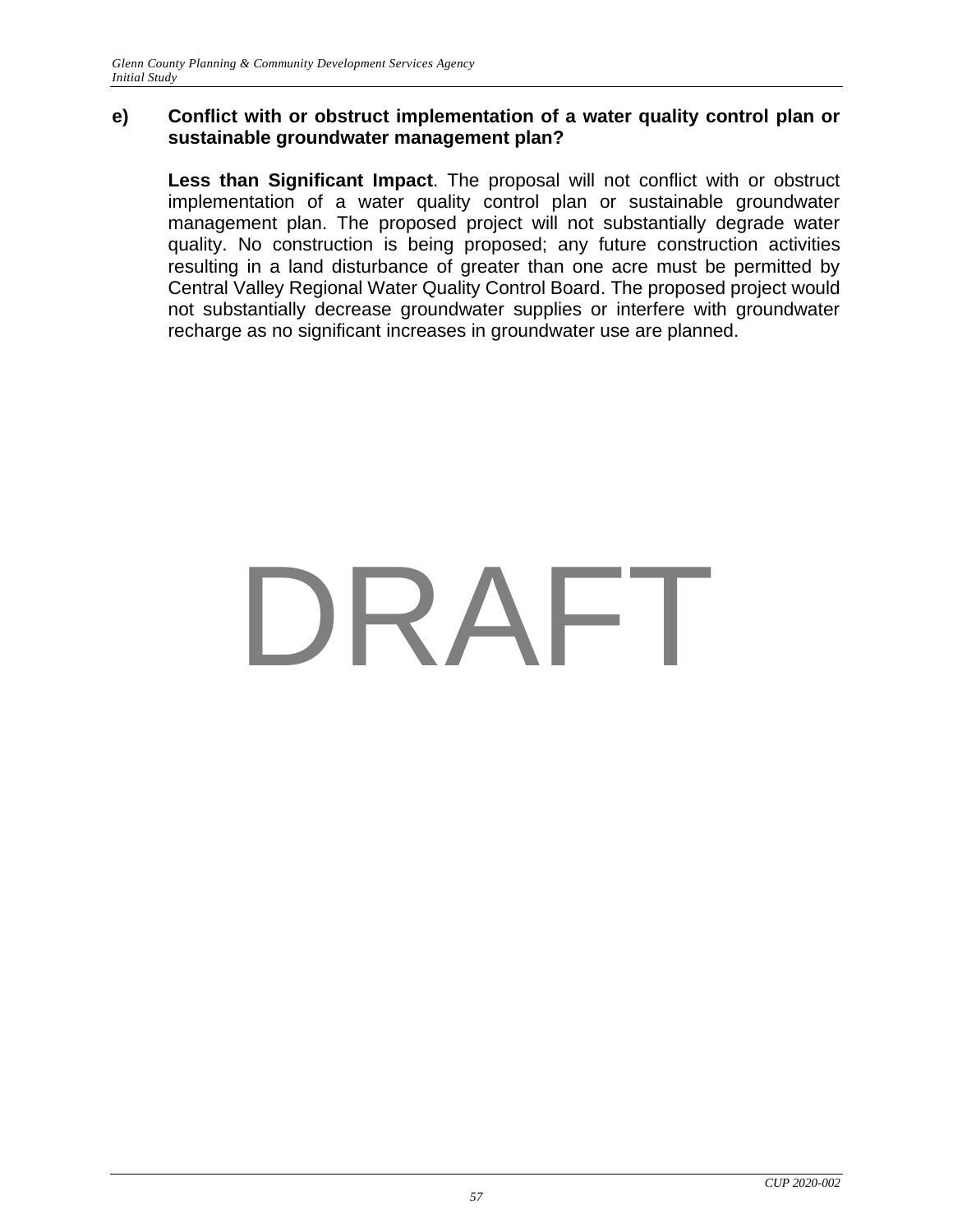| XI. | <b>LAND USE AND PLANNING</b>                                                                                                                                                                    |                                             |                                                                              |                                                         |                            |
|-----|-------------------------------------------------------------------------------------------------------------------------------------------------------------------------------------------------|---------------------------------------------|------------------------------------------------------------------------------|---------------------------------------------------------|----------------------------|
|     | <b>Would the project:</b>                                                                                                                                                                       | <b>Potentially</b><br>Significant<br>Impact | <b>Less Than</b><br>Significant<br>With<br><b>Mitigation</b><br>Incorporated | <b>Less Than</b><br><b>Significant</b><br><b>Impact</b> | <b>No</b><br><b>Impact</b> |
| a)  | Physically divide an established community?                                                                                                                                                     |                                             |                                                                              |                                                         |                            |
| b)  | Cause a significant environmental impact<br>due to a conflict with any land use plan,<br>policy, or regulation adopted for the purpose<br>of avoiding or mitigating an environmental<br>effect? |                                             |                                                                              |                                                         |                            |

#### **a) Would the project physically divide an established community?**

**No Impact.** The proposed project is not of the scale or nature that could physically divide an established community. The project would not block a public street, trail, or other access route or result in a physical barrier that would divide a community. Upon development, the proposed uses would be fully integrated into their surrounding areas. It is concluded that there will be no impact as a result of this project.

### **b) Cause a significant environmental impact due to a conflict with any land use plan, policy, or regulation adopted for the purpose of avoiding or mitigating an environmental effect?** significant environmental impact due to a conflict with<br>licy, or regulation adopted for the purpose of avoiding<br>conmental effect?

**No Impact.** The General Plan land use designation is "Intensive Agriculture" and the zoning designation is "AE-40" (Exclusive Agriculture (36-acre minimum parcel size). This project is consistent with and will not conflict with the "AE-40" zoning designation (Glenn County Code Chapter 15.330). The proposed conversion from dairy cattle to beef cattle is a permitted uses only if a conditional use permit has first been secured (Glenn County Code Chapter 15.330.040.W). *Glenn County Code §15.330.040.X. Confined animal facility.* The project is consistent with the General Plan land use goals and policies. The proposal is in accordance with the previously adopted Glenn County Confined Animal Fancily Element. It is concluded that no significant land use impacts will occur. It is concluded that there will be no impact on land use.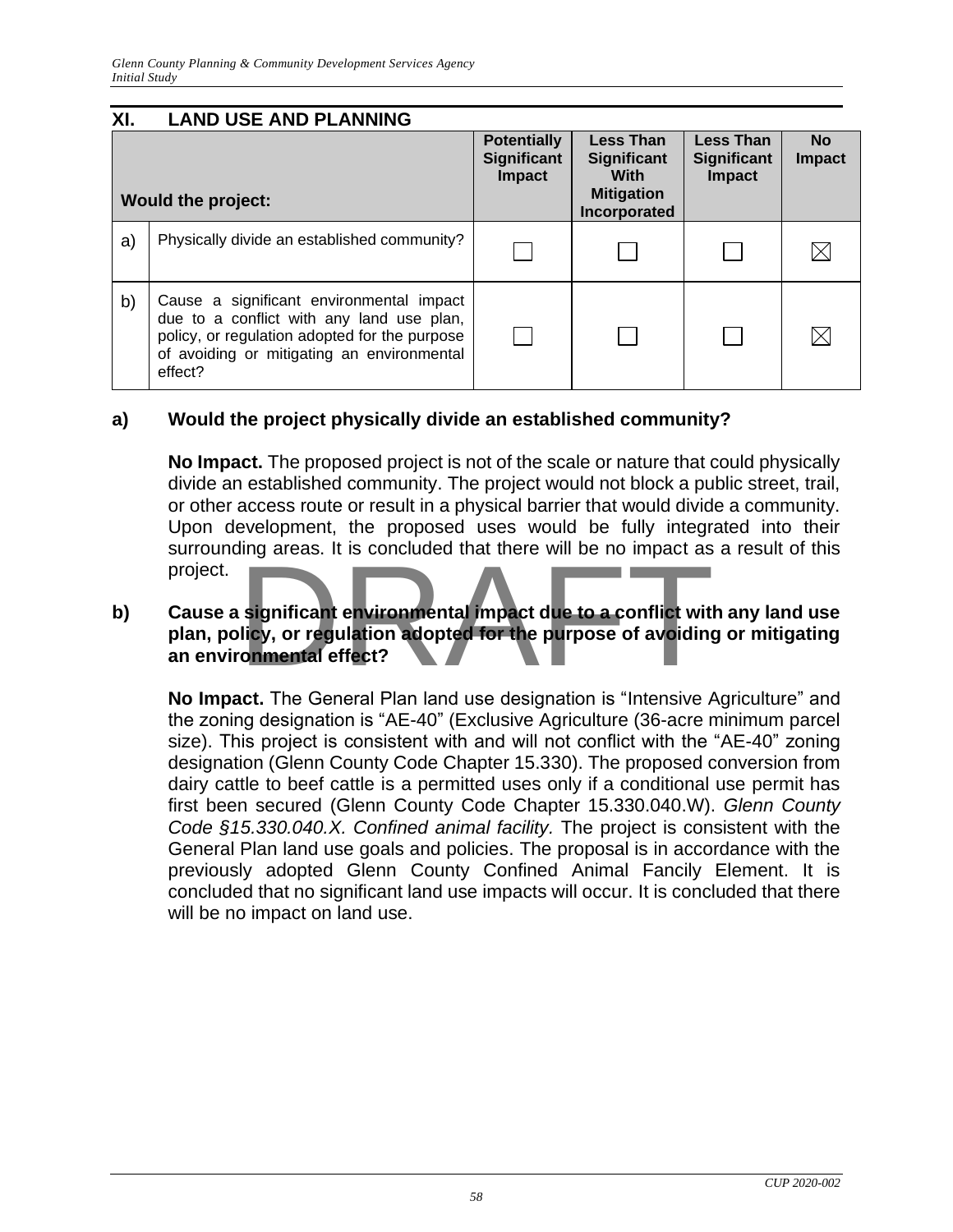| XII. | <b>MINERAL RESOURCES</b>                                                                                                                                                     |                                                    |                                                                              |                                                         |                            |
|------|------------------------------------------------------------------------------------------------------------------------------------------------------------------------------|----------------------------------------------------|------------------------------------------------------------------------------|---------------------------------------------------------|----------------------------|
|      | <b>Would the project:</b>                                                                                                                                                    | <b>Potentially</b><br><b>Significant</b><br>Impact | <b>Less Than</b><br>Significant<br>With<br><b>Mitigation</b><br>Incorporated | <b>Less Than</b><br><b>Significant</b><br><b>Impact</b> | <b>No</b><br><b>Impact</b> |
| a)   | Result in the loss of availability of a known<br>mineral resource that would be of value to the<br>region and the residents of the state?                                    |                                                    |                                                                              | $\boxtimes$                                             |                            |
| b)   | Result in the loss of availability of a locally-<br>important mineral resource recovery site<br>delineated on a local general plan, specific<br>plan or other land use plan? |                                                    |                                                                              | $\boxtimes$                                             |                            |

The purpose of the Mineral Resources section is to identify and evaluate the potential for the project to adversely affect the availability of known mineral resources. The mineral resources of concern include metals, industrial minerals (e.g., aggregate, sand and gravel), oil and gas, and geothermal resources that would be of value to the region and residents of the State of California.

Notable mineral resources in Glenn County include natural gas and construction grade aggregate material. In addition, published reports indicate past attempts to exploit deposits of chronite, molybdenite and copper. Primary areas for gravel extraction occur along Stony Creek and the Sacramento River, altho deposits of chromite, molybdenite and copper. Primary areas for gravel extraction occur along Stony Creek and the Sacramento River, although there are other pockets of gravel scattered throughout the County.

Several gas fields contribute to a significant quantity of natural gas production in Glenn County. Of these, the Malton-Black Butte field located on the border with Tehama County in eastern Glenn County, and the Willows-Beehive Bend field located in southeastern Glenn County account for nearly 80 percent of total gas production in the County. No oil or geothermal resources have been discovered in the County.

Mining in Glenn County was primarily related to the extraction of strategic minerals during World Wars I and II. The extraction of chrome and manganese essentially ended in the late 1940s with the loss of government demand and subsidies. **<sup>25</sup>**

**<sup>25</sup>** Quad Consultants. January 22, 1993. *Glenn County General Plan, Volume III, Environmental Setting Technical Paper*, Section 2.5, Mineral and Energy Resources.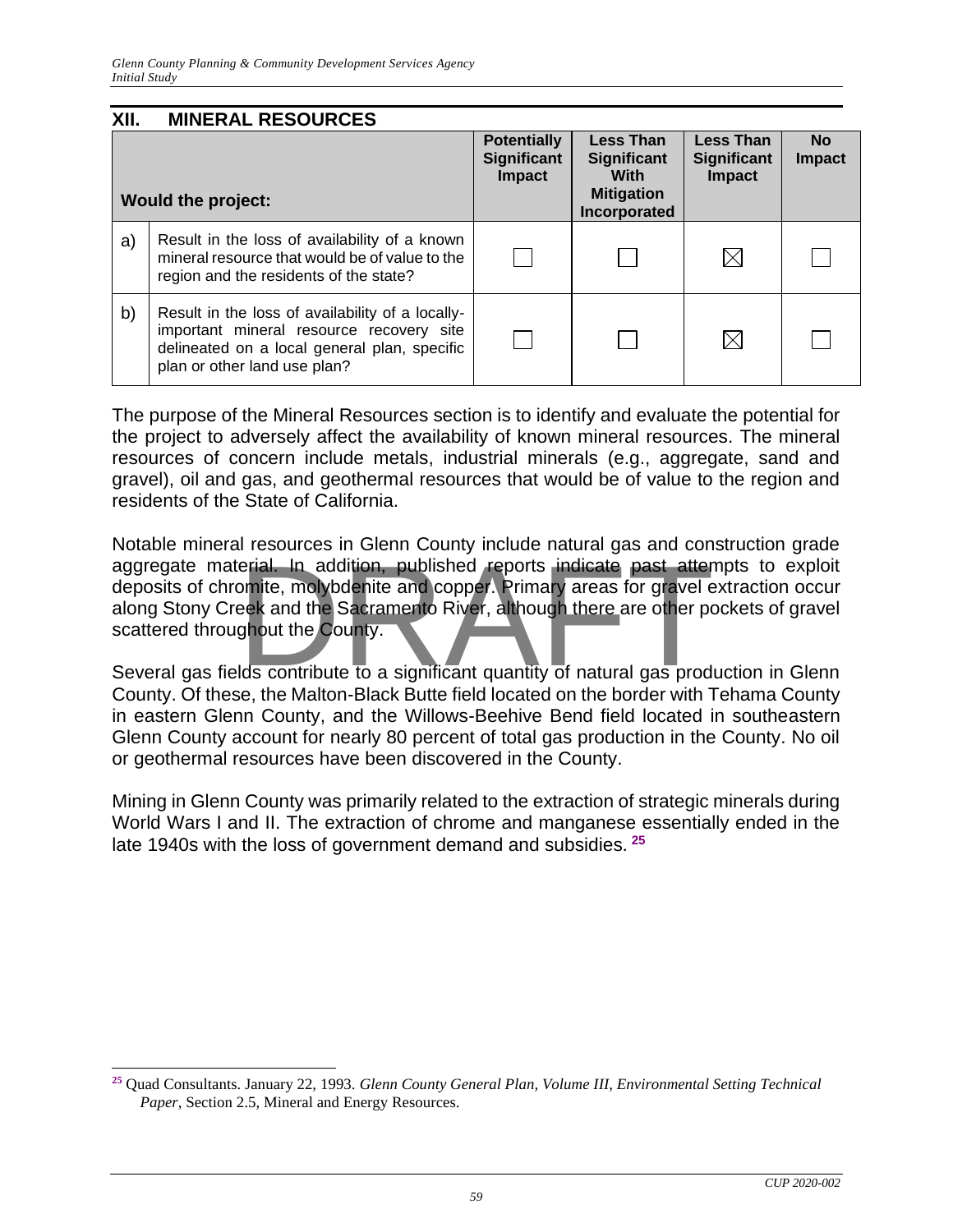**a) Would the project result in the loss of availability of a known mineral resource that would be of value to the region and the residents of the state? b) Would the project result in the loss of availability of a locally-important mineral resource recovery site delineated on a local general plan, specific plan or other land use plan?**

**Less Than Significant Impact.** According to the California Department of Conservation, none of the project site is located within a Mineral Resource Zone, which are areas that have a high likelihood of containing significant aggregate deposits.**<sup>26</sup>** None of the project areas are located on active mine sites. There is no other evidence that any of the project areas have mineral resources that may add value to the region and residents of the state, or are important mineral resource recovery sites. Additionally, the proposal is for the conversion of Dairy Cattle to Beef Cattle; and does not propose new structures or activities on undisturbed ground. Therefore, no significant impacts to mineral resources are anticipated.

## DRAFT

**<sup>26</sup>** California Department of Conservation, Mineral Lands Classification, <https://maps.conservation.ca.gov/cgs/informationwarehouse/index.html?map=mlc>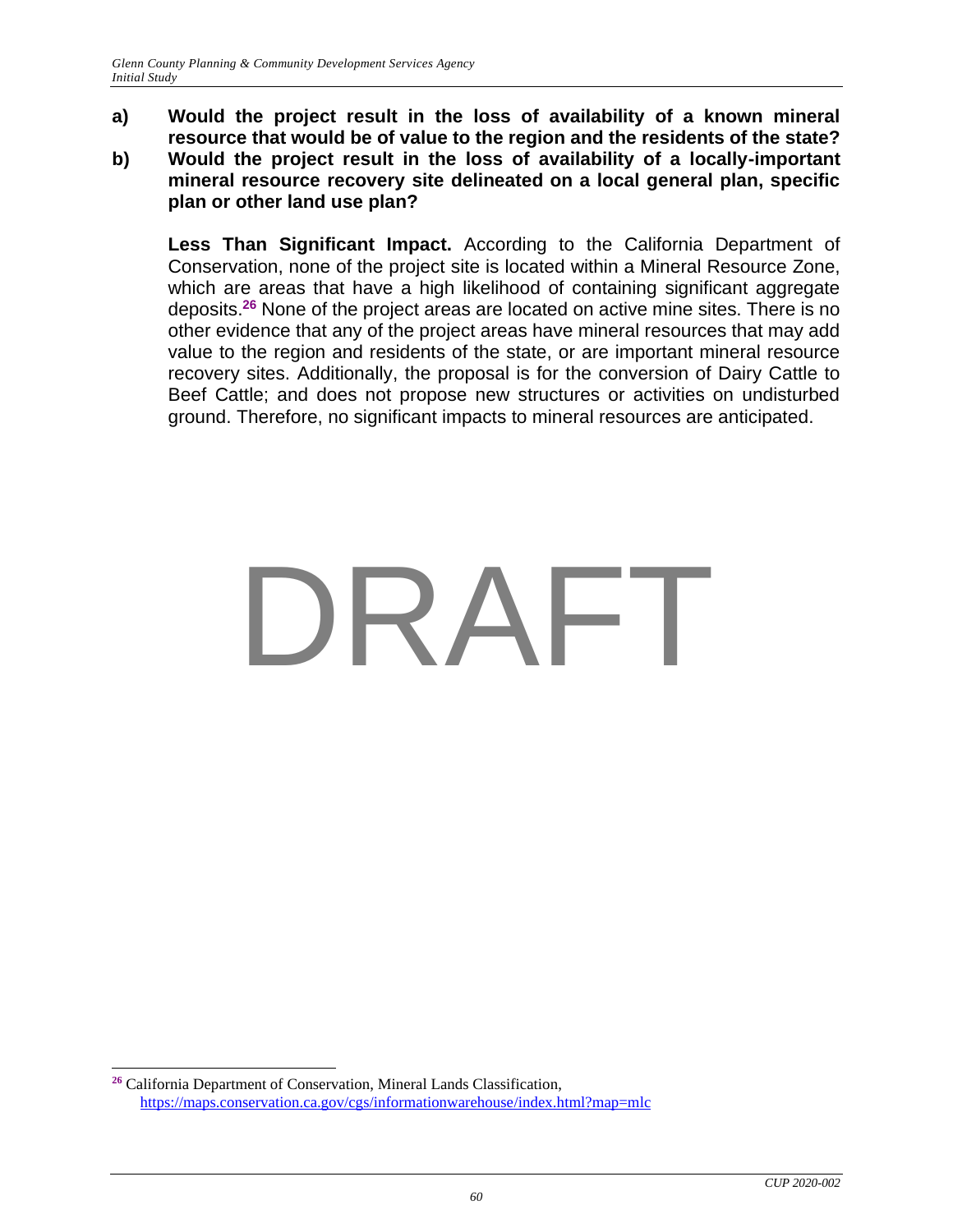| XIII. | <b>NOISE</b>                                                                                                                                                                                                                                                                                                             |                                                           |                                                                                            |                                                         |                            |
|-------|--------------------------------------------------------------------------------------------------------------------------------------------------------------------------------------------------------------------------------------------------------------------------------------------------------------------------|-----------------------------------------------------------|--------------------------------------------------------------------------------------------|---------------------------------------------------------|----------------------------|
|       | Would the project result in:                                                                                                                                                                                                                                                                                             | <b>Potentially</b><br><b>Significant</b><br><b>Impact</b> | <b>Less Than</b><br><b>Significant</b><br><b>With</b><br><b>Mitigation</b><br>Incorporated | <b>Less Than</b><br><b>Significant</b><br><b>Impact</b> | <b>No</b><br><b>Impact</b> |
| a)    | Generation of a substantial temporary or<br>permanent increase in ambient noise levels<br>in the vicinity of the project in excess of<br>standards established in the local general<br>plan or noise ordinance, or applicable<br>standards of other agencies?                                                            |                                                           |                                                                                            |                                                         |                            |
| b)    | Generation of excessive<br>groundborne<br>vibration or groundborne noise levels?                                                                                                                                                                                                                                         |                                                           |                                                                                            |                                                         |                            |
| C)    | For a project located within the vicinity of a<br>private airstrip or an airport land use plan or,<br>where such a plan has not been adopted,<br>within two miles of a public airport or public<br>use airport, would the project expose people<br>residing or working in the project area to<br>excessive noise levels? |                                                           |                                                                                            |                                                         |                            |

#### **a) Generation of a substantial temporary or permanent increase in ambient noise levels in the vicinity of the project in excess of standards established in the local general plan or noise ordinance, or applicable standards of other agencies?** ion of a substantial temporary or permanent increa<br>vels in the vicinity of the project in excess of standard<br>cal general plan or noise ordinance, or applicable stan<br>s?

**Less Than Significant Impact.** No new construction is being proposed. If any future construction is proposed and approved, there may be periodic increases in noise during future construction activities. Construction-related noises between the hours of 7 A.M. and 7:00 P.M. are exempt from the local noise standards per Glenn County Code §15.560.100(F)(5). Construction-related noise levels at other times are regulated by Glenn County Code §15.560.100.

The Glenn County General Plan Noise Element provides a basis for local policies to control and abate environmental noise, and to protect the citizens of Glenn County from excessive noise exposure. The County also enforces its Noise Ordinance (Chapter 15.560.100) in the County Code. This ordinance contains noise level standards for residential and non-residential land uses. Section 6.10 of the Glenn County General Plan supplies noise/land use compatibility guidelines and noise level standards.

The project includes continued operation of an existing facility, simply converting from dairy cattle to beef cattle. This is considered a baseline condition. The project will not result in a substantial temporary or permanent increase in ambient noise levels in the project vicinity. It is concluded there will be less than significant impact.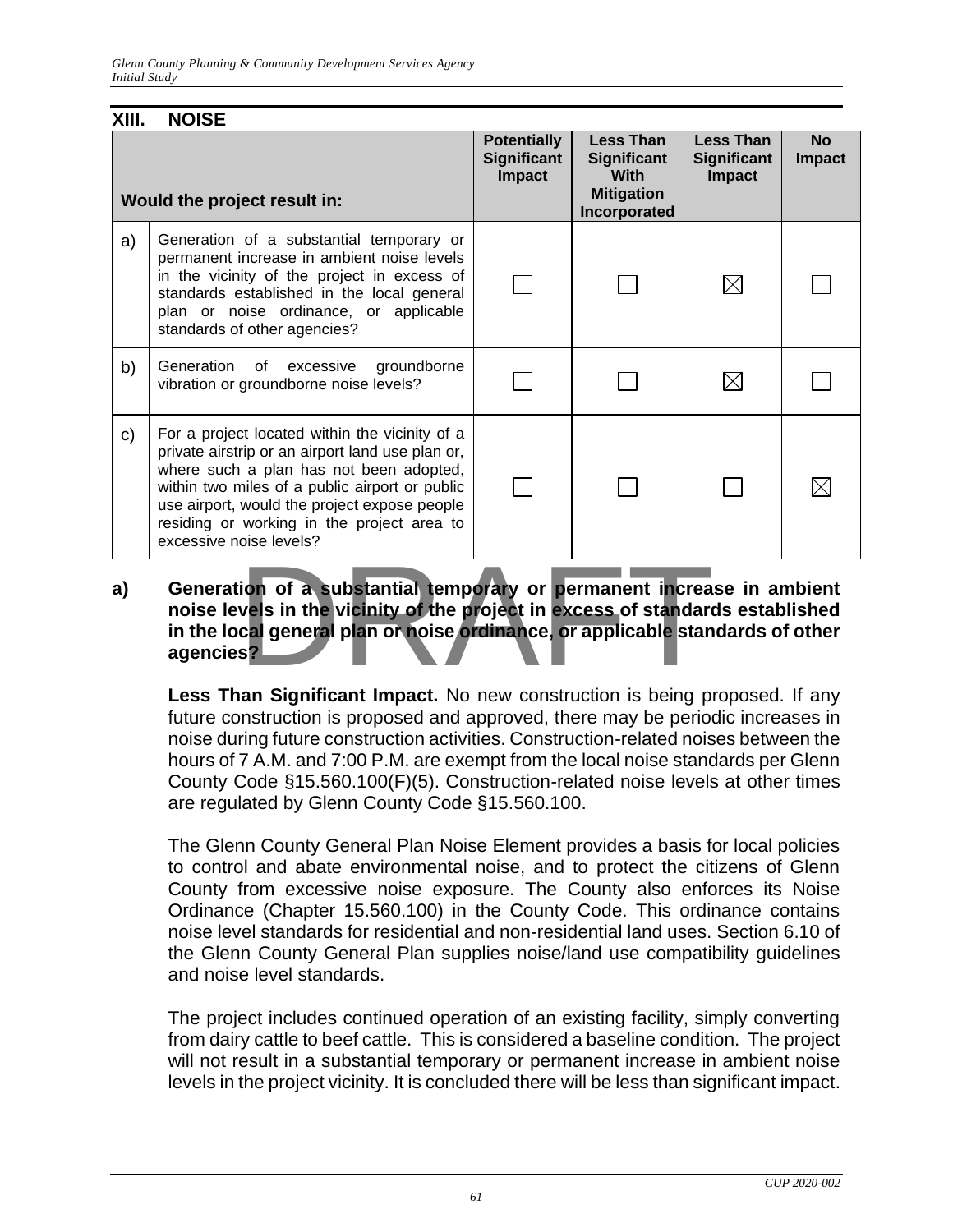#### **b) Generation of excessive groundborne vibration or groundborne noise levels??**

**Less Than Significant Impact.** The proposed project would not generate excessive groundborne vibrations. Vibrations are regulated by Glenn County Code §15.560.130, which states that no use shall generate ground vibrations which are perceptible without instruments beyond the lot line. Ground vibration caused by motor vehicles, aircraft, temporary construction work or agricultural equipment are exempt from the vibration performance standard as stated under Glenn County Code §15.560.130. No construction is being proposed; any future construction work in the future would not cause significant groundborne vibration. Since the duration of impact would be brief and would occur during less sensitive daytime hours (i.e., between 7:00 a.m. and 7:00 p.m.), the impact from construction-related groundborne vibration and groundborne noise is considered less than significant.

#### **c) For a project located within the vicinity of a private airstrip or an airport land use plan or, where such a plan has not been adopted, within two miles of a public airport or public use airport, would the project expose people residing or working in the project area to excessive noise levels?**

**No Impact.** There are no private airports or private airstrips located within the vicinity of the project site. According to topographic maps and aerial photos, the project site is not located within the vicinity of a private airstrip. Additionally, the project sites is located outside of airport land use planning boundaries and is approximately 3.5 miles southwest from the Orland Airport.**<sup>27</sup>** This airport is the closest public use airport to project site. The project site is outside of the noise contour based on the Community Noise Equivalent Level (CNEL) as defined in the Willows Glenn County Airport Master Plan. It is concluded that there will be a less than significant impact as a result of this project. of the project site. According to topographic maps and ae<br>ite is not located within the vicinity of a private airstrip. A<br>sites is located outside of airport land use planning bounately 3.5 miles southwest from the Orland

**<sup>27</sup>** Glenn County Airport Land Use Commission. June 30, 1990. *Comprehensive Airport Land Use Plan Willows Glenn County Airport.* [http://gcppwa.net/documents/Willows\\_Airport\\_Land\\_Use\\_Plan-1990.pdf](http://gcppwa.net/documents/Willows_Airport_Land_Use_Plan-1990.pdf)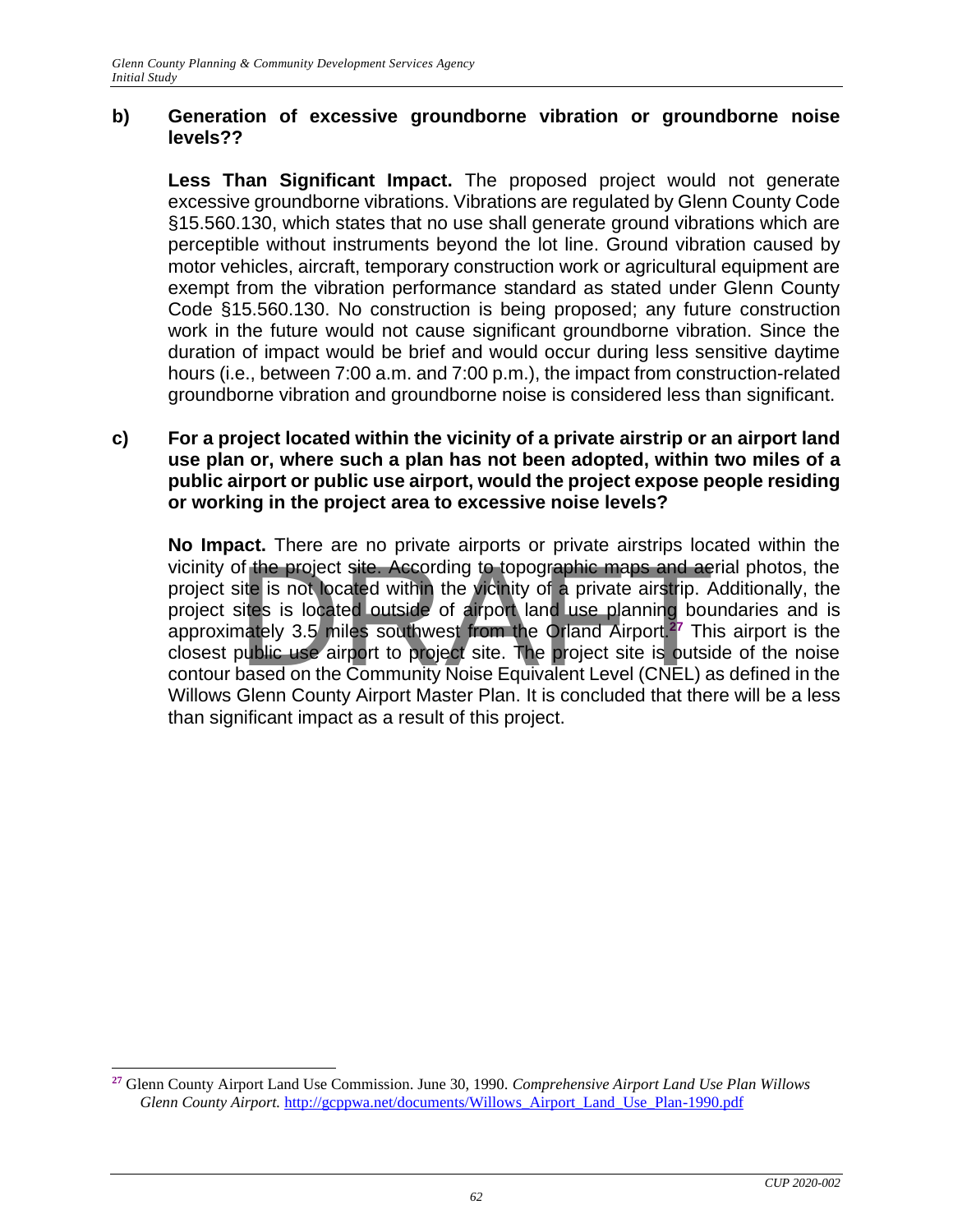| XIV. | <b>POPULATION AND HOUSING</b>                                                                                                                                                                                                   |                                                           |                                                                              |                                                  |                            |
|------|---------------------------------------------------------------------------------------------------------------------------------------------------------------------------------------------------------------------------------|-----------------------------------------------------------|------------------------------------------------------------------------------|--------------------------------------------------|----------------------------|
|      | <b>Would the project:</b>                                                                                                                                                                                                       | <b>Potentially</b><br><b>Significant</b><br><b>Impact</b> | Less Than<br><b>Significant</b><br>With<br><b>Mitigation</b><br>Incorporated | <b>Less Than</b><br><b>Significant</b><br>Impact | <b>No</b><br><b>Impact</b> |
| a)   | Induce substantial unplanned population<br>growth in an area, either directly (for<br>example, by proposing new homes and<br>businesses) or indirectly (for example,<br>through extension of<br>roads or other infrastructure)? |                                                           |                                                                              |                                                  |                            |
| b)   | Displace substantial numbers of existing<br>housing, necessitating the construction of<br>replacement housing elsewhere?                                                                                                        |                                                           |                                                                              |                                                  |                            |

Population impacts are often associated with substantial increases in population from a project. Housing impacts may result directly from the construction of new housing units or indirectly from changes in housing demand associated with new non-residential development, such as office, manufacturing, and industrial uses that increase employment in an area.

### **a) Would the project induce substantial population growth in an area, either directly (for example, by proposing new homes and businesses) or indirectly (for example, through extension of roads or other infrastructure)?** he project induce substantial population growth in a<br>(for example, by proposing new homes and businesse<br>mple, through extension of roads or other infrastructure.<br>In the proposed project would not induce substantial por<br>or

**No Impact.** The proposed project would not induce substantial population growth directly or indirectly. In accordance with Glenn County General Plan §3.0.2 (Intensive Agriculture), the proposed project will not violate the population density standard of 12 persons per square mile (640 acres). New businesses and/or the extension of public roads that may lead to significant population growth are considered less than significant. The proposed project would not induce substantial population growth directly or indirectly. Therefore, it is concluded that there will be no impact on population growth.

#### **b) Displace substantial numbers of existing people or housing, necessitating the construction of replacement housing elsewhere?**

**No Impact.** The proposal would not displace existing housing or people within the area of the project. Construction of replacement housing would not be necessary with this proposal. Therefore, it is concluded that there will be no impact.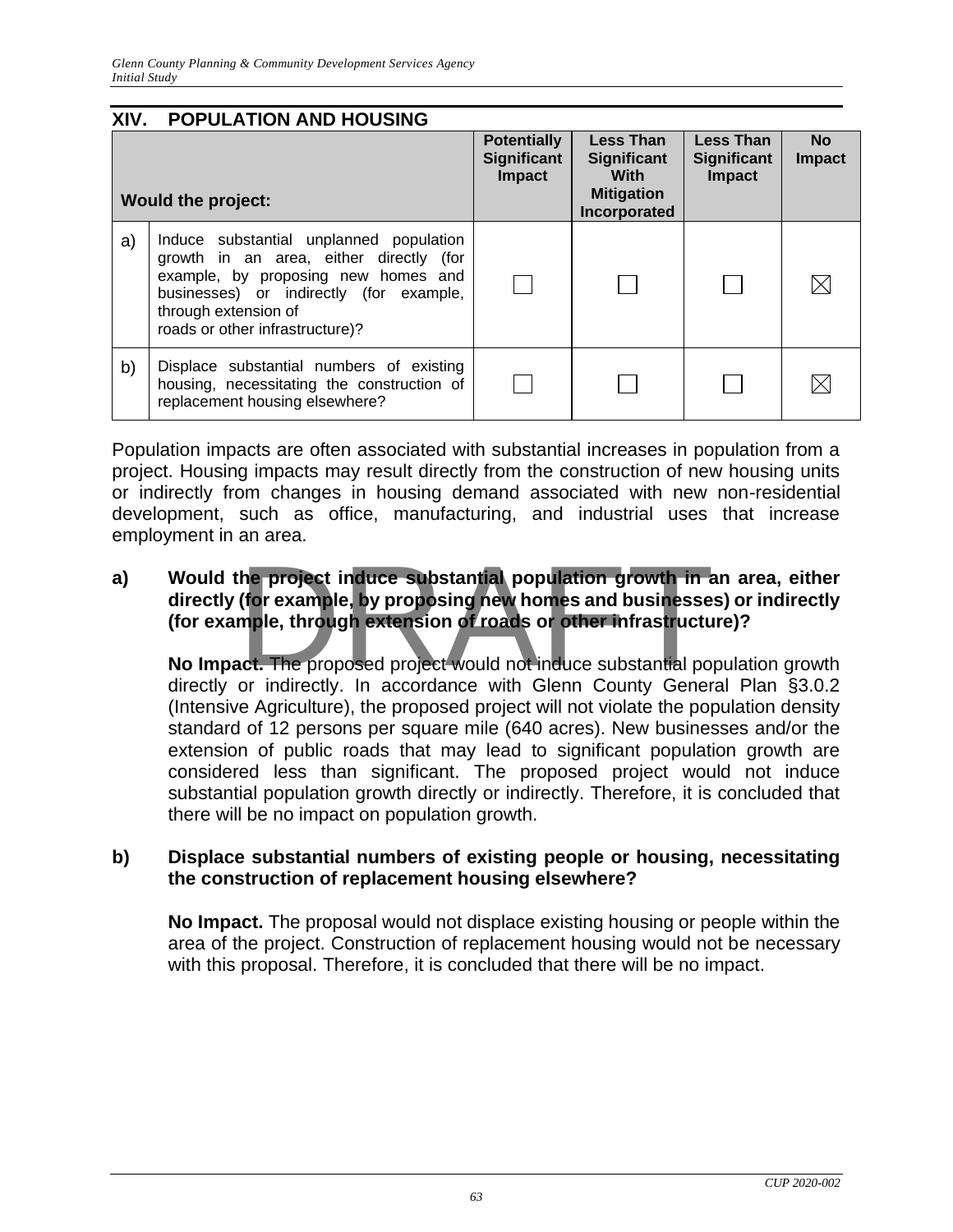| XV.  | <b>PUBLIC SERVICES</b>                                                                                                                                                                                                                                                                                                                                                                                                                                 |                                                           |                                                                                            |                                                         |                            |
|------|--------------------------------------------------------------------------------------------------------------------------------------------------------------------------------------------------------------------------------------------------------------------------------------------------------------------------------------------------------------------------------------------------------------------------------------------------------|-----------------------------------------------------------|--------------------------------------------------------------------------------------------|---------------------------------------------------------|----------------------------|
|      |                                                                                                                                                                                                                                                                                                                                                                                                                                                        | <b>Potentially</b><br><b>Significant</b><br><b>Impact</b> | <b>Less Than</b><br><b>Significant</b><br><b>With</b><br><b>Mitigation</b><br>Incorporated | <b>Less Than</b><br><b>Significant</b><br><b>Impact</b> | <b>No</b><br><b>Impact</b> |
|      | a) Would the project result in substantial adverse<br>physical impacts associated with the provision<br>of new or physically altered governmental<br>facilities, need for new or physically altered<br>governmental facilities, the construction of<br>which could cause significant environmental<br>impacts, in order to maintain acceptable<br>service ratios, response times or other<br>performance objectives for any of the public<br>services: |                                                           |                                                                                            |                                                         |                            |
| i)   | Fire protection?                                                                                                                                                                                                                                                                                                                                                                                                                                       |                                                           |                                                                                            | $\boxtimes$                                             |                            |
| ii)  | Police protection?                                                                                                                                                                                                                                                                                                                                                                                                                                     |                                                           |                                                                                            | $\boxtimes$                                             |                            |
| iii) | Schools?                                                                                                                                                                                                                                                                                                                                                                                                                                               |                                                           |                                                                                            |                                                         | $\boxtimes$                |
| iv)  | Parks?                                                                                                                                                                                                                                                                                                                                                                                                                                                 |                                                           |                                                                                            |                                                         | $\boxtimes$                |
| V)   | Other public facilities?                                                                                                                                                                                                                                                                                                                                                                                                                               |                                                           |                                                                                            |                                                         |                            |
|      |                                                                                                                                                                                                                                                                                                                                                                                                                                                        |                                                           |                                                                                            |                                                         |                            |

**a) Would the project result in substantial adverse physical impacts associated with the provision of new or physically altered governmental facilities, need for new or physically altered governmental facilities, the construction of which could cause significant environmental impacts, in order to maintain acceptable service ratios, response times or other performance objectives for any of the public services:**

#### **i) Fire protection?**

See Section XIX a)

#### **Less Than Significant Impact.**

The project site is within Artois Fire Protection District. Artois Fire Protection District were provided application documentation, no comments were received. Response time is not anticipated to be affected by the proposed project. Compliance with state laws will reduce impacts from fire. Therefore, it is concluded that the impact from the proposal is less than significant.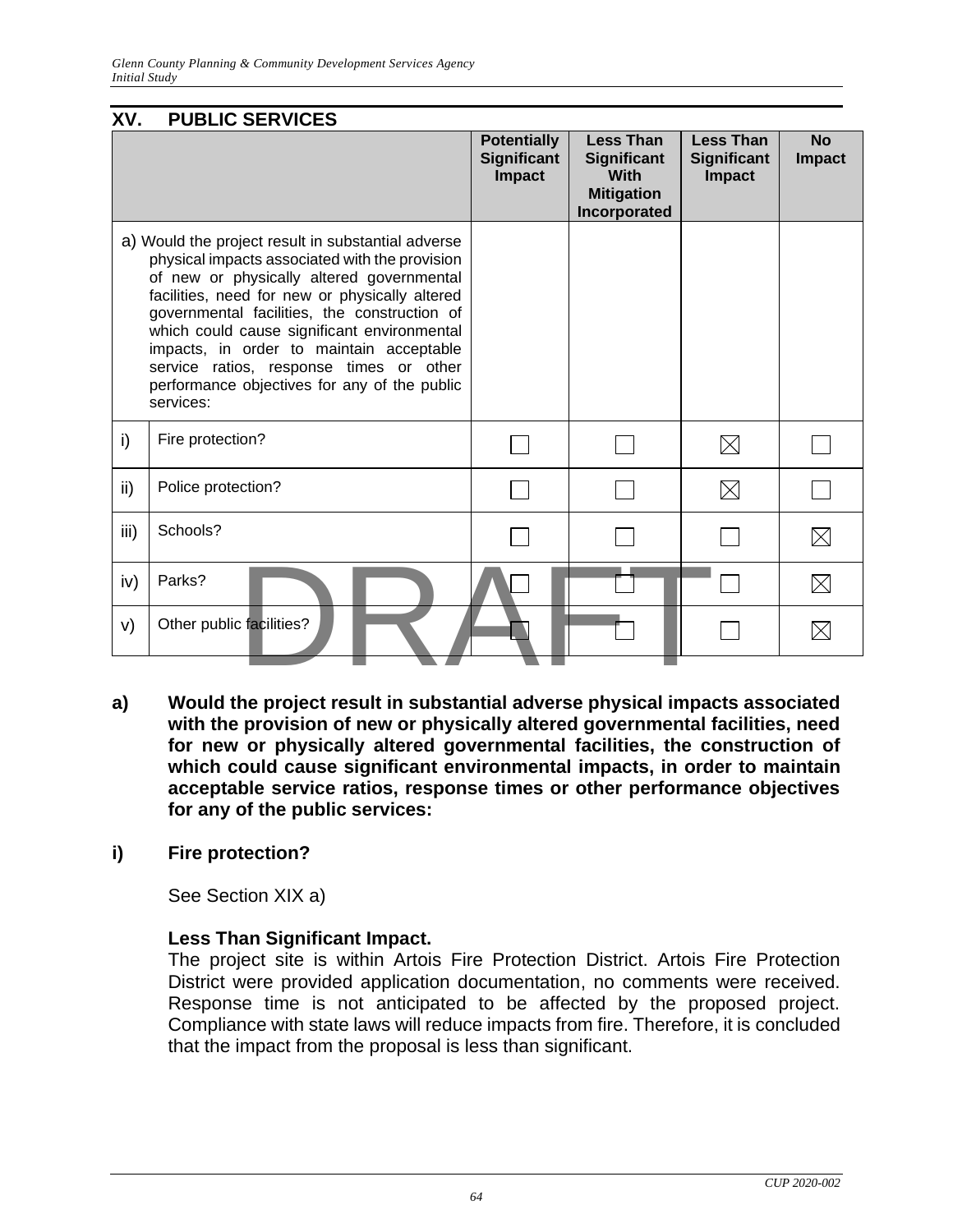#### **ii) Police protection?**

**Less Than Significant Impact.** Law enforcement for unincorporated portions of Glenn County, including the project site, is provided by the Glenn County Sheriff's Department. There is a sheriff's office located in the City of Willows and substations located in the City of Orland and Hamilton City. The California Highway Patrol is responsible for patrolling all interstate and state highways. Transportation routes to the project site are adequate for law enforcement to reach the area in the event of an emergency. The project site has adequate access to County Road 27 through frontage. Response time would not be affected by the proposed project. This project is not anticipated to require the staffing of additional peace officers or the purchase of additional equipment to support law enforcement activities. The project will not generate substantial additional population in the area and therefore would not require additional police surveillance over existing conditions. Based on this information, it is concluded that the project would have a less than significant impact on police protection.

#### **iii) Schools?**

The project will not result in an increase in demand on the public schools system. The project site is located within the Orland Unified School District. It is concluded that there is no impact from the project.

#### **iv) Parks?**

**No Impact.** The County provides for maintenance and upkeep of the existing parks For the unincorporated area. The County has no park facilities within the area within the unincorporated area. The County has no park facilities within the area of the project. The proposed project would have no impact on the County's ability to maintain its parks and no new substantial demands on the current facilities would be generated by this proposal.

#### **v) Other public facilities?**

**No Impact.** The proposed project may have incremental increases on demands for other public services and facilities; however, this would be a less than significant impact. The project will not generate substantial additional population to the area and therefore will not have a need for public facilities such as libraries, postal service, hospitals, etc. Public agencies have reviewed this proposal for impacts to public services and facilities and a potentially significant impact has not been identified for this proposed project. Therefore, it is concluded that there is no impact to other public facilities.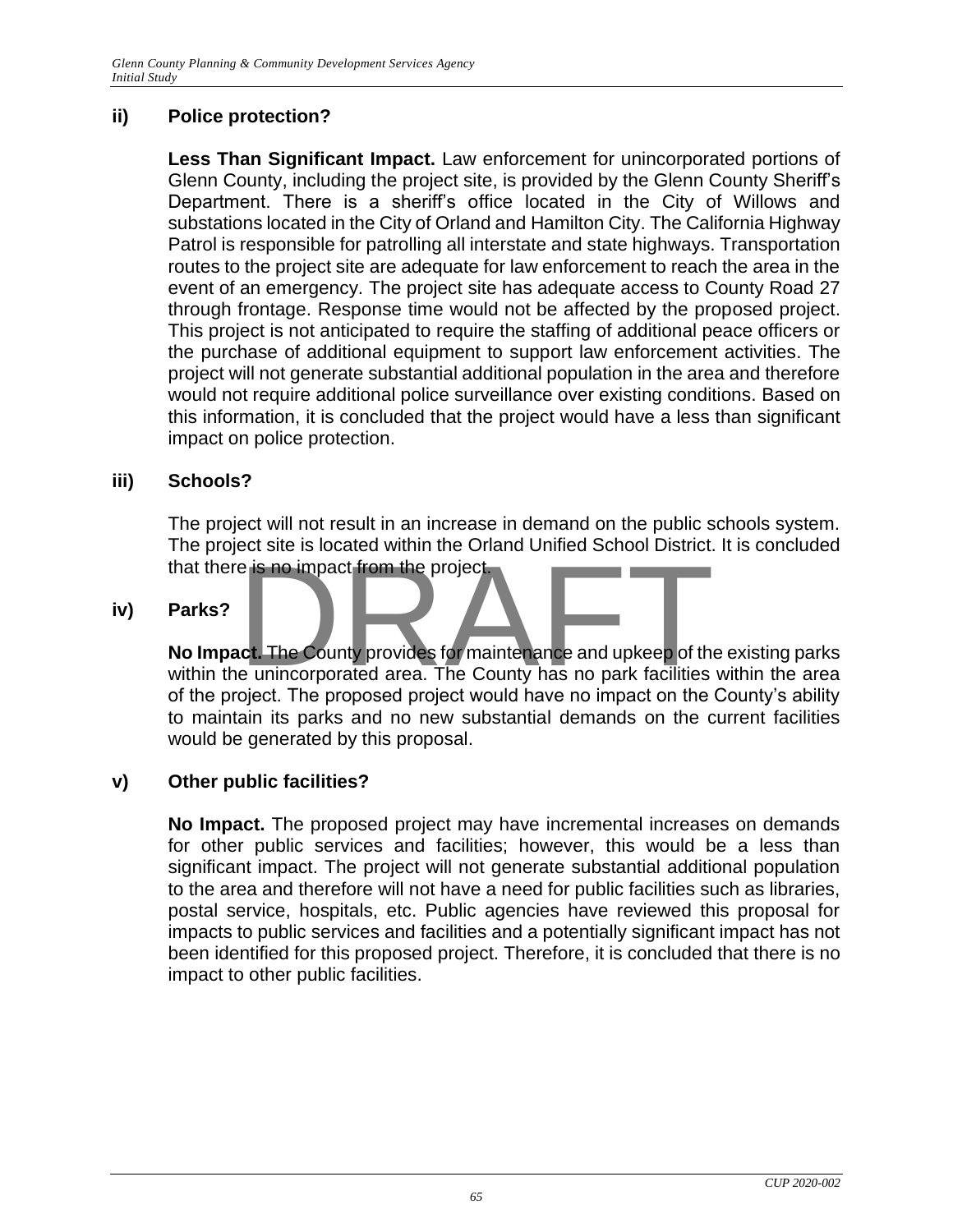| XVI. | <b>RECREATION</b>                                                                                                                                                                                                       |                                                    |                                                                                     |                                                  |                            |
|------|-------------------------------------------------------------------------------------------------------------------------------------------------------------------------------------------------------------------------|----------------------------------------------------|-------------------------------------------------------------------------------------|--------------------------------------------------|----------------------------|
|      |                                                                                                                                                                                                                         | <b>Potentially</b><br><b>Significant</b><br>Impact | <b>Less Than</b><br><b>Significant</b><br>With<br><b>Mitigation</b><br>Incorporated | <b>Less Than</b><br><b>Significant</b><br>Impact | <b>No</b><br><b>Impact</b> |
| a)   | Would the project increase the use of existing<br>neighborhood and regional parks or other<br>recreational facilities such that substantial<br>physical deterioration of the facility would<br>occur or be accelerated? |                                                    |                                                                                     |                                                  |                            |
| b)   | Does the project include recreational facilities<br>or require the construction or expansion of<br>recreational facilities which might have an<br>adverse physical effect on the environment?                           |                                                    |                                                                                     |                                                  |                            |

#### **a) Would the project increase the use of existing neighborhood and regional parks or other recreational facilities such that substantial physical deterioration of the facility would occur or be accelerated?**

**No Impact** The project will have no impact on recreation. No new demand will be generated for the use of the existing area parks. The project does not include recreation facilities or require the construction or expansion of recreational facilities that might have an adverse physical effect on the environment. The project will have no impact of recreation. The new ed for the use of the existing area parks. The project do<br>not facilities or require the construction or expansion of recreation<br>thave an adverse physical effect on the

#### **b) Does the project include recreational facilities or require the construction or expansion of recreational facilities which might have an adverse physical effect on the environment?**

**No Impact. )** The project does not include recreational facilities or require the construction or expansion of recreational facilities that might have an adverse physical effect on the environment. See a).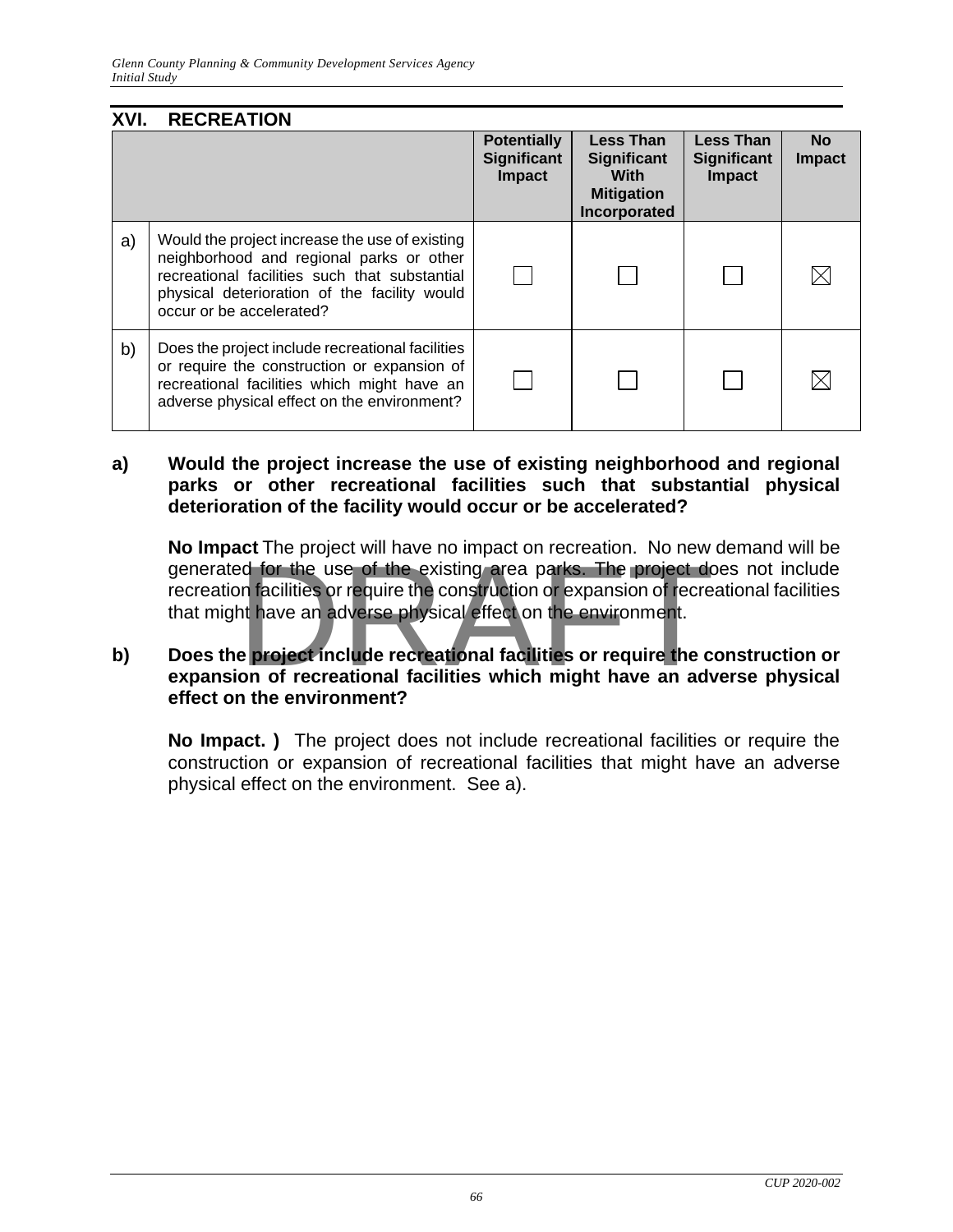|    | <b>XVII. TRANSPORTATION</b>                                                                                                                                            |                                                           |                                                                                            |                                                  |                            |
|----|------------------------------------------------------------------------------------------------------------------------------------------------------------------------|-----------------------------------------------------------|--------------------------------------------------------------------------------------------|--------------------------------------------------|----------------------------|
|    | <b>Would the project:</b>                                                                                                                                              | <b>Potentially</b><br><b>Significant</b><br><b>Impact</b> | <b>Less Than</b><br><b>Significant</b><br><b>With</b><br><b>Mitigation</b><br>Incorporated | Less Than<br><b>Significant</b><br><b>Impact</b> | <b>No</b><br><b>Impact</b> |
| a) | Conflict with a program, plan, ordinance or<br>policy addressing the circulation system,<br>including transit, roadway, bicycle and<br>pedestrian facilities?          |                                                           |                                                                                            | $\boxtimes$                                      |                            |
| b) | Conflict or be inconsistent with CEQA<br>Guidelines § 15064.3, subdivision (b)?                                                                                        |                                                           |                                                                                            | $\boxtimes$                                      |                            |
| C) | Substantially increase hazards due to a<br>geometric design feature (e.g., sharp curves<br>or dangerous intersections) or incompatible<br>uses (e.g., farm equipment)? |                                                           |                                                                                            | $\boxtimes$                                      |                            |
| d) | Result in inadequate emergency access?                                                                                                                                 |                                                           |                                                                                            |                                                  |                            |

## DRAFT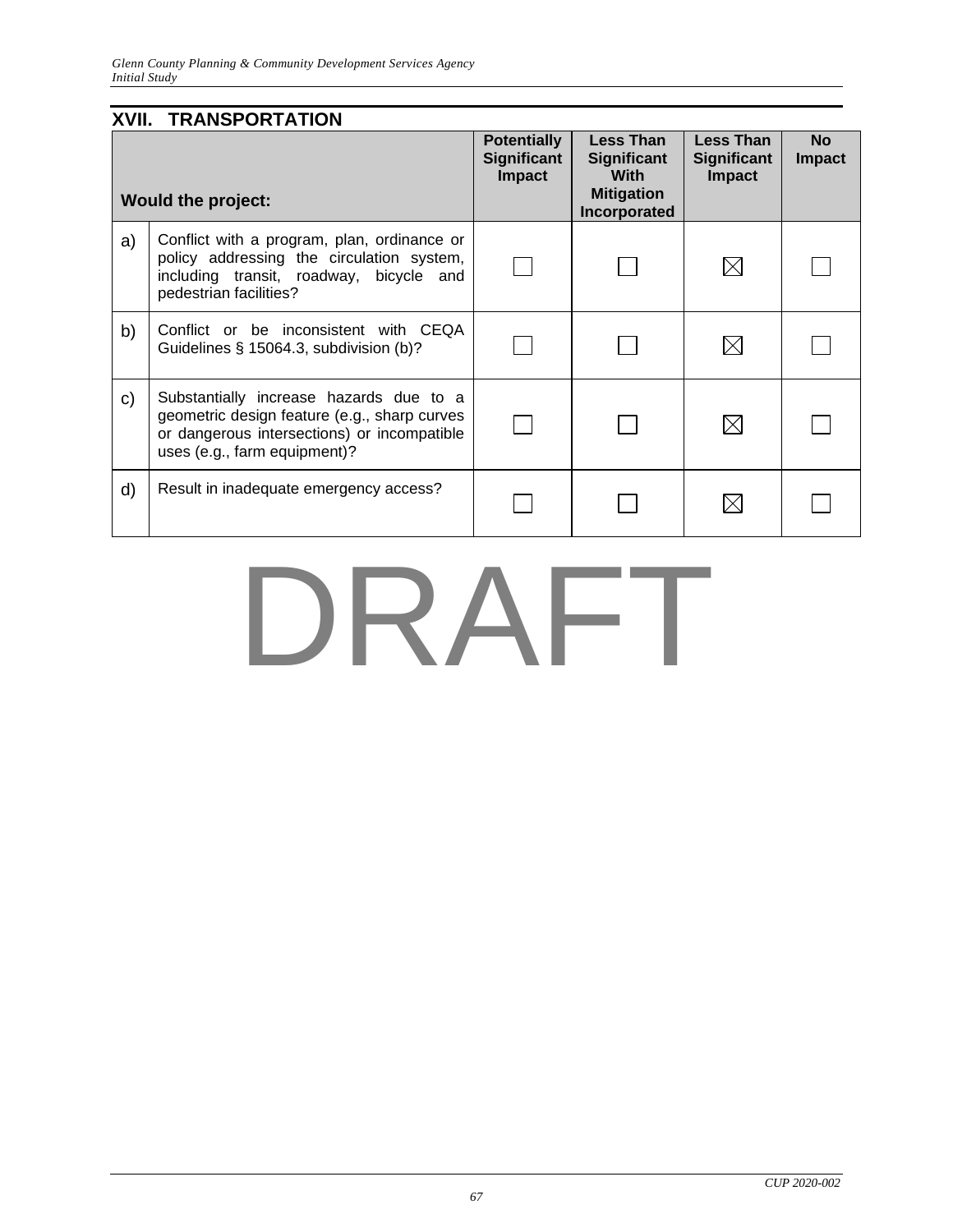#### **Glenn County Roads Overview:**

The major north-south road is Interstate 5 (I-5), which provides major connection between Glenn County and major cities to the north, such as Red Bluff and Redding, and to the south to cities such as Sacramento. East of I-5, State Routes 32 and 162 are the major east-west roads. Route 32 provides a connection through Orland to Chico, the closest of the major urban areas of California to Glenn County residents. To the south State Route 162 provides a similar connection to Oroville. The next major east-west road to the south is Highway 20, which provides a connection to the Yuba City- Marysville area. Highway 45 is the only major north-south road east of I-5. It serves adjoining land uses as well as providing a connection between State Routes 32, 162, and 20.

State Route 162 is the only state route west of I-5. The route originally began at Highway 101 in Mendocino County and continued into Glenn County, but a 70-mile break currently exists (34 miles of which is in Mendocino County and 36 miles in Glenn County). The intermediate mileage is a seasonal road owned and maintained by Mendocino and Glenn Counties. This travel corridor is the only east-west route between I-5 and Highway 101 between State Routes 20 and 36, a distance of approximately 75 miles.

The jurisdictions responsible for public roads within Glenn County include the County of Glenn, the incorporated cities of Orland and Willows, the State of California, and the U.S. Forest Service.

## **a) Conflict with a program, plan, ordinance or policy addressing the circulation system, including transit, roadway, bicycle and pedestrian facilities?** with a program, plan, ordinance or policy addressing<br>including transit, roadway, bicycle and pedestrian factors.

**Less Than Significant Impact.** The project will not conflict with a program, plan, ordinance or policy addressing the circulation system. The project includes continued operation of an existing facility, simply converting from dairy cattle to beef cattle. This is considered a baseline condition. Project traffic (employee trips and truck trips) will remain consistent or less than the previous dairy operation. The project is not anticipated to result in a significant increase in traffic from current or past operations. The project will not conflict with any program, plan, ordinance or policy addressing the circulation system including transit, roadway, bicycle and pedestrian facilities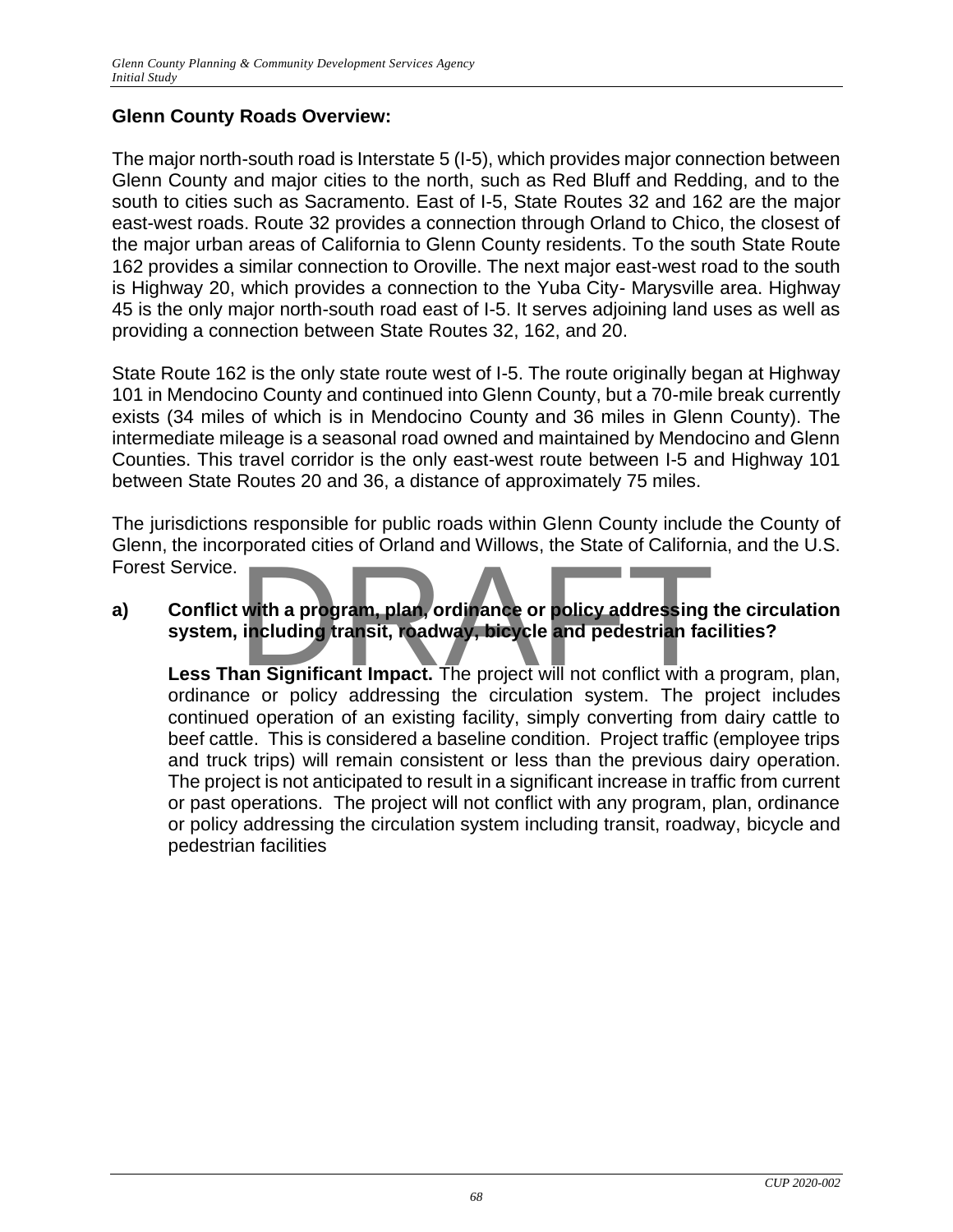#### **b) Conflict or be inconsistent with CEQA Guidelines § 15064.3, subdivision (b)**

#### **§ 15064.3 Determining the Significance of Transportation Impacts**

#### **(b) Criteria for Analyzing Transportation Impacts**

**(1) Land Use Projects. "***Vehicles miles traveled exceeding an applicable threshold of significance may indicate a significant impact. Generally, projects*  within one-half mile of either an existing major transportation stop or a stop along *an existing high quality transit corridor should be presumed to cause a less than significant impact. Projects that decrease vehicle miles traveled in the project area compared to existing conditions should be presumed to have a less than significant impact".*

**Less Than Significant Impact.** Section 15064.3 was recently added to the CEQA Guidelines and states that "vehicle miles traveled" (VMT) is the preferred method for evaluating transportation impacts. This project includes continued operation of an existing facility. The project will not result in a substantial increase in vehicle miles traveled by project-related traffic**.** It is concluded there will not be a significant increase in VMT as a result of this proposal; therefore; there will be a less than significant impact.

### **c) Substantially increase hazards due to a geometric design feature (e.g., sharp curves or dangerous intersections) or incompatible uses (e.g., farm equipment)?** In Impact.<br>
In Impact of dangerous intersections) or incompatible use<br>
Pant)?<br>
In Significant Impact. The proposed project would not

**Less Than Significant Impact.** The proposed project would not substantially increase traffic hazards due to geometric design feature or incompatible uses. The project does not include potentially hazardous design features such as sharp curves or dangerous intersections. County Road 27 will provide adequate ingress and egress to the proposed facility.

#### **d) Would the project result in inadequate emergency access?**

**Less Than Significant Impact.** The project would not result in inadequate emergency access because access road to County Road 27 through frontage. Emergency services agencies have been contacted and have no objections to the proposal. It is concluded that there will be a less than significant impact on emergency access with mitigation measures incorporated.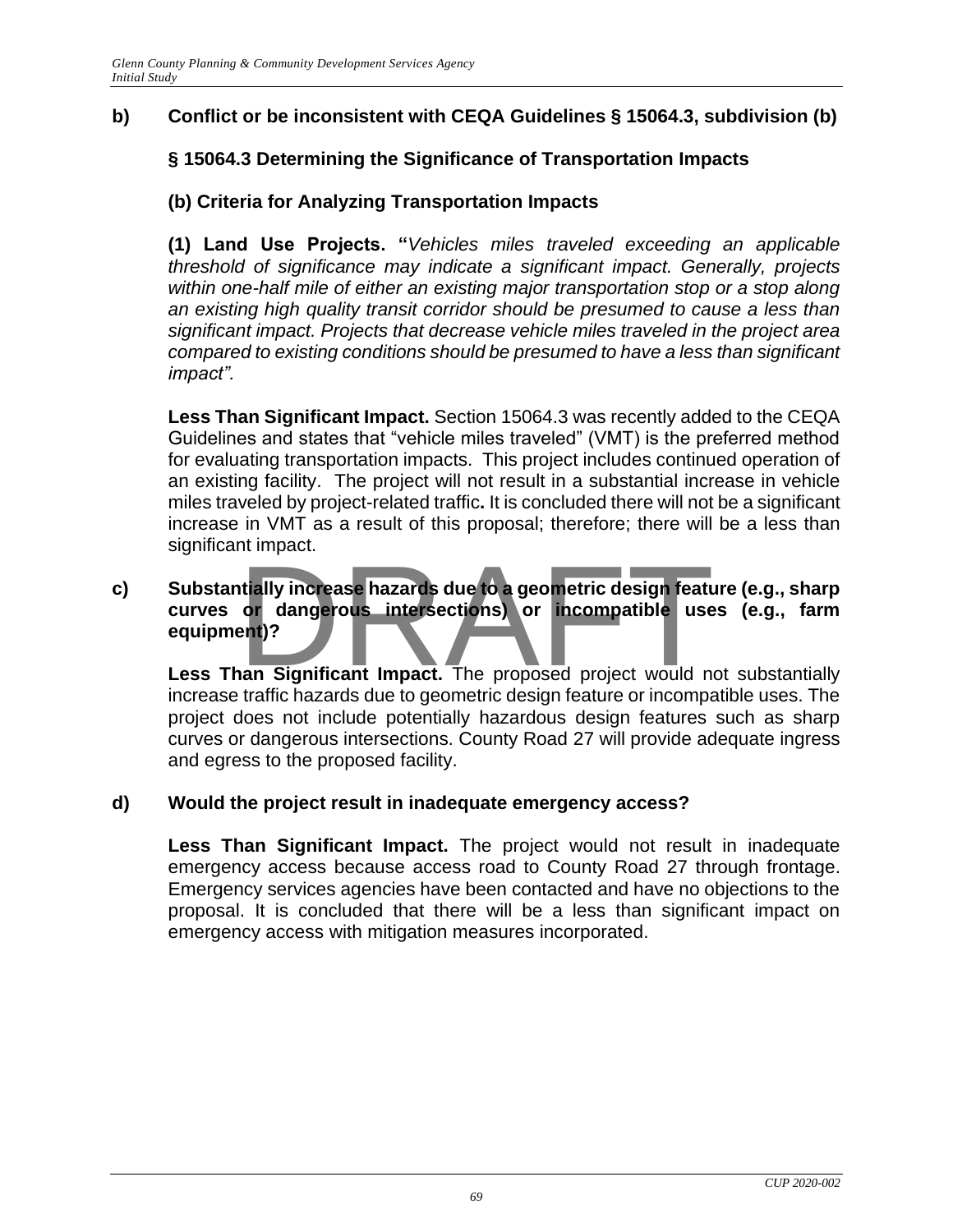| <b>XVIII. TRIBAL CULTURAL RESOURCES</b> |                                                                                                                                                                                                                                                                                                                                                                                                                        |                                                                                                                                                                                                                                                                                                                                                                                                                                                                                   |                                                           |                                                                                            |                                                         |                            |
|-----------------------------------------|------------------------------------------------------------------------------------------------------------------------------------------------------------------------------------------------------------------------------------------------------------------------------------------------------------------------------------------------------------------------------------------------------------------------|-----------------------------------------------------------------------------------------------------------------------------------------------------------------------------------------------------------------------------------------------------------------------------------------------------------------------------------------------------------------------------------------------------------------------------------------------------------------------------------|-----------------------------------------------------------|--------------------------------------------------------------------------------------------|---------------------------------------------------------|----------------------------|
| <b>Would the project:</b>               |                                                                                                                                                                                                                                                                                                                                                                                                                        |                                                                                                                                                                                                                                                                                                                                                                                                                                                                                   | <b>Potentially</b><br><b>Significant</b><br><b>Impact</b> | <b>Less Than</b><br><b>Significant</b><br><b>With</b><br><b>Mitigation</b><br>Incorporated | <b>Less Than</b><br><b>Significant</b><br><b>Impact</b> | <b>No</b><br><b>Impact</b> |
| a)                                      | Would the project cause a substantial<br>adverse change in the significance of a<br>tribal cultural resource, defined in Public<br>Resources Code section 21074 as either a<br>site, feature, place, cultural landscape that<br>is geographically defined in terms of the<br>size and scope of the landscape, sacred<br>place, or object with cultural value to a<br>California Native American tribe, and that<br>is: |                                                                                                                                                                                                                                                                                                                                                                                                                                                                                   |                                                           | $\boxtimes$                                                                                |                                                         |                            |
|                                         | i)                                                                                                                                                                                                                                                                                                                                                                                                                     | Listed or eligible for listing in the<br>California Register of Historical<br>Resources, or in a local register of<br>historical resources as defined in<br>Public Resources Code section<br>$5020.1(k)$ , or                                                                                                                                                                                                                                                                     |                                                           | $\boxtimes$                                                                                |                                                         |                            |
|                                         | ii)                                                                                                                                                                                                                                                                                                                                                                                                                    | A resource determined by the lead<br>discretion<br>agency,<br>in<br><b>its</b><br>and<br>supported by substantial evidence, to<br>be significant pursuant to criteria set<br>forth in subdivision (c) of Public<br>Resources Code Section 5024.1. In<br>applying the criteria set forth in<br>subdivision (c) of Public Resource<br>Code Section 5024.1, the lead<br>shall<br>consider<br>the<br>agency<br>significance of the resource to a<br>California Native American tribe. |                                                           |                                                                                            |                                                         |                            |

AB 52 was enacted on July 1, 2015 and establishes that "a project with an effect that may cause a substantial adverse change in the significance of a tribal cultural resource is a project that may have a significant effect on the environment" (Public Resources Code Section 21084.2). It further states that the lead agency shall establish measures to avoid impacts that would alter the significant characteristics of a tribal cultural resource when feasible (PRC Section 21084.3).

Public Resources Code Section 21074 (a)(1)(A) and (B) defines tribal cultural resources as "sites, features, places, cultural landscapes, sacred places, and objects with cultural value to a California Native American tribe" and meets either of the following criteria:

• Listed or eligible for listing in the California Register of Historical Resources, or in a local register of historical resources as defined in Public Resources Code section 5020.1(k), or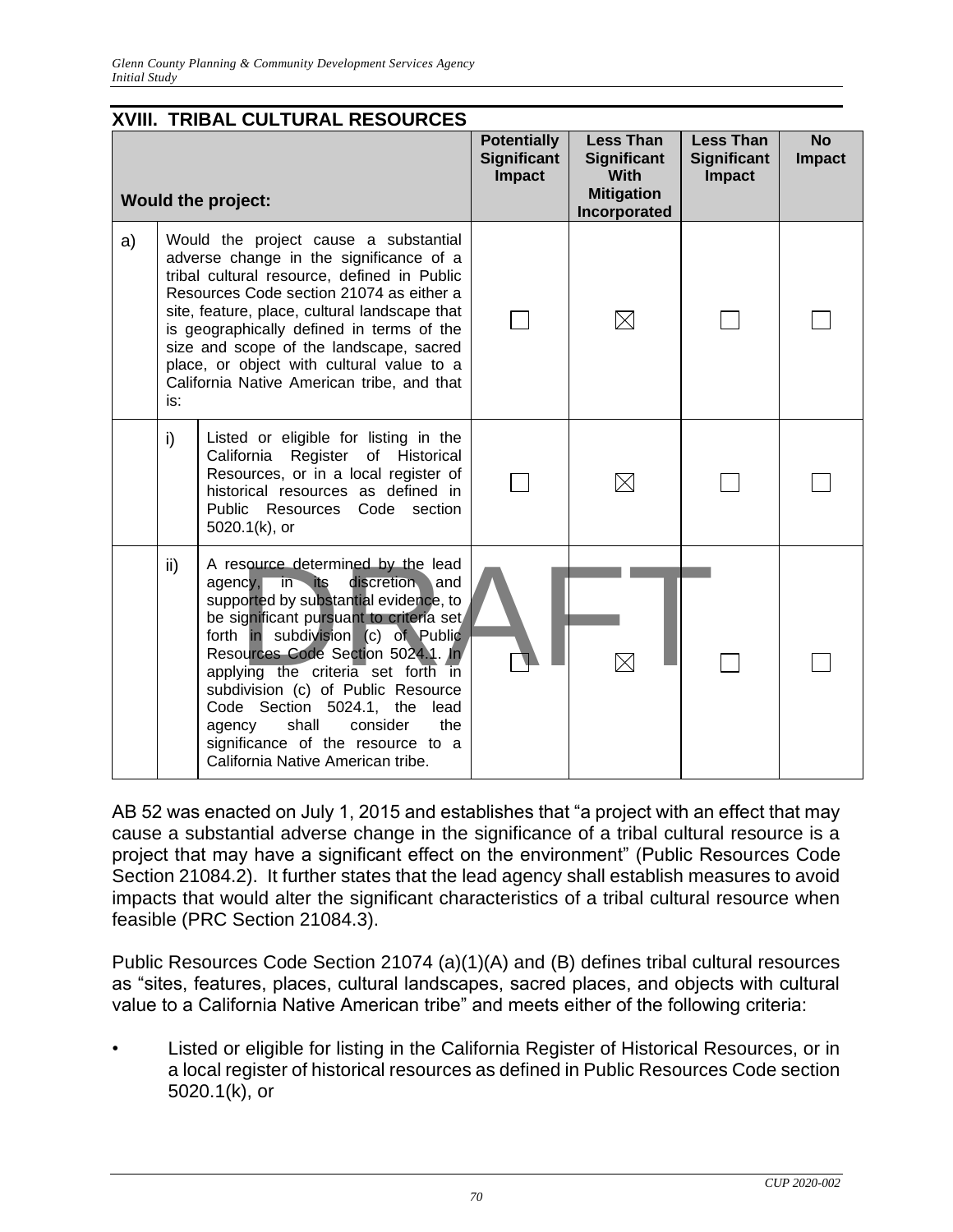• A resource determined by the lead agency, in its discretion and supported by substantial evidence, to be significant pursuant to criteria set forth in subdivision (c) of Public Resources Code Section 5024.1. In applying these criteria, the lead agency shall consider the significance of the resource to a California Native American tribe.

AB 52 also establishes a formal consultation process for California cities, counties, and tribes regarding tribal cultural resources. Under AB 52, lead agencies are required to "begin consultation with a California Native American tribe that is traditionally and culturally affiliated with the geographic area of the proposed project." Native American tribes to be included in the process are those that have requested notice of projects proposed within the jurisdiction of the lead agency.

- **a) Would the project cause a substantial adverse change in the significance of a tribal cultural resource, defined in Public Resources Code section 21074 as either a site, feature, place, cultural landscape that is geographically defined in terms of the size and scope of the landscape, sacred place, or object with cultural value to a California Native American tribe, and that is:**
	- **i) Listed or eligible for listing in the California Register of Historical Public Resources Code section 5020.1(k), or**
	- **Resources, or in a local register of historical resources** as defined in Public Resources Code section 5020.1(k), or<br>A resource determined by the lead agency, in its discretion and supported by substantial evidence, to be **ii) A resource determined by the lead agency, in its discretion and supported by substantial evidence, to be significant pursuant to criteria set forth in subdivision (c) of Public Resources Code Section 5024.1. In applying the criteria set forth in subdivision (c) of Public Resource Code Section 5024.1, the lead agency shall consider the significance of the resource to a California Native American tribe.**

**i) and ii) Less than significant with Mitigations Incorporated.** The project includes continued operation of an existing facility, simply converting from dairy cattle to beef cattle. This is considered a baseline condition.

Pursuant to AB 52, project notifications have been mailed by Glenn County to all tribes that have requested notice of projects proposed within the County to invite consultation and avoid potential impacts to tribal cultural resources. No comments were received from native tribes. It is concluded the proposal will have a less than significant impact with mitigations incorporated.

#### Discovery of Cultural Resources

In accordance with State and Federal Laws if any potentially prehistoric, protohistoric, and/or historic cultural resources are accidentally encountered during future excavation of the site, all work shall cease in the area of the find pending an examination of the site and materials by a qualified archaeologist.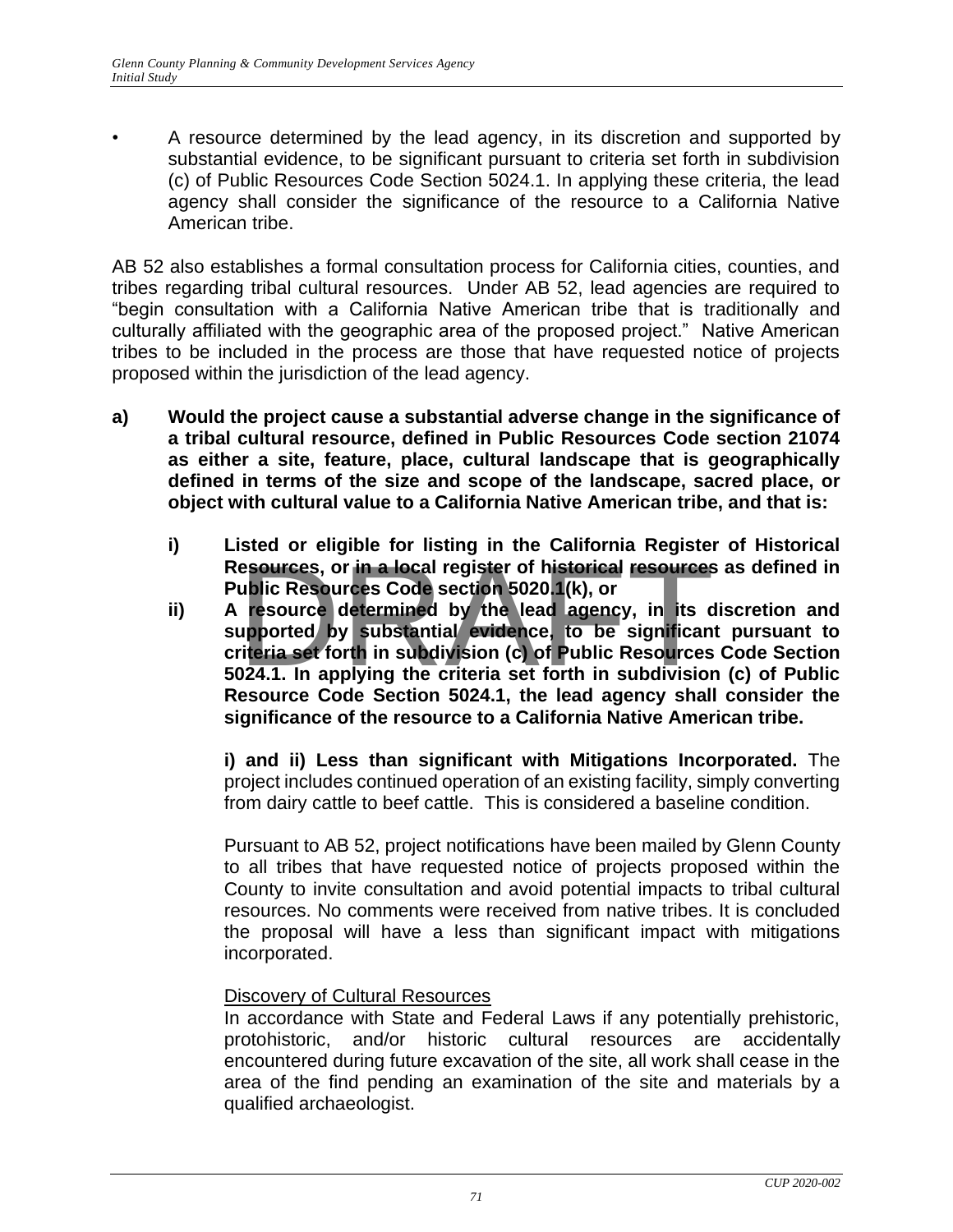## **Mitigation Measure TCR -1 ( Tribal Cultural Resources)**

In the event that any prehistoric or historic subsurface cultural (including Tribal) resources are discovered during ground disturbing activities, all work within 100 feet of the resources shall be halted and the applicant/operator shall consult with the County and a qualified archaeologist (as approved by the County) and corresponding tribal representative to assess the significance of the find per CEQA Guidelines Section 15064.5. The qualified archaeologist shall determine the nature of the find, evaluate its significance, and, if necessary, suggest preservation or mitigation measures. Appropriate mitigation measures, based on recommendations listed in the archaeological survey report and tribal representative, will be determined by the Glenn County Planning & Community Development Services Agency. Work may proceed on other parts of the project site while mitigation for historical resources, unique archaeological resources, and/or tribal resources is carried out. All significant cultural materials recovered shall be, at the discretion of the consulting archaeologist, subject to scientific analysis, professional museum curation, tribal representative, and documented according to current professional standards.

*Timing/Implementation:*  During Construction/Excavation Activities *Enforcement/Monitoring: Glenn County Planning & Community Development Services Agency* The Construction/Excavation Activities<br>Inforcement/Monitoring:<br>Ienn County Planning & Community Development Service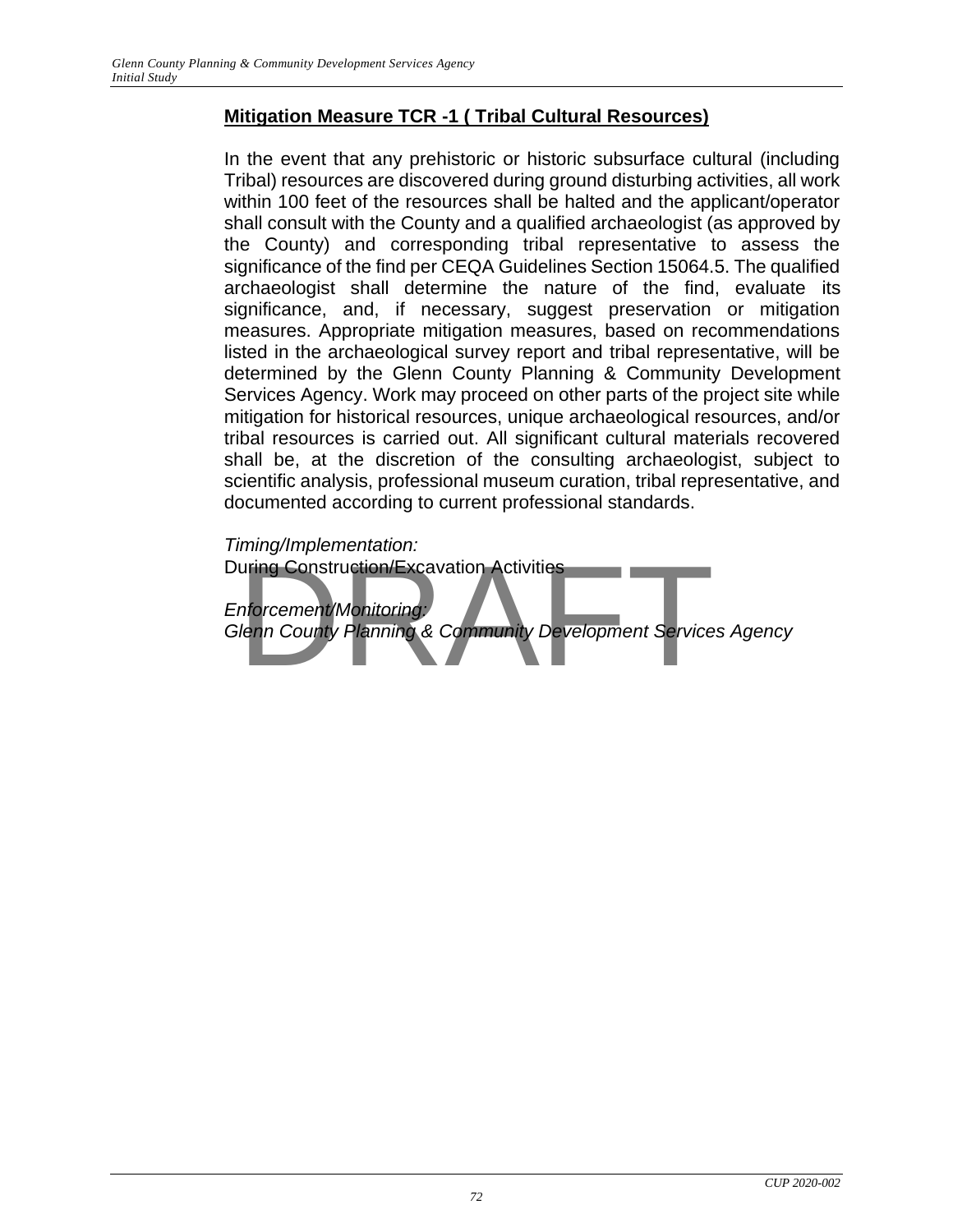| XIX.<br>UTILITIES AND SERVICE SYSTEMS |                                                                                                                                                                                                                                                                                                                 |                                                           |                                                                                            |                                                         |                            |  |  |  |
|---------------------------------------|-----------------------------------------------------------------------------------------------------------------------------------------------------------------------------------------------------------------------------------------------------------------------------------------------------------------|-----------------------------------------------------------|--------------------------------------------------------------------------------------------|---------------------------------------------------------|----------------------------|--|--|--|
| <b>Would the project:</b>             |                                                                                                                                                                                                                                                                                                                 | <b>Potentially</b><br><b>Significant</b><br><b>Impact</b> | <b>Less Than</b><br><b>Significant</b><br><b>With</b><br><b>Mitigation</b><br>Incorporated | <b>Less Than</b><br><b>Significant</b><br><b>Impact</b> | <b>No</b><br><b>Impact</b> |  |  |  |
| a)                                    | Require or result in the relocation or<br>construction of new or expanded water,<br>wastewater treatment or storm<br>water<br>drainage, electric power, natural gas, or<br>telecommunications<br>facilities.<br>the<br>construction or relocation of which could<br>cause<br>significant environmental effects? |                                                           |                                                                                            |                                                         |                            |  |  |  |
| b)                                    | Have sufficient water supplies available to<br>serve the project and reasonably foreseeable<br>future development during normal, dry and<br>multiple dry years?                                                                                                                                                 |                                                           |                                                                                            |                                                         |                            |  |  |  |
| C)                                    | Result in a determination by the wastewater<br>treatment provider which serves or may<br>serve the project that it has adequate<br>capacity to serve the project's projected<br>demand in addition to the provider's existing<br>commitments?                                                                   |                                                           |                                                                                            |                                                         |                            |  |  |  |
| d)                                    | Generate solid waste in excess of state or<br>local standards, or in excess of the capacity<br>of local infrastructure, or otherwise impair the<br>attainment of solid waste reduction goals?                                                                                                                   |                                                           |                                                                                            |                                                         |                            |  |  |  |
| e)                                    | Comply with federal, state, and<br>local<br>management and reduction statutes and<br>regulations related to solid waste?                                                                                                                                                                                        |                                                           |                                                                                            | $\times$                                                |                            |  |  |  |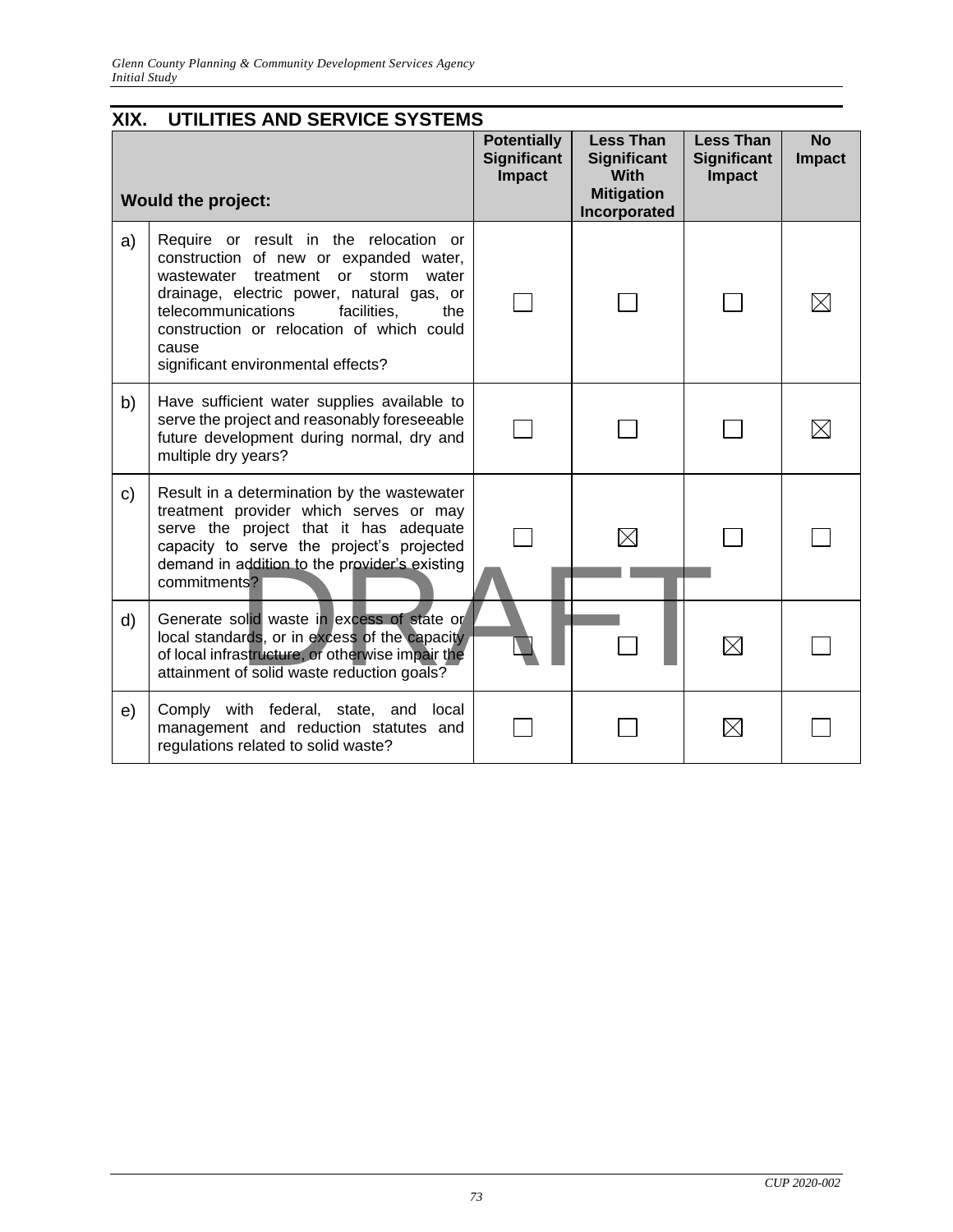### **a) Require or result in the relocation or construction of new or expanded water, wastewater treatment or storm water drainage, electric power, natural gas, or telecommunications facilities, the construction or relocation of which could cause significant environmental effects?**

**Less Than Significant Impact.** The proposed project will not exceed wastewater treatment requirements of the Regional Water Quality Control Board. There is no municipal wastewater treatment facility proposed with this project. The project will not require or result in new or expanded municipal facilities that could cause significant environmental effects. The proposal will rely on individual sewage disposal systems for wastewater treatment.

The proposed project would not require or result in the construction of new storm water drainage facilities or the expansion of existing facilities; therefore, no significant environmental damage would result from the construction of such facilities. The project will not require significant alterations to existing electric power, natural gas, or telecommunications facilities. It is concluded there will be a less than significant impact as a result of this project.

### **b) Have sufficient water supplies available to serve the project and reasonably foreseeable future development during normal, dry and multiple dry years?**

**Less Than Significant Impact.** The project includes continued operation of an existing facility, converting from dairy cattle to beef cattle. The operation of a feedlot will use less water than the operation of a dairy. There is sufficient water supply to serve the project. an Significant Impact. The project includes continued of facility, converting from dairy cattle to beef cattle. The vill use less water than the operation of a dairy. There is serve the project.

### **c) Result in a determination by the wastewater treatment provider which serves or may serve the project that it has adequate capacity to serve the project's projected demand in addition to the provider's existing commitments?**

**Less Than Significant Impact**. The project includes continued operation of an existing facility, converting from dairy cattle to beef cattle. This is considered a baseline condition. All stormwater that contacts cattle holding areas will be continued onsite. Ponds have sufficient capacity to hold all water generated onsite. The project will not result in the increased generation of wastewater requiring treatment.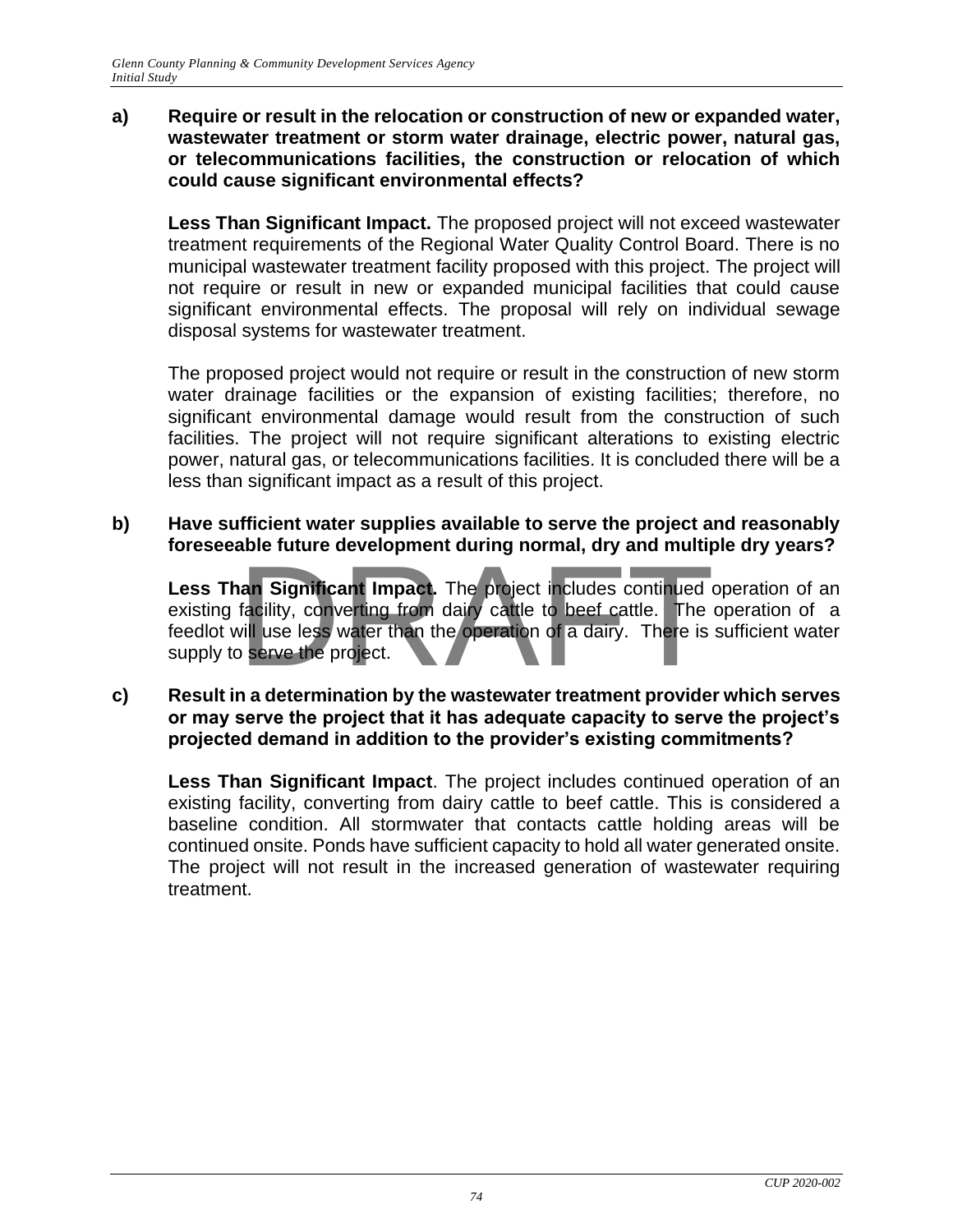### **d) Generate solid waste in excess of state or local standards, or in excess of the capacity of local infrastructure, or otherwise impair the attainment of solid waste reduction goals?**

**Less Than Significant Impact.** Manure will continue to be composted onsite. This is a baseline condition. The manure will be combined with almond processing waste from the adjoining orchards, composted onsite, and returned to the adjacent orchards. Water from the ponds may be used to provide moisture to the compost. The composting operation meets the definition of "agricultural composting" under the current Order WQ 2015-0121-DWQ General Waste Discharge Requirements for Composting Operations and would be exempt from the requirements of the Order. Based upon Central Valley Regional Water Quality Control Board comments dated April 30, 2020, the proposal will be limited to 25,000 cubic yards of composting storage at any given time as well as no more than 5,000 cubic yards of compost final product can be given or sold annually, as seen in Condition of Approval XX.

Small quantities of solid waste generated by the project are transported to Glenn County landfill. In 2019 Glenn County closured of the landfill is currently utilizing a transfer station. At this time, waste disposal is not anticipated to be a significant issue. The cumulative impacts on the landfill will be minimal and will be offset in the future from increased requirements for sorting, recycling, diversion, and increases in disposal costs. The standard in place of the landard will be minimized and<br>the disposal costs.<br>with federal, state, and local management and reduced<br>disposal costs.

### **e) Comply with federal, state, and local management and reduction statutes and regulations related to solid waste?**

**No Impact.** In compliance with guidelines set forth by AB 939 (California Integrated Waste Management Act of 1989), the County of Glenn has adopted a Source Reduction and Recycling Element (SRRE) to define goals and objectives for waste reduction, recycling, and diversion. The SRRE defines guidelines to implement these goals and objectives through seven main programs, consisting of Source Reduction, Recycling, Composting, Special Waste Materials, Public Education, Policy Incentives, and Facility Recovery. The proposed project will be required to comply with all federal, state, and local statutes and regulations related to solid waste disposal. As a result, there would be no impact on solid waste regulations.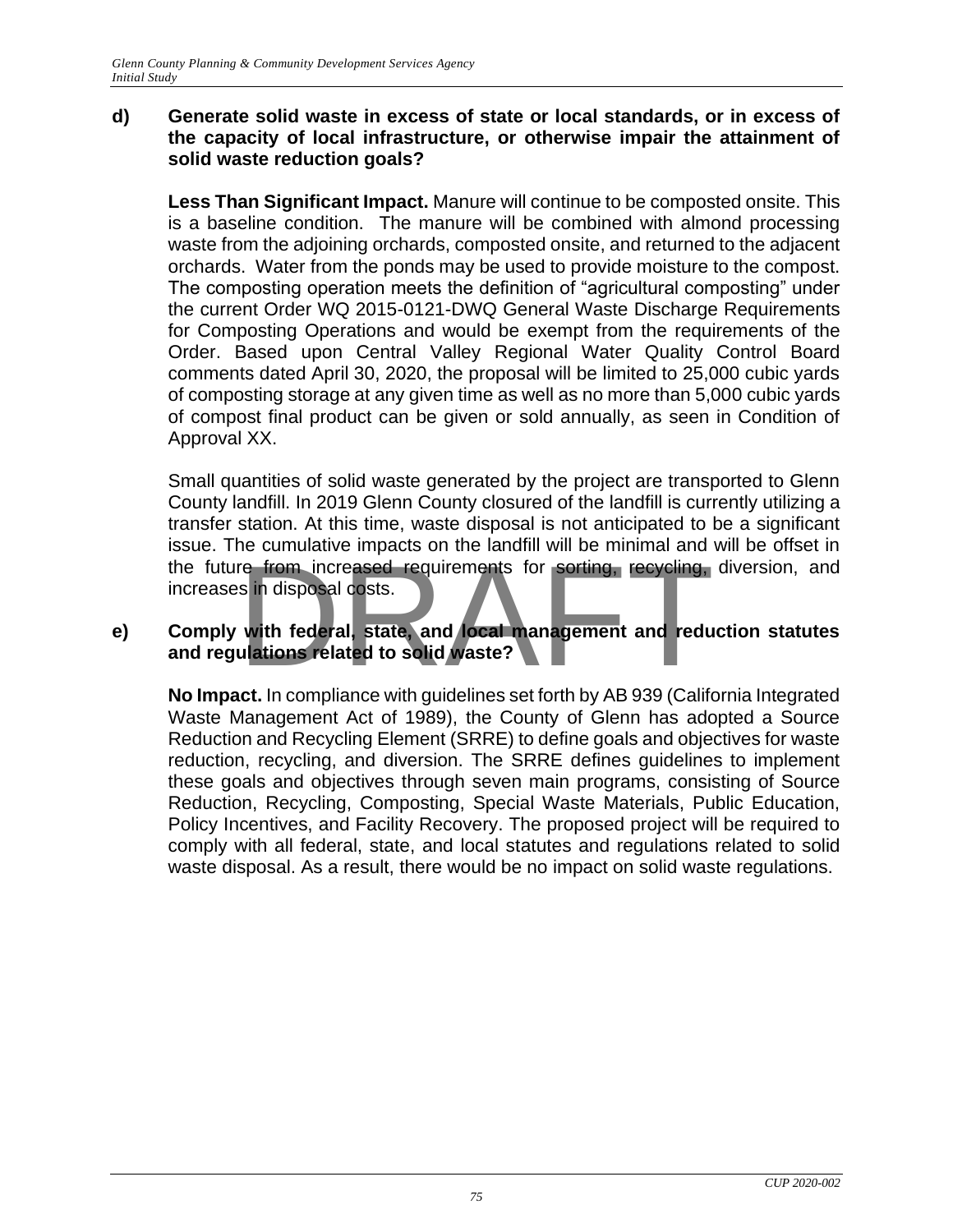| <b>Less Than</b><br><b>Significant</b><br><b>With</b><br><b>Mitigation</b><br>Incorporated | <b>Less Than</b><br><b>Significant</b><br>Impact | <b>No</b><br><b>Impact</b> |
|--------------------------------------------------------------------------------------------|--------------------------------------------------|----------------------------|
|                                                                                            |                                                  |                            |
|                                                                                            | $\boxtimes$                                      |                            |
|                                                                                            | $\boxtimes$                                      |                            |
|                                                                                            | $\boxtimes$                                      |                            |
|                                                                                            | $\boxtimes$                                      |                            |
|                                                                                            |                                                  |                            |

### **a) Substantially impair an adopted emergency response plan or emergency evacuation plan?**

**Less Than Significant Impact.** The project would not interfere with an adopted emergency response or emergency evacuation plan. All roads in the area would remain open. The project site is located on private property with adequate access to county roads. The project site has adequate access to County Road 27. The project will not interfere with adjacent roadways that may be used for emergency response or evacuation. The project will not prohibit subsequent plans from being established or prevent the goals and objectives of existing plans from being carried out. The proposed project does not pose a unique or unusual use or activity that would impair the effective and efficient implementation of an adopted emergency response or evacuation plan. According to Figure 3-2 of Volume II of the Glenn County General Plan, the project site is not located within a fire hazard severity zone or within Cal Fire's State Responsibility Zone. The most severe wildland fires occur in the western portion of the County within the Mendocino National Forest. The project will not obstruct or compromise the safety of emergency response vehicles or aircraft and their ability to effectively respond in an emergency. Therefore, it is concluded that there is a less than significant impact.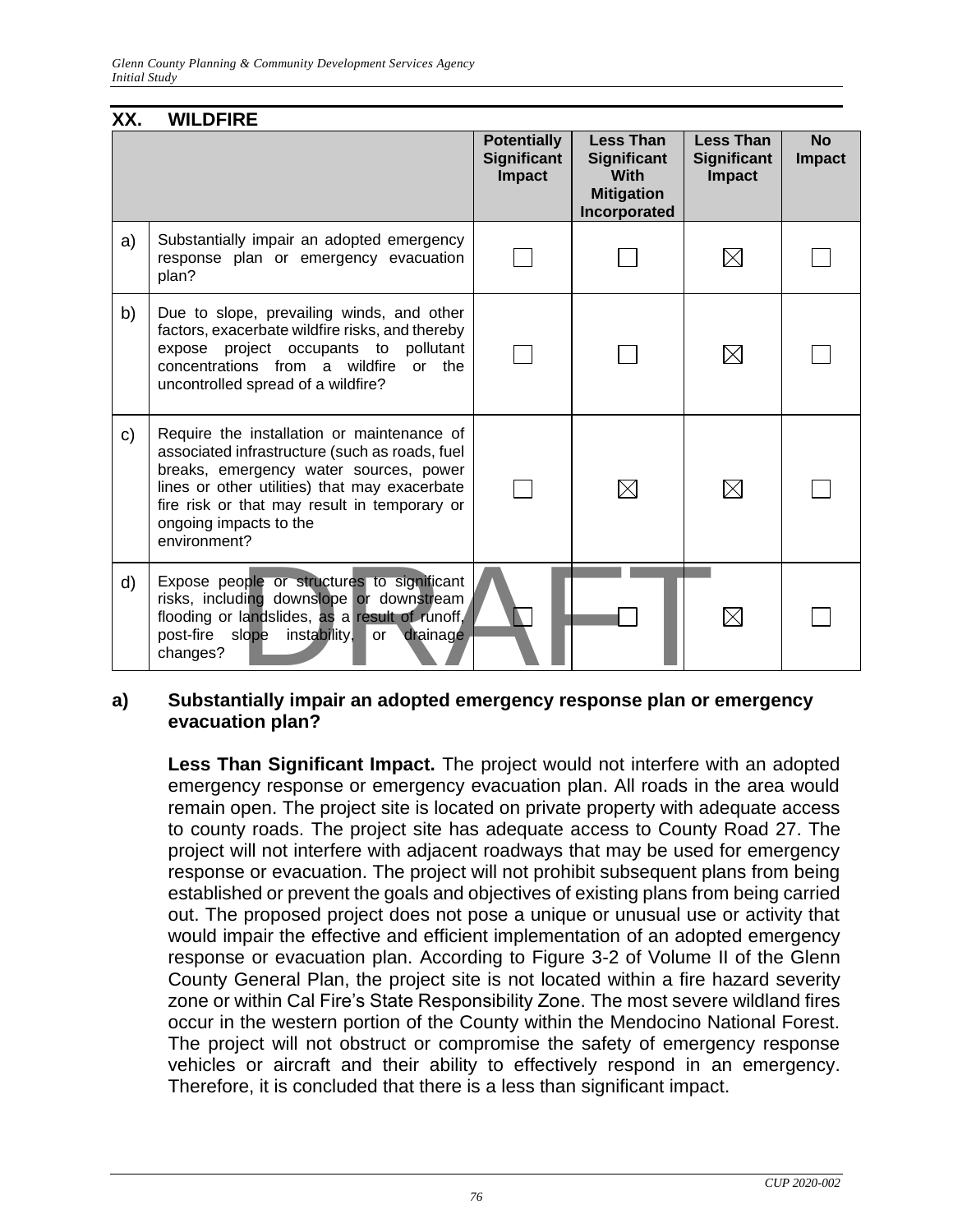### **b) Due to slope, prevailing winds, and other factors, exacerbate wildfire risks, and thereby expose project occupants to pollutant concentrations from a wildfire or the uncontrolled spread of a wildfire?**

**Less Than Significant Impact.** Topography of the facility slopes gently to the southeast. The elevation of the site ranges from approximately 730 feet above sea level at the northwest corner of the property (the intersection of Highway 99W and County Road 25) to approximately 660 feet above sea level at the southwest corner of the property near the intersection of Highway 99W and County Road 28. The project site has no features that would exacerbate wildfire risk including slope or prevailing winds; therefore, it is concluded there will be a less than significant impact.

### **c) Require the installation or maintenance of associated infrastructure (such as roads, fuel breaks, emergency water sources, power lines or other utilities) that may exacerbate fire risk or that may result in temporary or ongoing impacts to the environment?**

This project would not require the installation or maintenance of additional infrastructure that may exacerbate fire risk impacts to the environment. The maculated that may exacerbate the new infrastructure or maintenance that may exacerbate<br>fire risks or result in temporary or ongoing impacts to the environment. Artois Fire<br>Department was contacted regarding this proposal fire risks or result in temporary or ongoing impacts to the environment. Artois Fire Department was contacted regarding this proposal and no comments were received. It is concluded there will be no impact.

### **d) Expose people or structures to significant risks, including downslope or downstream flooding or landslides, as a result of runoff, post-fire slope instability, or drainage changes?**

**Less Than Significant Impact**. The project does not include the construction of any additional structures. Workers will not be exposed to downslope or downstream flood or landslides as a result of runoff, post-fire slope instability, or drainage changes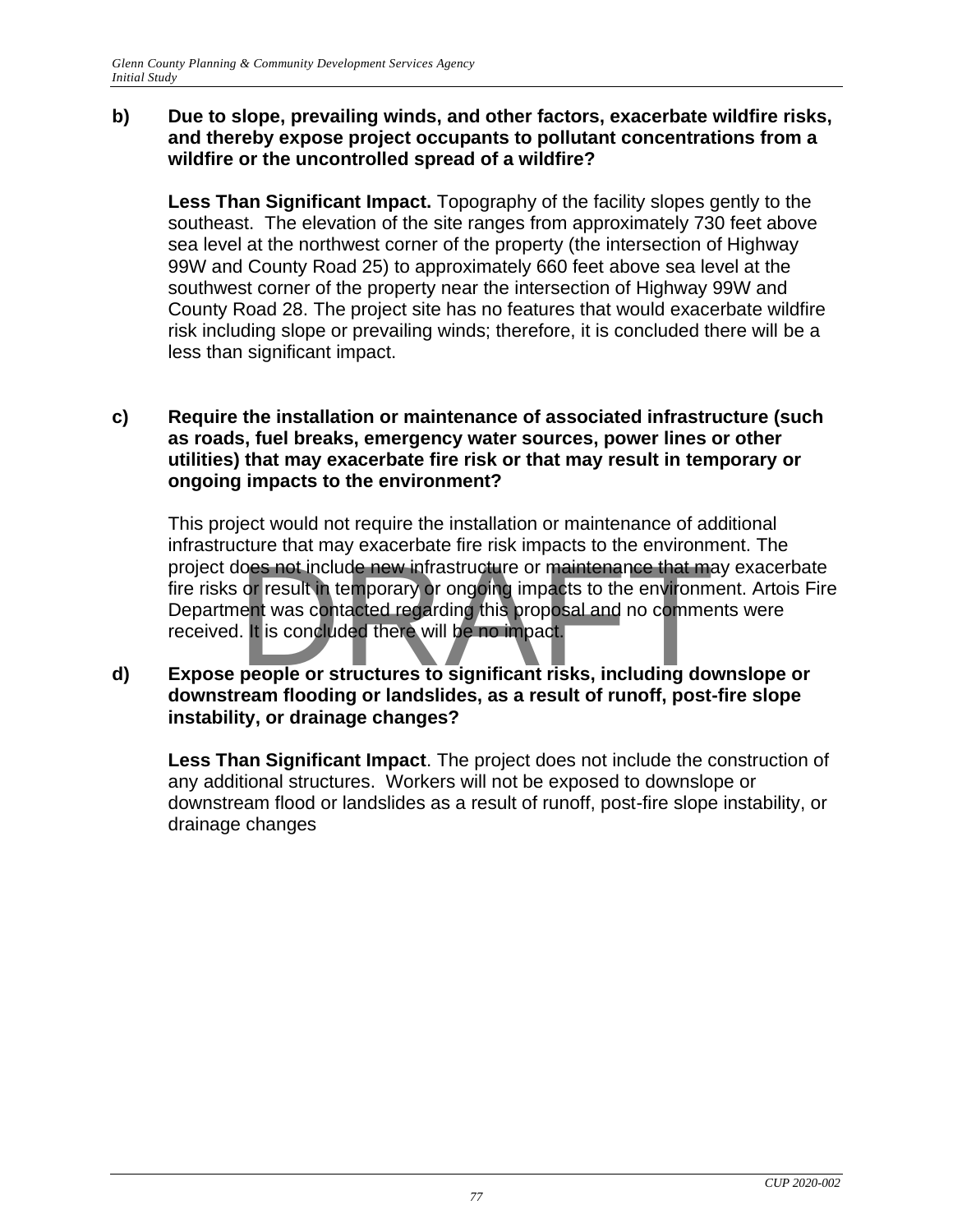| XXI.<br><b>MANDATORY FINDINGS OF SIGNIFICANCE</b> |                                                                                                                                                                                                                                                                                                                                                                                                                                                                                  |                                                           |                                                                                     |                                                         |                            |  |  |  |
|---------------------------------------------------|----------------------------------------------------------------------------------------------------------------------------------------------------------------------------------------------------------------------------------------------------------------------------------------------------------------------------------------------------------------------------------------------------------------------------------------------------------------------------------|-----------------------------------------------------------|-------------------------------------------------------------------------------------|---------------------------------------------------------|----------------------------|--|--|--|
|                                                   |                                                                                                                                                                                                                                                                                                                                                                                                                                                                                  | <b>Potentially</b><br><b>Significant</b><br><b>Impact</b> | <b>Less Than</b><br>Significant<br><b>With</b><br><b>Mitigation</b><br>Incorporated | <b>Less Than</b><br><b>Significant</b><br><b>Impact</b> | <b>No</b><br><b>Impact</b> |  |  |  |
| a)                                                | Does the project have the potential to<br>degrade the quality of the environment,<br>substantially reduce the habitat of a fish or<br>wildlife species, cause a fish or wildlife<br>population to drop below self-sustaining<br>levels, threaten to eliminate a plant or animal<br>community, reduce the number or restrict the<br>range of a rare or endangered plant or animal<br>or eliminate important examples of the major<br>periods of California history or prehistory? |                                                           |                                                                                     | $\boxtimes$                                             |                            |  |  |  |
| b)                                                | Does the project have impacts that are<br>individually<br>limited,<br>but<br>cumulatively<br>considerable? ("Cumulatively considerable"<br>means that the incremental effects of a<br>project are considerable when viewed in<br>connection with the effects of past projects,<br>the effects of other current projects, and the<br>effects of probable future projects)?                                                                                                        |                                                           |                                                                                     | $\boxtimes$                                             |                            |  |  |  |
| C)                                                | Does the project have environmental effects<br>which will cause substantial adverse effects<br>on human beings, either directly or indirectly?                                                                                                                                                                                                                                                                                                                                   |                                                           |                                                                                     | $\boxtimes$                                             |                            |  |  |  |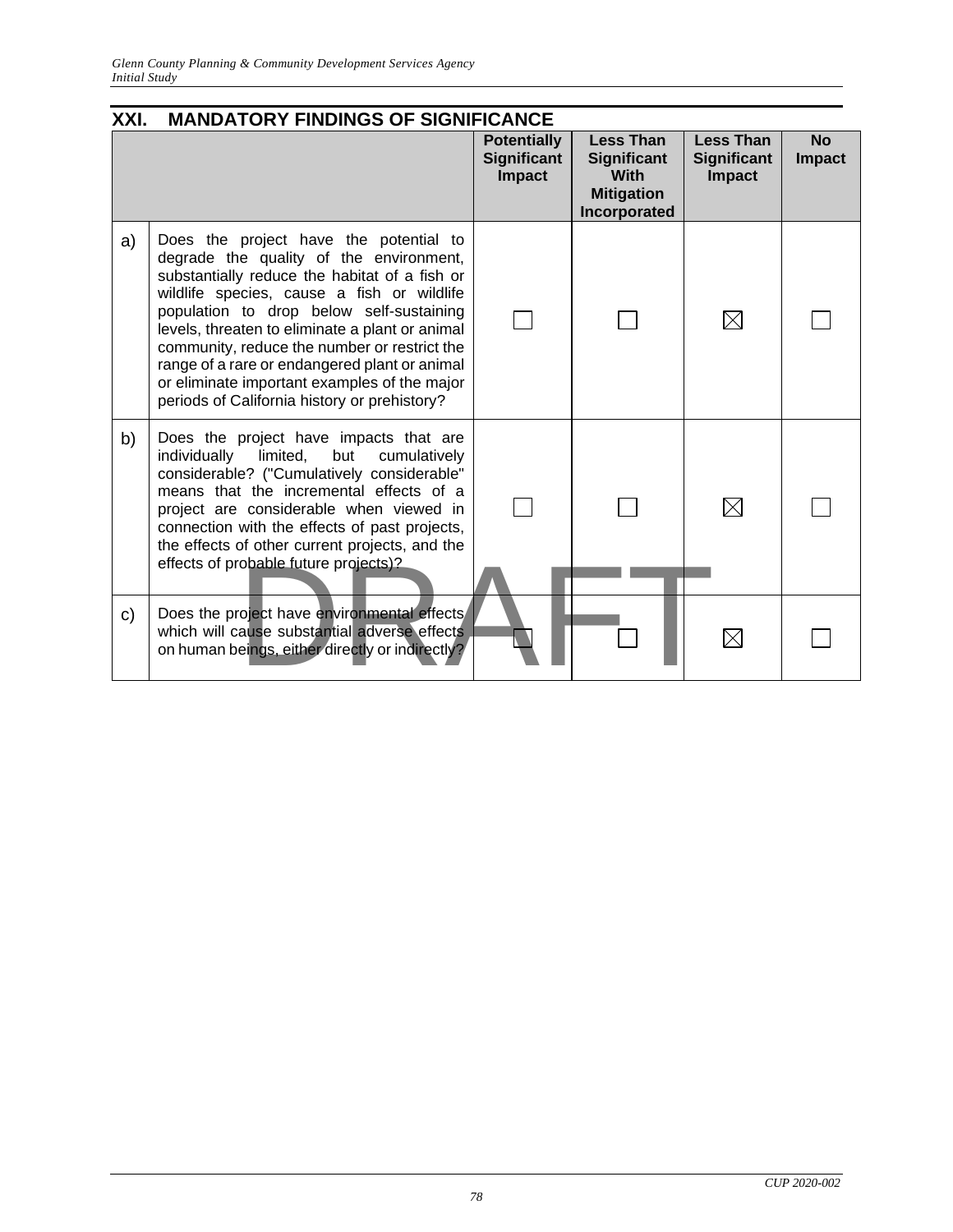**a) Does the project have the potential to degrade the quality of the environment, substantially reduce the habitat of a fish or wildlife species, cause a fish or wildlife population to drop below self-sustaining levels, threaten to eliminate a plant or animal community, reduce the number or restrict the range of a rare or endangered plant or animal or eliminate important examples of the major periods of California history or prehistory?**

**Less Than Significant Impact.** All impacts associated with the project have been fully identified in this document. The project includes continued operation of an existing facility, simply converting from dairy cattle to beef cattle. This is considered a baseline condition. The project does not have an impact as such to degrade any quality of the environment, substantially reduce the habitat of a fish or wildlife species, cause a fish or wildlife population to drop below self-sustaining levels, threaten to eliminate a plant or animal community, substantially reduce the number or restrict the range of a rare or endangered plant or animal or eliminate important examples of the major periods of California history or prehistory.

**b) Does the project have impacts that are individually limited, but cumulatively considerable? ("Cumulatively considerable" means that the incremental effects of a project are considerable when viewed in connection with the effects of past projects, the effects of other current projects, and the effects of probable future projects)?**

Less Than Significant Impact. There are currently no known aspects of the project that might result in cumulative impacts to the project site or surrounding areas. The project includes continued operation of an existing facility and will not Frequency of probable future projects)?<br>Less Than Significant Impact. There are currently no known aspects of the<br>project that might result in cumulative impacts to the project site or surrounding<br>areas. The project includ cumulatively considerable effects on any past, present, or future projects.

### **c) Does the project have environmental effects which will cause substantial adverse effects on human beings, either directly or indirectly?**

**Less Than Significant Impact.** The proposed project would not create significant hazards or health safety concerns. Aspects of this project, which have the potential to have an effect on human beings or the environment, have been discussed in this document. The impacts of the project have been concluded to be less than significant. The project as proposed will not have substantial adverse effects on human beings, either directly or indirectly. It is concluded that there will be a less than significant impact.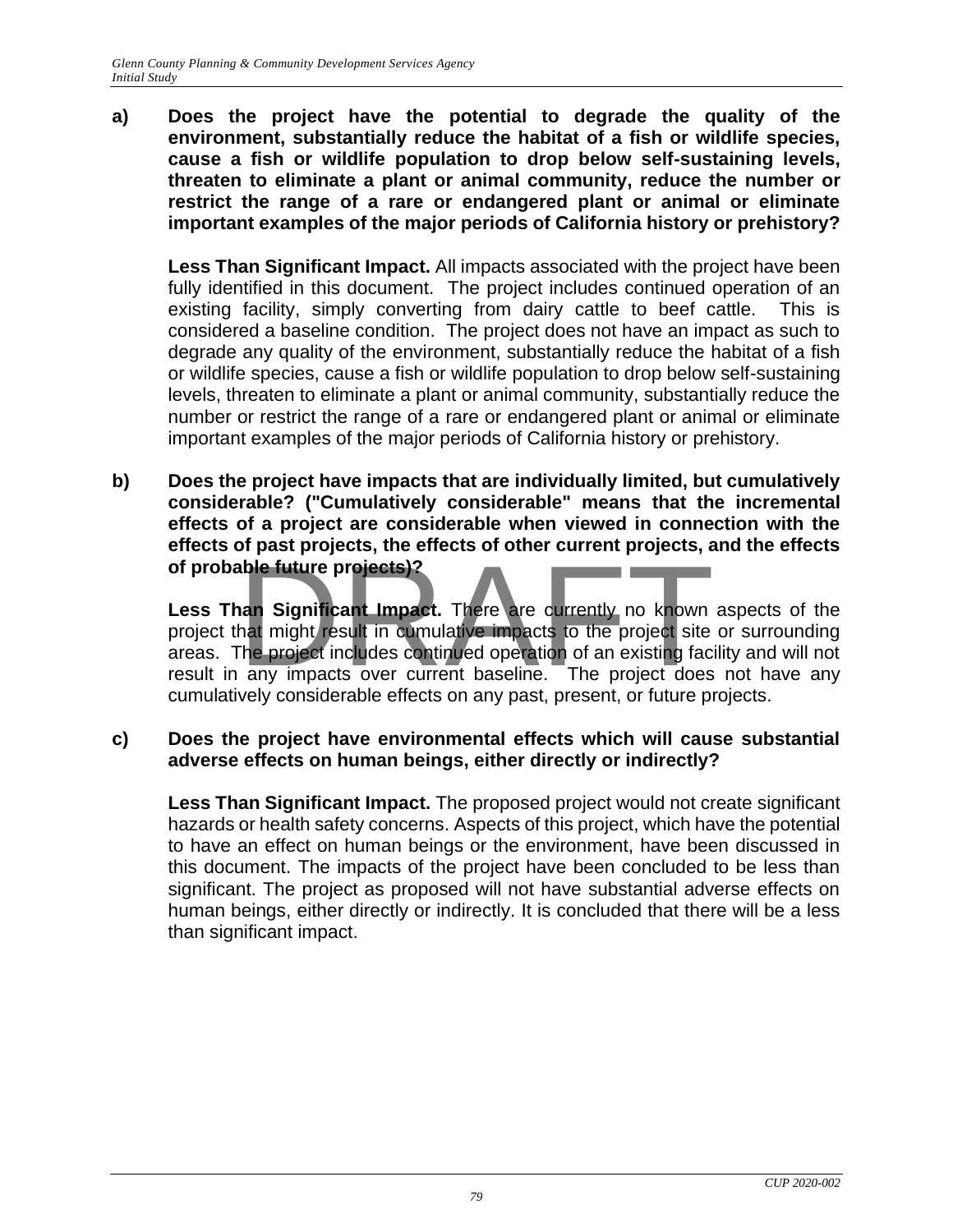# **REFERENCES**

In addition to the resources listed below, Initial Study analysis may also be based on onsite field observations, discussions with the affected agencies, analyses of adopted plans and policies, review of existing studies, and specialized environmental studies. Most resource materials are on file in the office of the Glenn County Planning & Community Development Services, 225 North Tehama Street, Willows, CA 95988, Phone (530) 934- 6540.

Applicant: Douglas Freitas dba Mission Livestock P.O. Box 933

Dixon, CA 95620

Landowner: Paul Violich Rev Trust/ Violich Farms Inc. P.O. Box 875 Kentfield, CA 94914

Consultant: VESTRA Resources Inc. Attn: Wendy Johnston 5300 Aviation Drive Redding, CA 96002 Drive<br>
S002<br>
consultation with the following:<br>
ection District

## **Records of, or consultation with the following:**

Artois Fire Protection District California Department of Fish and Wildlife California Department of Food and Agriculture California Department of Water Resources Glenn County Agricultural Commissioner Glenn County Air Pollution Control District/Certified Unified Program Agency Glenn County Environmental Health Department Glenn County Planning & Public Works Agency, Building Inspection Division Glenn County Planning & Public Works Agency, Engineering & Surveying Division Glenn County Planning & Public Works Agency, Solid Waste Division Glenn County Sheriff's Office Grindstone Rancheria of Wintun-Wailaki Kanawha Fire Protection District State Water Resources Control Board – Division of Drinking Water Southern Pacific RailRoad Pacific Gas and Electric Company (PG&E) Regional Water Quality Control Board, Central Valley Region Orland Artois Water District Orland School District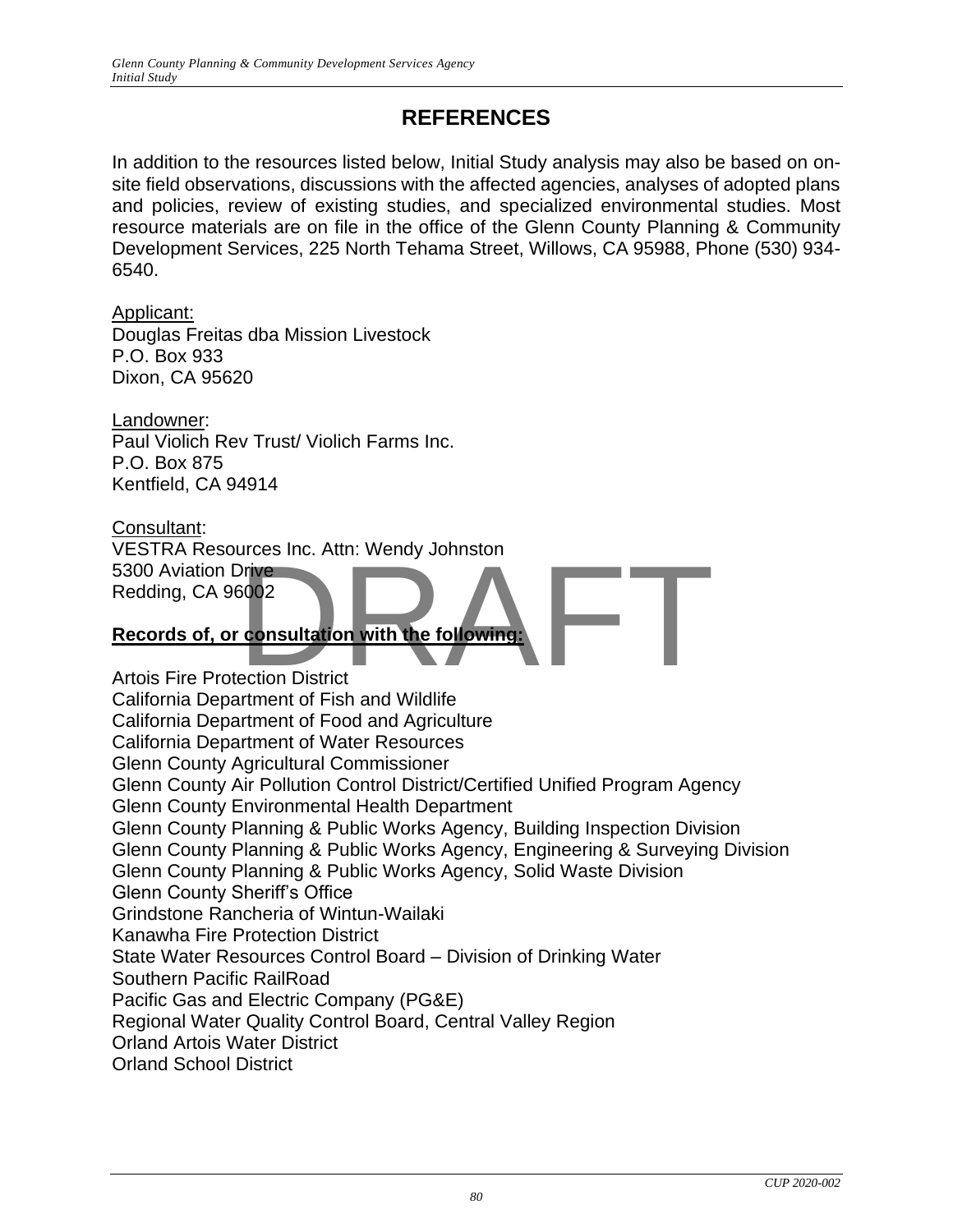- California Department of Conservation, California Geologic Survey. *Map 49, California Earthquakes, 1800-2000*. [http://www.consrv.ca.gov/CGS/rghm/quakes/Pages/index.aspx.](http://www.consrv.ca.gov/CGS/rghm/quakes/Pages/index.aspx)
- California Department of Conservation, Division of Land Resource Protection. *Farmland Mapping and Monitoring Program*. [http://www.conservation.ca.gov/dlrp/fmmp/Pages/Index.aspx.](http://www.conservation.ca.gov/dlrp/fmmp/Pages/Index.aspx)
- California Department of Conservation, Division of Oil, Gas, and Geothermal Resources. 2001. *Oil, Gas, and Geothermal Fields in California.*
- California Department of Conservation. 1997. *Mined Land Classification Map for Concrete-Grade Aggregate Resources Central Glenn County.*
- California Department of Fish and Game. 1994. *A Field Guide to Lake and Streambed Alteration Agreements, Sections 1600-1607, California Fish and Game Code*. Environmental Services Division, Sacramento, CA.
- California Department of Fish and Wildlife. 2014*. California Central Valley Wetlands and Riparian GIS Data Sets*: [http://www.dfg.ca.gov/biogeodata/wetlands/.](http://www.dfg.ca.gov/biogeodata/wetlands/)
- California Department of Fish and Wildlife. *California Natural Diversity Database*. <https://www.wildlife.ca.gov/Data/CNDDB>
- California Department of Forestry and Fire Protection. 2007. *Fire Hazard Severity Zones in State Responsible Areas (SRA*, Fire and Resource Assessment Program (FRAP). http://frap.cdf.ca.gov/webdata/maps/glenn/fhszs\_map.11.jpg. rtment of Fish and Wildlife. *Ca*lifornia Natural Diversity Day.<br>V.w<mark>ildlife.ca.gov/Data/CNDDB</mark><br>Intment of Forestry and Fire Protection. 2007. *Fire Hazard*<br>ate Responsible Areas (SRA, Fire and Resource Assessm<br>D.//frap.cd
- California Department of Justice, Office of the Attorney General. *Global Warming*. <http://ag.ca.gov/globalwarming/index.php>
- California Department of Toxic Substance Control. *Envirostor: Cleanup Sites and Hazardous Waste Permitted Facilities*. [http://www.envirostor.dtsc.ca.gov/public/.](http://www.envirostor.dtsc.ca.gov/public/)
- California Department of Transportation. *Officially Designated State Scenic Highways.* [http://www.dot.ca.gov/hq/LandArch/scenic/schwy.htm.](http://www.dot.ca.gov/hq/LandArch/scenic/schwy.htm)
- California Environmental Protection Agency, Air Resources Board. *Climate Change Program*. <http://www.arb.ca.gov/cc/cc.htm>
- California Environmental Protection Agency, Air Resources Board. June 2011. *2011 State Area Designations*. [http://www.arb.ca.gov/desig/adm/adm.htm.](http://www.arb.ca.gov/desig/adm/adm.htm)
- Environmental Laboratory. 1987. *Corps of Engineers Wetlands Delineation Manual*. Department of the Army, Waterways Experiment Station, Vicksburg, Mississippi 39180-0631.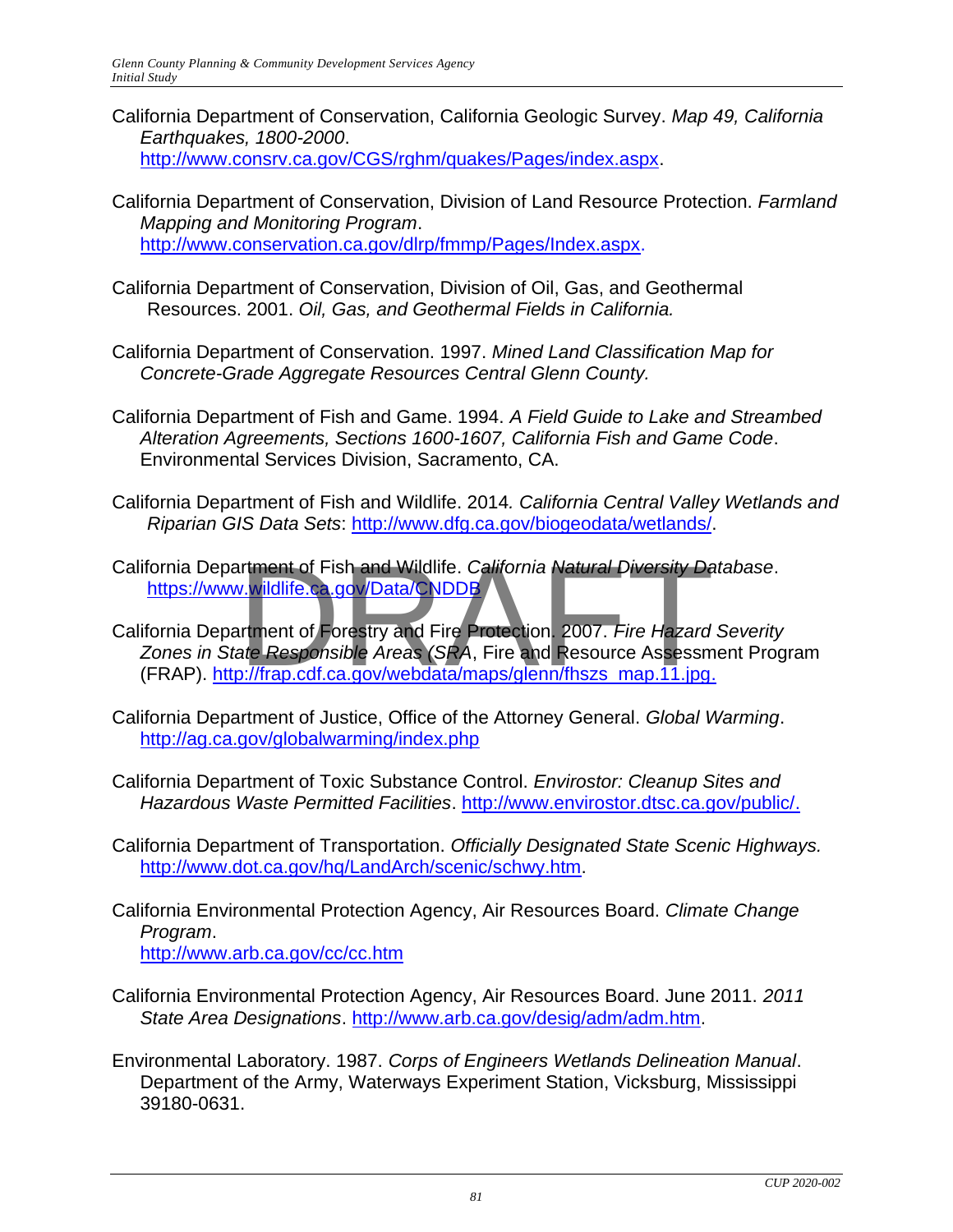- Federal Emergency Management Agency. Flood Insurance Rate Maps (FIRM) for Glenn County, as revised to date.
- Glenn County Airport Land Use Commission. February 27, 1991. *Comprehensive Airport Land Use Plan: Orland-Haigh Field Airport.*  http://gcppwa.net/documents/Orland Airport Land Use Plan-1991.pdf.
- Glenn County Planning & Public Works Agency. Glenn County Geographic Information System.

Institute of Transportation Engineers. 1997. *Trip General Manual.* 

- Quad Consultants. June 15, 1993. *Glenn County General Plan, Volume I, Policy Plan.*
- Quad Consultants. June 15, 1993. *Glenn County General Plan, Volume II, Issues,*  Public Safety Issue Paper.
- Quad Consultants. January 22, 1993. *Glenn County General Plan, Volume III, Environmental Setting Technical Paper*.

Quad Knopf. May 2005. *Confined Animal Facilities Element of the Glenn County General Plan.* 

- State of California. September 2006. *Assembly Bill 32 California Global Warming Solutions Act of 2006*, [http://www.leginfo.ca.gov/pub/05-06/bill/asm/ab\\_0001-](http://www.leginfo.ca.gov/pub/05-06/bill/asm/ab_0001-0050/ab_32_bill_20060927_chaptered.pdf) [0050/ab\\_32\\_bill\\_20060927\\_chaptered.pdf](http://www.leginfo.ca.gov/pub/05-06/bill/asm/ab_0001-0050/ab_32_bill_20060927_chaptered.pdf) nia. September 2006. Assembly Bill 32 California Global V<br>Ct of 2006, http://www.leginfo.ca.gov/pub/05-06/bill/asm/ab<br>bill 20060927 chaptered.pdf
- Title 15 (Unified Development Code) of the Glenn County Code, as revised to date. [http://www.countyofglenn.net/govt/county\\_code/?cc\\_t\\_id=17](http://www.countyofglenn.net/govt/county_code/?cc_t_id=17)
- United States Department of Agriculture (USDA), Farm Service Agency. 2014. Aerial Photography Field Office, National Agriculture Imagery Program (NAIP). <http://www.fsa.usda.gov/FSA/apfoapp?area=home&subject=prog&topic=nai>
- United States Department of Agriculture (USDA), Natural Resource Conservation Service. Soil Survey Geographic (SURGO) Database. <http://soils.usda.gov/survey/geography/ssurgo/>
- United States Department of Agriculture, Soil Conservation Service and Forest Service. 1968. Soil Survey of Glenn County, California.
- United States Fish and Wildlife Service. *National Wetlands Inventory*: http://www.fws.gov/nwi.
- United States Environmental Protection Agency. *Indoor Water use in the United States.* <http://www.epa.gov/WaterSense/pubs/indoor.html>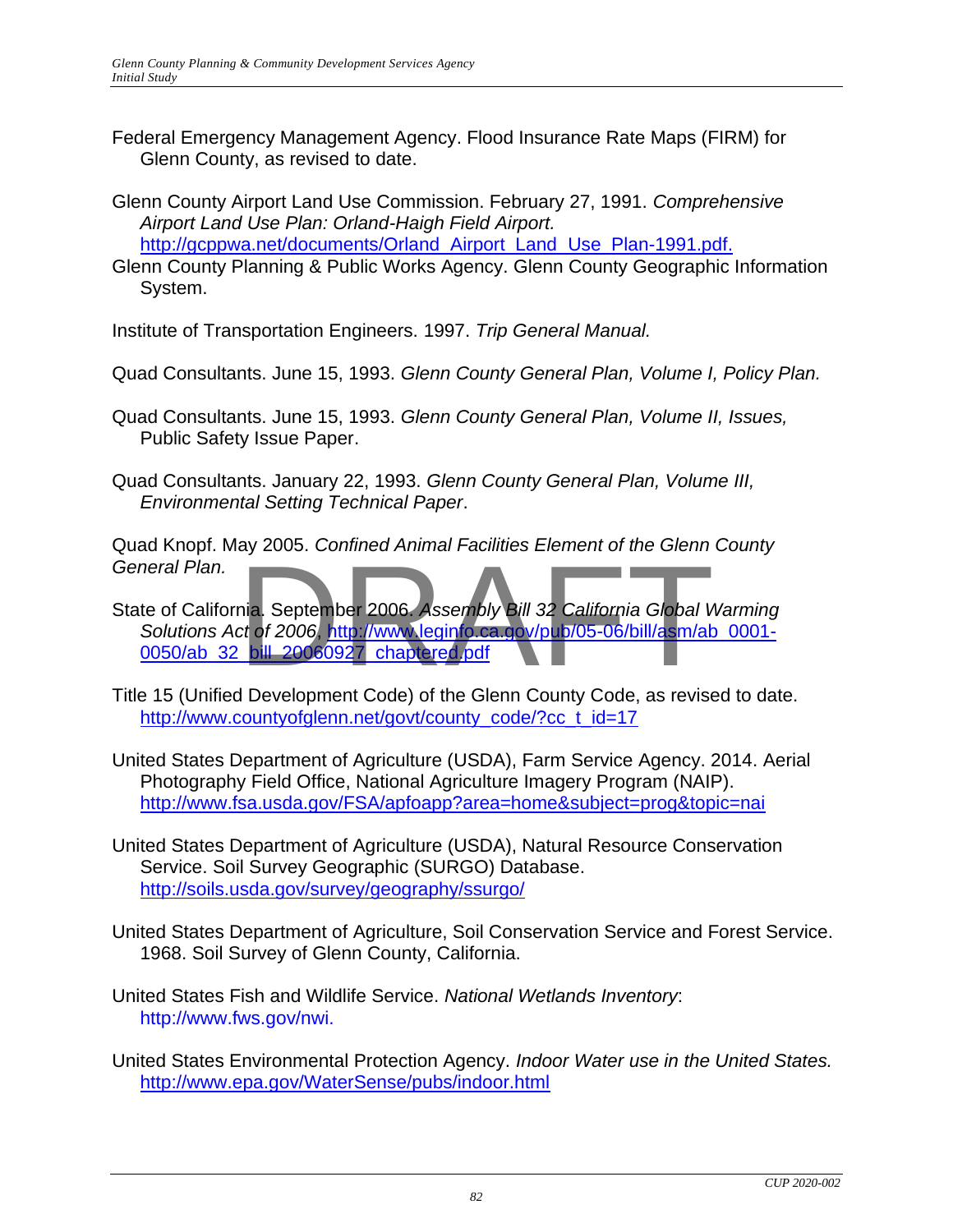United States Geological Survey. December 2000. *Land Subsidence in the United States,* USGS Fact Sheet -165-00. [http://water.usgs.gov/ogw/pubs/fs00165/.](http://water.usgs.gov/ogw/pubs/fs00165/)

United States Geological Survey and California Geological Survey. 2008. *Earthquake Shaking Potential for California*. [http://www.consrv.ca.gov/cgs/information/publications/ms/Documents/MS48\\_revised](http://www.consrv.ca.gov/cgs/information/publications/ms/Documents/MS48_revised.pdf) [.pdf.](http://www.consrv.ca.gov/cgs/information/publications/ms/Documents/MS48_revised.pdf)

United States Geological Survey and California Geologic Survey. *Seismic Shaking Hazards in California*. [http://www.consrv.ca.gov/cgs/rghm/psha/Pages/pga.aspx.](http://www.consrv.ca.gov/cgs/rghm/psha/Pages/pga.aspx)

# DRAFT